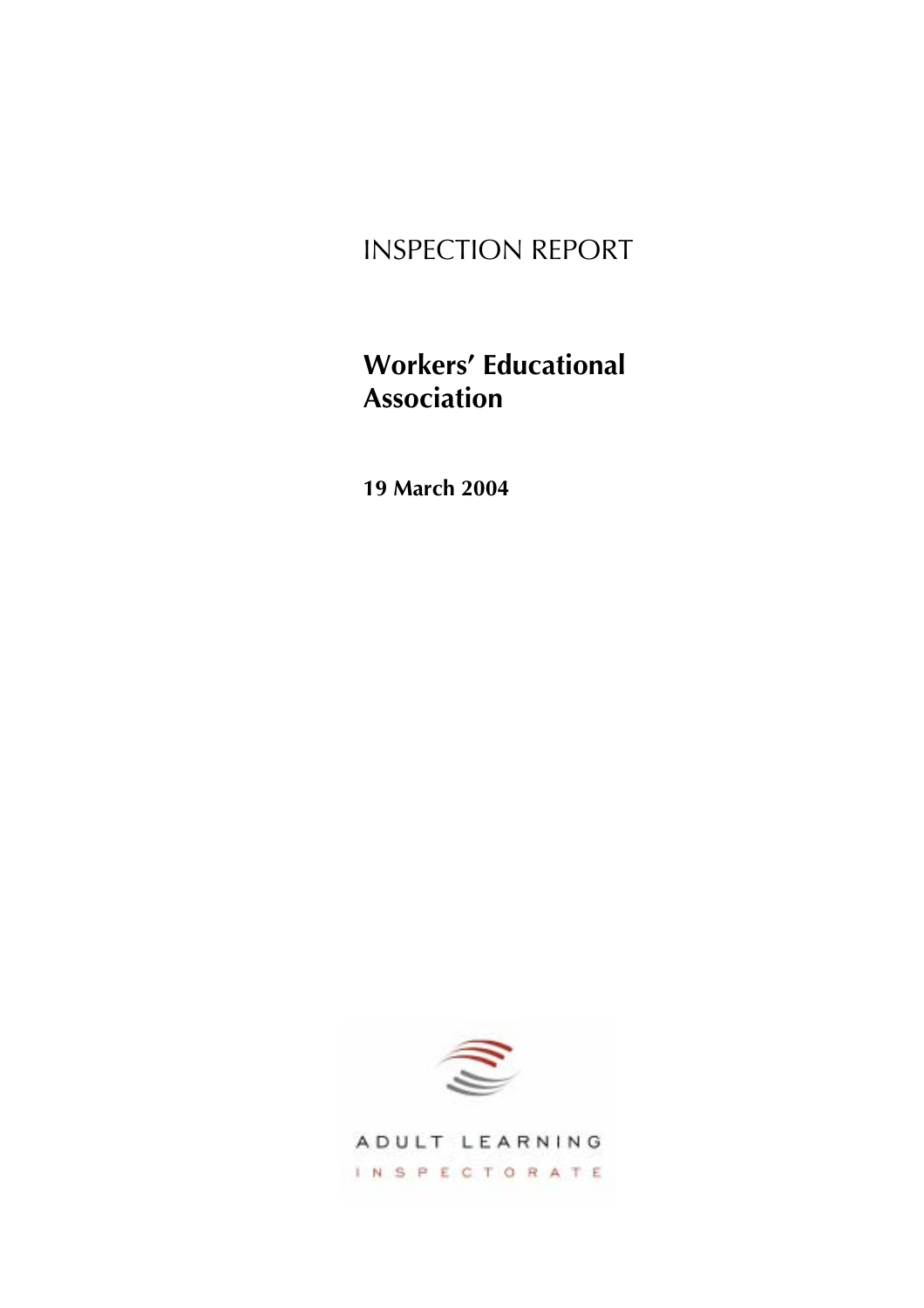## **Grading**

Inspectors use a seven-point scale to summarise their judgements about the quality of learning sessions. The descriptors for the seven grades are:

- *grade 1 – excellent*
- *grade 2 – very good*
- *grade 3 – good*
- *grade 4 – satisfactory*
- *grade 5 unsatisfactory*
- *grade 6 – poor*
- *grade 7 very poor*

Inspectors use a five-point scale to summarise their judgements about the quality of provision in occupational/curriculum areas and Jobcentre Plus programmes. The same scale is used to describe the quality of leadership and management, which includes quality assurance and equality of opportunity. The descriptors for the five grades are:

- *grade 1 – outstanding*
- *grade 2 – good*
- *grade 3 satisfactory*
- *grade 4 unsatisfactory*
- *grade 5 – very weak.*

The two grading scales relate to each other as follows:

| <b>SEVEN-POINT SCALE</b> | <b>FIVE-POINT SCALE</b> |
|--------------------------|-------------------------|
| grade 1                  | grade 1                 |
| grade $\overline{2}$     |                         |
| grade 3                  | grade 2                 |
| grade $\overline{4}$     | grade 3                 |
| grade 5                  | grade 4                 |
| grade 6                  | grade 5                 |
| grade $\overline{7}$     |                         |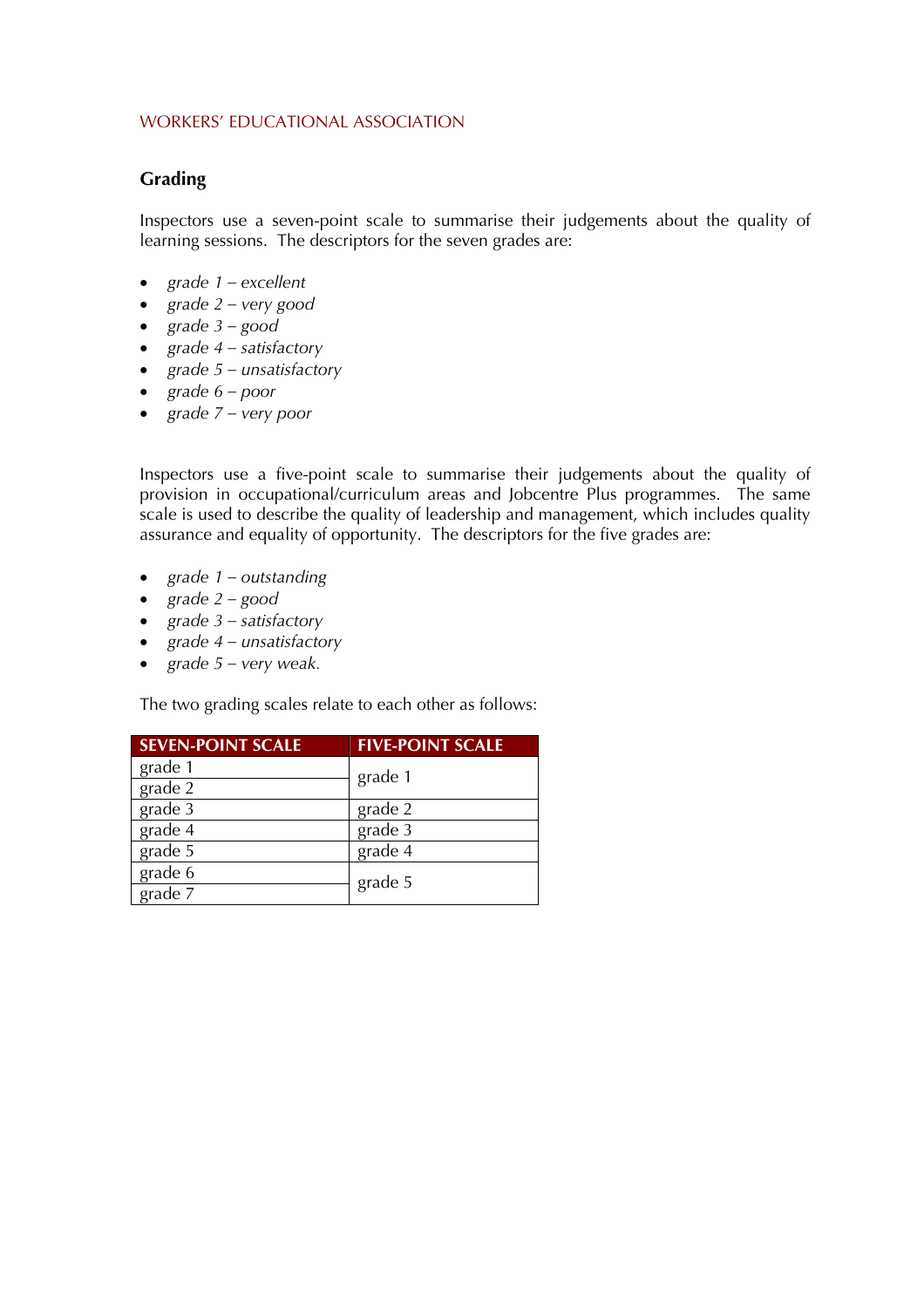#### **Adult Learning Inspectorate**

The Adult Learning Inspectorate (ALI) was established under the provisions of the *Learning and Skills Act 2000* to bring the inspection of all aspects of adult learning and work-based learning within the remit of a single inspectorate. The ALI is responsible for inspecting a wide range of government-funded learning, including:

- work-based learning for all people over 16
- provision in further education colleges for people aged 19 and over
- **learndirect** provision
- Adult and Community Learning
- training funded by Jobcentre Plus
- education and training in prisons, at the invitation of Her Majesty's Chief Inspector of Prisons.

Inspections are carried out in accordance with the *Common Inspection Framework* by teams of full-time inspectors and part-time associate inspectors who have knowledge of, and experience in, the work which they inspect. All providers are invited to nominate a senior member of their staff to participate in the inspection as a team member.

# **Overall judgement**

Where the overall judgement is that the provision is adequate, only those aspects of the provision which are less than satisfactory will be reinspected.

Provision will normally be deemed to be inadequate where:

more than one third of published grades for occupational/curriculum areas, **or** leadership and management are judged to be less than satisfactory.

Such provision will be subject to a full reinspection.

The final decision as to whether the provision is inadequate rests with the Chief Inspector of Adult Learning. A statement as to whether the provision is adequate or not is included in the inspection report.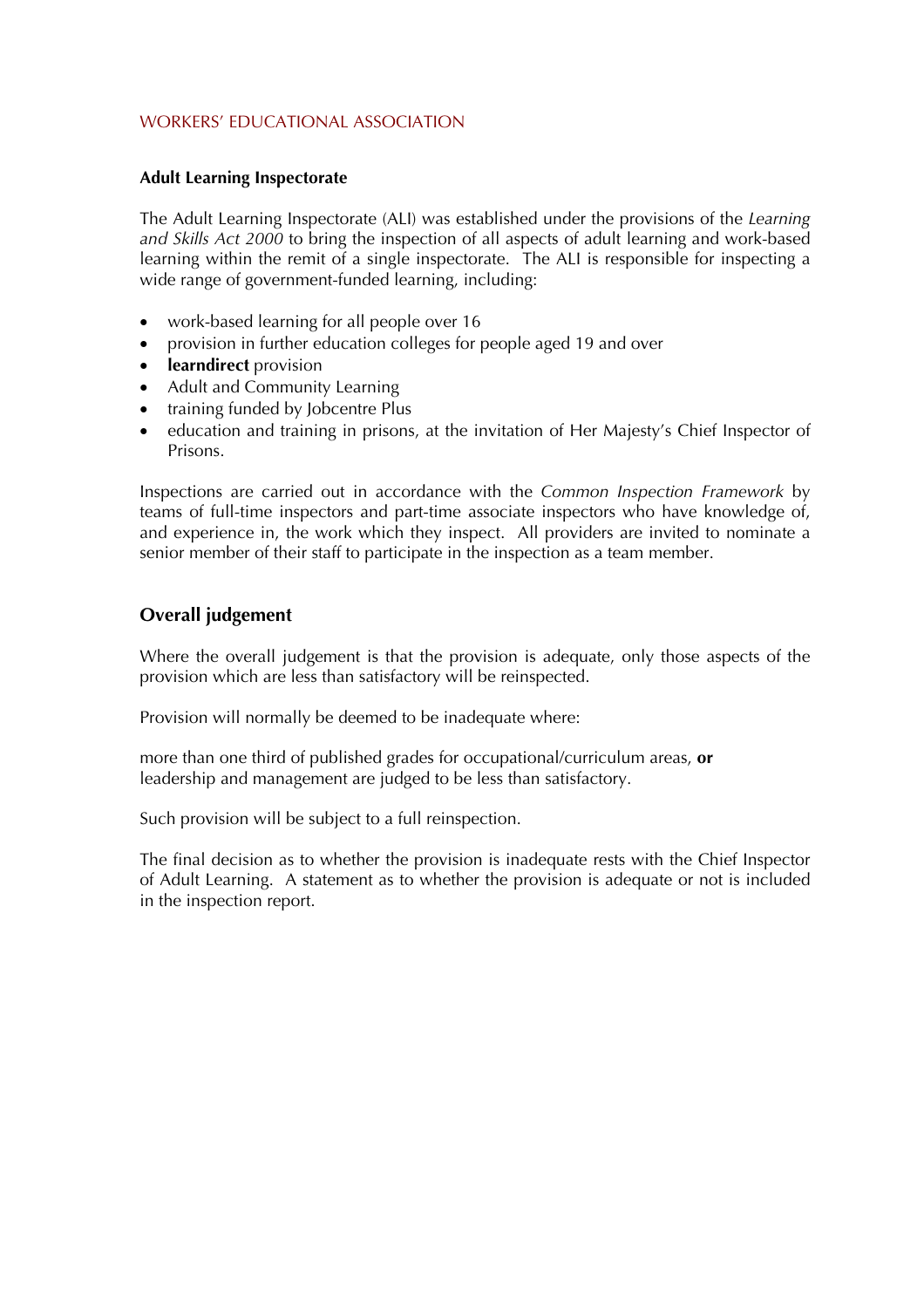# **INSPECTION REPORT**

# **WORKERS' EDUCATIONAL ASSOCIATION**

# **CONTENTS**

| <b>Inspection report</b>                                          |                |
|-------------------------------------------------------------------|----------------|
| Description of the provider                                       | $\mathbf{1}$   |
| Scope of provision                                                | $\overline{2}$ |
| About the inspection                                              | 6              |
| Overall judgement                                                 | 6              |
| Table of inspection grades                                        | 6              |
| Key findings                                                      | 7              |
| What learners like about Workers' Educational Association         | 26             |
| What learners feel Workers' Educational Association could improve | 26             |
| Key challenges for the Workers' Educational Association           | 27             |

# **Detailed inspection findings**

| Leadership and management                          | 28 |
|----------------------------------------------------|----|
| Equality of opportunity                            | 33 |
| Quality assurance                                  | 35 |
| Sciences & mathematics                             | 38 |
| Business administration, management & professional | 42 |
| Information and communications technology          | 46 |
| Hospitality, sports, leisure & travel              | 50 |
| Visual and performing arts and media               | 54 |
| Humanities                                         | 58 |
| English, languages & communications                | 61 |
| Foundation programmes                              | 65 |
| Family learning                                    | 72 |
| Community development                              | 76 |
| Appendices: reports on WEA districts               | 80 |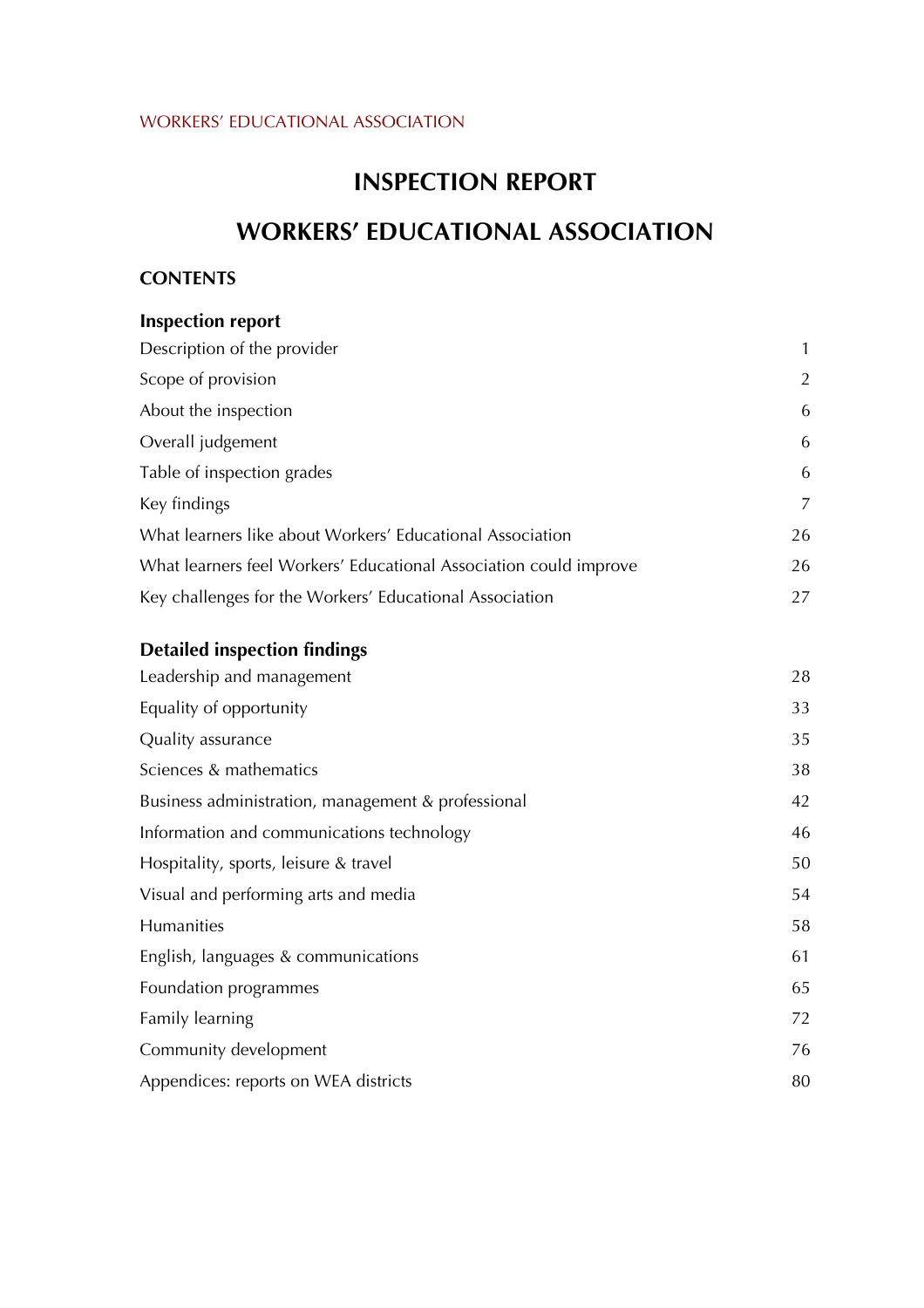# **INSPECTION REPORT**

# **DESCRIPTION OF THE PROVIDER**

1. The Workers' Educational Association (WEA) is a large adult education provider with provision in every Learning and Skills Council (LSC) region in England. It was founded in 1903 and became a single association comprising of its previous 13 districts and Scottish Association in 1993. The WEA is a registered charity. The association receives 56 per cent of its income through an £18 million national contract with London East LSC. Some districts have additional contracts with local LSCs for co-financed European projects and contracts with local education authorities (LEAs) and other funders of adult and community learning and vocational learning. The association's total income in 2002-03 was £32.3 million.

2. The WEA is currently structured into 12 English districts and the Scottish Association. In August 2004, the English districts will re-organise into nine regions. The WEA is a membership association and many of its learners take an active part in its organisation and governance. The national executive committee (NEC) is the association's overall governing body and its members are the trustees of the charity. The NEC's structure was re-organised in August 2003 and now consists of the full NEC, a policy and resources committee and an audit committee. A recently appointed general secretary is responsible for the overall management of the WEA and reports to the NEC.

3. Each district is managed and led by a district secretary and an elected district committee. Each district manages a range of provision that is planned locally to contribute to the association's overall LSC contract. In each district there are a number of local branches. In addition to its districts, the association has a corporate services office based in London that is managed by the general secretary. These corporate office services have recently been restructured and provide administrative, information technology (IT), education strategy, human resources and finance support. The general secretary, directors of the corporate services, district secretaries and the secretary of the Scottish Association comprise the association management team (AMT).

4. At the time of the inspection, the WEA employed 376 full-time staff and 253 part-time staff and approximately 4,722 sessional tutors.

5. Courses are organised into three programmes, the general programme, which is largely organised by the branches, the community programme of targeted provision aimed at widening participation in learning and the workplace programme. Both the community and workplace programmes are organised by the districts.

6. In 2002-03, there were 150,257 enrolments on 13,194 courses. Of these enrolments, 74.6 per cent were women and 8 per cent were from minority ethic communities. Twentyfour per cent of enrolments were from addresses with disadvantaged postcodes. Seventeen per cent of enrolments declared that they had no qualifications, while a further 6.6 per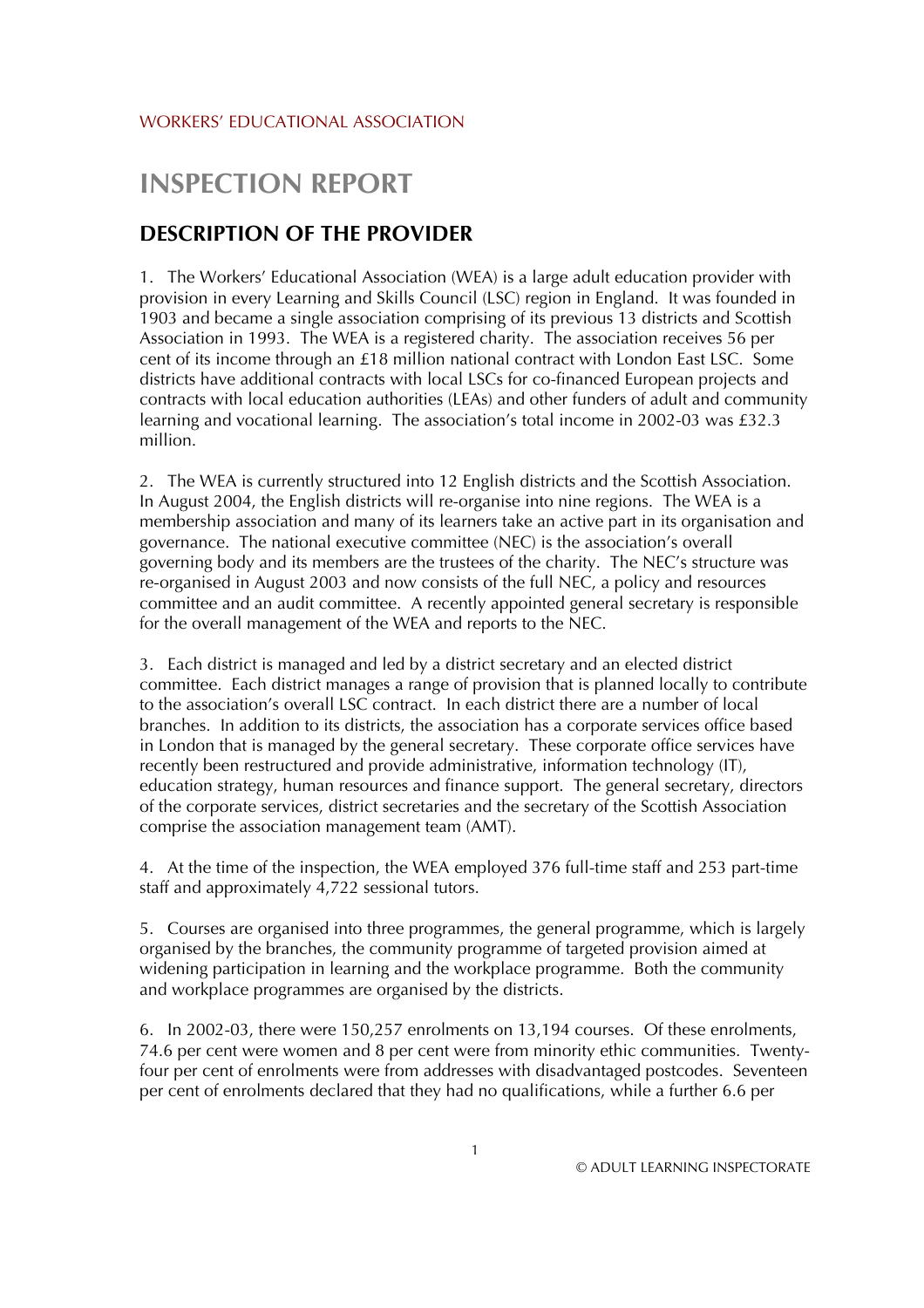cent declared qualifications at level 1. Ninety-three per cent of enrolments are funded through the main LSC contract.

7. At the time of the inspection, there were 44,326 learners making up 46,249 enrolments on approximately 3,639 courses funded by the main LSC contract. Two districts have 52 learners attending courses co-financed with European funds.

8. The inspection covered the training provision directly funded and part-funded by the LSC and the leadership and management of the WEA, including the Scottish Association's contribution to them.

# **SCOPE OF PROVISION**

# **Sciences & mathematics**

9. The WEA offers courses mainly in science and related areas. Most courses from this area of learning are in the general programme. In 2002-03, the WEA ran 382 courses in sciences and mathematics, of which 98 per cent were in the general programme and six courses were in the community programme. These courses attracted 6,015 enrolments. There is a wide variation in the breadth of the provision. Some districts run only one or two programmes in this area while other districts provide a range of courses, including biology-related topics such as wild flowers, birds, conservation and genetics; physicsrelated topics, such as astronomy; and chemistry-related topics, such as medicine, geology and wine-making. There are some programmes of local interest. For example, in one region, where there has been a history of mining, there is a programme on mineral extraction. For the current year, 2,072 learners had made 2,125 enrolments on 130 courses by 1 March 2004.

#### **Business administration, management & professional**

10. The WEA provides, through the Trades Union Congress (TUC) Education Service, short courses covering areas such as health and safety, employment law and equality of opportunity. These courses, most of which are accredited by the Open College Network (OCN), are designed to assist union stewards, safety representatives and other union representatives to carry out their union responsibilities at work. The courses are organised flexibly to meet particular demand and local need. The association also works directly with other trades unions to organise courses. For example, the lifelong learning advisers programme is provided in conjunction with UNISON, the trades union representing people working in the public services, private contractors providing public services and the essential utilities. In 2002-03, the WEA provided 272 trades union studies courses attracting 2,989 enrolments. Over the inspection period, there were 20 courses operating in five districts, attracting 233 enrolments.

#### **Information and communications technology**

11. Information and communications technology (ICT) provision has been a growth area for the WEA in the past three years. The association offers courses in ICT in all three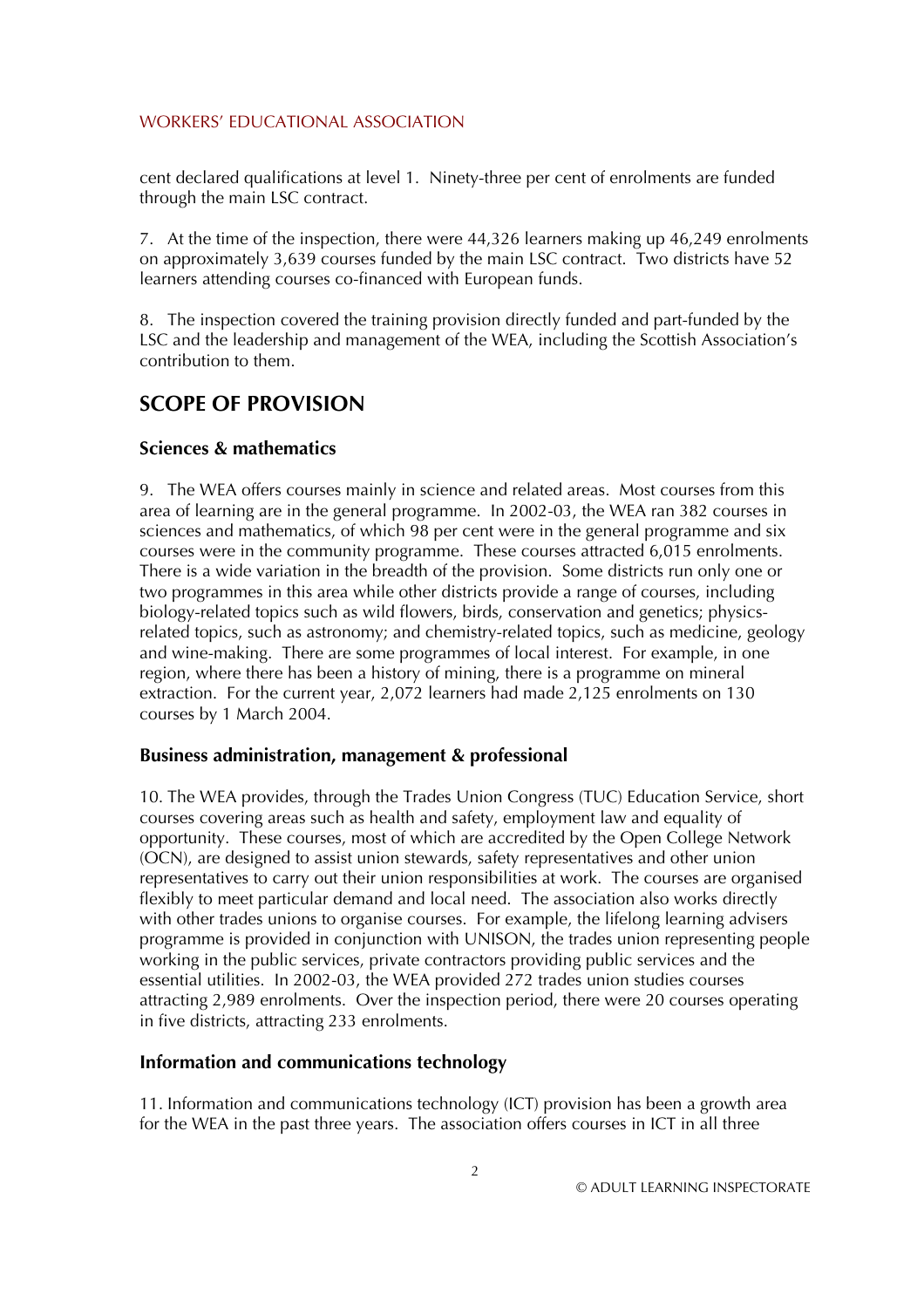programmes. Eighty-three per cent of the ICT provision is in the community programme, 11 per cent in the general programme and 6 per cent in the workplace programme. Most of the courses are run as outreach provision or held in study centres in areas of disadvantage. In 2002-03, the WEA ran 1,954 courses, attracting 15,561 enrolments. In the current year, the WEA has run 490 courses, on which 3,955 learners have made a total of 4,232 enrolments by 1 March 2004. Some courses lead to nationally recognised qualifications in using IT. A wide range of non-accredited introductory courses is also offered, in areas such as internet and e-mail use for beginners, working with images and digital cameras and short courses introducing learners to a variety of computer applications, such as spreadsheets and databases. Many of the community programme courses are targeted at specific groups of learners, such as computing for farmers, computing for visually impaired people and IT use for Urdu speakers. Most of the workplace courses are provided in partnership with UNISON.

# **Hospitality, sport, leisure & travel**

12. Courses in this area of learning are run in the general, community and workplace programmes. Sixty-six per cent of courses are in the community programmes and 33 per cent in the general programme. There is one course in the workplace programme. The community-based courses are negotiated with the association's local partners and other organisations to ensure that they meet the needs of different sections of the community. Such courses include an introduction to cookery for people from refugee communities and an exercise and health-related programme for older people from Asian communities. In the general programme, courses range from general health and fitness programmes and yoga to sugar craft, cake decorating and cookery. Many of the hospitality-based courses are accredited. For the current year, 2,561 learners have made 2,668 enrolments on 212 courses by 1 March 2004. In 2002-03, 187 courses were run, attracting 2,145 enrolments.

# **Visual and performing arts and media**

13. This is one of the largest areas of the WEA's provision. Sixty-five per cent of the WEA's visual and performing arts and media courses are in the general programme. A very small number of courses run in the workplace programme. History of art is the most frequently offered subject, but other topics include music appreciation and various arts and crafts techniques. Most of the courses have no minimum requirement for participation. In the community programme, a number of short, entry-level courses are offered, often in response to an identified local need. These courses are often designed to attract new learners and give them the confidence to carry out practical craft activities, such as working with textiles, ceramics, mosaics and glass painting. A small number of accredited courses are offered, usually in garment making and needlework. By 1 March 2004, 11,601 learners had made 12,902 enrolments on 909 courses. In 2002-03, the association ran 2,576, attracting 33,519 enrolments.

#### **Humanities**

14. Eighty-eight per cent of humanities courses are in the general programme. In 2002-03, 1,708 courses ran, attracting 28,000 enrolments. By 1 March 2004, on which 9,994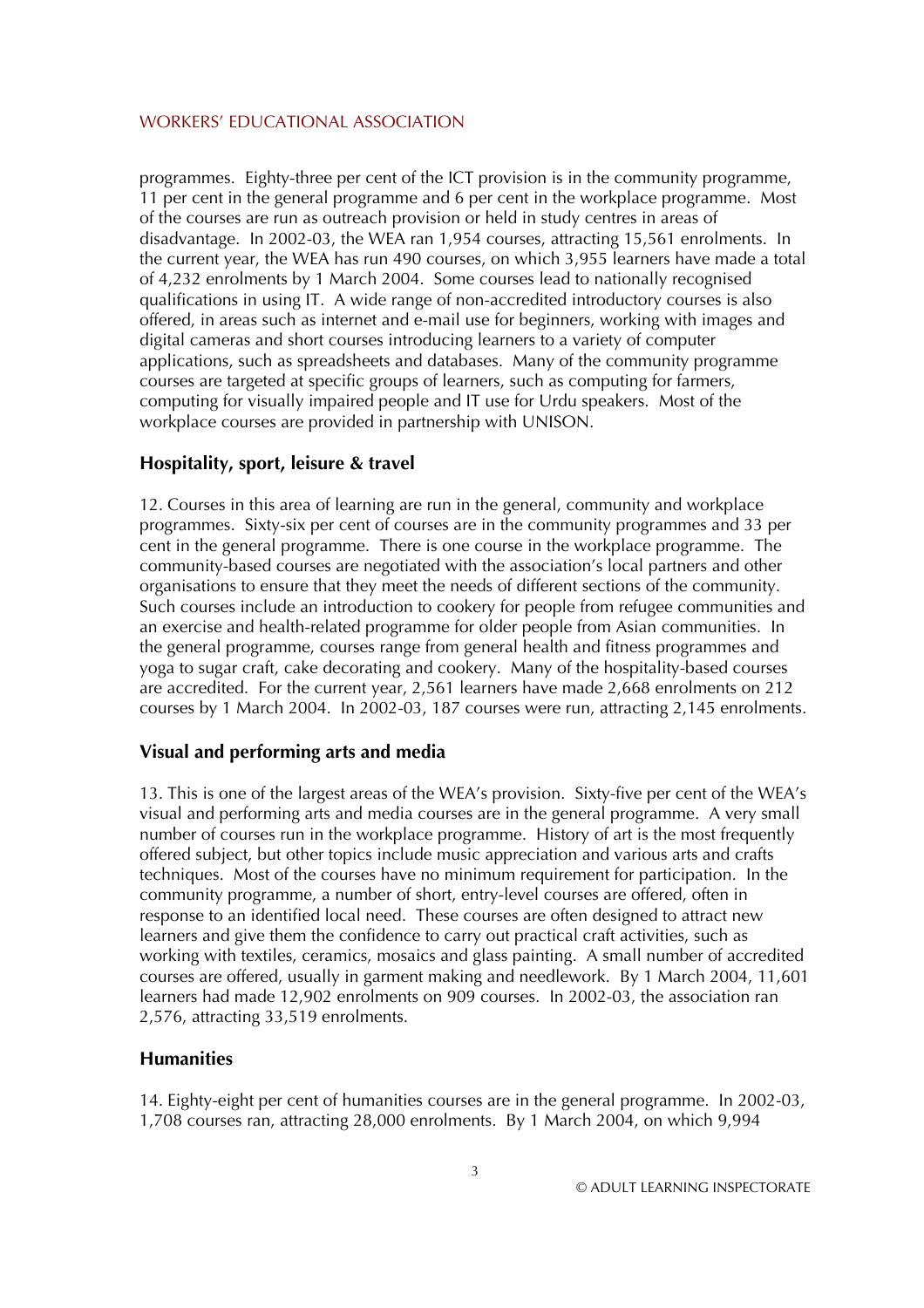learners had made 10,315 enrolments on 609 courses. Courses in the general programme are mostly organised by the WEA's network of branches and volunteers. Course content focuses on history or history-related topics. Topics such as family history and local history are particularly popular. The small number of humanities programmes in the community programme range from those with history-based content, often based around the interests of a targeted group in the community, to personal development courses.

#### **English, languages & communications**

15. Eighty per cent of courses in this area of learning are in the general programme and are non-accredited. There are a very small number of courses in the workplace programme and the remaining 20 per cent are in the community programme. A large proportion of courses focus on the study and appreciation of literature and aspects of creative writing. A smaller proportion of courses provide modern foreign languages tuition. Branches and members decide what will be offered in each district and some districts run courses over two or three terms to allow for learners' progression. A few districts offer specialist courses in British Sign Language and lip-reading. The courses in the community programme are often in creative writing or modern foreign languages and are targeted at particular sections of the community. In 2002-03, 1,175 courses ran, attracting 14,410 enrolments. On 1 March 2004, 6,086 learners had made 6,244 enrolments on 493 courses.

#### **Foundation programmes**

16. The WEA's foundation programmes operate in all three programme areas. In 2002-03, foundation programmes represented 10 per cent of all courses run by the WEA. The community programme includes courses in literacy, numeracy and English for speakers of other languages (ESOL) and accounts for 76.5 per cent of the foundation programmes. A number of community learning courses were inspected as part of the foundation programme provision. These courses included women's programmes, complementary therapies and foundation level assertiveness programmes. In 2002-03, there were 1,768 enrolments on 175 courses. The general and workplace programmes comprise 1.5 and 22 per cent, respectively. All literacy, numeracy and ESOL provision and community learning courses are part time and most operate for two hours a week for 10 weeks. There is both accredited and non-accredited provision. Courses on the workplace programme range from short taster sessions lasting for six hours to longer courses lasting for 60 hours. Most courses in the workplace programme are nationally accredited.

17. The community programme aims to widen participation in learning and reach specific groups of learners who have been disadvantaged economically, socially or educationally. The main aim of the association's skills for life activity is to incorporate literacy, numeracy and ESOL provision in other areas of the programme. The skills for life courses in the workplace programme are managed nationally in partnership with the skills for life coordinators in the WEA's districts. All of the WEA's districts apart from one has such a coordinator, although some work part time or have a number of additional responsibilities. The national skills for life co-ordinator post is currently vacant.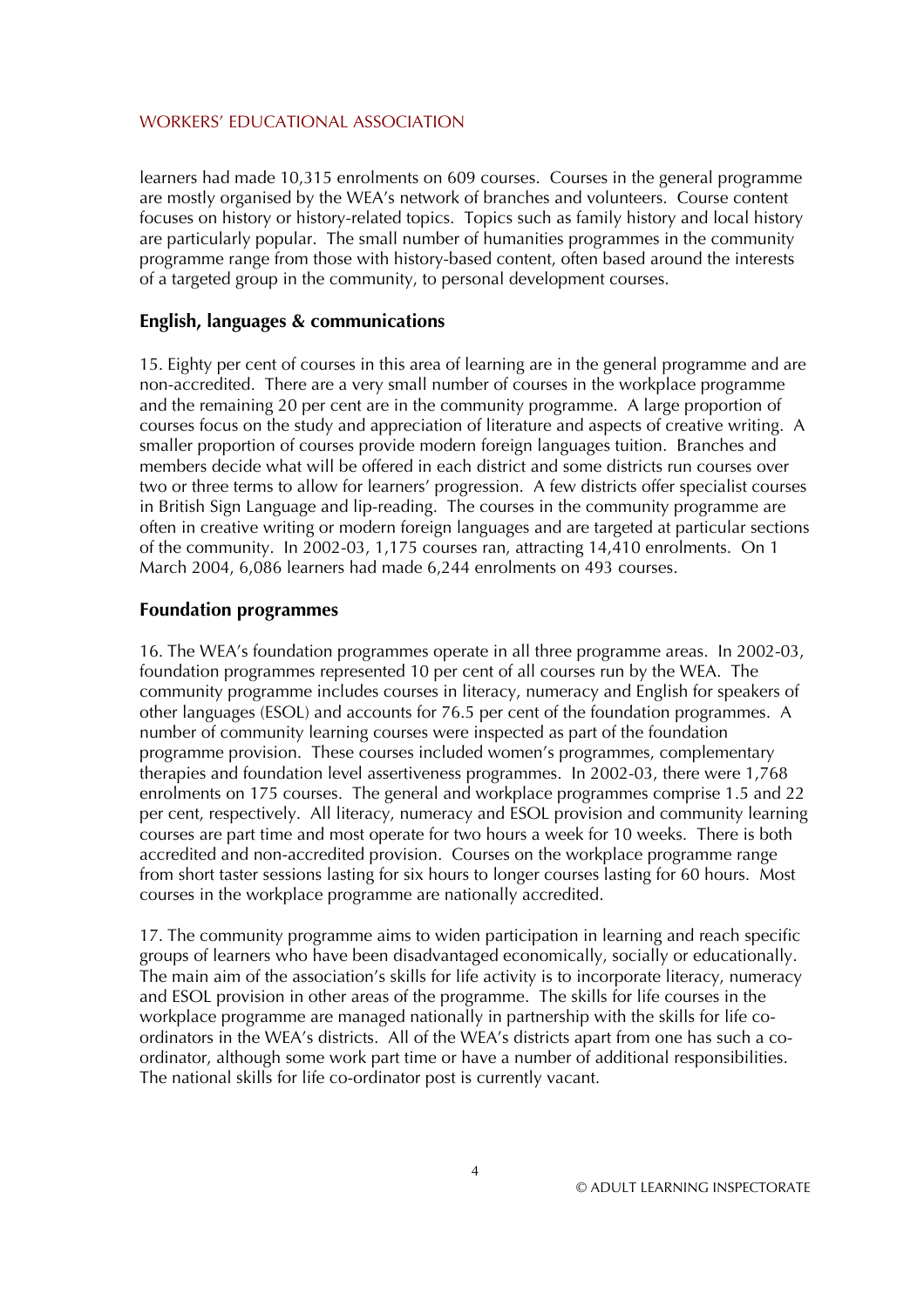18. On 1 March 2004, there were 284 courses in this area of learning, attracting 2,374 enrolments from 2,118 learners. These figures include 1,135 learners currently on 111 community learning programmes.

## **Family learning**

19. In 2002-03 there were 680 courses in family learning, attracting 6,042 enrolments. The WEA has subcontracted many other family learning courses to LEAs. The association offers a range of programmes from national initiatives such as the 'Helping in Schools' initiative, to local programmes, such as story sack sessions, sessions for young mothers, pre-school sessions, keeping up with the children courses, playwork sessions, and sessions for carers and parents of children with learning difficulties and/or disabilities. Other courses cover skills for learning about behaviour. For example, one district offers a course about living with a teenager. Ninety-three per cent of the programmes are provided in the community programme, 2 per cent are in the general context and 5 per cent are in the workplace programme. The provision ranges from short taster courses to longer accredited programmes.

## **Community development**

20. The WEA offers a wide variety of programmes across the country that focus on community development. In 2002-03, 78 courses ran attracting a total of 780 enrolments. The courses aim to meet the individual and collective learning needs of targeted communities and to maximise local involvement. For this purpose, 'community' can be defined in many ways. It may be a geographic, socio-economic or cultural community, or it may be defined by the roles of people within it, such as carers. Learners come to community development programmes in many ways and at different levels. Many learners are taking their first step towards community involvement, others are building on skills that they have already gained and others are seeking qualifications that will help them to gain voluntary or paid work in their community. Some learners have moved on from other local community provision and some are referred by partner organisations. During the inspection, a variety of programmes were observed. These included courses for skills for volunteers, teaching adults in the community, introduction to community work, counselling skills, community interpreters' programme, a training initiative for women, and community mediation skills.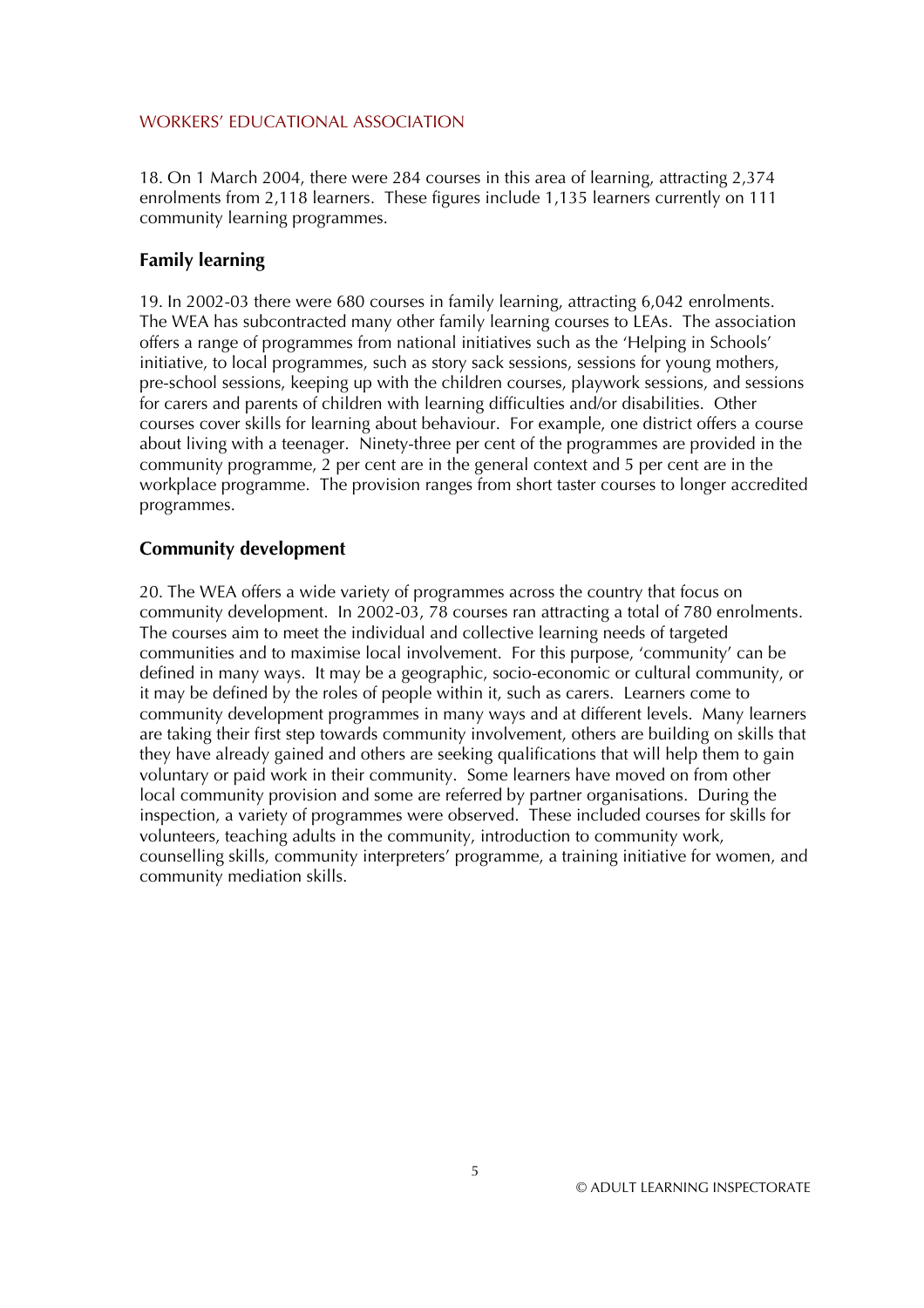# **ABOUT THE INSPECTION**

| Number of inspectors                                | 59    |
|-----------------------------------------------------|-------|
| Number of inspection days                           | 612   |
| Number of learner interviews/discussions in classes | 4,862 |
| Number of staff interviews                          | 555   |
| Number of volunteers interviews                     | 103   |
| Number of locations/sites/learning centres visited  | 574   |

# **OVERALL JUDGEMENT**

21. The quality of the provision is not adequate to meet the reasonable needs of those receiving it. More specifically, the community development programmes are good and science and mathematics, business administration, management and professional, ICT, hospitality, sport, leisure and travel, humanities and family learning programmes are satisfactory. The provision in visual and performing arts and media, English, languages and communications and foundation programmes is unsatisfactory. The WEA's leadership and management of the provision are unsatisfactory. The association's approach to quality assurance is very weak. However, the association's approach to equality of opportunity is satisfactory.

# **GRADES**

grade1= outstanding, grade 2= good, grade 3= satisfactory, grade 4= unsatisfactory, grade 5= very weak

| Leadership and management |  |
|---------------------------|--|
| Contributory grades:      |  |
| Equality of opportunity   |  |
| Quality assurance         |  |

| Sciences & mathematics       |  |
|------------------------------|--|
| Contributory grades:         |  |
| Adult and community learning |  |

| Business administration, management & professional |  |
|----------------------------------------------------|--|
| Contributory grades:                               |  |
| Adult and community learning                       |  |

| Information and communications technology |  |
|-------------------------------------------|--|
| Contributory grades:                      |  |
| Adult and community learning              |  |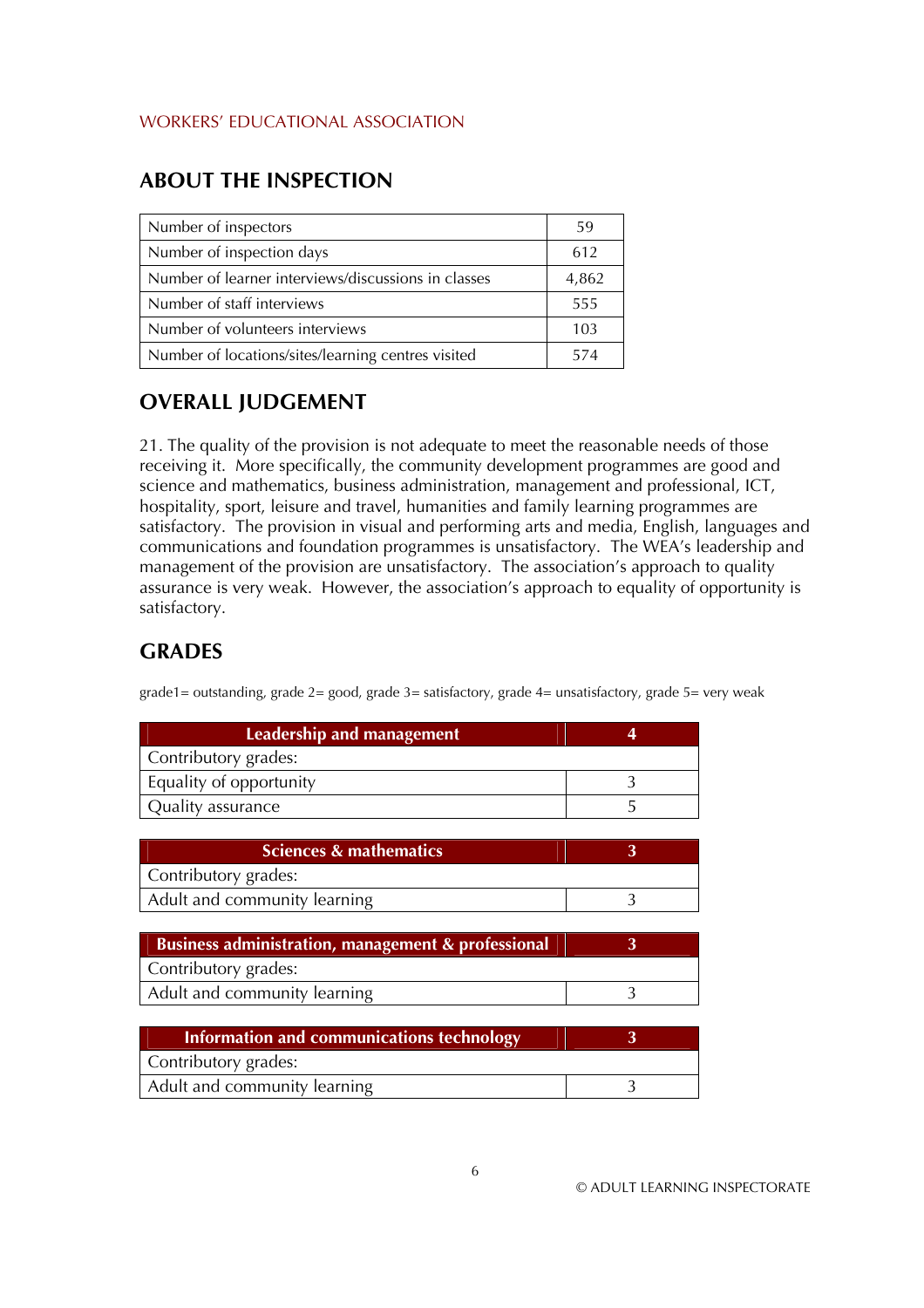| Hospitality, sport, leisure & travel |  |
|--------------------------------------|--|
| Contributory grades:                 |  |
| Adult and community learning         |  |

| Visual & performing arts and media |  |
|------------------------------------|--|
| Contributory grades:               |  |
| Adult and community learning       |  |

| <b>Humanities</b>            |  |
|------------------------------|--|
| Contributory grades:         |  |
| Adult and community learning |  |

| English, languages & communications |  |
|-------------------------------------|--|
| Contributory grades:                |  |
| Adult and community learning        |  |

| <b>Foundation programmes</b> |  |
|------------------------------|--|
| Contributory grades:         |  |
| Adult and community learning |  |

| <b>Family learning</b>       |  |
|------------------------------|--|
| Contributory grades:         |  |
| Adult and community learning |  |

| <b>Community development</b> |  |
|------------------------------|--|
| Contributory grades:         |  |
| Adult and community learning |  |

# **KEY FINDINGS**

# **Achievement and standards**

22. **Learners participating in most of the WEA's programmes achieve their personal goals.** For many learners the programmes provide a catalyst for them to attend further courses.

23. **Learners on courses in hospitality and sports demonstrate good learning and achievement.** In yoga classes there is good development and demonstration of flexibility, improvement in posture, balance and co-ordination. Learners develop good understanding of their subject.

24. **On visual and performing arts and media programmes, learners gain significant personal enrichment by participating in a wide variety of additional learning activities.**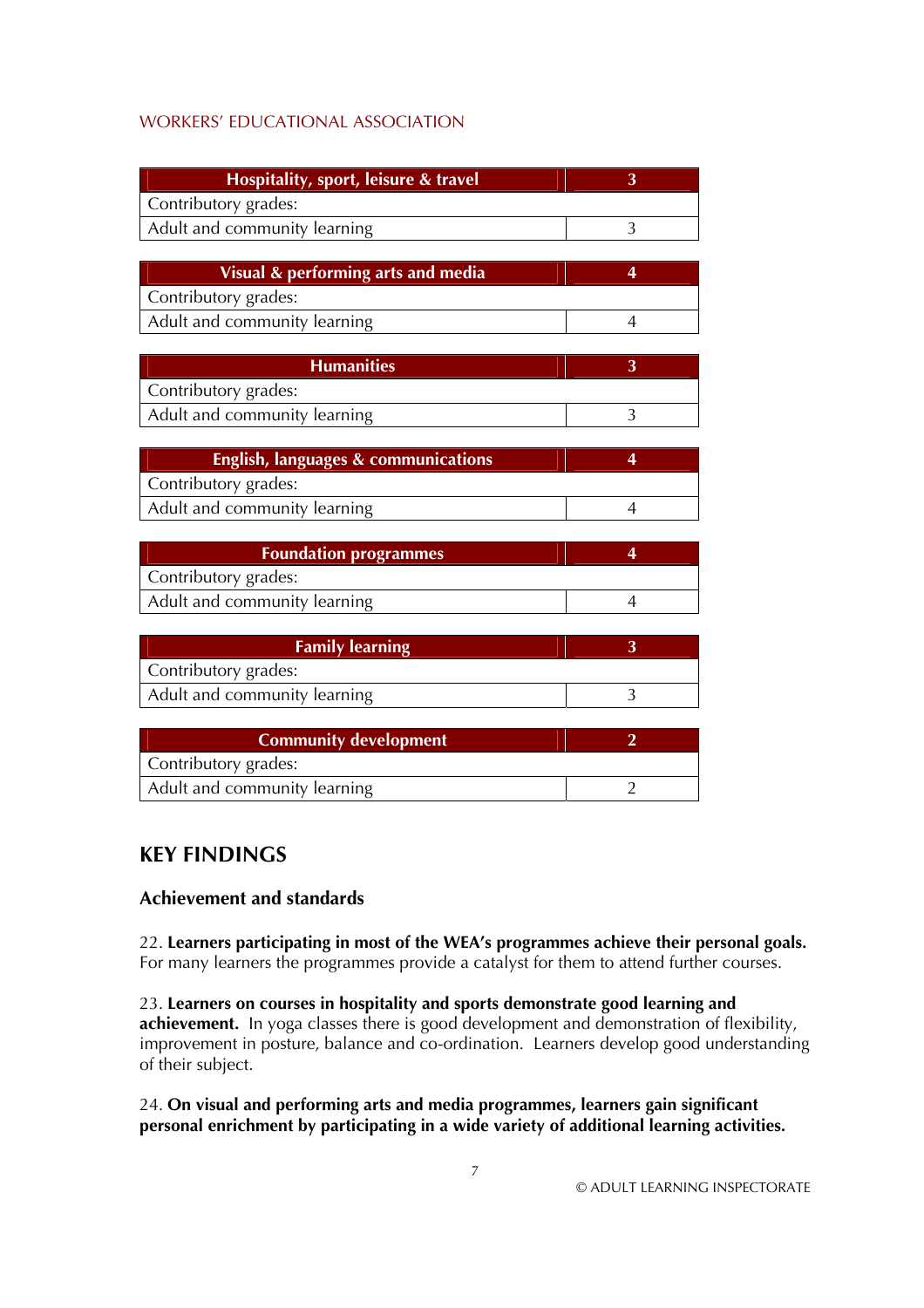For example, learners exhibit art work, perform singing, dance and drama in groups and in public.

25. **Learners on humanities programmes develop a good range of skills and knowledge.** In many courses they carry out extensive research outside classes, producing good examples of family history, papers on local industries, photographic evidence and some publications.

26. **Learners develop new attitudes to support lifelong learning on English and modern foreign language programmes.** Some learners from creative writing groups have submitted their work to publications such as the 'Big Issue'. In the community programme, learners of Arabic and Urdu gain valuable insights into the cultures of those places where Arabic and Urdu are spoken.

27. **Learners show measurable increases in confidence and are able to use their learning both within the workplace and in the community.** On trades union studies programmes learners use the skills gained from their course in their work as a shop steward or other representative in the workplace.

28. **On ICT programmes many learners are able to use their new IT skills in local projects.** For example, to support their children's education, run the family business, produce resources for schools and community groups and to contribute to their communities. In the computing for farmers courses, learners are able to complete examples of standard government forms in preparation for their statistical returns.

29. **There is good achievement in non-accredited provision.** Learners on visual and performing arts courses produce very good work in three districts. Achievement for learners on creative writing programmes is good. Learners produce a variety of genres of writing, most of which is well written.

30. **On family learning programmes there is good development of learners' skills and knowledge** through discussion, practical activities and self-reflection. Learners apply their learning when working with children in schools as volunteers and at home with their own children.

31. **Learners involved in community development activities acquire relevant skills and knowledge to enable them to participate more effectively in their communities.** They learn to become effective group members and to participate in group learning.

32. In 2002-03, accreditation was available on 17.5 per cent of the WEA's programmes, although not all learners on these courses chose to pursue the accreditation. On trades union studies programmes, the WEA's national achievement rates have improved from 77 per cent to 83 per cent, but this masks considerable regional differences. On a short cookery and cake decorating programme there is good development of skills. In one district, learners achieved a 100 per cent pass rate of a short entry-level qualification and all learners progressed to a programme to work towards a level 1 qualification.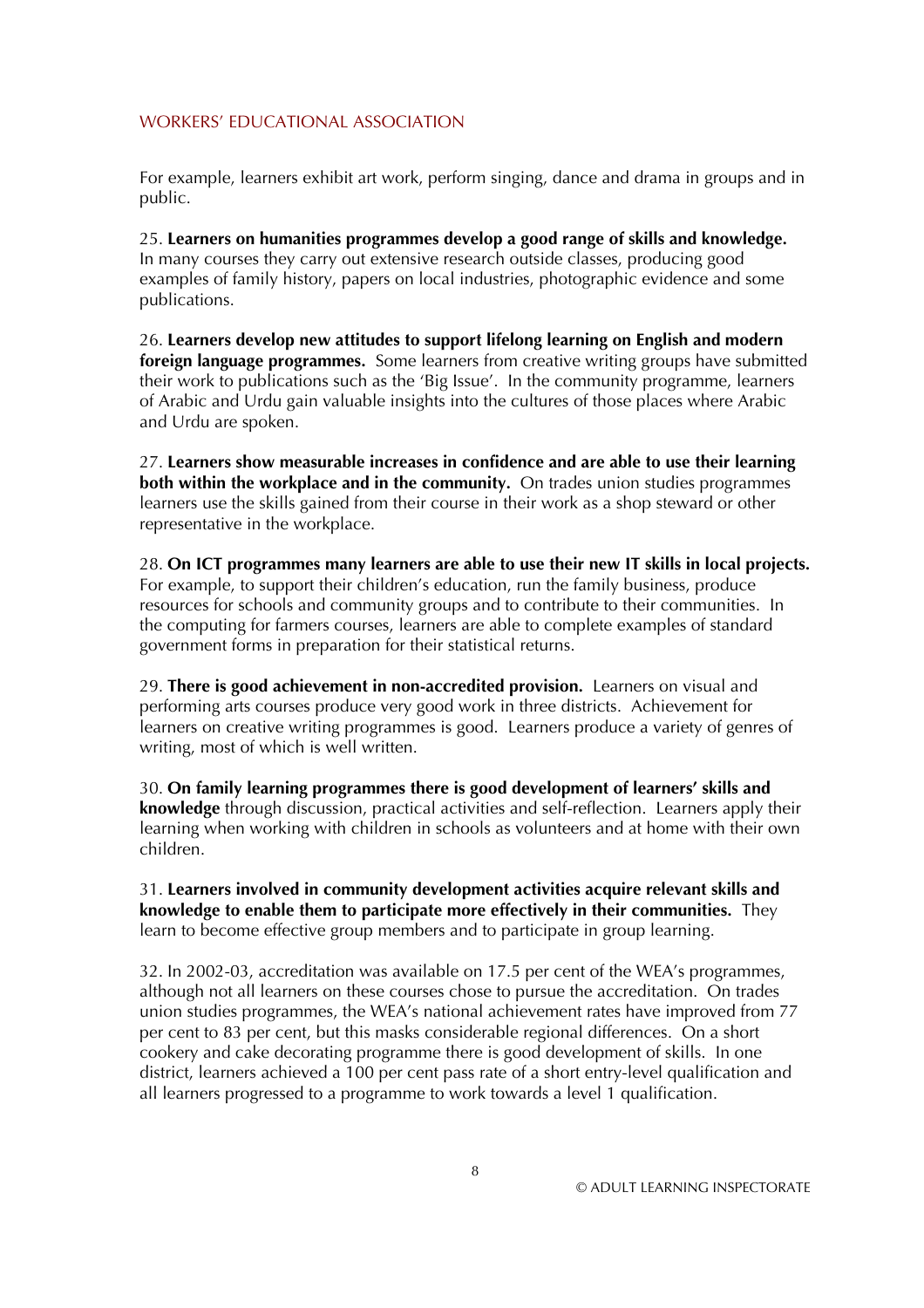33. **On foundation programmes, there is good and improving achievement rates on workplace programmes**, all of which are accredited. In 2002-03, 82 per cent of learners achieved an accredited outcome. Out of the five districts which provided workplace programmes during 2002-03, the highest rate of achievement was nearly 95 per cent.

34. **On family learning programmes, most learners produce good work and those working towards accreditation achieve well.** Most learners work towards short qualifications at levels 1 to 3. Others measure their progress against their planned learning outcomes.

35. **Most learners on community development programmes make rapid progress.** For instance, they achieved a level 3 qualification in community mediation skills after only two terms.

36. Attainment on foundation programmes is satisfactory. On some courses, there is good evidence of attainment. However, on others, attainment is poor and learners have not made significant progress despite attending for several years.

37. **Too much attainment in the literature and modern foreign languages provision is unsatisfactory.** Poor attainment in English literature is demonstrated by learners expressing superficial opinions. In modern foreign languages provision, particularly courses in the community programme, those learners with the lowest attainment rely heavily on translation from English. They do not gain fluency levels commensurate with their prior attainment or experience.

38. **Retention rates on most programmes are high and show an improving trend.** Over all programmes, rates have risen from 86.4 per cent in 2000-01 to 92.9 per cent in 2002-03.

39. **Retention rates on trades union courses are excellent.** Over the past three years they have improved from 98 per cent to over 99 per cent. **On science programmes the average retention rate is 96 per cent**, with the lowest district having retention over 85 per cent.

40. **On ICT programmes, retention rates are high but vary with the context.** However, they range from 85 per cent to 98 per cent.

41. **Retention rates are also high on foundation programmes, but again vary according to context.** In 2002-03, 86.2 per cent of learners remained on courses, an increase of 4 per cent from the previous year. Retention rates were above 80 per cent for 11 out of 12 districts. However, in one district retention was satisfactory at 78 per cent.

42. **On all humanities programmes, retention rates are high.** In 2000-01 retention rates were 93.7 per cent, which have risen to 96.7 per cent in 2002-03. **On most community development programmes retention rates are over 90 per cent.**

43. **Attendance rates vary significantly between programmes.** Over the period of the inspection, 78.8 per cent of learners registered on programmes attended the learning sessions observed by inspectors, with the lowest average attendance on foundation programmes at 69 per cent and the highest attendance on humanities and science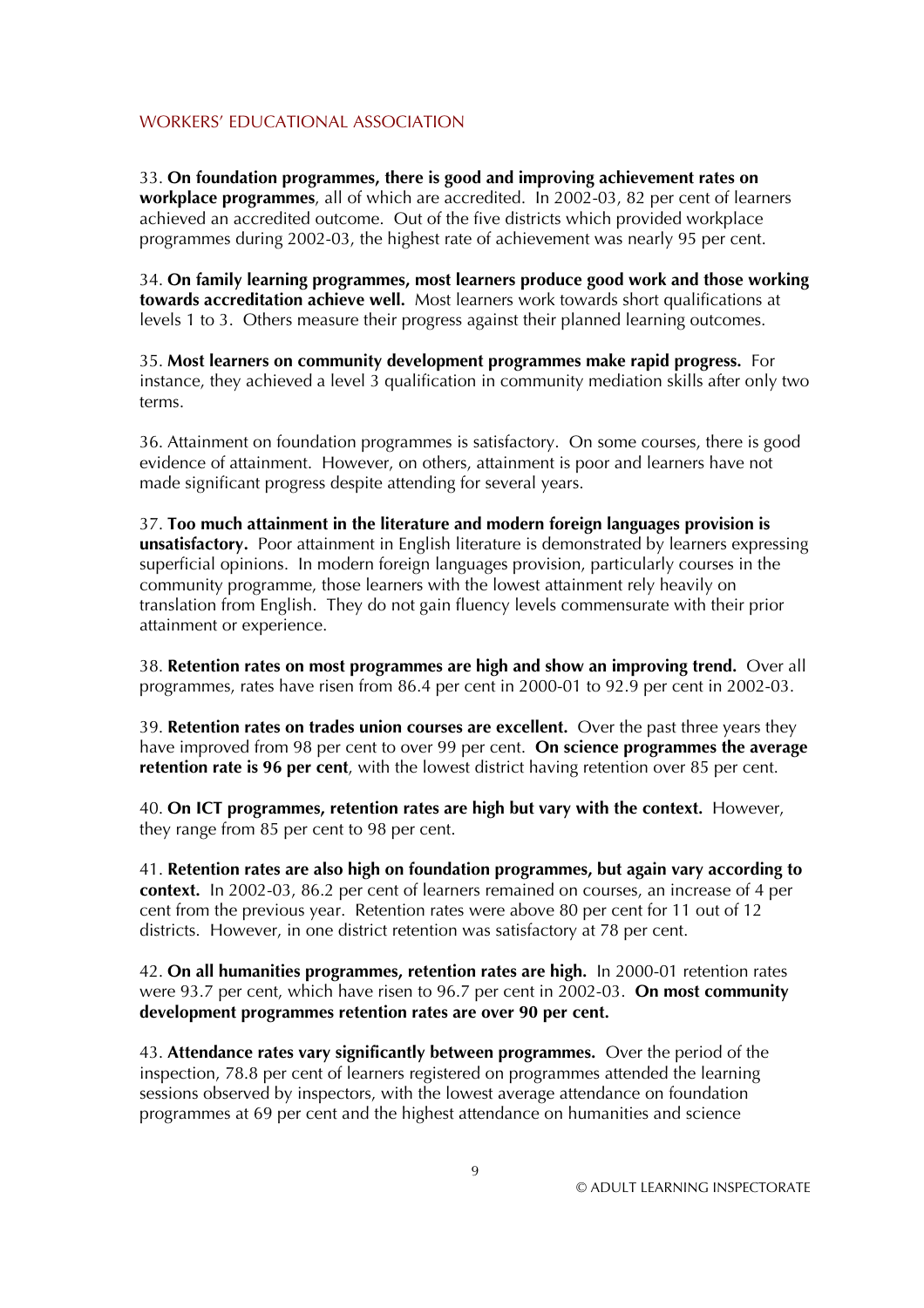programmes at over 85 per cent. In some visual and performing arts classes in the community programme, attendance was less than 50 per cent.

44. In one district, **attendance of trades union studies programmes by workers from transport unions is extremely poor** with fewer than 50 per cent of the learners being present at some sessions.

45. **There is poor attendance on many community classes in the foundation programme.** In one ESOL class observed during the inspection, only four out of 14 learners were present. Some registers for literacy, numeracy and language courses show good and regular attendance. In others, attendance is erratic. Poor attendance is affecting the continuity of some foundation courses.

#### 46. **Poor punctuality and delayed class start times impact on learning in trades union studies, foundation and visual and performing arts and media programmes.**

47. On foundation programmes punctuality is satisfactory in many areas but varies greatly across classes. Tutors rarely challenge learners' late arrival. Lateness was a feature in 33 per cent of the classes observed in one district and 50 per cent of the classes observed in another.

48. **Learning in visual and performing and arts and media programmes is often delayed and disrupted by insufficient attention to punctuality and attendance.**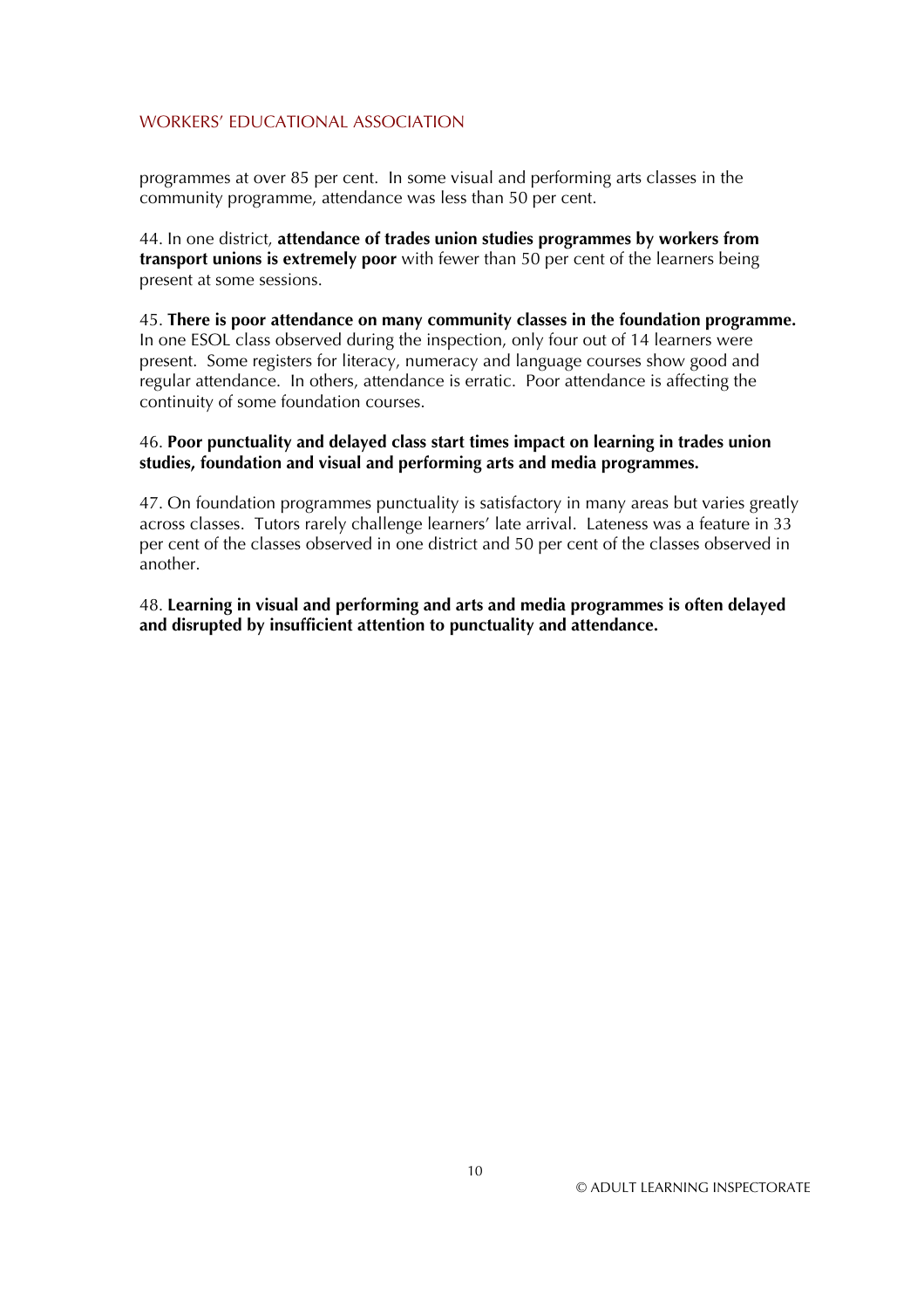# **Quality of education and training**

# Overall Grades awarded to all learning sessions

|                                                          | Grade<br>1     | O<br>Grade<br>$\overline{2}$ | Grade<br>3     | Grade<br>4 | Grade<br>5     | Grade<br>6     | <b>Grade</b><br>$\overline{7}$ | Total |
|----------------------------------------------------------|----------------|------------------------------|----------------|------------|----------------|----------------|--------------------------------|-------|
| Science & mathematics                                    | 1              | 9                            | 10             | 6          |                | $\overline{0}$ | $\overline{0}$                 | 27    |
| Business administration,<br>management &<br>professional | $\overline{0}$ | 3                            | $\overline{2}$ | 4          | $\overline{2}$ | $\overline{0}$ | $\overline{0}$                 | 11    |
| Information and<br>communications<br>technology          | $\Omega$       | 11                           | 41             | 38         | 10             | $\overline{0}$ | $\overline{0}$                 | 100   |
| Hospitality, sport, leisure<br>& travel                  | $\overline{0}$ | 3                            | 8              | 9          | $\overline{2}$ | $\overline{0}$ | $\overline{0}$                 | 22    |
| Visual & performing arts<br>and media                    | $\overline{2}$ | 22                           | 28             | 20         | 8              | $\overline{0}$ | $\overline{0}$                 | 80    |
| Humanities                                               | $\overline{4}$ | 16                           | 25             | 19         | 8              | 1              | $\overline{0}$                 | 73    |
| English, languages &<br>communications                   | $\mathbf{0}$   | $\overline{4}$               | 23             | 22         | 11             | $\overline{2}$ | $\overline{0}$                 | 62    |
| Foundation programmes                                    | 1              | 14                           | 35             | 52         | 16             | 5              | 1                              | 124   |
| Family learning                                          | $\mathbf{0}$   | 6                            | 12             | 6          | 2              | $\overline{0}$ | $\overline{0}$                 | 26    |
| Community development                                    | $\overline{0}$ | 6                            | $\overline{2}$ | 3          | $\Omega$       | $\overline{0}$ | $\overline{0}$                 | 11    |
| <b>Total</b>                                             | 8              | 94                           | 186            | 179        | 60             | 8              | 1                              | 536   |
| Per cent                                                 |                | 54                           |                | 33         |                | 13             |                                |       |

#### Grades awarded to general programme learning sessions

|                                                 | - 0<br>Grade<br>1 | <b>Grade</b><br>$\mathbf{2}$ | $\Omega$<br><b>Grade</b><br>3 | <b>Grade</b><br>4 | Grade<br>5.    | <b>Grade</b><br>6 | Grade<br>7     | <b>Total</b>   |
|-------------------------------------------------|-------------------|------------------------------|-------------------------------|-------------------|----------------|-------------------|----------------|----------------|
| Science & mathematics                           |                   | 9                            | 10                            | 6                 |                | $\overline{0}$    | $\Omega$       | 27             |
| Information and<br>communications<br>technology | $\overline{0}$    | $\overline{2}$               | 6                             | 5                 | $\overline{0}$ | $\theta$          | 0              | 13             |
| Hospitality, sport, leisure<br>& travel         | $\overline{0}$    | $\Omega$                     | $\theta$                      | 2                 | $\Omega$       | $\theta$          | $\overline{0}$ | $\mathfrak{D}$ |
| Visual & performing arts<br>and media           | $\overline{2}$    | 14                           | 18                            | 15                | 6              | $\Omega$          | $\Omega$       | 55             |
| Humanities                                      | $\overline{4}$    | 15                           | 23                            | 17                | $\overline{7}$ | 1                 | $\Omega$       | 67             |
| English, languages &<br>communications          | $\overline{0}$    | $\overline{4}$               | 21                            | 17                | 9              | $\Omega$          | $\Omega$       | 51             |
| Foundation programmes                           |                   | $\Omega$                     | $\Omega$                      | $\Omega$          | $\Omega$       | $\Omega$          | $\Omega$       |                |
| <b>Total</b>                                    | 8                 | 44                           | 78                            | 62                | 23             |                   | $\bf{0}$       | 216            |
| Per cent                                        |                   | 60                           |                               | 29                |                | 11                |                |                |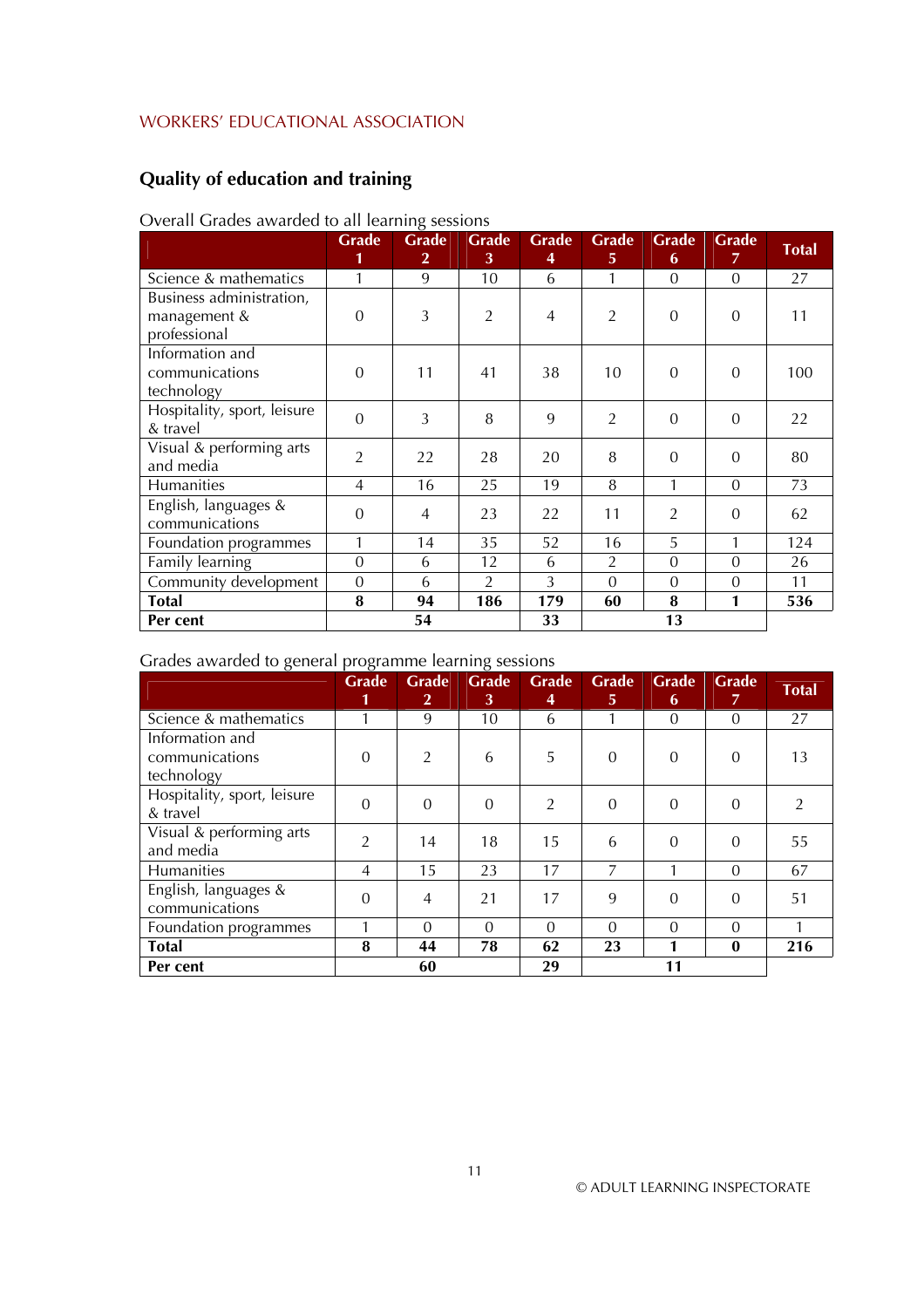|                                                 | r o<br><b>Grade</b><br>1 | <b>Grade</b><br>$\overline{2}$ | <b>Grade</b><br>3 | <b>Grade</b><br>4 | Grade<br>5 <sup>1</sup> | <b>Grade</b><br>6 | Grade<br>$\overline{7}$ | <b>Total</b> |
|-------------------------------------------------|--------------------------|--------------------------------|-------------------|-------------------|-------------------------|-------------------|-------------------------|--------------|
| Information and<br>communications<br>technology | $\boldsymbol{0}$         | 7                              | 31                | 32                | 9                       | $\overline{0}$    | $\overline{0}$          | 79           |
| Hospitality, sport, leisure<br>& travel         | $\Omega$                 | 3                              | 8                 | 7                 | $\mathcal{P}$           | $\Omega$          | $\Omega$                | 20           |
| Visual & performing arts<br>and media           | $\mathbf{0}$             | 8                              | 10                | 5                 | $\overline{2}$          | $\overline{0}$    | $\theta$                | 25           |
| Humanities                                      | $\theta$                 |                                | 2                 | 2                 |                         | $\theta$          | $\theta$                | 6            |
| English, languages &<br>communications          | $\overline{0}$           | 0                              | $\overline{2}$    | 4                 | $\overline{2}$          | $\overline{2}$    | $\overline{0}$          | 10           |
| Foundation programmes                           | $\theta$                 | 12                             | 31                | 48                | 14                      | 5                 | 1                       | 111          |
| Family learning                                 | $\theta$                 | 6                              | 12                | 6                 | $\overline{2}$          | $\Omega$          | $\Omega$                | 26           |
| Community development                           | $\overline{0}$           | 6                              | 2                 | 3                 | $\Omega$                | $\theta$          | $\overline{0}$          | 11           |
| Total                                           | $\bf{0}$                 | 43                             | 98                | 107               | 32                      | 7                 | 1                       | 288          |
| Per cent                                        |                          | 49                             |                   | 37                |                         | 14                |                         |              |

#### Grades awarded to community programme learning sessions

#### Grades awarded to workplace programme learning sessions

|                                                          | $\cdot$<br><b>Grade</b><br>1 | <b>Grade</b><br>2 <sup>1</sup> | <b>Grade</b><br>3 | <b>Grade</b><br>4 | <b>Grade</b><br>5 <sup>1</sup> | <b>Grade</b><br>6 | Grade<br>7 | <b>Total</b> |
|----------------------------------------------------------|------------------------------|--------------------------------|-------------------|-------------------|--------------------------------|-------------------|------------|--------------|
| Business administration,<br>management &<br>professional | 0                            |                                | $\mathfrak{D}$    | 4                 | $\mathfrak{D}$                 | $\Omega$          | 0          |              |
| Information and<br>communications<br>technology          | 0                            | $\mathfrak{D}$                 | 4                 |                   |                                | $\Omega$          | 0          | 8            |
| English, languages &<br>communications                   | 0                            | 0                              | $\Omega$          |                   |                                | $\Omega$          | 0          |              |
| Foundation programmes                                    | $\Omega$                     |                                | 4                 | 4                 |                                | $\Omega$          | 0          | 12           |
| <b>Total</b>                                             | 0                            |                                | 10                | 10                | 5                              | $\mathbf{0}$      | 0          | 32           |
| Per cent                                                 |                              | 53                             |                   | 10                |                                | 16                |            |              |

49. Overall, 54 per cent of learning sessions observed by inspectors were judged to be good or better, 33 per cent were satisfactory and 13 per cent were unsatisfactory. **There is too much unsatisfactory teaching on foundation, English and modern foreign languages, visual and performing arts and media and humanities programmes.** Within the WEA programme areas, the general programme has a greater proportion of learning sessions judged to be good or better than either the workplace or community programmes. Fiftyeight per cent of the unsatisfactory learning sessions observed were found on the community programmes.

50. **On science programmes, the teaching is mostly good or very good and lessons are well planned.** There is some good use of questioning and group work.

51. **Seventy-two per cent of the observed sessions on community development programmes were graded as good or very good** and the rest were satisfactory. Tutors on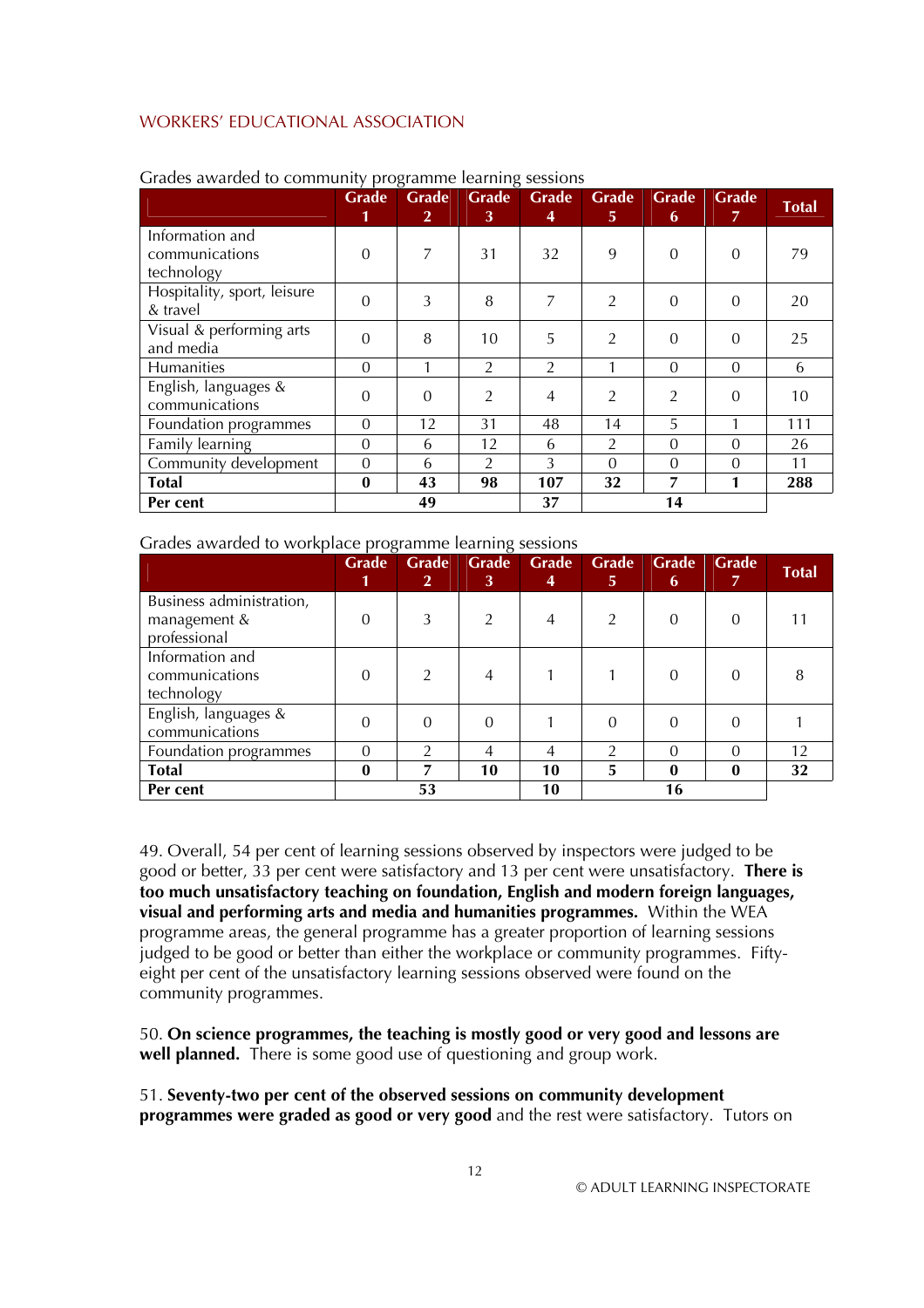community development programmes have particularly good group facilitation skills. They make good use of learning activities that enable all learners in the group to participate at their own level and to contribute to group learning.

52. **An effective range of teaching strategies are used in most sports and hospitality sessions**, including individual, partner and group activities. Tutors use effective teaching methods, coaching skills and demonstration techniques.

53. On trades union studies programmes, most teaching is satisfactory, and some is good. Tutors facilitate learning through the use of the course materials. However, in some classes, there is insufficient differentiation to take account of learners' different starting points.

54. Teaching and learning are also satisfactory on family learning programmes. In the better learning sessions tutors are well prepared and use a variety of teaching strategies to motivate and engage learners. The weaker learning sessions are less well planned and learners are not sufficiently involved.

55. **In visual and performing arts and media programmes, 61 per cent of teaching in the observed sessions on the general programme is good or better**, 27 per cent is satisfactory and 11 per cent is unsatisfactory. However, there are significant variations between districts.

56. Similarly **on humanities programmes, teaching and learning is inconsistent throughout the country**. Twelve per cent of observed classes were judged to be unsatisfactory. However, over 25 per cent of classes observed were judged to be outstanding or very good.

57. **On English and modern foreign language programmes inspectors judged 21 per cent of teaching to be unsatisfactory. Modern foreign language tutors use too much English.** Thirty-three per cent of modern foreign language lessons seen in the community programme were judged to be weak. In those classes where tutors use English excessively, learners' fluency in the foreign language is unsatisfactory. In most English literature lessons on the general programme, tutors used a limited range of teaching methods.

58. **There is much unsatisfactory teaching and learning on literacy and language courses.** Twenty-three per cent of teaching in observed learning sessions for literacy and language was judged to be unsatisfactory. Some staff have difficulty in sustaining learners' interest, attention and concentration. The context in which language and literacy skills are taught is not always meaningful to learners.

59. **Very good learning takes place in the trades union courses.** Learners are highly motivated and hard working. All the programmes include the use of a learning journal and learners quickly get into the habit of reflecting on and recording their learning progress.

60. **Sports and hospitality learners experience a wide range of challenging learning activities.** Sport related courses, including yoga and other exercise related classes,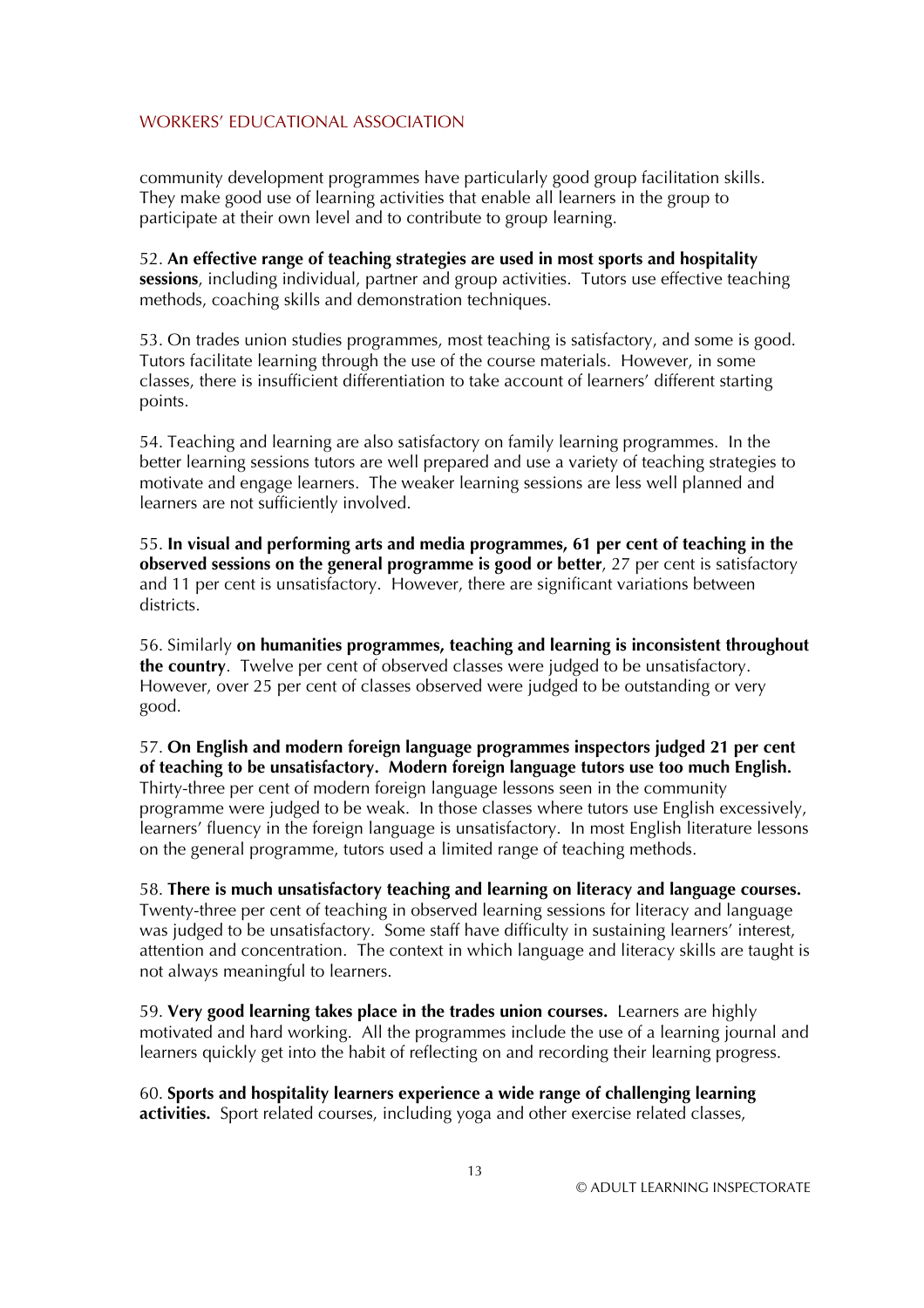promote health, fitness and lifestyle changes in a supportive manner. Hospitality and foodrelated courses improve awareness of healthy eating, diet and nutrition.

61. **Learners on visual and performing arts and media programmes develop good technical and practical skills.** Lively discussions in some art and music appreciation classes extend learning and challenge learners. Learners effectively use a range of techniques and processes in dressmaking, watercolour painting, calligraphy, pottery, guitar, singing and dancing.

62. **Tutors and learners in community and general programmes in English and modern foreign languages, collaborate very effectively in order to agree the content of learning sessions.** In a few classes tutors negotiated with learners to establish how best to practise and consolidate what they had just learned.

63. **There is also good collaborative learning on ICT programmes.** Learners are encouraged to negotiate many aspects of their courses, particularly on those which do not lead to qualifications. Learners are able to influence class timings and session length to make it easier for them to attend.

64. **On foundation programmes, there is good personal and social skills development.** There is good use of discussion and small group work in community learning classes. Learners on the workplace programme are more confident about taking the risk of speaking in public in a wide range of different situations.

65. **Volunteers in the lessons on science programmes provide very effective support for the tutor**, often arranging field trips and helping in classroom organisation. They are local to their community and help to arrange social activities.

66. **On ICT programmes, there is insufficient attention to individual learning needs.** The more able learners are not sufficiently challenged by the work they do. Learners often make slow progress. Some learners are unable to transfer their learning to other contexts.

67. **There is poor management of visual and performing arts and media learning sessions in some districts.** Some sessions are poorly planned and do not focus on learning and others rely too heavily on lists of topics or artefacts to be made. Tutors take decisions about the scheduling of learning sessions, without reference to or consultation with their line manager and arrange social activities in the course hours reducing learning time.

68. Overall, the management of resources for learning is satisfactory. Most tutors are appropriately qualified and experienced. There is particularly good expertise among tutors on science and on humanities programmes. There are insufficient staff with specialist knowledge on the literacy and language programmes. Some modern foreign language tutors have academic qualifications irrelevant to the taught subject and some tutors have no teaching qualification.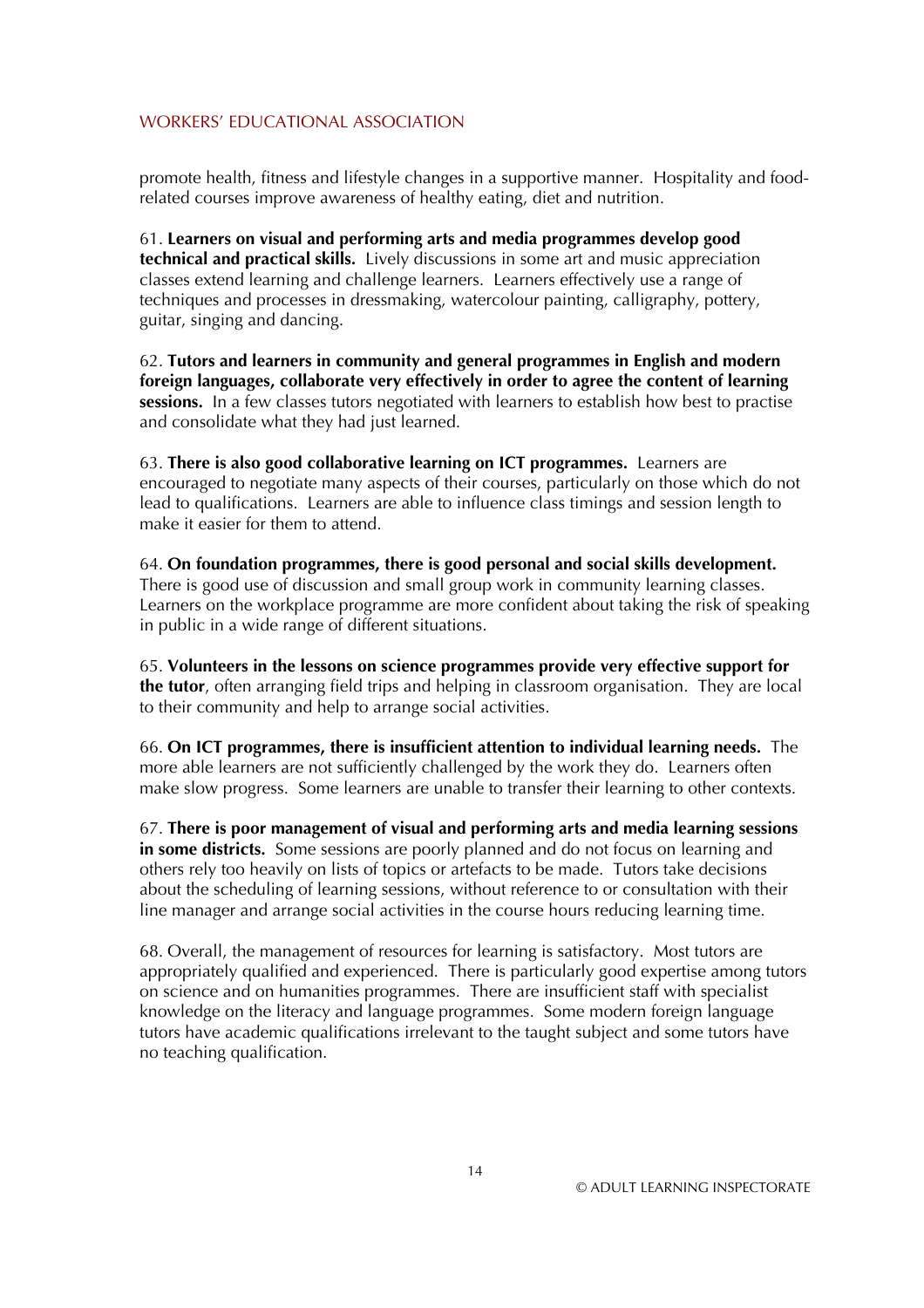69. **There are good learning materials for programmes in trades union studies and family learning.** The WEA is involved in innovative projects for the development of e-learning materials. Family learning resources are well designed and effective.

70. **Learning materials are poor in the foundation community programmes, particularly ESOL, and tutors have to provide their own equipment for courses in science, humanities, sports and hospitality, visual and performing arts, and for ESOL programmes.** There are some poor handouts on ICT and English and modern foreign language programmes.

71. While some accommodation is satisfactory, and on some workplace programmes accommodation is good and well equipped, there is also some poor accommodation affecting the learning on programmes in most areas of learning. Some learning environments are not fit for purpose. Much of the poorer accommodation is cramped with insufficient space for effective teaching sessions or to accommodate all learners. Some venues are not accessible to learners with mobility difficulties. In some sessions, learners are using inappropriate furniture for the activities they are carrying out.

72. **Assessment is satisfactory on community development programmes.** Where community development practice is particularly sound, community members carry out the assessment of community needs themselves with support from WEA field staff or staff from partner organisations. However, the recording of group and individual learning outcomes is not fully effective.

73. On ICT and hospitality and sports programmes, assessment of learners' progress on accredited courses is satisfactory. On ICT programmes, learners are aware of their progress, and how their work relates to the awarding body's requirements.

74. On hospitality and sports programmes, assessment of the small number of accredited courses is also satisfactory. Good use is made of witness testimony and digital photography to assist learners to gather evidence for their qualifications.

75. **In all other areas of learning, assessment practice is inadequate.** On science, trades union studies, and sport and hospitality programmes, there is a lack of defined criteria to measure learners' progress. Few records are kept to show individual learners' progress. Learners receive insufficient individual feedback about their progress. Assessment and moderation of the TUC courses are not thorough.

76. **On non-accredited ICT programmes there is insufficient use of assessment to plan or monitor learning.** Initial assessment on ICT and sports programmes is often perfunctory, and fails to identify learners' individual learning needs, or personal learning goals.

77. **On sports programmes, tutors have informal discussions with learners but these are not used effectively as a means of initial assessment.** Health questionnaires are not used consistently to identify the learner's suitability for taking part in exercise classes.

78. Similarly, **assessment processes on visual and performing arts programmes are inadequate.** In most cases there is no initial assessment of learners' needs. There is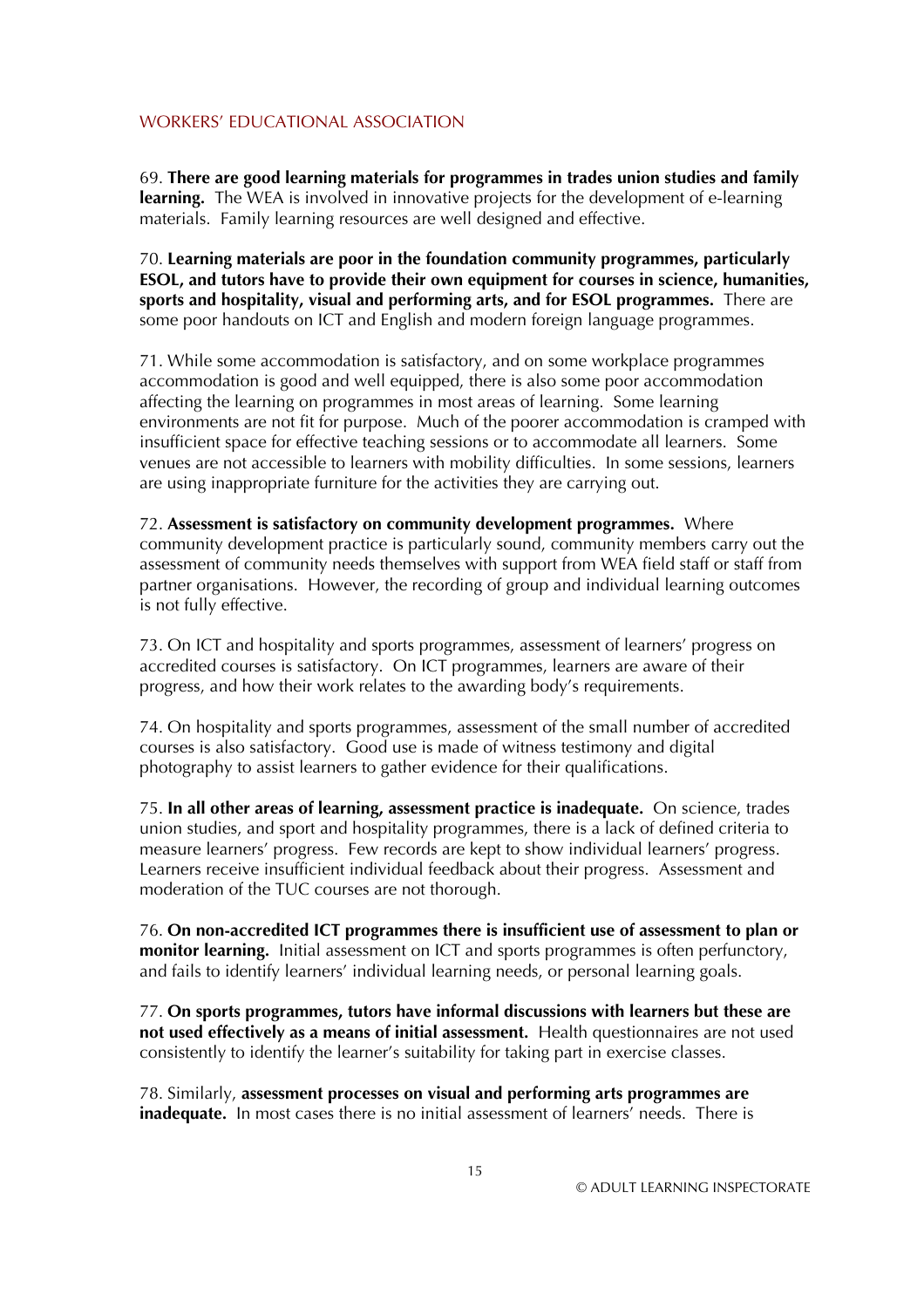inadequate understanding of learners' previous experience. Formative and summative assessment are insufficient and do not provide information about learners' progress and achievement.

79. **On humanities programmes, there is insufficient management of learning.** Tutors often do not monitor individual learners' progress sufficiently, particularly in large classes where the lecture format is the main teaching method. Learning outcomes for courses are identified at group rather than individual level.

80. **Assessment is weak on English and modern foreign language programmes. Initial assessment is rare.** The learning outcomes system is insufficiently linked to the skills and knowledge learners need to acquire in order to succeed in their chosen programmes. It is not based on achievement or progression.

81. **On foundation programmes, there is poor use of identified learning needs to plan learning and monitor learners' progress.** Most classes have group learning aims. However, these are not always negotiated with learners. Most learners have an initial and further assessment, but the results of these assessments are rarely used as a basis for planning group or individual learning plans.

82. **There is a good range of enrichment activities for learners on science and humanities programmes.** Most science courses include fieldwork and visits to places such as museums. On humanities programmes, activities include day schools and theatre clubs, visits to local archive offices, museums, and exhibitions, walks and visits to places of interest.

83. **Foundation courses are sited in premises which are convenient and easily accessible to learners.** Most daytime community classes aimed at parents provide access to separate crèches.

84. **On family learning courses, there is responsive provision for targeted groups.** In one district in the previous year, 66 per cent of learners were enrolled from disadvantaged postcodes and 19 per cent were from minority ethnic groups.

85. Similarly **on sports and hospitality courses, there is effective targeting of groups to widen participation in learning.** Activities are carefully selected to attract identified target groups.

86. **The national 'Helping in Schools' programme is well developed and successful.** It is effectively monitored. Resources are good. In most classes the teaching is good or better.

87. For visual and performing arts, English and modern foreign language programmes and foundation programmes the curriculum provided is generally satisfactory in most districts. In these districts, courses meet the needs of new and returning learners and targeted groups of learners. However, in some districts the provision is based on that offered historically or is entirely based on the courses learners' request.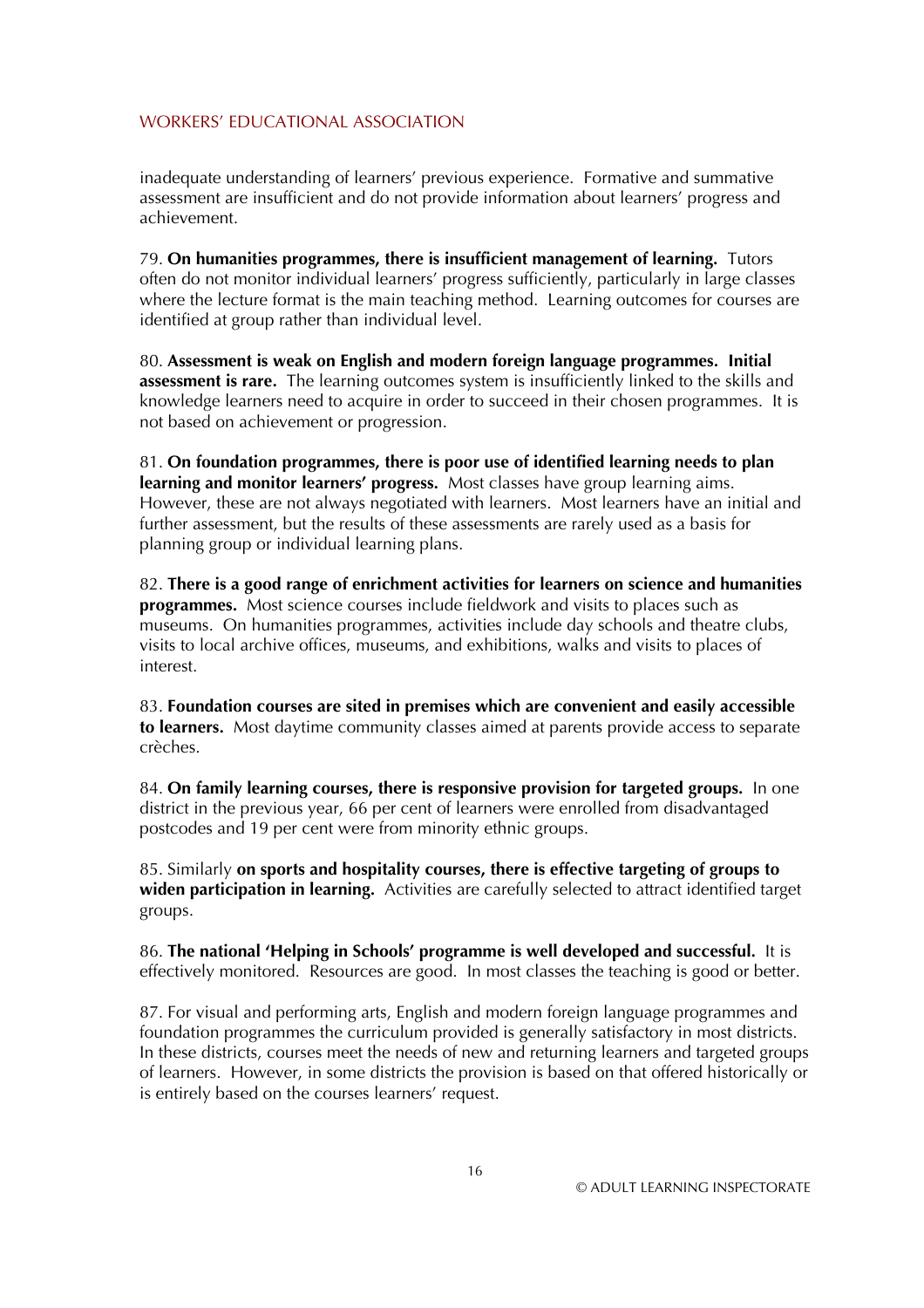88. **On visual and performing arts programmes, there are few initiatives in some districts for widening participation in learning.** In all districts a narrow range of subjects are provided. For example, there are too few media courses.

89. **For English and modern foreign language programmes, the needs of existing learners are met well.** The community programme targets learners who would not traditionally be involved in learning. In the general programme, progression opportunities from modern foreign language courses are sometimes made available through local learning partnerships. **There are inadequate opportunities for learners to gain accreditation.**

90. **On both humanities and science programmes, there is insufficient provision to widen participation in learning.** Many branches have a longstanding tradition of offering humanities courses, but often they do not take into account the interests of all the community when identifying and selecting courses. Districts do not always effectively provide strategic direction in widening participation in learning to some of the branches.

91. Similarly, on general science programmes, the development of courses is largely through learners at branches joining together and deciding what programmes they want. **There is too little effective promotion of science and mathematics programmes to a wider age or socio-economic group.** The marketing of programmes is often poor.

92. **Learners receive good advice, guidance and support on community development programmes.** The WEA's staff use their extensive networks of contacts to develop a detailed knowledge of the learning opportunities that are available through the WEA, its partners and other providers. **There is also good practical support for learners.**

93. On ICT, visual and performing arts, humanities and English and modern foreign language courses, learners are given satisfactory advice to enable them to select the most appropriate course. In most districts the provision of advice relies on the knowledge of individual tutors. For visual and performing arts classes, this often does not relate to progression routes, whereas humanities and English and modern foreign language programmes do provide information on progression routes.

94. **Most learners on family learning programmes receive insufficient information and advice before enrolment on many of the programmes.** Learners are often not informed of course aims, objectives, activities used on the courses or the time commitment required before the first session.

95. On visual and performing arts programmes, tutors are responsible for providing support for learners. Support staff are available in some classes for learners with learning difficulties and/or disabilities. **Most tutors provide very good individual support for learners and take account of their individual needs and learning goals.**

96. **Where tutors identify learners with additional learning needs on ICT courses, they make sensitive use of adaptive technology to allow learners to participate fully in learning**  sessions. They also adapt learning materials, for example, to meet the needs of visually or hearing impaired learners.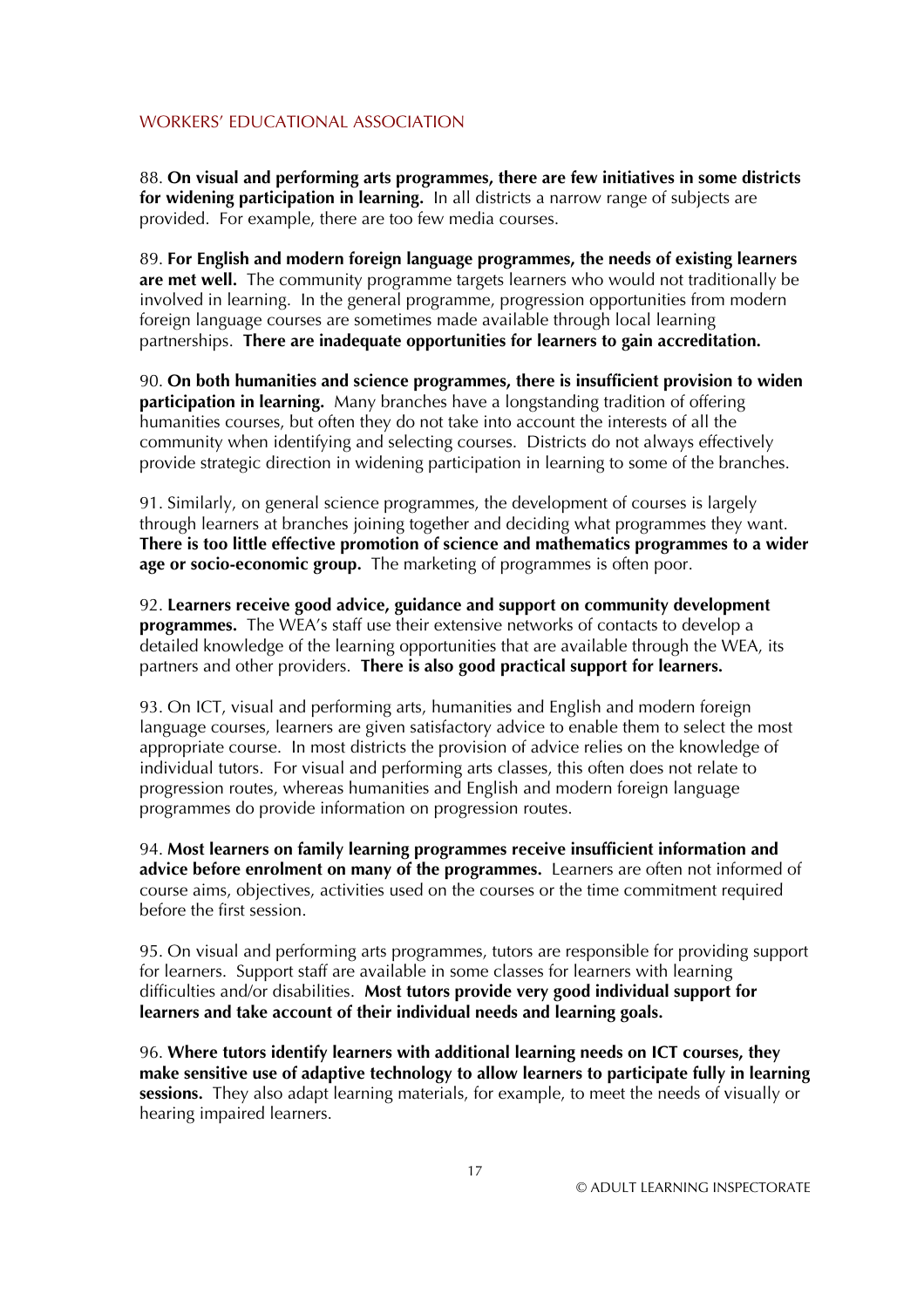97. **On foundation programmes in the workplace programme, some learners with additional needs are supported well.** Some community classes have two tutors, and learners are able to benefit from the different expertise and skills of the staff team. Most staff are aware of the learner support fund but only a few learners have accessed it.

98. On humanities programmes, there are significant variations in the use of additional learning support funds between districts to support individual learning needs. Some districts do not always provide appropriate support for all learners. For example, they do not always provide support for learners with hearing or visual impairments. Tutors vary in their ability to respond appropriately to individual learning needs.

99. Many learners on the science course in the general programme do not seek additional learning support. For example, hearing loops are not used for those learners with hearing impairments. Some learners' needs are not met.

100. **On English and modern foreign language programmes, the association pays insufficient attention to identified individual learning needs.** In creative writing classes, learners do not take the opportunities to develop their IT skills and some learners' literacy needs are not addressed.

101. **There is insufficient structured support for learners with additional needs on trades union studies programmes.** Some learners' additional learning needs are not met. Learners on the TUC programmes sometimes have identified literacy support needs but no specialist literacy support is provided.

#### **Leadership and management**

102. **Decisive actions have been taken to secure the operational stability of the WEA.** An interim chief executive was appointed in June 2003 to carry out an institutional review. Significant progress has been made in a short period of time on instigating new operational planning, monitoring and reporting procedures. New financial monitoring systems have been introduced which have yet to become fully established.

103. **The WEA's mission and key objectives have been reviewed in a well-formulated three-year framework for corporate development.** It includes a requirement to rebalance the curriculum over a period of three years which will significantly increase the proportions of workplace activity and targeted provision. Provision will be reconfigured into nine regions.

104. During a challenging period of institutional review, involving major changes of personnel at the corporate level, district secretaries and their management teams have played an important role in maintaining the continuity of provision in all three WEA programme areas.

105. **There are particularly well-managed community development projects at the**  district level. In this area the curriculum is effectively devised by local co-ordinators to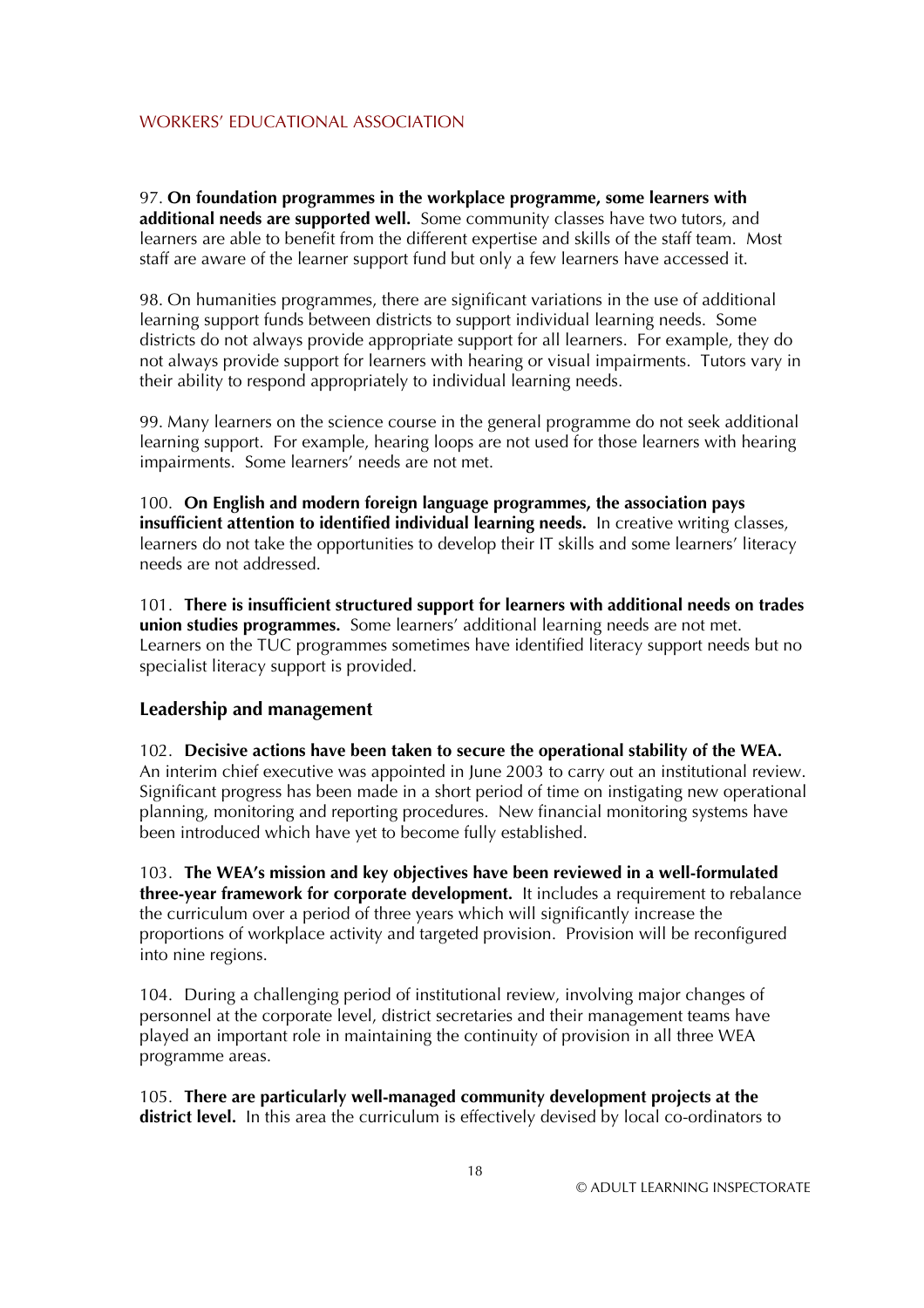meet learners' needs. There is good informal monitoring of progress but a thorough evaluation of projects is not always carried out. Good practice is not routinely shared between districts.

106. **The association has well-established and productive working relationships with a very wide range of organisations, particularly on its community and workplace programmes.** These partnerships were established to widen participation in learning and are particularly effective in ICT, visual and performing arts, and foundation programmes, community development and family learning. However, only a minority of districts have adequate partnership agreements.

107. **There is extensive involvement of volunteers throughout the association.** Learners are involved in governance at local levels through branch and regional district committees. Voluntary members show good commitment to the association. A number of districts have made effective use of volunteers from community and workplace courses who have been encouraged by tutors to take part in classes by helping other learners.

108. **The association's national self-assessment report, and those of most districts are thoughtful and critical.** The process, conducted in the past 12 months has been sound, reviewing all aspects of the provision.

109. **The governance of the association is insufficiently secure.** The committee structure of the national executive has been streamlined and individual portfolio responsibilities have been assigned to trustees. Scrutiny panels are not yet operational. A scheme of delegation has been drafted but has not been formally approved. The legal status of the association currently remains that of an unincorporated charity with no limits on the personal liabilities of trustees. Learners on the community and workplace programmes are not well represented on the NEC or on district committees.

110. **There is insufficient involvement by governors in quality monitoring and evaluating district performance.** Some governors do not have a clear understanding of their responsibilities and spheres of intervention. They have yet to receive training to perform their scrutiny role and evaluate their own performance effectively.

111. **There is insufficient use of management data to monitor performance or set targets.** There have been significant recent improvements in the collection of data at both national and district levels. However, improvements have still to be made in the accuracy of recruitment data, in the timely presentation of data to measure the progress made in the achievement of strategic objectives, and in identifying and implementing remedial actions.

112. **Some district management teams are not routinely evaluating management data to monitor progress or to inform curriculum planning.** The use of targets is not well established in some districts. There is insufficient focus on monitoring learners' retention and achievement rates.

113. **There is ineffective curriculum review to inform planning and development.** A comprehensive educational strategy has been devised. Six education strategy managers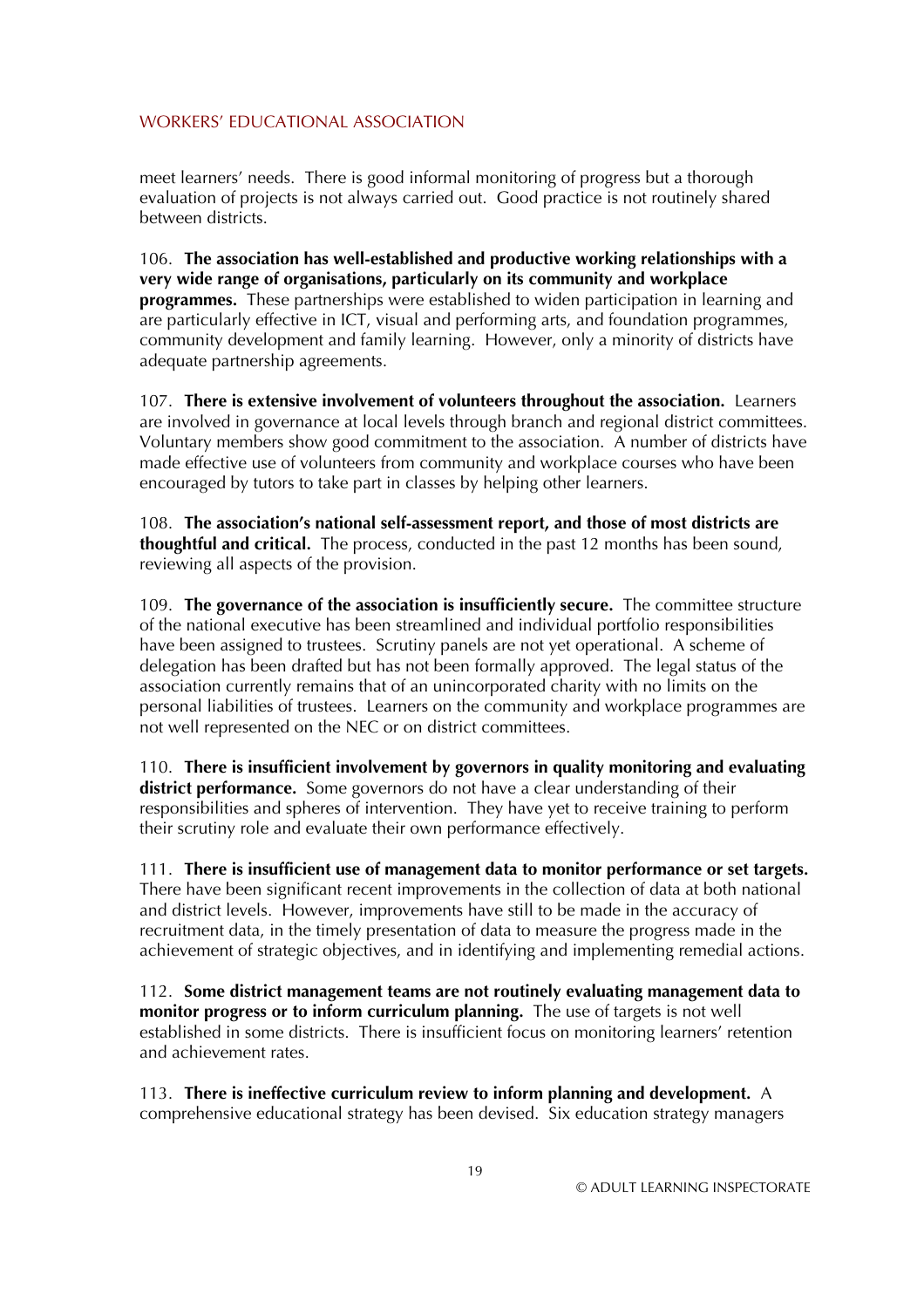have recently been appointed. These changes are very recent and have yet to have impact on the management of the curriculum. Corporate initiatives in the planning and development of the curriculum have met with a significant variation in interpretation and response at the district level.

114. **The development of the curriculum in some areas has not been informed by a systematic needs analysis.** The provision of general programmes in some districts does not reflect the cultural diversity and communities of interest represented in the local population.

115. **The community programme is not effectively planned and co-ordinated to meet the needs of the target learner groups.** The current well-formulated written guidance for the community programme provided centrally is only advisory.

116. **Many districts were not able to maintain accurate records of the classes that were running during the period of the inspection.** Records of class cancellations are not maintained and there has been no analysis carried out centrally to establish patterns and identify causes.

117. **There is inadequate management and support for individual subject disciplines.** In many districts, there is insufficient guidance and support available for individual subject disciplines and no formal arrangements for the sharing of good practice. There is insufficient focus on identifying and meeting the professional development needs in individual areas of learning. Tutors are unaware of the resources available to them and an assumed autonomy amongst some tutors has meant procedures are not followed consistently.

118. **Assessment practice is inadequate.** The current measure of achievements on most non-accredited programmes is by learning outcomes determined by the learner. Selfdetermined learning outcomes are not related to levels of study. **In many cases, learning outcomes are not measurable and there is no formal review of learners' progress.**

119. **There is weak monitoring of health and safety.** The current health and safety policy for the association was last updated in 1995. There has been no documented central communication with districts regarding policies, procedures and new legislation for four years. The responsibility for health and safety is delegated to districts. There is no central monitoring of district policies or safe working practices. Districts have developed their own systems for the assessment of venues and for issuing guidance. There is variation in the effectiveness of these arrangements.

120. **Management of additional learning support for literacy, numeracy and language is inadequate in most districts.** The association's overall strategy for the development of literacy, numeracy and language skills is not adequate. Many courses, for example in visual and performing arts and media, do not sufficiently make an assessment of learners' literacy, numeracy and language support needs.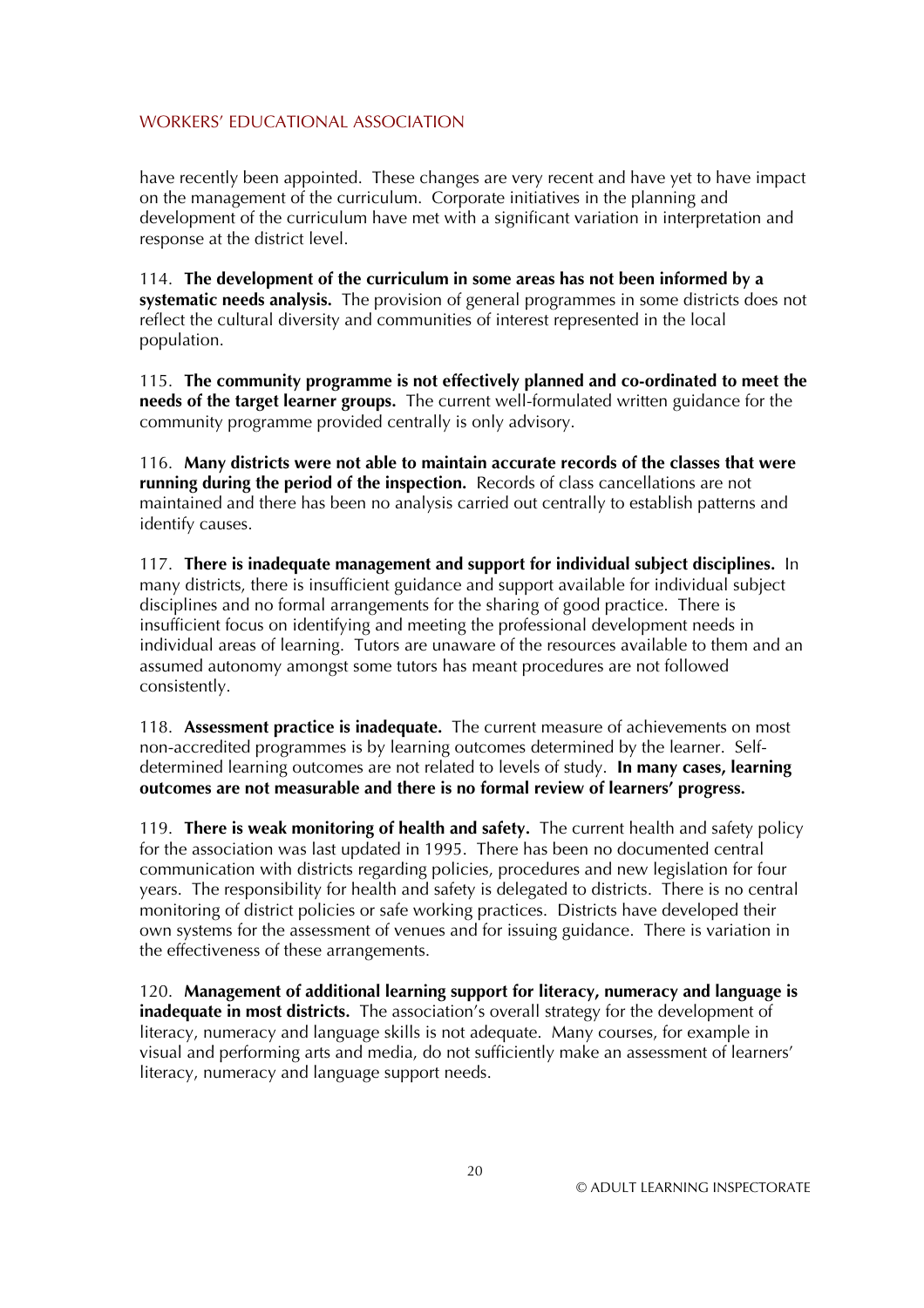#### 121. **Weaknesses in quality assurance identified at the previous inspection conducted by the Further Education Funding Council (FEFC) are still apparent.** The association does not have a quality assurance framework or manual, though work is in progress on these. A number of policy documents are available covering a range of topics, but there are no arrangements for monitoring how effectively they are being implemented, or for reviewing their influence on provision. Observations of teaching and learning are insufficient to assure the quality of teaching and learning.

## 122. **Arrangements for the performance management of staff are inadequate.**

Arrangements for staff appraisal show considerable variation across the association as a whole. Training needs are clearly identified but there is no formal mechanism to ensure all identified needs and their actions are implemented. Permanent staff are reviewed annually, though recorded actions and outcomes from reviews are often not sufficiently clear. Sessional tutors are not included in the performance review scheme.

*The following strengths and weaknesses were identified during this inspection:* 

# **Leadership and management**

# **Strengths**

- effective recent actions to restore operational stability
- well-formulated three-year framework for corporate development
- good district management of programmes for community development
- productive partnerships to widen participation
- extensive involvement of active volunteers throughout the association
- particularly analytical self-assessment reports

# **Weaknesses**

- insufficiently secure governance
- insufficient use of management data and target-setting to monitor performance
- ineffective curriculum review to guide planning and development
- insufficient management and support for individual subject disciplines
- inadequate assessment practice
- weak monitoring of health and safety
- inadequate management of additional support for literacy, numeracy and language
- insufficiently established quality assurance arrangements
- inadequate arrangements for the performance management of staff
- insufficient monitoring of equality of opportunity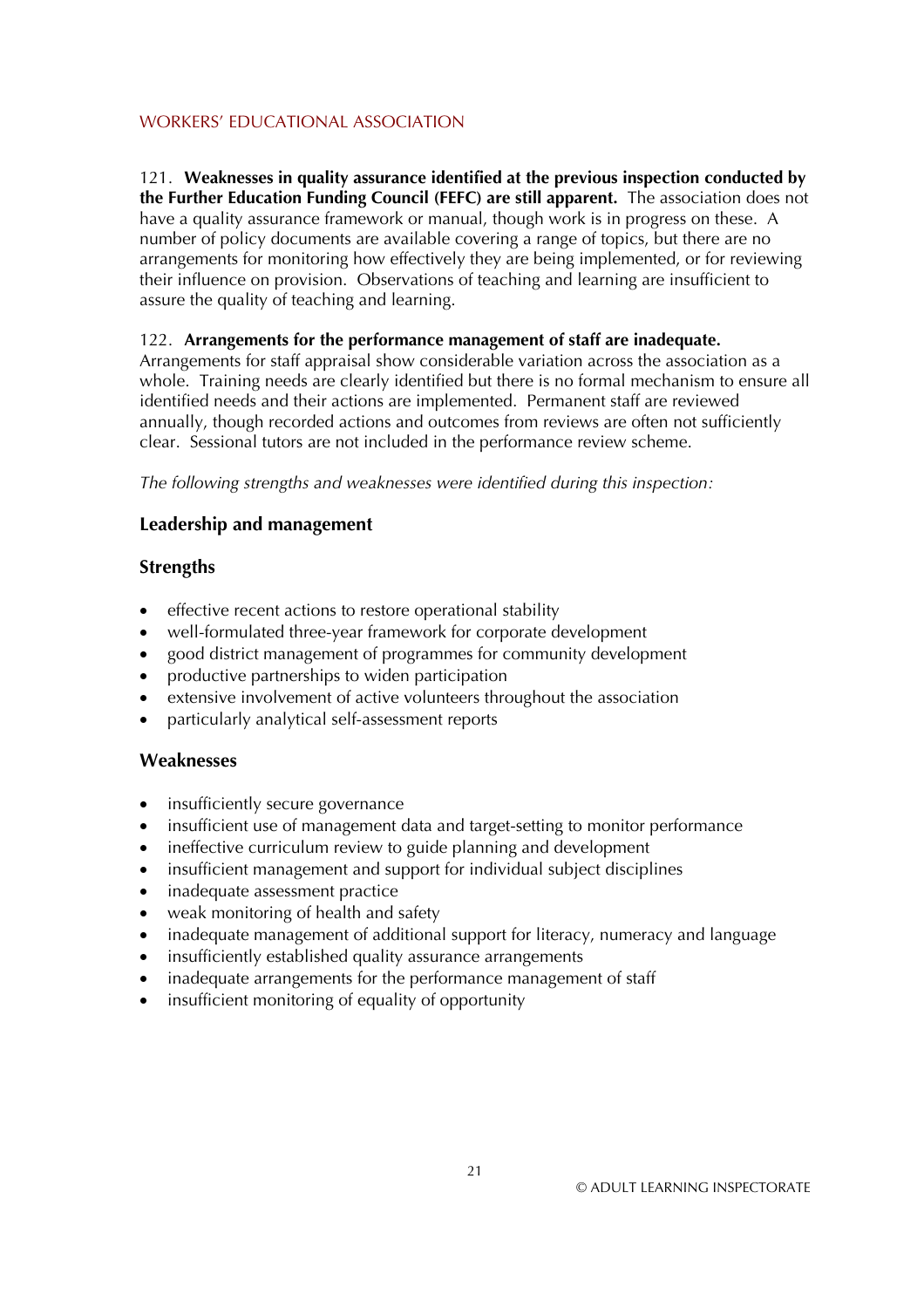# **Sciences & mathematics**

## **Strengths**

- good retention rates and attendance
- good teaching and learning
- good range of enrichment activities
- well-organised and effectively used volunteers

# **Weaknesses**

- poorly defined criteria against which to measure learners' progress
- poor accommodation and resources in some lessons
- insufficient range of science and mathematics programmes to effectively widen participation
- ineffective quality assurance arrangements

## **Business administration, management & professional**

## **Strengths**

- excellent retention rates
- some good development of independent learning and vocational skills
- good course design and learning materials
- good equal opportunities awareness on trades union programmes

# **Weaknesses**

- some poor attendance and punctuality
- weak formative assessment
- little structured support for learners with additional needs
- ineffective use of feedback to improve provision
- insufficient monitoring of tutors' performance

# **Information and communications technology**

#### **Strengths**

- high retention rates
- good practical use of ICT skills in wider social contexts
- effective involvement of learners in planning their course content
- successful use of partnerships to develop community provision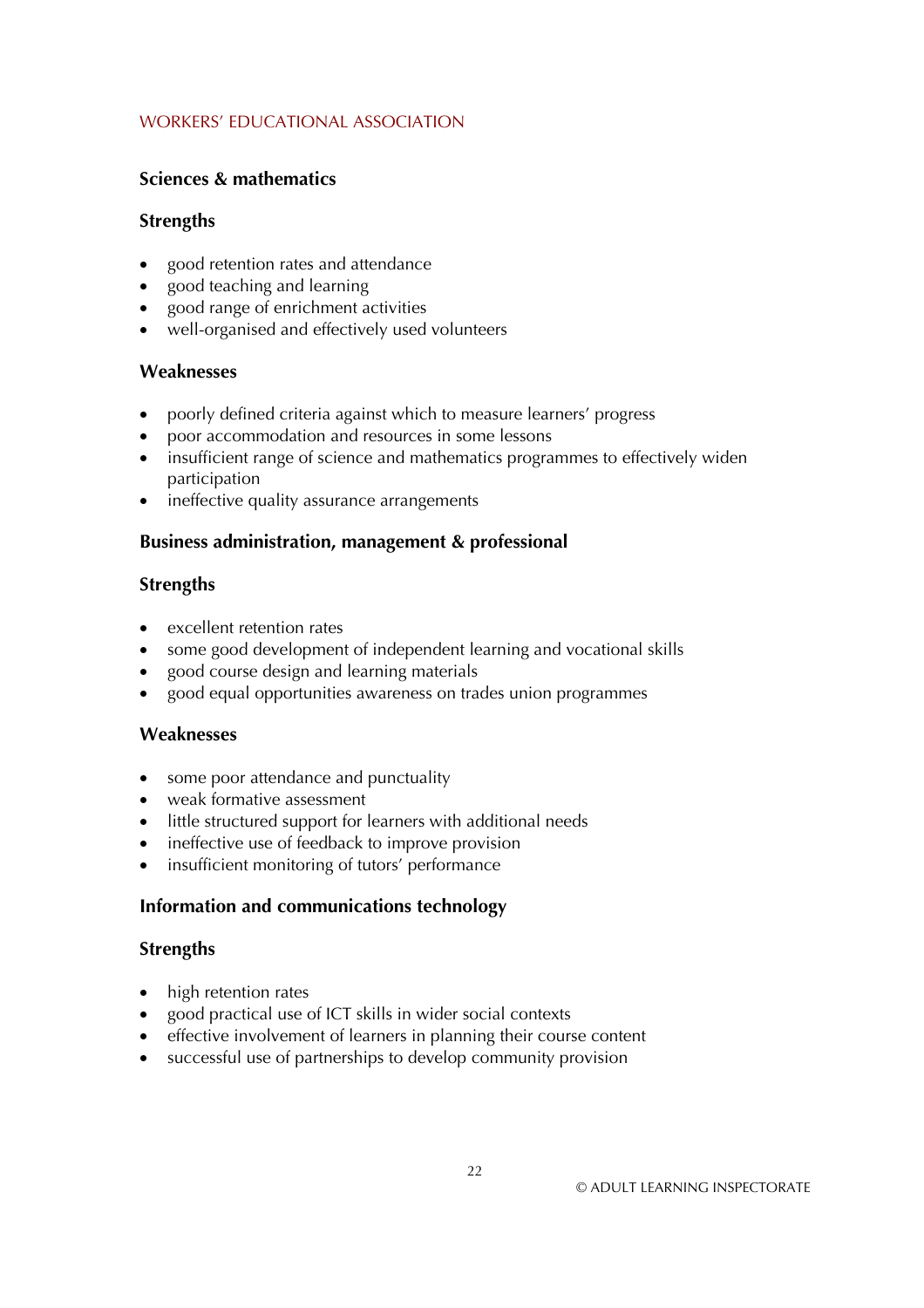#### **Weaknesses**

- insufficient challenge for more able learners
- insufficient use of assessment to plan and monitor learning
- inadequate monitoring of the provision

#### **Hospitality, sport, leisure & travel**

#### **Strengths**

- good learning and achievement
- wide range of challenging learning activities
- good development of wider skills
- effective targeting of learner groups to widen participation

#### **Weaknesses**

- inadequate initial assessment
- poor recording of learner progress
- inadequate attention to health and safety

#### **Visual and performing arts and media**

#### **Strengths**

- significant personal enrichment
- good development of technical and practical skills
- effective partnerships to promote learning in communities

#### **Weaknesses**

- poor classroom management in some districts
- inadequate assessment processes
- ineffective curriculum management
- weak quality assurance

#### **Humanities**

#### **Strengths**

- very good retention rates
- good development of learners' skills and knowledge
- good range of enrichment activities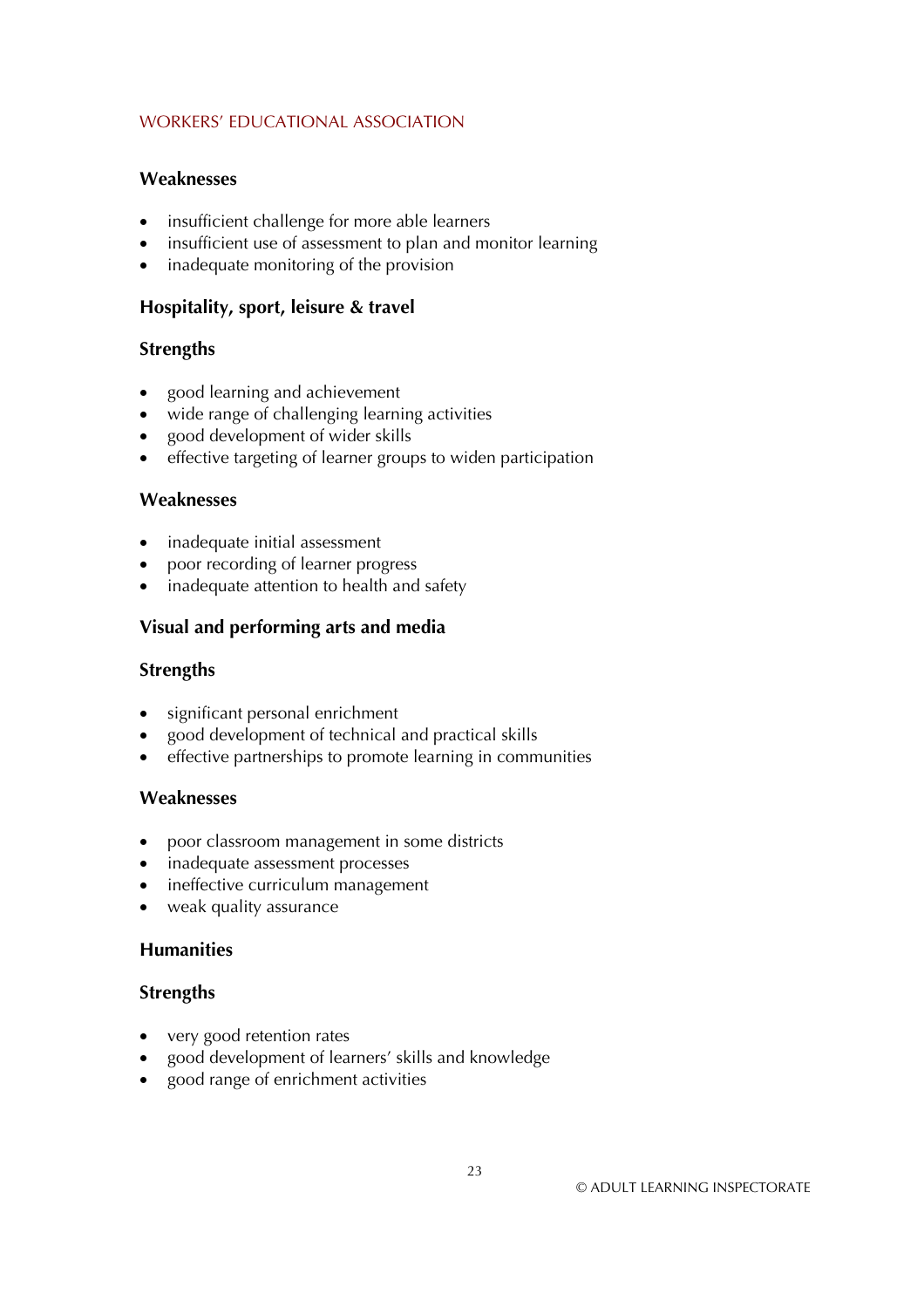## **Weaknesses**

- insufficient management of learning
- insufficient attention to widening participation
- insufficient use of quality assurance procedures to improve teaching and learning

# **English, languages & communications**

## **Strengths**

- good achievement in creative writing
- significant development of attitudes to maintain lifelong learning
- effective collaboration between tutors and learners to direct learning

## **Weaknesses**

- excessive use of English by tutors of modern foreign languages
- narrow range of teaching methods in literature
- weak assessment
- weak curriculum management
- weak quality assurance

## **Foundation programmes**

#### **Strengths**

- high retention rates
- good and improving achievement on workplace programmes
- good development of learners' personal skills and confidence
- good use of partnerships to attract new learners
- well-sited foundation courses conveniently located for learners

#### **Weaknesses**

- unsatisfactory teaching and learning on literacy and language courses
- some poor attendance on community classes
- insufficient learning materials and equipment on community programmes
- poor use of identified learning needs to plan work and monitor progress
- inadequate curriculum management in many districts
- inadequate quality assurance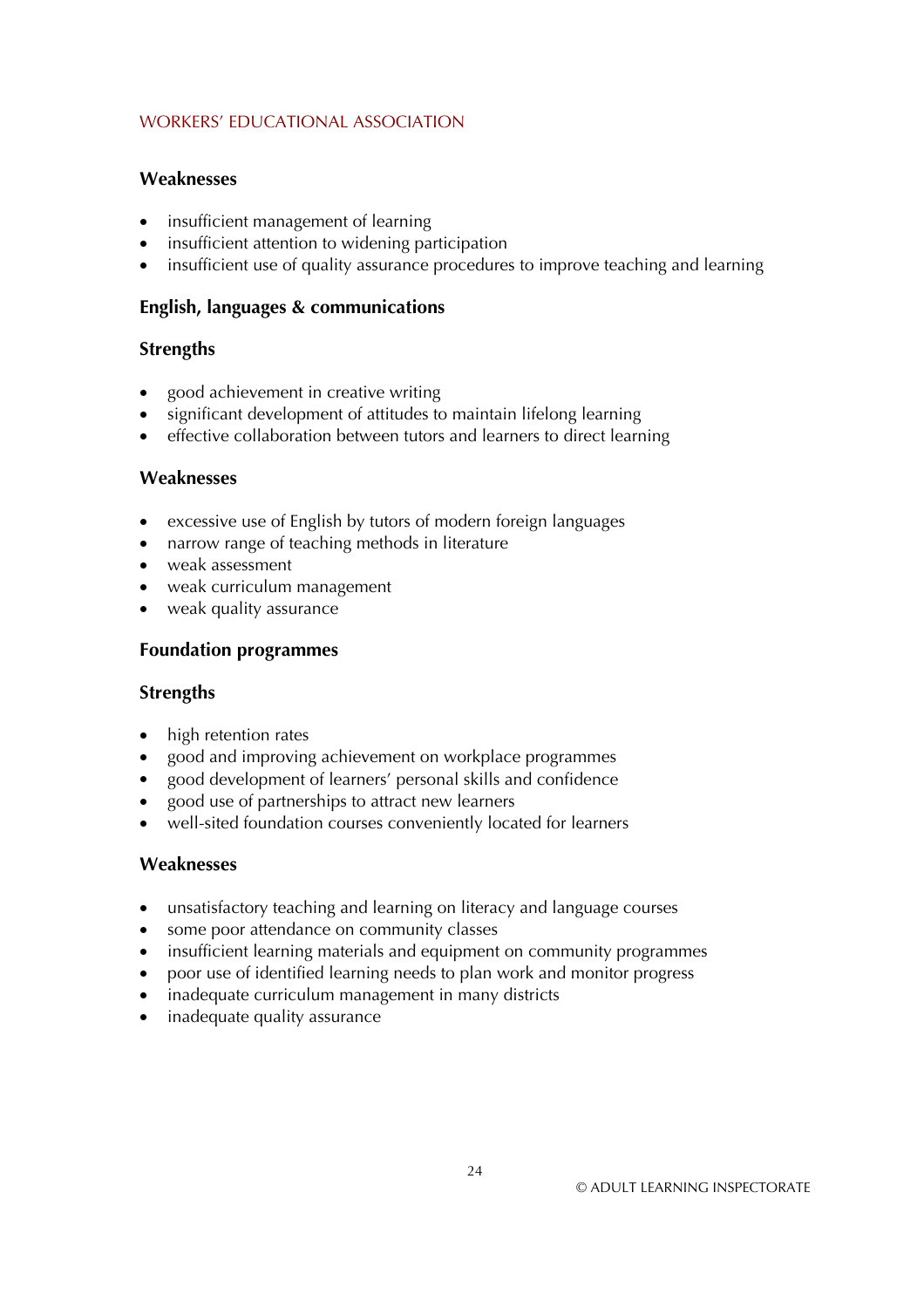# **Family learning**

# **Strengths**

- good development of learners' skills to support children
- wide range of well-designed learning resources
- responsive provision for targeted groups
- well-developed and successful 'Helping in Schools' programme

## **Weaknesses**

- much inappropriate accommodation
- insufficient initial assessment
- insufficient detailed information and guidance prior to enrolment
- insufficient focus on teaching and learning during lesson observations

# **Community development**

## **Strengths**

- very good development of skills and knowledge to aid learners' participation in their communities
- very good retention rates
- particularly good group facilitation by tutors
- close collaboration with partners meeting the needs and interests of learners and communities
- good use of local networks to support learners' progression
- good local management of projects and programmes

# **Weaknesses**

- inadequate evaluation of the effect of programmes on communities
- insufficient sharing of good practice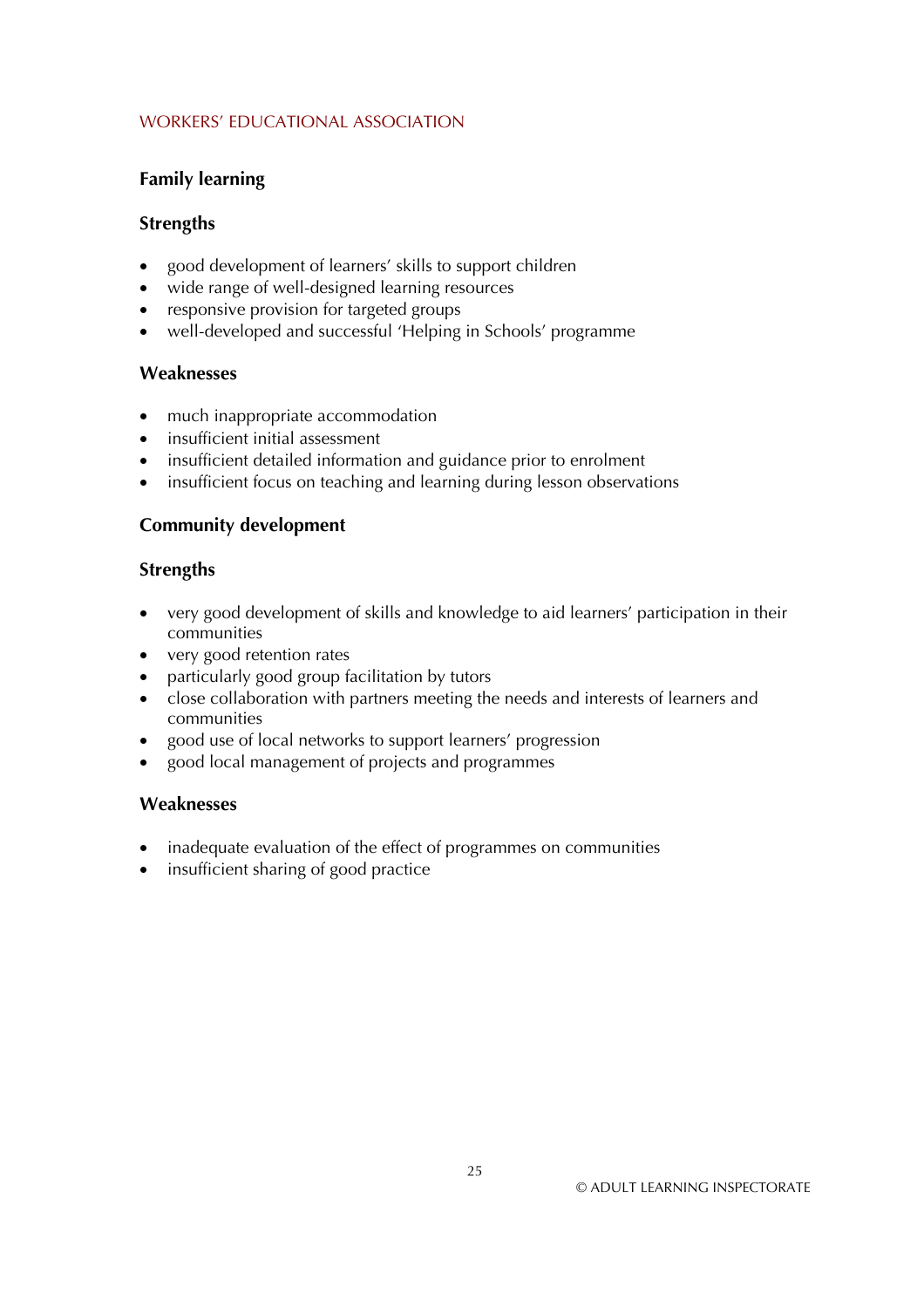# **WHAT LEARNERS LIKE ABOUT WORKERS' EDUCATIONAL ASSOCIATION:**

- they are able to learn as part of a socially diverse group – 'everyone is friendly and you can have a laugh'
- tutors are skilled and approachable - 'we don't just chat. She teaches us.'
- the provision is local – 'it's on the estate and I don't have to go far'
- the variety of learning activities - 'it's never monotonous or boring'
- courses are mentally stimulating - 'it keeps the grey matter active'
- courses are free or affordable
- the crèche facilities - 'most parents couldn't manage without it'
- they are consulted about course content and the range of courses run
- they learn about themselves and gain confidence
- they can gain recognition of their achievements through credit systems or accreditation

# **WHAT LEARNERS THINK WORKERS' EDUCATIONAL ASSOCIATION COULD IMPROVE:**

- more information and guidance before starting the course
- less uncertainty about courses running when few learners have enrolled
- more classes
- more learning resources 'more copies of handouts so we don't have to share'
- better physical resources in some centres 'the room is too small for the number of learners'
- more follow-up courses 'a follow-up session after six months would be good, to see how we've all got on and to support each other'
- clearer progression routes
- longer courses on the workplace programme - 'we need more time, particularly for the writing up. This should be a five-day course, not three days'
- more efficient administration of the learner support fund - 'so that payments are sorted out promptly'
- better car-parking facilities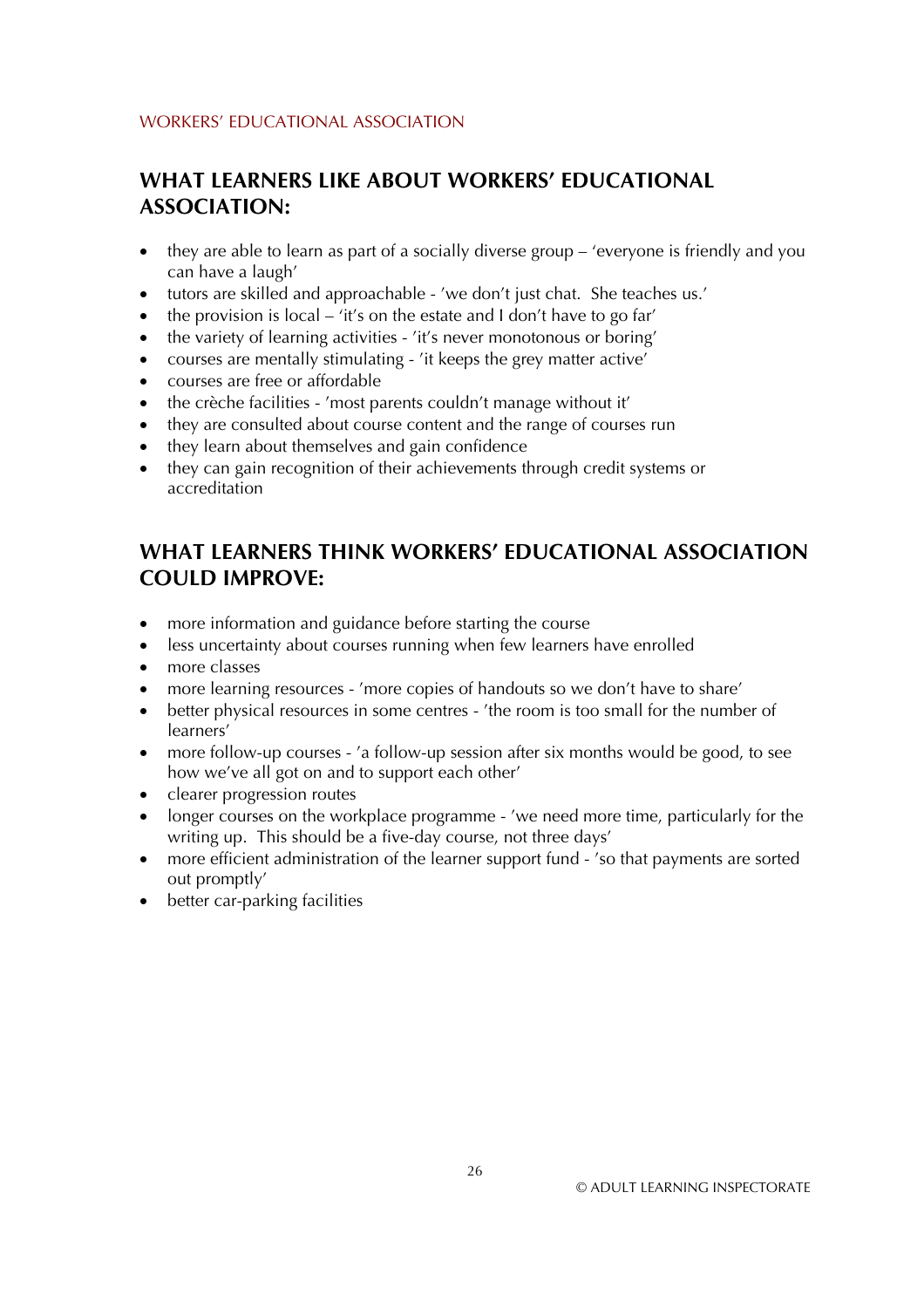# **KEY CHALLENGES FOR WORKERS' EDUCATIONAL ASSOCIATION:**

- maintain the impetus of change
- establish effective quality assurance arrangements
- enhance tutors' skills for literacy and language provision
- $\bullet$ ensure all tutors share the association's renewed vision
- build on the skills of volunteers and link them to the renewed vision
- provide support for all learners
- rebalance provision towards widening participation in learning, including the workplace programme, and develop governance to reflect this balance and vision
- enhance and effectively establish the scrutiny roles of trustees and committee members
- develop closer monitoring of current provision at district and national level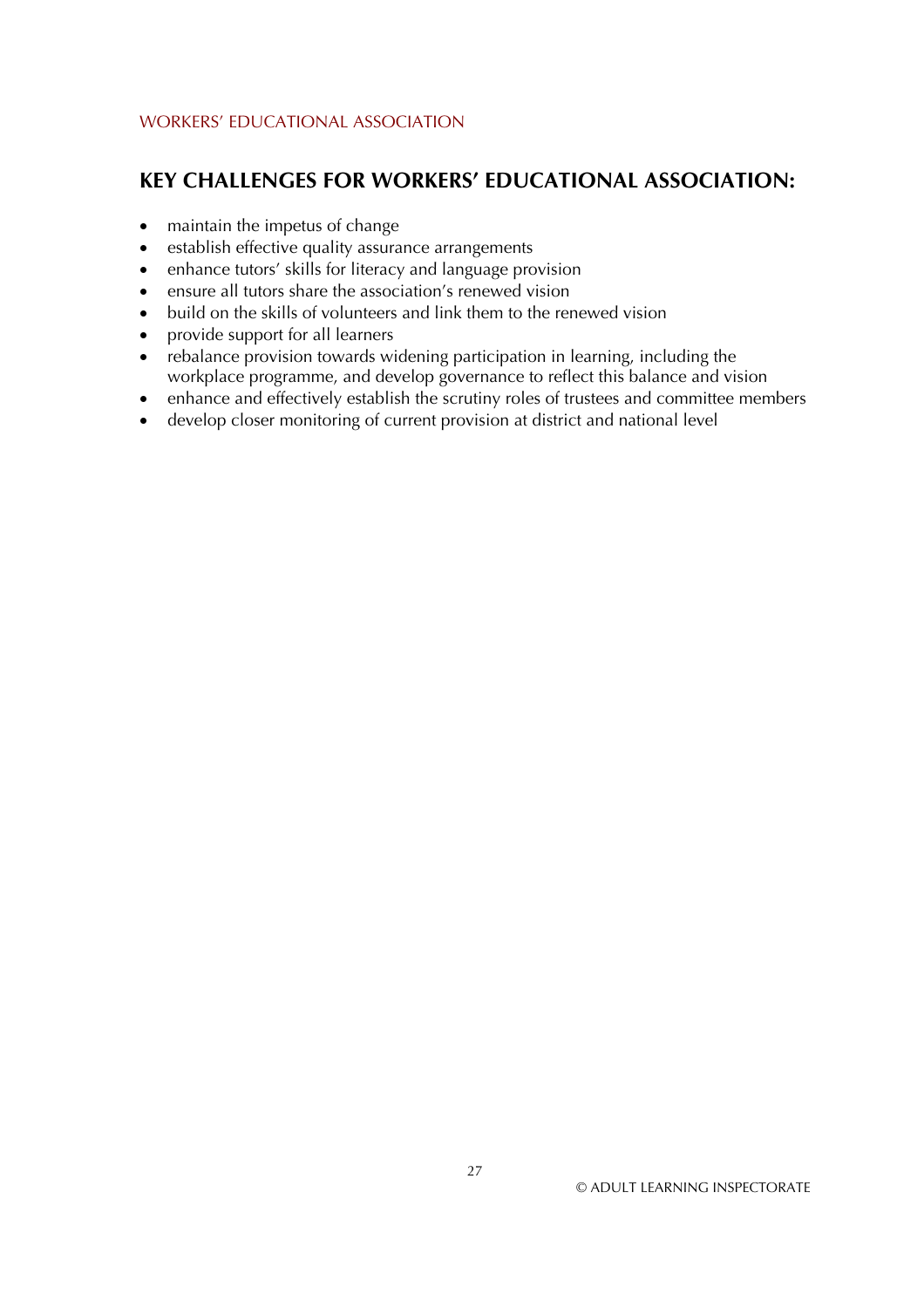# **DETAILED INSPECTION FINDINGS**

# **LEADERSHIP AND MANAGEMENT Grade 4**

*The following strengths and weaknesses were identified during this inspection:* 

## **Strengths**

- effective recent actions to restore operational stability
- well-formulated three-year framework for corporate development
- good district management of programmes for community development
- productive partnerships to widen participation
- extensive involvement of active volunteers throughout the association
- particularly analytical self-assessment reports

#### **Weaknesses**

- insufficiently secure governance
- insufficient use of management data and target-setting to monitor performance
- ineffective curriculum review to guide planning and development
- insufficient management and support for individual subject disciplines
- inadequate assessment practice
- weak monitoring of health and safety
- inadequate management of additional support for literacy, numeracy and language
- insufficiently established quality assurance arrangements
- inadequate arrangements for the performance management of staff
- insufficient monitoring of equality of opportunity

123. Decisive actions have been taken to secure operational stability. During 2002-03, financial management was weak and the association had a growing operating deficit. Relationships between governance and management were inadequate and there was no overall strategy for improvement and future development. The monitoring of the association's work in the districts was ineffective. In June 2003, an interim chief executive was appointed to carry out an institutional review and to instigate new operational planning, monitoring and reporting procedures. Additional funds were provided by the LSC to stabilise the financial position and to support the development and implementation of a recovery plan. Significant progress has been made in a short period of time, which has started to have impact on the operation of the association at all levels.

124. A revised corporate structure has been introduced and recent new appointments made to a senior management team. A new infrastructure to support key business processes is being developed, with additional resources devoted to administration and IT. Corporate management meetings and meetings of the national executive are more purposeful, with clearly recorded decisions. Outcomes are well documented and shared throughout the association. The monthly meetings of the AMT effectively bring together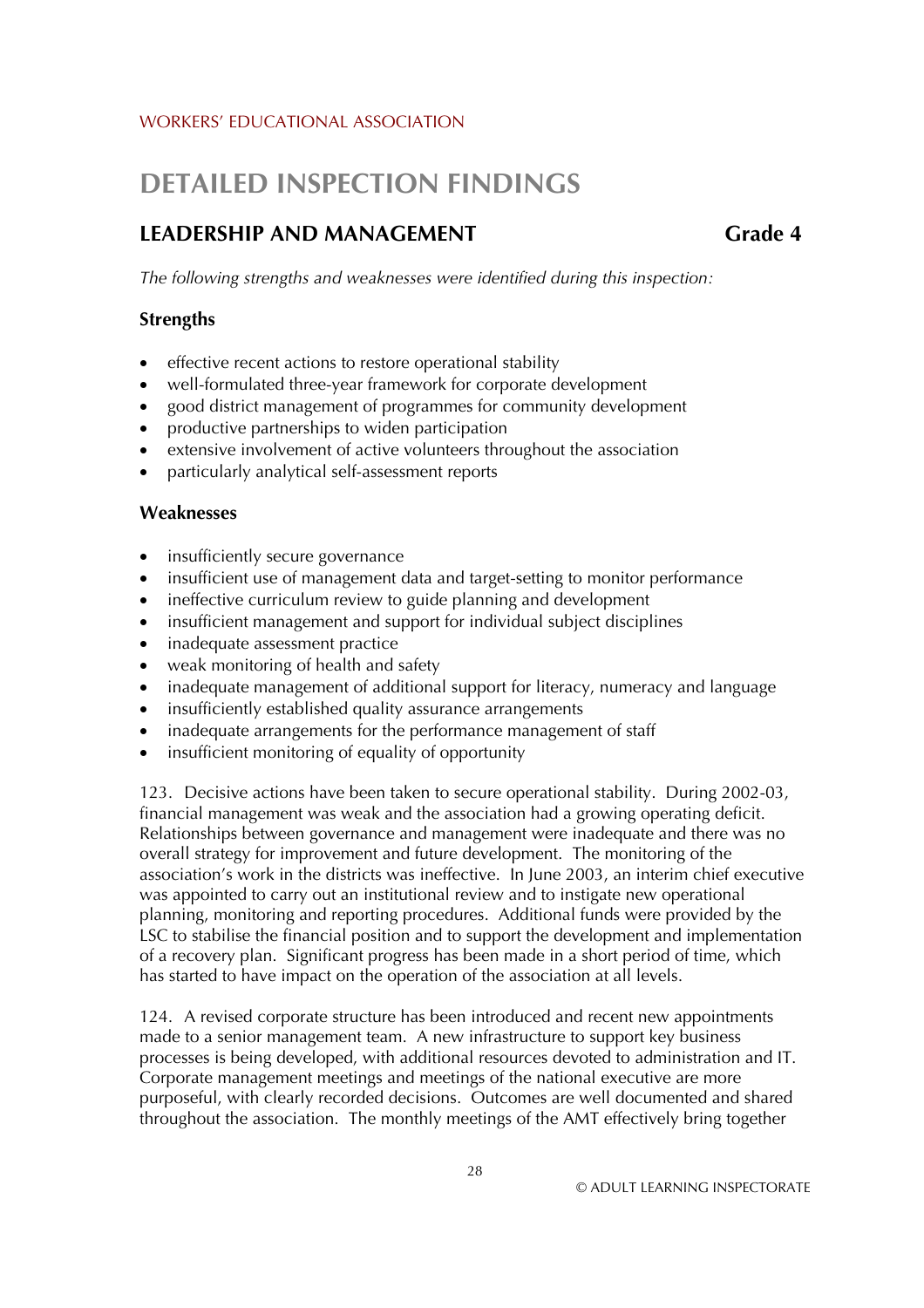district secretaries and corporate managers. There is greater management accountability and an improved clarity of roles and responsibilities for managers. New financial monitoring systems are yet to become fully established. Inspectors matched the association's self-assessment judgement that financial management is currently unsatisfactory.

125. There is a closer working relationship with the local LSC. A representative from the LSC attends trustee meetings as an observer. An agreement is being negotiated that responsibility for the WEA contract will transfer from the local LSC to the LSC national contracting service. A scheduled repayment of the LSC advance has not yet been agreed. The planned transitional phase has been completed with the appointment of a new general secretary, who has recently taken over from the acting chief executive.

126. There is a well-formulated three-year framework for corporate development. The WEA's mission and key objectives have been reviewed. A three-year plan sets out the key principles on which the review was based and which will shape the future development of the association. The plan has been formally agreed by the NEC and, as a three-year development plan, by the LSC. The overall aim of the forward plan is to bring about a better match between the association's aims and objectives and its impact at local, regional and national levels. The plan includes a requirement to rebalance the curriculum over a period of three years to significantly increase the proportions of workplace activity and targeted provision. The plan clearly expresses objectives linked to the association's overall targets, to be achieved over a three-year period. A one-year operational plan for the first year was not developed to accompany the strategy, but an operational plan for the second year, 2004-05, is currently being formulated. An annual cycle of strategic review has been introduced. The rationale for the changes is well understood at the district level. Most staff and branch officials are fully supportive of the national priorities.

127. A key feature of the development framework involves the reconfiguration of the WEA's 12 districts into nine regions, coterminous with the nine government offices and regional development agencies. The new arrangements, which will become operational from August 2004, are intended to facilitate closer links with the existing regional networks of government agencies, including local LSCs. New staffing structures are currently being agreed in each region to support regional and local management functions and to strengthen lines of accountability. No costed plan has been prepared to detail the anticipated costs and benefits of the reorganisation.

128. During a challenging period of institutional review, involving major changes of personnel at the corporate level, district secretaries and their management teams have played an important role in maintaining the continuity of provision in all three WEA programme areas. There are particularly well-managed community development projects at the district level. The projects are effectively devised by local co-ordinators to meet learners' needs. Tutors are carefully selected and have appropriate skills. There is good informal monitoring of progress, but a thorough evaluation of projects is not always made and good practice is not systematically shared between districts.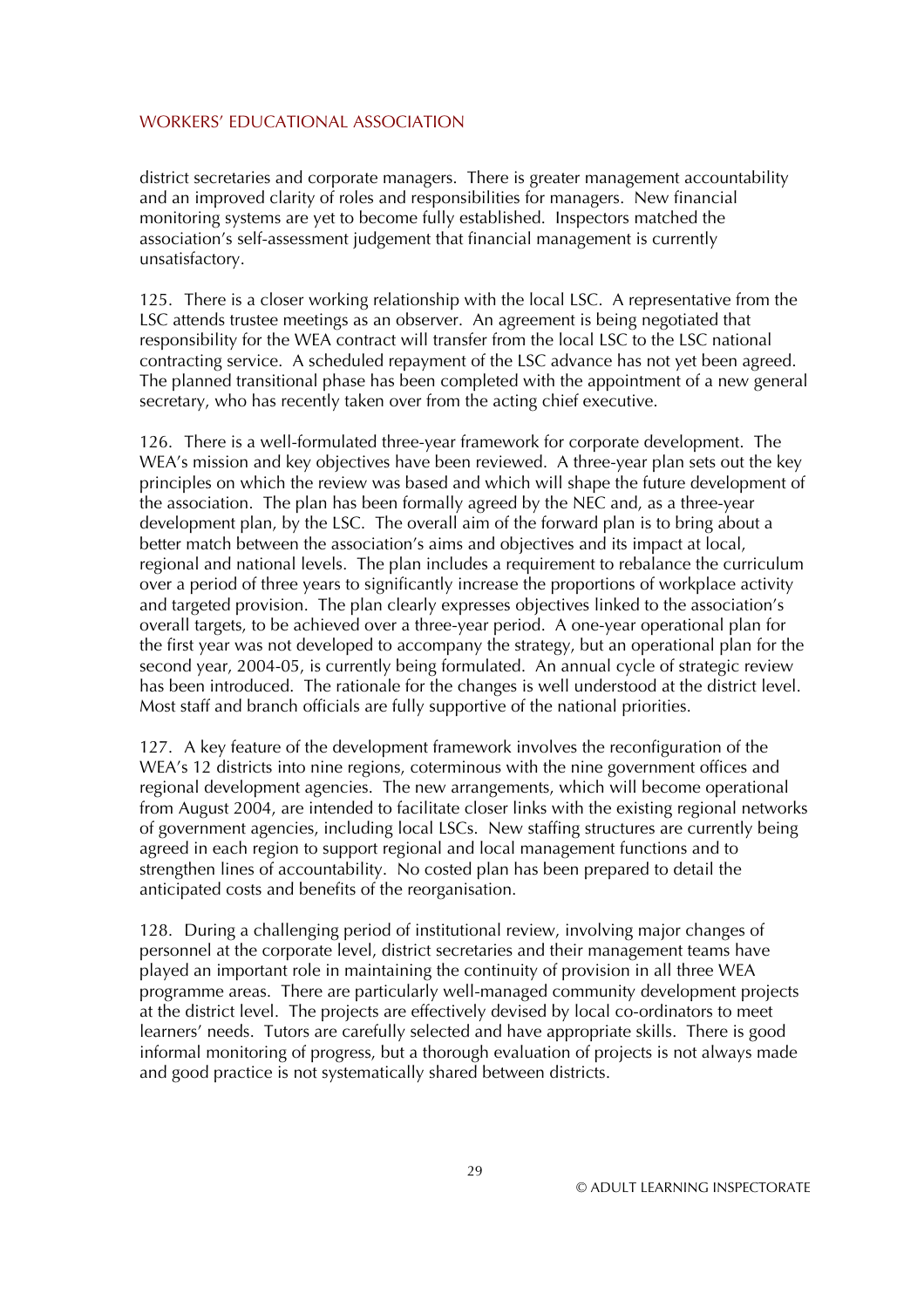129. Overall, the management of resources for learning is satisfactory. Most tutors are appropriately qualified and experienced. There is particularly strong expertise among tutors on science and humanities programmes. However, there are insufficient staff with specialist knowledge of literacy, numeracy and language teaching. Some tutors of modern foreign languages have academic qualifications irrelevant to the taught subject and some tutors have no teaching qualification. Districts maintain records of tutors' qualifications, but the information is being held in different formats. Some records do not give a clear indication of levels of tutors' professional teaching qualifications. Induction for sessional tutors is arranged by individual districts and is generally effective.

130. There are good learning materials for programmes in trades union studies and family learning. The WEA is involved in innovative projects to develop e-learning materials, particularly in the North West district. Learning materials are poor in the foundation community programmes, particularly ESOL, and tutors often have to provide their own equipment for courses in science, sports and hospitality, humanities, visual and performing arts, and for ESOL programmes.

131. The governance of the association is insufficiently secure. The weaknesses in governance identified in a previous inspection report by the FEFC have not been dealt with. The need to clarify governors' understanding of their role and to improve the processes of challenge and scrutiny has been recognised by the association. A clearer distinction has been made in the organisational structure between the governance of the association and the functions of management at national and local levels. NEC trustees have begun a programme of training. The committee structure of the national executive has been streamlined and individual responsibilities have been assigned to trustees. Scrutiny panels are not yet operational. A scheme of delegation has been drafted but has not been formally approved. A constitutional project group is reviewing options for incorporation. The legal status of the association currently remains that of an unincorporated charity with no limits on the personal liabilities of trustees. The general secretary also acts as clerk to the NEC. The NEC has not reviewed the suitability of this arrangement and the potential conflict of interest. Community and workplace learners are not well represented on the NEC or on district committees.

132. There is a consistently high level of commitment from local governors, many of whom have long experience as WEA learners. There are examples in some districts of effective support from chairpersons and committee members. However, overall, governors are not sufficiently involved in quality monitoring and evaluating district performance. Some governors do not have a clear understanding of the extent of their responsibilities. They have yet to receive training to perform their scrutiny role and evaluate their own performance effectively.

133. Management data are not used sufficiently to monitor performance and set targets. There have been significant recent improvements in the collection of data at national and district levels. An analysis and assessment of the overall WEA performance for 2002-03 has been completed and, for the first time, the AMT has conducted a mid-year review of progress this year against contractual targets. However, improvements have still to be made in the accuracy of in-year recruitment data, in the timely presentation of data to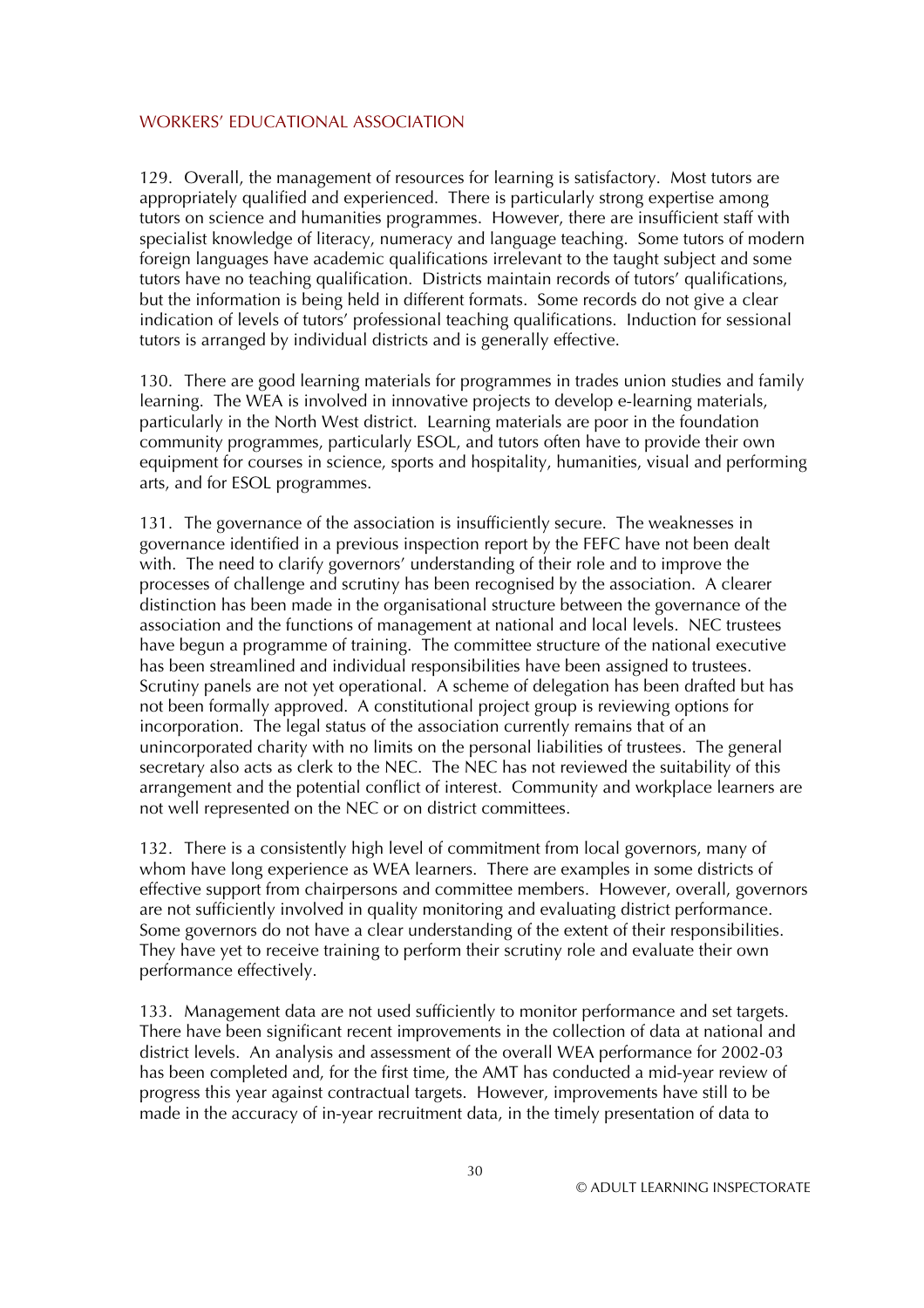measure the progress made in the achievement of strategic objectives, and in identifying and implementing remedial actions. The numbers of enrolments on programmes and the demographic profile of enrolments are closely monitored, but the numbers of learners and the proportion of learners that are new have not been routinely reported on. There are no central records of learners' destinations.

134. Overall association targets have been set for recruitment, success rates, achievement on accredited programmes, recruitment to literacy, numeracy and language provision and for rebalancing the curriculum over a three-year period. Individual districts decide on their own targets to contribute to these overall objectives. Once district targets are aggregated, no further revisions are made to ensure individual districts make a fair contribution to meeting corporate objectives.

135. The three-year development plan provides information on the current proportions of learners in each of the three WEA programme areas of general, community and workplace as baseline data against which to set targets for rebalancing the curriculum. The proportion of learners on programmes at the time of the inspection was different from that reported in the plan. There was a significant shortfall in the number of learners on workplace programmes, at 3 per cent compared with an assumption in the plan of 6 per cent. A correspondingly higher proportion of learners were on general education programmes.

136. In addition to the main national LSC contract, local districts hold separate local contracts for LSC co-financed European funded work, for other projects and for subcontracted adult and community learning provision. This work has not been consistently reported on and monitored centrally. There is no comprehensive picture of all the WEA's activity. In the current year, each district has been asked to provide outline financial information on these separate projects. Some districts have not reported on their performance so far and in some cases, there is no indication of the number of learners involved.

137. The collection of data and generation of reports has improved in most districts. Nonetheless, there remain inconsistencies in the way data are collected and some district management teams are not systematically evaluating management data to monitor progress and guide curriculum planning. The use of targets is not well established in some districts. Close attention is given to recruitment, but there is insufficient focus on monitoring retention and achievement rates. Not all field staff are adequately trained to make effective use of the association's management information system.

138. There is ineffective curriculum review to guide planning and development. Corporate initiatives for the planning and development of the curriculum have met with a significant variation in interpretation and response at the district level. In the absence of established national mechanisms for curriculum review, monitoring and compliance, there is an overall lack of consistency in the district planning and management of the curriculum. National initiatives, such as a major public sector union programme, learning@work, and 'Helping in Schools' have been successfully established. Some districts have responded well and others have been slower to make adjustments. For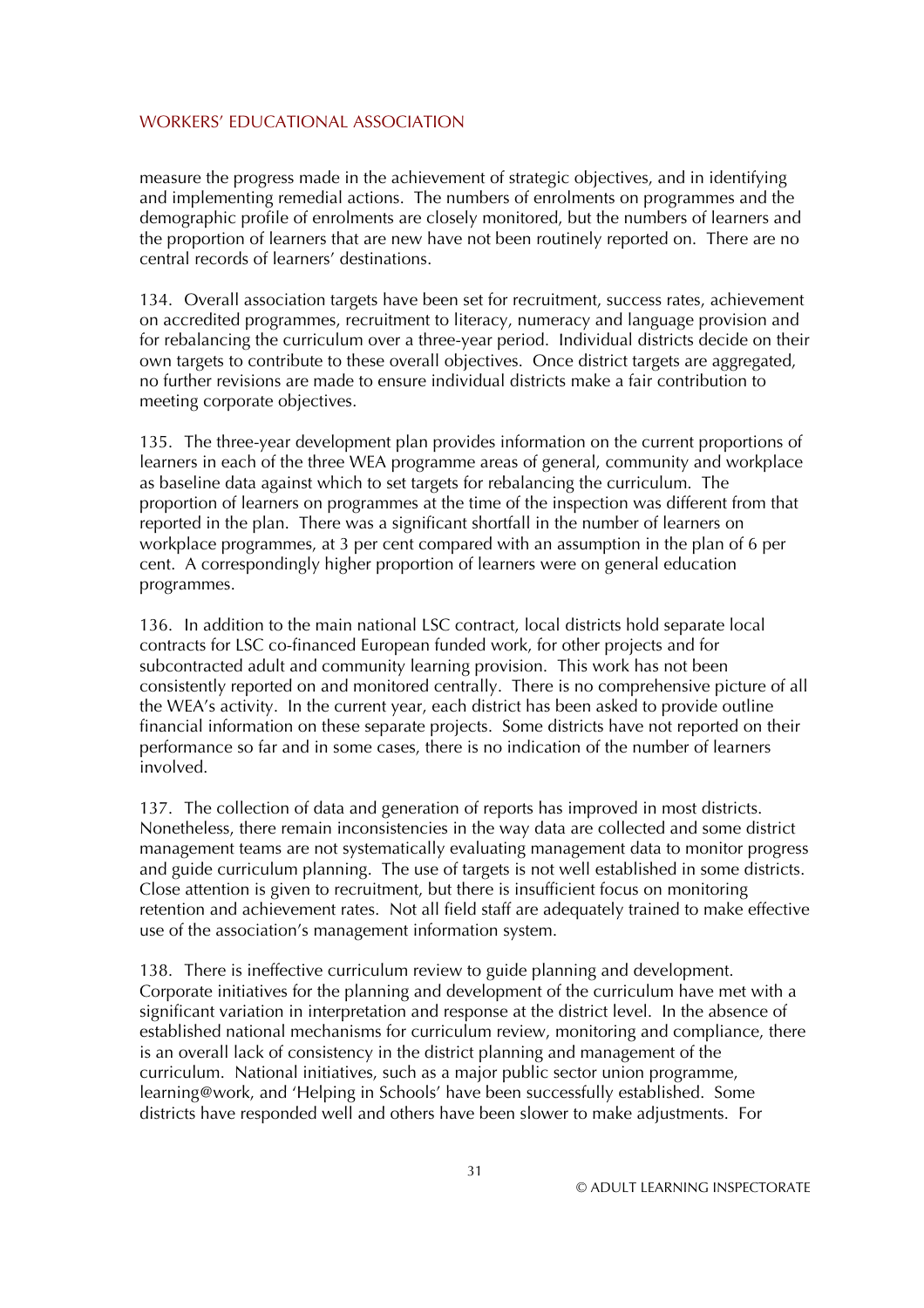example, some districts have set low targets for improvement in skills for life programmes. There are further discrepancies in interpretation and response to strategic objectives between branches and between subregions in individual districts.

139. The development of the curriculum in some areas has not been shaped by a systematic needs analysis. The provision of general programmes in some districts does not reflect the cultural diversity and communities of interest in the local population. General programmes in some districts are not devised with clear indications of levels of study and of progression routes between levels. In some cases, there is a lack of clarity in the relationship districts have with branches in determining the curriculum offered. There are some recent examples where field officers have successfully supported branches to revise the provision offered. The need to attract younger learners has been recognised by the association. There is insufficient monitoring of some courses in the general programme, particularly in visual and performing arts, to ensure that classes last for their full advertised duration and that groups are following an agreed programme of learning at each meeting.

140. The community programme is not effectively planned and co-ordinated to meet the needs of the target groups. The current well-formulated written guidance for the community programme is only advisory and, in the case of the guidance for family learning and for programmes for students with mental health difficulties, is currently only available in draft form. There are good examples of innovative projects in the community programme and effective use of the expertise of local tutor organisers. Good practice is not shared sufficiently between districts and the number of community programmes being developed varies. Of the unsatisfactory sessions observed during the inspection, 58 per cent were in community programmes.

141. The strategy for the growth of workplace provision is not well developed, despite an expectation of growth in this area of work in the corporate forward plan. However, there are some well-established as well as new national contracts, and some innovative local projects, such as the provision of ICT programmes for farmers.

142. Many districts were not able to maintain accurate records of the classes that ran during the period of the inspection. Records of class cancellations are not being maintained and there has been no central analysis to establish patterns and identify causes.

143. Many district management teams cannot meet the responsibilities placed upon them. Because of financial constraints, some key co-ordinating posts are vacant or positions are temporary pending the outcomes of regionalisation. Line management in some districts is unclear. New staffing structures for each region are being formulated to tackle these deficiencies.

144. Weaknesses in curriculum management were recognised in each of the programme area self-assessment reports. A comprehensive educational strategy has led to the recent appointment of six education strategy managers. Each post covers a specific educational management role across the association, together with a brief to improve consistency and support the development of provision in two WEA districts. These changes are very recent and have yet to have impact on the management of the curriculum. The framework for a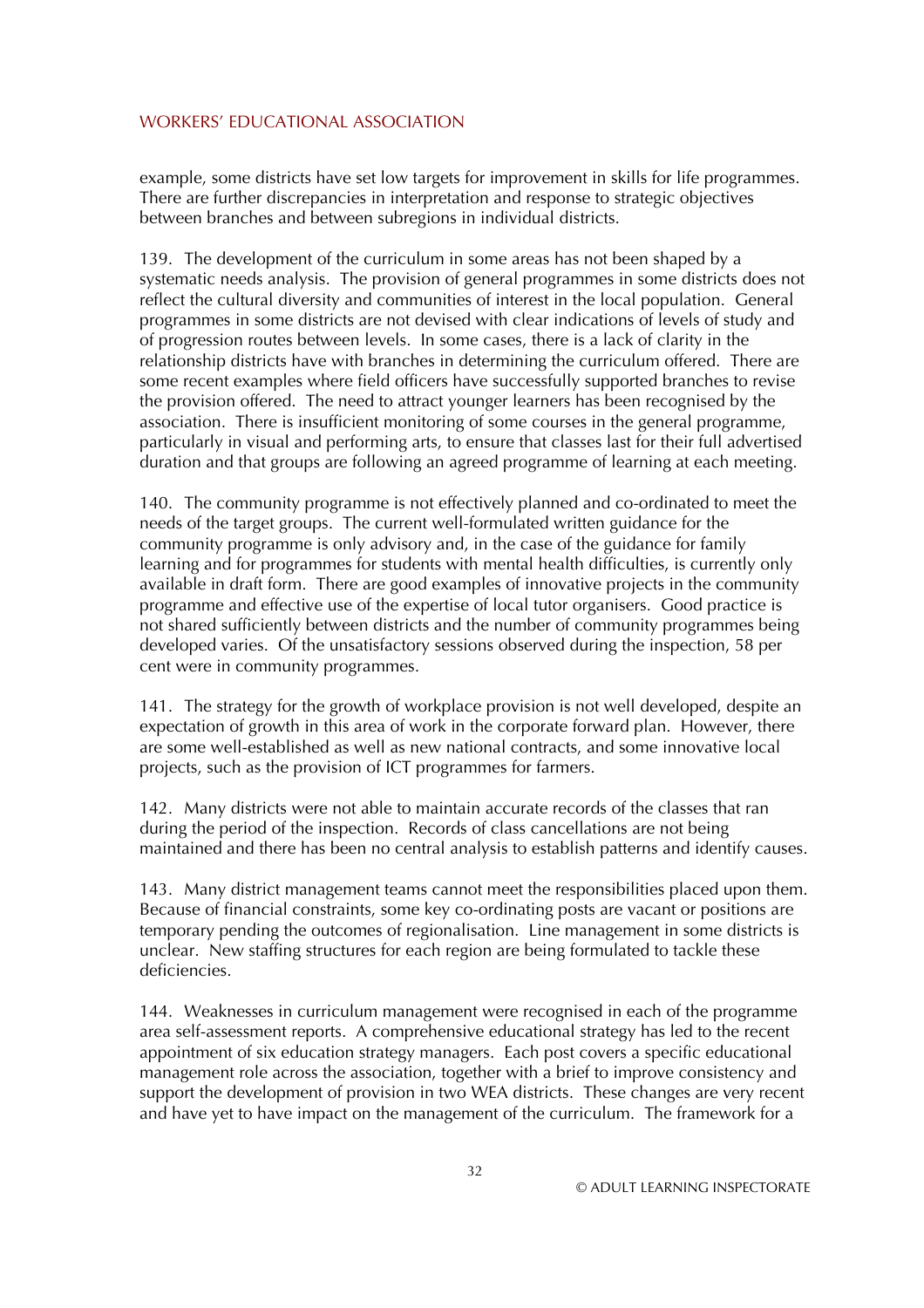curriculum review has been agreed but not yet implemented. The review is intended to bring about a closer focus on meeting the needs of priority target groups.

145. There is inadequate management and support for individual subject disciplines. District management team members are responsible for geographical areas or for one of the three WEA programme areas. In many districts, there is insufficient guidance and support for individual subject disciplines and no formal arrangements to share good practice. Tutors do not know what resources are available to them and an assumed autonomy among some tutors has meant procedures are not followed consistently. There is insufficient focus on identifying and meeting professional development needs in individual areas of learning. The range of programmes offered within subject areas varies significantly between districts. Districts which have recently introduced management posts with subject responsibilities have seen improvements in support. However, some training events have been poorly attended, particularly by longer-serving tutors.

146. Assessment practice is inadequate. Achievement on most non-accredited programmes is measured by learner-determined learning outcomes. These learning outcomes are not related to levels of study. In many cases, they are not measurable and there is no formal review of learners' progress. The WEA is involved in piloting new procedures for reporting on achievement in non-accredited learning. However, inadequacies in assessment practice, variously relating to initial assessment, formative and summative assessment, and in the formal recording of progress, were identified in nine of the 10 areas of learning inspected.

147. There is weak overall monitoring of health and safety. The current health and safety policy for the association was last updated in 1995. There has been no written central communication with districts regarding policies, procedures and new legislation for four years. The responsibility for health and safety is delegated to districts. There is no central monitoring of district policies or safe working practices. There has been no central audit regarding risk assessment of venues or types of activity. Districts have developed their own systems for the assessment of venues and issuing guidance. These arrangements vary in their effectiveness. Health and safety paperwork is not reviewed annually. Some tutors are not receiving guidance materials. Responsibilities for health and safety are not clear in some partnership agreements. Concerns raised by a health and safety officer in one district which had not been promptly responded to, and some tutors are not routinely informing tutor organisers of health and safety issues. Some tutors are working in isolation in areas of disadvantage, where no formal risk assessments have been carried out. A number of venues are unfit for purpose and other learning environments have a detrimental impact on learners' experiences.

## **Equality of opportunity Contributory grade 3**

148. The association has well-established and productive working relationships with a very wide range of organisations, particularly on its community and workplace programmes. These partnerships were established to widen participation in learning and are particularly effective in ICT, visual and performing arts, foundation, family learning and community development programmes. They assist the development of learning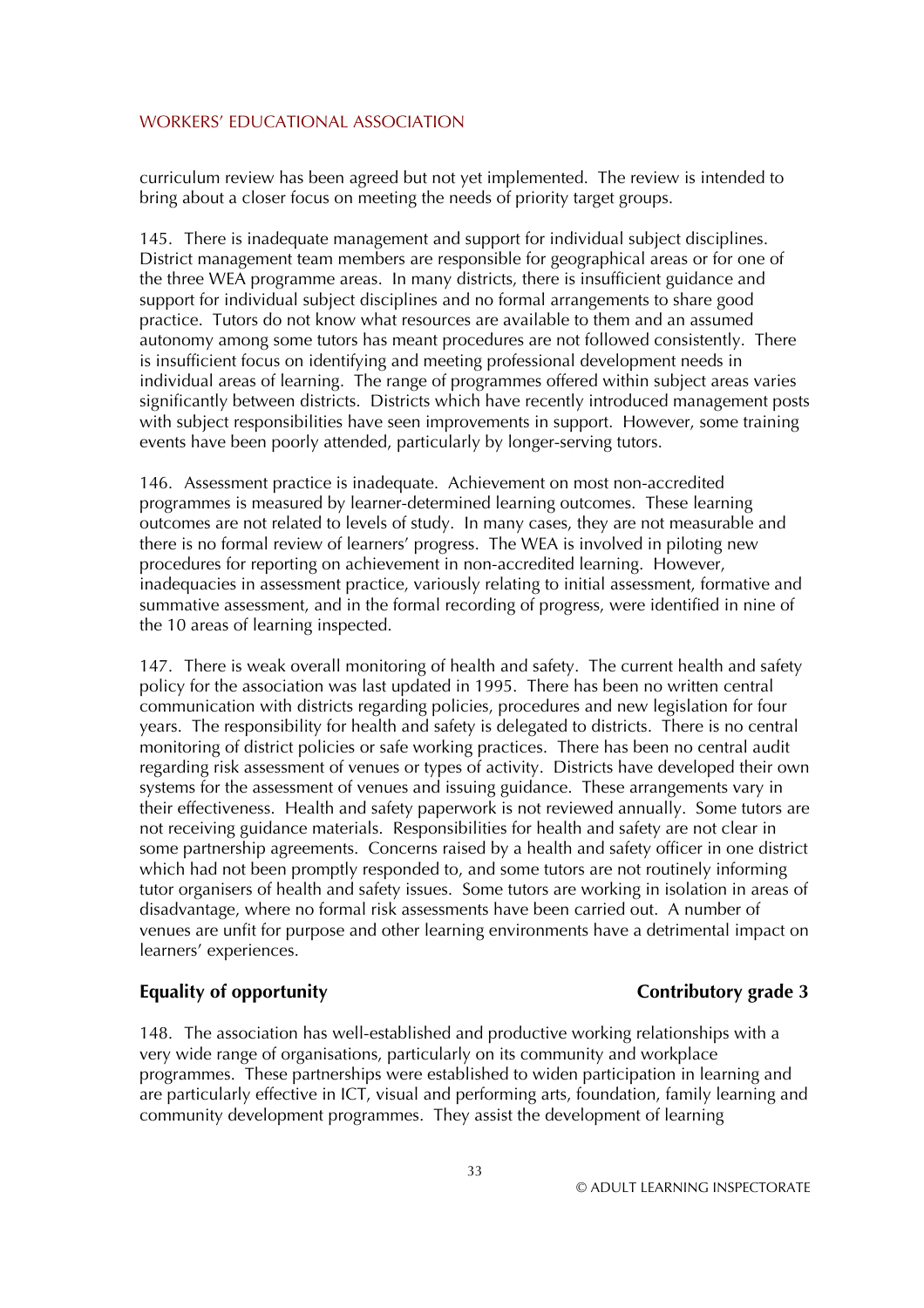programmes to meet locally the needs of specific groups of learners. The WEA's involvement in local networks has resulted in programmes run in partnership with local authorities, local health trusts, local authorities and schools. This is particularly the case in the Scottish Association where most funding arises from close partnership working to develop projects designed to reduce educational disadvantage. Some districts have made good use of additional external funding to develop projects and build capacity within communities, and to meet additional support costs. At a national level, workplace learning programmes have gained from close working relationships with trades unions and the TUC, and with private and public sector employers such as the National Health Service (NHS). Programmes have also been introduced in response to national initiatives, for example in relation to ICT and literacy, numeracy and language support. Some districts show a particularly high proportion of community learning activities, at 60 per cent, which is above the target figure for the organisation as a whole published in the three-year development plan, which stands at 45 per cent. Similarly, involvement by association staff in local planning groups is of benefit to the strategic development of provision. For example, in one district, a WEA tutor organiser chairs the literacy and numeracy subcommittee of the local learning partnership. Trades union and community development courses are particularly effective in reinforcing equality of opportunity through the teaching materials.

149. The operation of the WEA is characterised by a participative culture and the strong importance attached to local democracy. Learners are involved in governance at local levels through branch and regional district committees. Voluntary members show great commitment to the association and can describe its value to them. At branch level, volunteers take an active role in the organisation of the general programmes. In one district some class secretaries are effective in developing the provision. Science and mathematics courses make good use of volunteers to enhance participants' learning and social experience.

150. A number of districts have made effective use of voluntary education advisers. These are learners and former learners from community and workplace courses who have been encouraged by tutors to help other learners in classes. Voluntary education advisers enjoy the role and the additional responsibilities associated with it. They provide a useful bridge between learners and tutors and frequently, through their own recent experiences as learners, demonstrate good understanding of the difficulties faced by other learners. They also act as positive role models for adult learners and provide good examples of progression. Many staff are former learners who, as volunteers, became increasingly involved in the association. Some districts organise formal training for volunteers. Where this has taken place it has been effective in enabling volunteers to gain understanding of how best to help other learners. However, volunteer training overall has been sporadic and has not taken place in a planned or co-ordinated way.

151. The association was formed to widen participation in learning and to reduce educational disadvantage. It has a long history of activity in this area of provision. However, secure arrangements for monitoring and evaluating the effectiveness of this important work have only recently been introduced and a number of initiatives have not yet begun to take effect. The equality and diversity policy has only recently been updated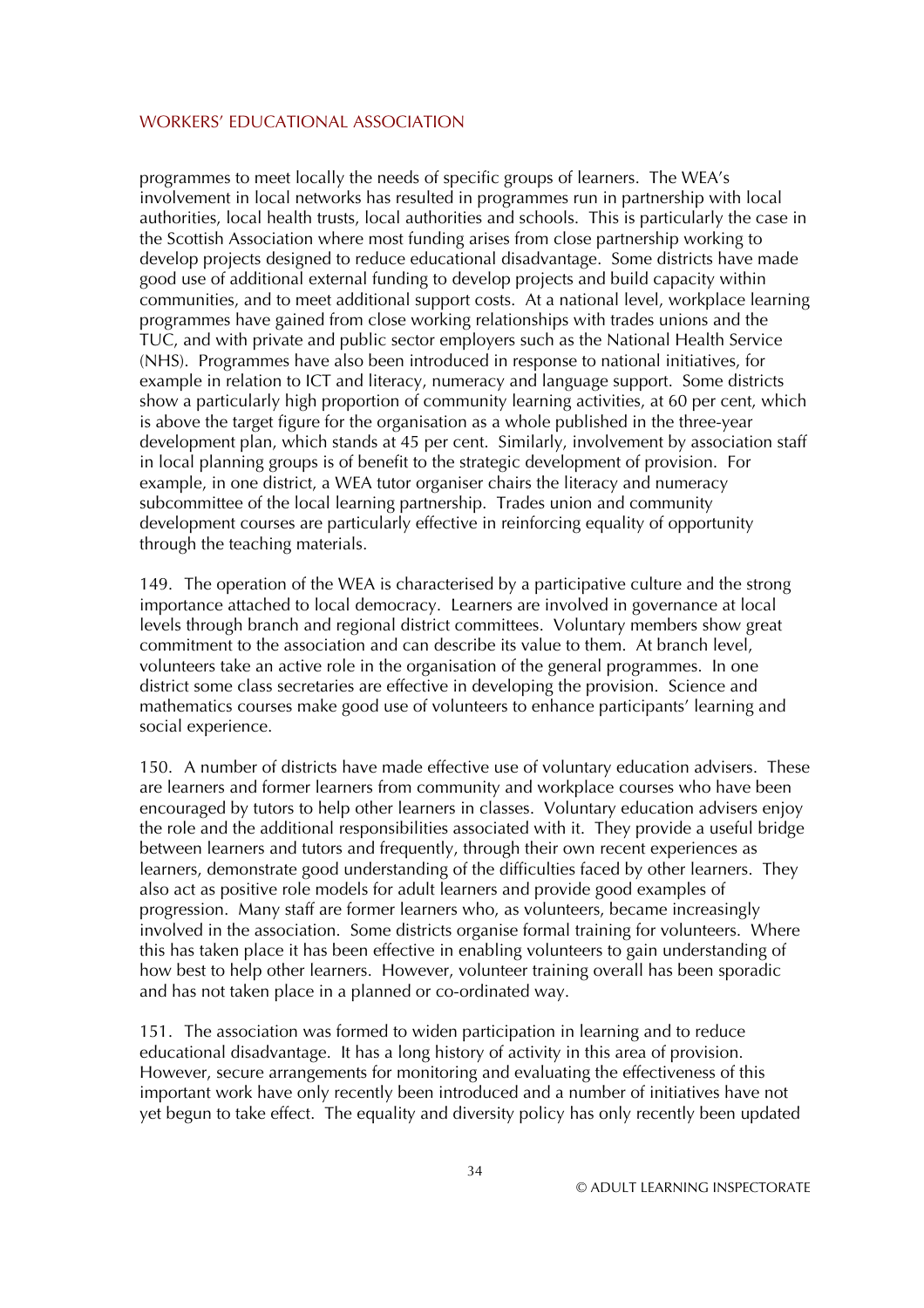and is not yet sufficiently sharing practice across the association. The association has only recently begun to set targets for recruitment of learners from minority ethnic communities or with disabilities. No targets have been identified for recruiting men, despite their low representation across the population of learners as a whole. The association does not yet monitor achievement by learners from minority ethnic communities or with disabilities. Although districts have organised some training for tutors on equality and diversity, for example on the implications of disability and discrimination legislation, attendance at these events has not been monitored to ensure that all staff receive training, and there have been no measures to evaluate the effectiveness of the training. Arrangements to monitor staff recruitment across the association have been uneven. Some districts routinely review their staff profile in terms of gender, disability or ethnicity, but there is no overall WEA approach to this.

152. Management of additional support for literacy, numeracy and language development is inadequate in most districts. The association has no adequate overall strategy for the development of literacy, numeracy and language skills. Many courses, for example in visual and performing arts and media, do not assess learners' literacy, numeracy and language support needs adequately. Arrangements for initial assessment, where they exist, are frequently determined by individual tutors. The effectiveness of initial assessment is rarely monitored, and the results of assessment are not used to plan future learning activities. Courses that have been designed to develop specific skills in literacy, numeracy or language provision are better in this respect. Some districts have effective methods for improving literacy, numeracy or language skills. Staff and tutors show good understanding of the issues and local needs, and have developed provision with some effective projects. In these districts, staff development has been thorough and staff give good literacy, numeracy and language support in community programmes.

153. In some districts, support funds for learners are underspent, while insufficient use is made of additional learning support. Although a range of information is provided for districts about how to use additional support funds, tutors and learners are unclear about how arrangements for additional learning support operate. There is insufficient monitoring of the use and effectiveness of additional support funds. The association places high priority on the provision of childcare facilities and flexible arrangements ensure that these are readily available for learners and their children.

## **Quality assurance** Contributory grade 5

154. The association's self-assessment reports, nationally and in most districts, have been thoughtful and self-critical. The self-assessment process, conducted over the past 12 months, has been sound, reviewing all aspects of provision. It covered the WEA's various spheres of activity as well as matching judgements against the *Common Inspection Framework*. Consultation with staff and learners was satisfactory overall, but some districts managed the consultative process much better than others. Managers were, for the most part, careful and thorough in scrutinising identified strengths and weaknesses. One district's self-assessment process made particularly effective use of a 'traffic light' grading system, through which managers identified aspects of provision which they judged to be good, satisfactory or unsatisfactory. The self-assessment process was less secure in a few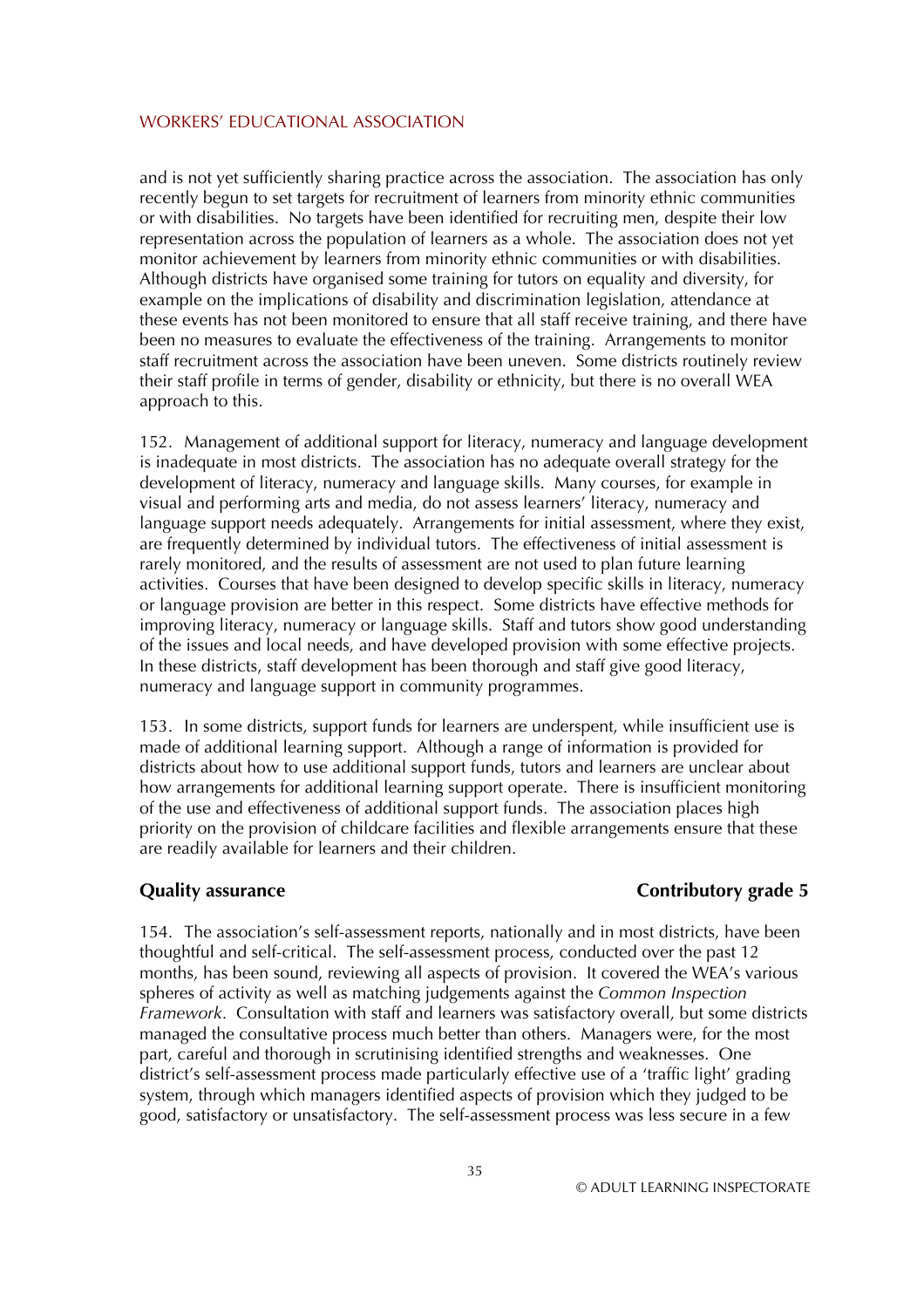districts. Despite the involvement of tutors and good use of feedback from learners, a number of areas of normal practice were identified as strengths and one area of learning was given a good grade despite the recognition of a number of significant weaknesses. Inspectors graded provision lower than the association's self-assessed grades for leadership and management, quality assurance, trades union studies, visual and performing arts and media, humanities, English language, communications and modern foreign languages and foundation programmes.

155. Weaknesses in quality assurance identified at the FEFC inspection are still apparent. Although progress has been made in some areas, inspectors matched the self-assessment judgement that quality assurance arrangements are insufficiently established. The association has no quality assurance framework or manual, although work is in progress on them. A number of policy documents cover a range of matters, but there are no arrangements for monitoring how effectively they are being implemented, or for reviewing their influence on provision. In trades union studies little use is made of feedback to improve provision. On foundation programmes in one district some useful quality assurance arrangements have been introduced, although quality assurance of foundation programmes across the WEA as a whole is inadequate.

156. Observations of teaching and learning, known as the class visiting scheme, are insufficient to assure the quality of teaching and learning. In some districts, there are not enough staff to conduct visits, while in others the target of visiting 10 per cent of tutors each year, for example in trades union studies and ICT, is not adequate. Some districts focus their classroom observations on new tutors, or new areas of provision. This is helpful to provide early feedback, but means that several years may elapse between visits to more experienced tutors. The class visiting scheme has traditionally been a means of providing support and development for tutors, rather than as part of a quality assurance process. Only one district gives grades for lesson observations. The absence of a grading system for observations of teaching and learning weakens the process. The quality of feedback from lesson observations varies significantly, as does the way in which feedback from visits is used to improve the performance of individual tutors. In family learning programmes there is insufficient focus on teaching and learning in lesson observations. On visual and performing arts and humanities courses the quality of the observation and the subsequent feedback to tutors are not effective. Some districts experience difficulties with paperwork and ensuring consistency of implementation.

157. Across the association as a whole there has been insufficient sharing of good practice. This is a particular area of weakness on community development courses. Examples of good practice exist in all districts and at all levels of management, but much of them are very localised. Some tutors make good use of the association's intranet to discuss matters, keep in regular contact with each other and with local managers, and to share resources. However, many tutors are not aware of the intranet or registered to use it. The recently appointed education strategy managers have, as part of their role, a responsibility to promote good practice across the districts and share identified good practice across the association. Senior managers are clear about the role they will play, although the whole team has not yet begun to operate.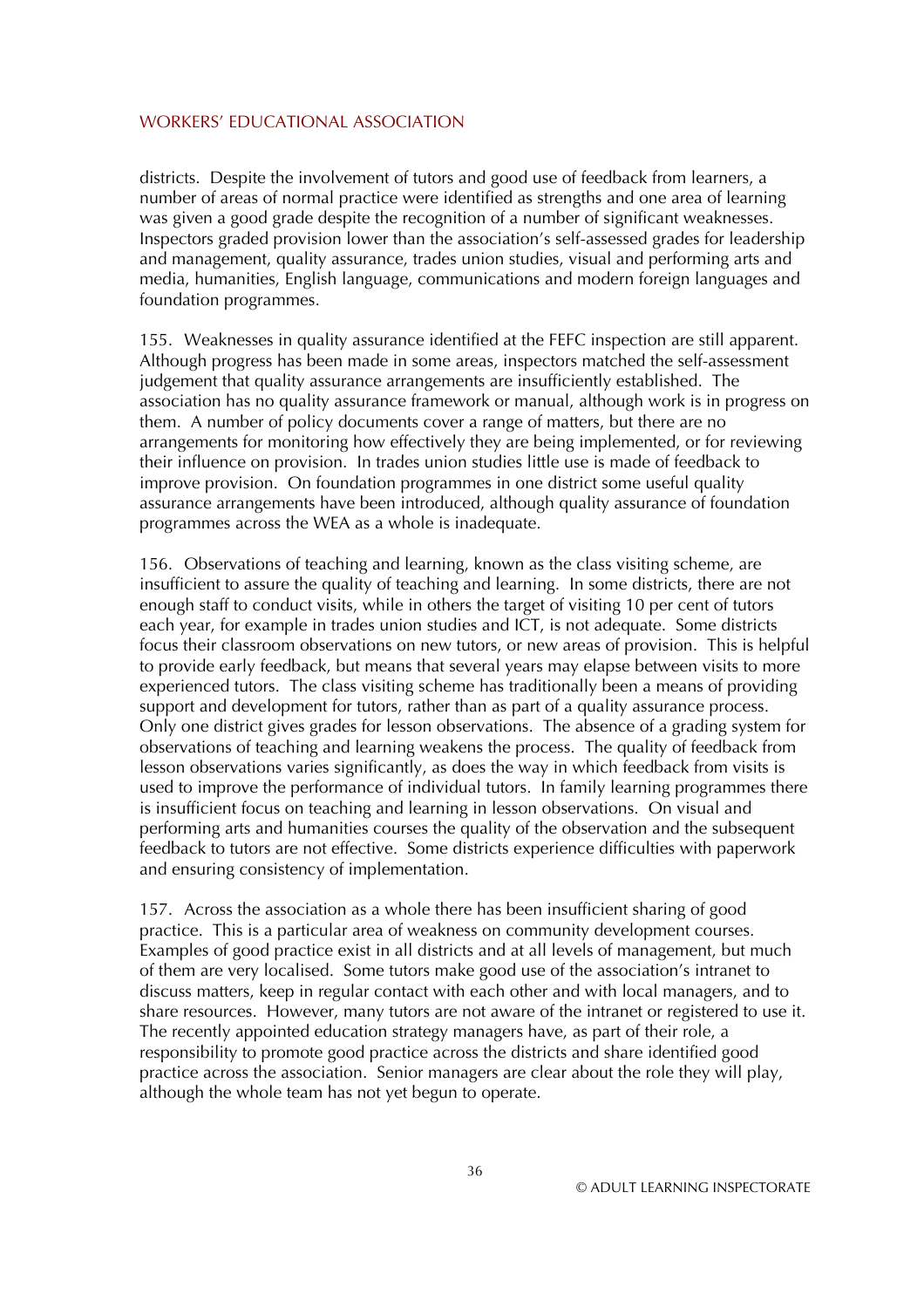158. Arrangements for the performance management of staff are inadequate. Staff appraisals show considerable variation across the association as a whole. Training needs are clearly identified but there is no formal mechanism to ensure all identified actions are taken. Permanent staff are reviewed annually, but recorded actions and outcomes from reviews are often not sufficiently clear. The performance review process is not related closely enough to organisational objectives. In one district, performance management of the permanent staff has been weak, with no arrangements for regular appraisals and an over-reliance on informal contact. In another, identified targets and objectives are becoming more effective as the performance review scheme becomes more established. Sessional tutors are not included in the performance review scheme. Their performance is evaluated through lesson observations or through informal contact with their programme area managers. On a number of courses, for example in ICT, the work of tutors is only reviewed in response to complaints or withdrawals from classes.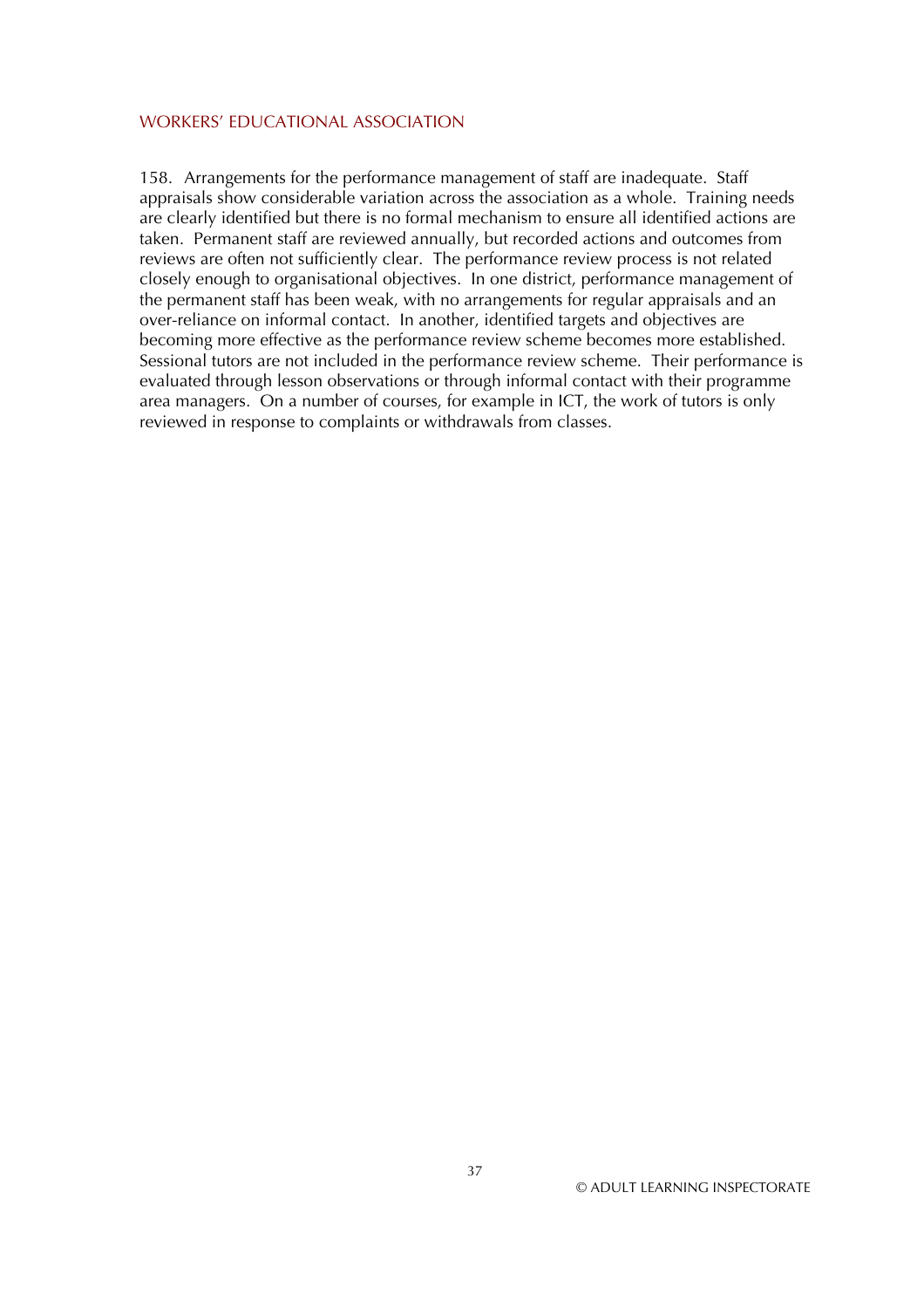# **AREAS OF LEARNING**

| Sciences & mathematics       |  |
|------------------------------|--|
| Contributory grades:         |  |
| Adult and community learning |  |

*The following strengths and weaknesses were identified during this inspection:* 

### **Strengths**

- good retention rates and attendance
- good teaching and learning
- good range of enrichment activities
- well-organised and effectively used volunteers

### **Weaknesses**

- poorly defined criteria against which to measure learners' progress
- poor accommodation and resources in some lessons
- insufficient range of science and mathematics programmes to effectively widen participation
- ineffective quality assurance arrangements

## **Achievement and standards**

## *General programme*

159. Retention rates in most districts are high, at 96.7 per cent average and falling no lower than 85 per cent, in one district. Class attendance during the inspection was 85 per cent.

160. Many learners achieve their personal goals and the courses enthuse them to attend further courses. Many learners successfully continue their learning outside the classroom. In many classes there are good, supportive relationships between tutors and learners and for many learners the classes are both a social and a learning experience.

161. Learners take great care in practical work, such as examination of flowers, birds or geological samples and develop good practical skills. They purchase textbooks, maps and other learning aids to effectively continue their studies outside of lessons. The standard of note-taking varies. In a few lessons, learners take no notes and there is little evidence of the depth of learning taking place.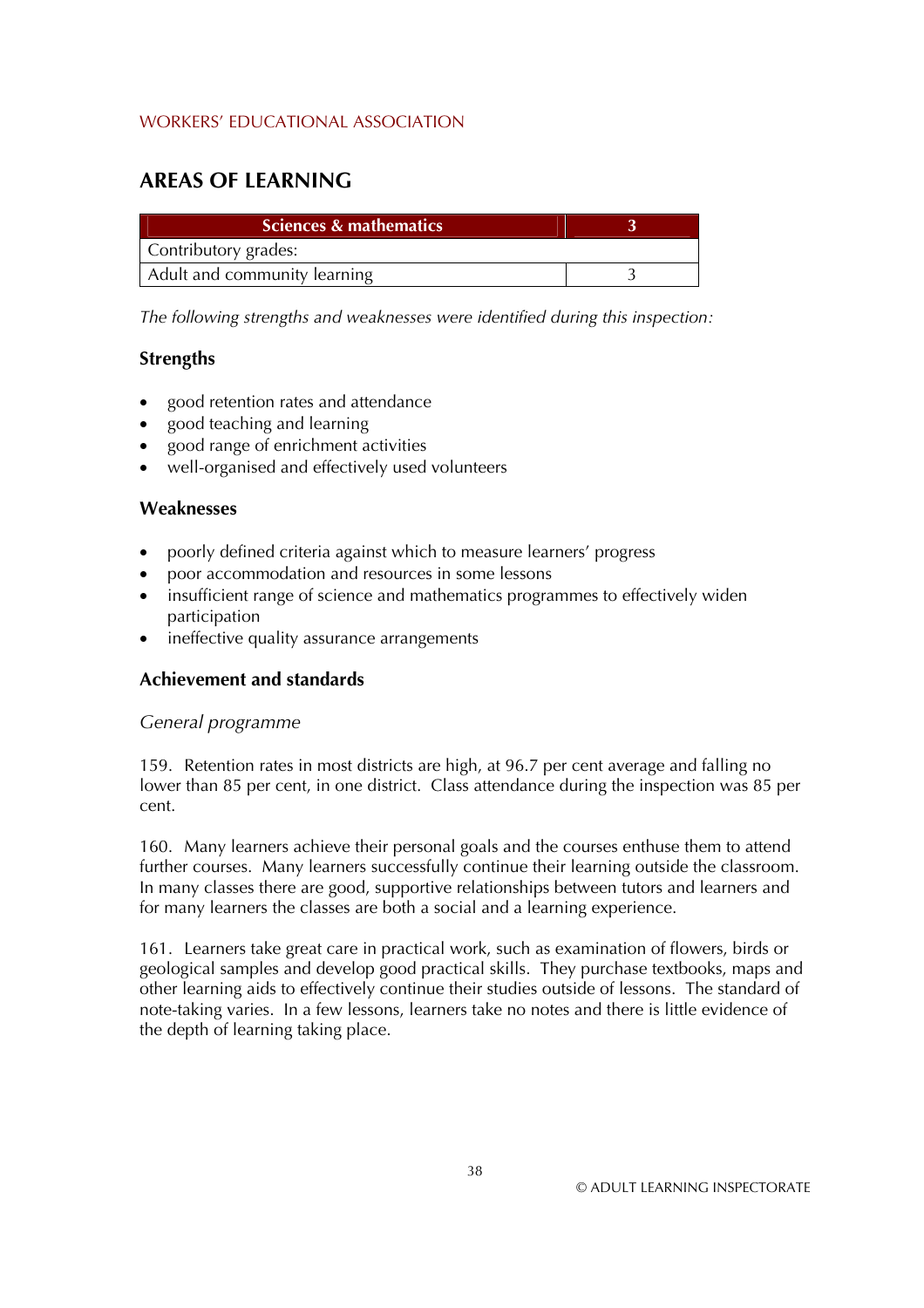# **Quality of education and training**

#### *General programme*

162. The teaching is generally good or very good and lessons are well planned. Seventyfour per cent of lessons observed were good or better. Tutors use a variety of activities to encourage learners to contribute and share their ideas with others. Questioning and group work are sometimes used well. For example, in one geology lesson the class worked well in small groups to study maps and put forward reasons for geological events. However, in a few lessons the planning is insufficiently detailed and learners have little opportunity to contribute. For example, in an astronomy lesson the tutor continually showed photo slides with limited explanations and little learner interaction. The enthusiasm of tutors is high and they are knowledgeable. All have suitable academic qualifications and experience and over 50 per cent are qualified teachers.

163. There is a good range of enrichment activities. Most courses include fieldwork and visits to organisations such as museums. In one district, learners had organised a trip to the Greenwich observatory. They successfully linked their theoretical knowledge to a deeper understanding and had the opportunity to meet experts in their field. On many courses, the fieldwork gives learners opportunities to see real world examples, develop practical skills in observation and data collection and to enhance their use of field guides to identify flowers, birds or geological formations. These activities effectively extend and reinforce their studies.

164. Volunteers provide very effective support for the tutor, often arranging field trips and helping in classroom organisation. They are local to their community and help to arrange social activities.

165. Accommodation and resources are poor for some lessons. Tutors often provide much of the equipment, such as projectors and samples for practical work, as the classrooms vary considerably in suitability and resources. Often, the teaching styles used are determined by the resources available. Tutors and learners have become adept at coping with often inadequate resources for practical work. For example, one group examining flowers through hand lenses managed to hold the flowers on textbooks as there were no tables to provide a flat surface. Handouts, when given to learners, are usually of a high standard but some are poorly photocopied and lack detail. In some districts, there is insufficient evidence of the WEA's involvement in checking that accommodation and equipment meets health and safety and disability discrimination requirements. Few of the outdoor activities, such as fieldwork and visits, have sufficient risk assessment. In some districts, the WEA's staff have prepared guidelines on health and safety for tutors, who are required to report any problems to the WEA for action. New tutors in some districts receive an induction which covers health and safety.

166. The criteria against which to measure learners' progress are poorly defined. Few records are kept from week to week to show individual progress. The WEA has recently introduced a pilot scheme to help tutors measure learners' progress, but this is only used in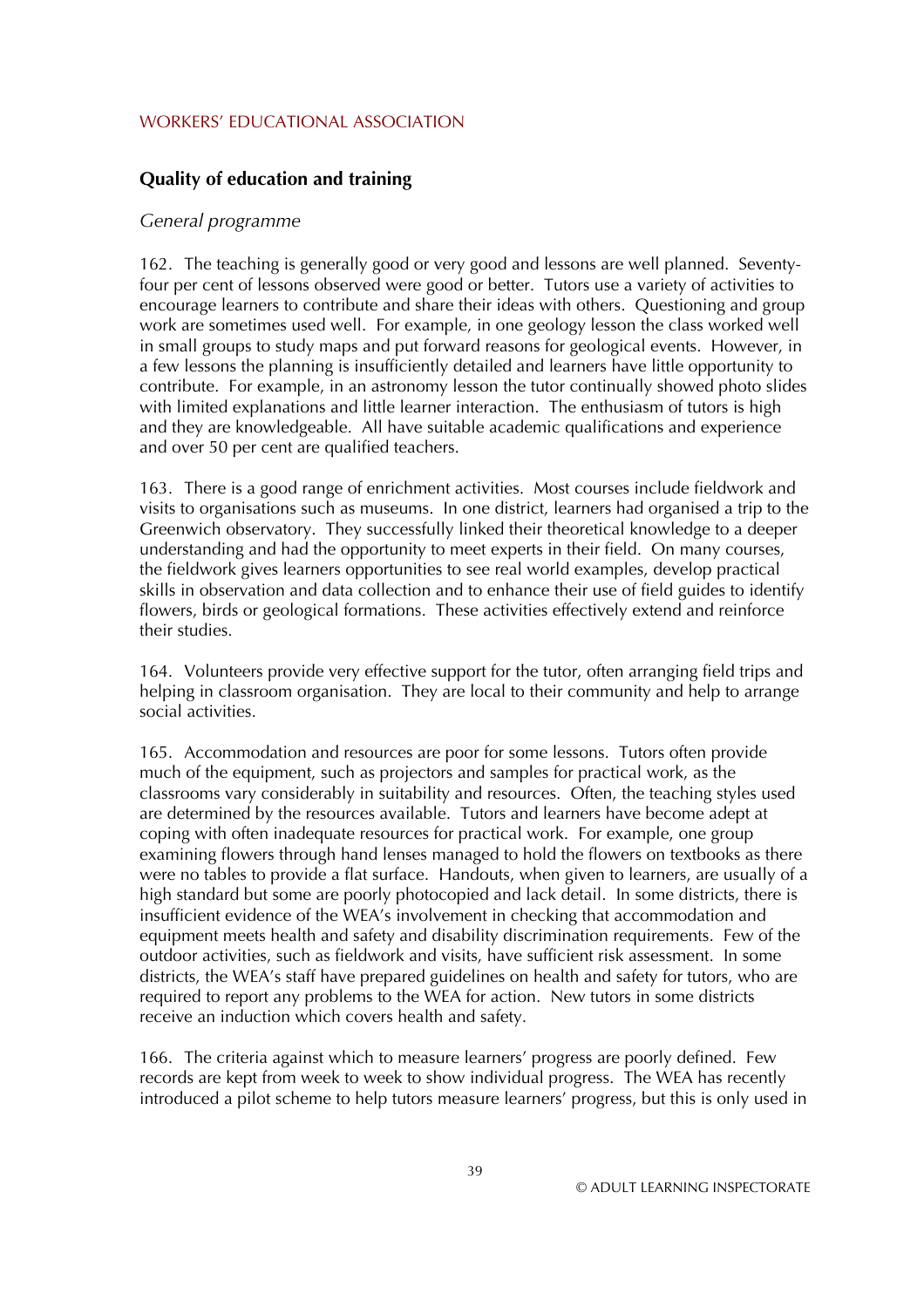a small number of courses. Many learners have been studying with the WEA for many years and when one course is completed they take further related courses.

167. Many learners on the general programme do not seek or have their additional learning support needs met, for example the use of hearing loops for those with hearing impairments.

168. The range of science and mathematics programmes is too narrow to effectively widen participation. The development of general education courses is largely through learners at branches joining together and deciding what programmes they want. The WEA at district level then provides tutors. Within science and mathematics programmes there are few community or workplace programmes. In some areas, staff are allocated time to develop this subject area but the time allocated is insufficient. One subject expert had been developing ideas for an 'everyday chemistry' course but did not have sufficient time or support to complete it. The marketing of programmes is often poor.

169. There is no overall co-ordinated strategy for the development of science and mathematics programmes. There is too little effective promotion of science and mathematics programmes to a wider age, or socio-economic, group.

#### **Leadership and management**

### *General programme*

170. Communication between districts and branches varies in its effectiveness. For example, some lessons during the inspection were cancelled by the tutors but the district officers were not aware of this. In most districts, the relationships between programme managers and tutors is good and tutors are well supported. In one district, tutors are being effectively helped to write learning outcomes into their courses as well as assessment criteria and evidence requirements to show success. The historical structure of the WEA ensures that branches organise their own general education programme and manage this with minimal reference to the district staff. The WEA's district staff are responsible for tutor recruitment and training and for quality assurance. They are strengthening the quality of these activities. There is some resistance to change at branch level and in the traditional general programme.

171. The WEA cannot demonstrate clearly how many learners progress to other courses as this information is held at branch level and is often not well recorded. There is no systematic way to determine learners' destinations, either continuing through the WEA or enrolling in other educational institutions.

172. The quality assurance arrangements, including lesson observations and detailed recording of tutors' performance, are ineffective. It will take three or more years to cover most tutors. Tutors are invited to take part in training events, but the take-up varies considerably and there are no open learning alternatives available. Learners complete a satisfaction survey at the end of their course but the usefulness of their comments varies in terms of its help to tutors to identify changes needed or to help develop courses. The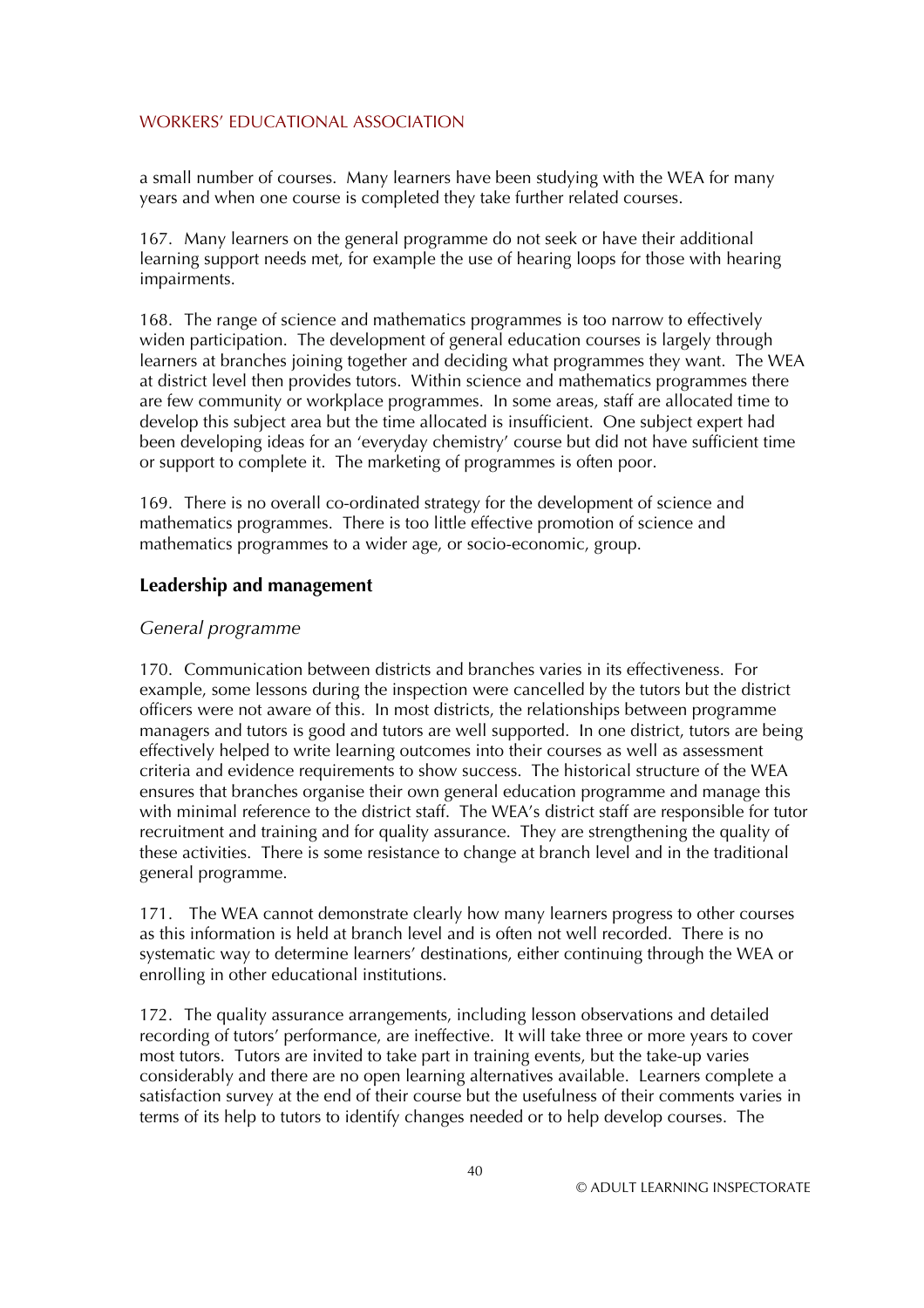information from these forms is not used effectively. Equal opportunities is monitored largely by age, gender and ethnicity and each district made data available. There is little positive action resulting from the analysis of this data, although in science and mathematics community programmes, the WEA is able to show some growth from about 3 per cent to 5 per cent of learners.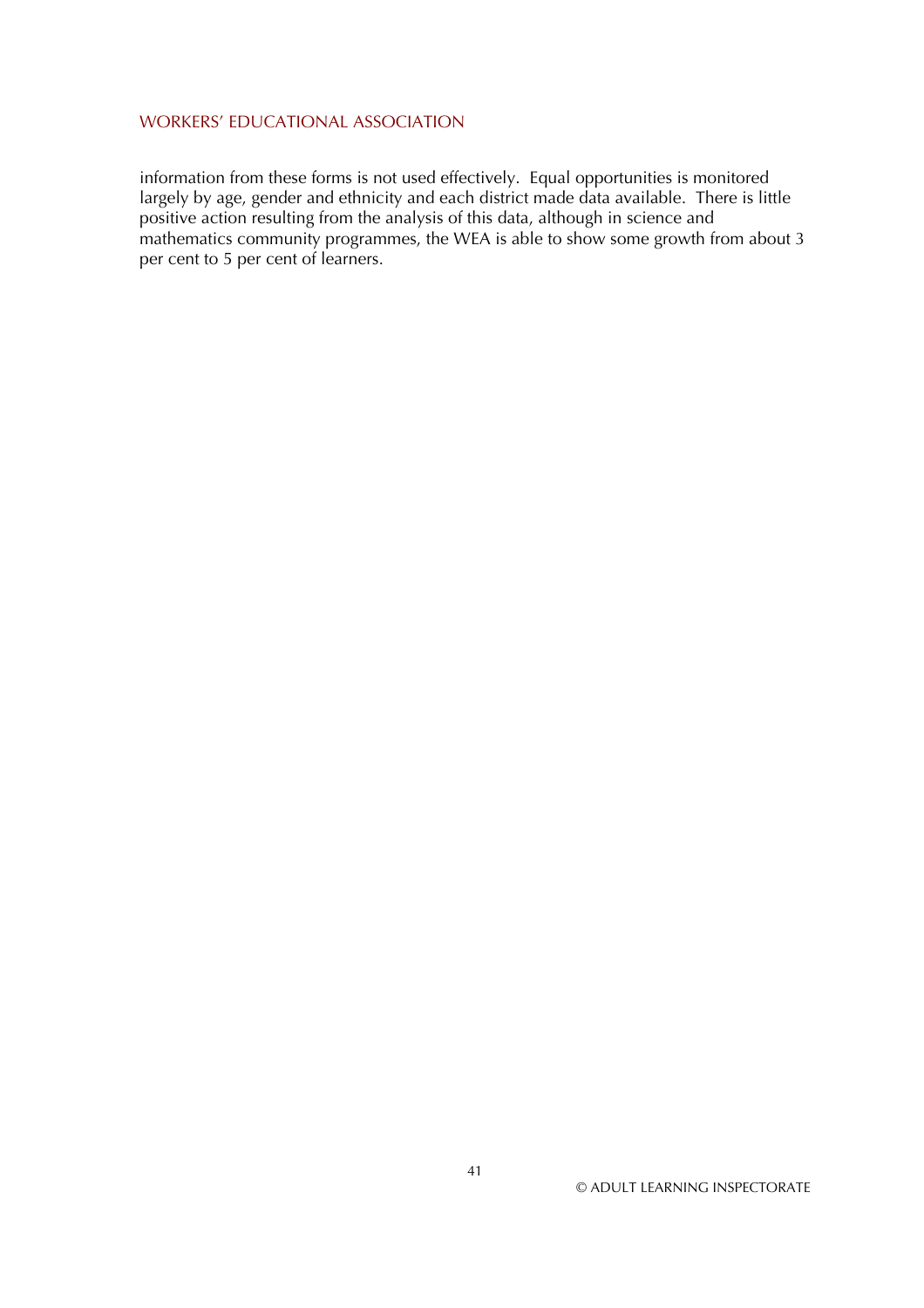| Business administration, management & professional |  |
|----------------------------------------------------|--|
| Contributory grades:                               |  |
| Adult and community learning                       |  |

*The following strengths and weaknesses were identified during this inspection:* 

### **Strengths**

- excellent retention rates
- some good development of independent learning and vocational skills
- good course design and learning materials
- good equal opportunities awareness on trades union programmes

### **Weaknesses**

- some poor attendance and punctuality
- weak formative assessment
- little structured support for learners with additional needs
- ineffective use of feedback to improve provision
- insufficient monitoring of tutors' performance

## **Achievement and standards**

#### *Workplace programme*

173. Retention rates on trades union courses are excellent. Over the past three years they have improved from 98 per cent to over 99 per cent, nationally. Achievement rates have also improved nationally, from 77 per cent to 83 per cent, but this masks considerable regional differences. In the 2002-03, achievement rates varied in districts between 91.6 per cent and 43.1 per cent. In one district, rates are very good and rising while in another, achievement has declined over the past three years, from 92 per cent to 74 per cent. In this district, all learners who attend the TUC stage 1 courses (union representatives and health and safety) are awarded five credits at level 2. Achievement of credits on the other trades union courses and in other districts is more varied, and learners claim and are awarded credits at levels 1, 2 and 3.

174. Learners gain measurably increased skills, knowledge and confidence. The courses are useful for their career progression as a shop steward or other representative in the workplace. In London, some learners on the health and safety programme had the opportunity to practise their skills through a practical risk assessment session at a local underground station.

175. There is some poor attendance and punctuality. In one district, some programmes offered as in-house provision to transport unions have extremely poor attendance, with fewer than half the learners being present at some sessions because of traditionally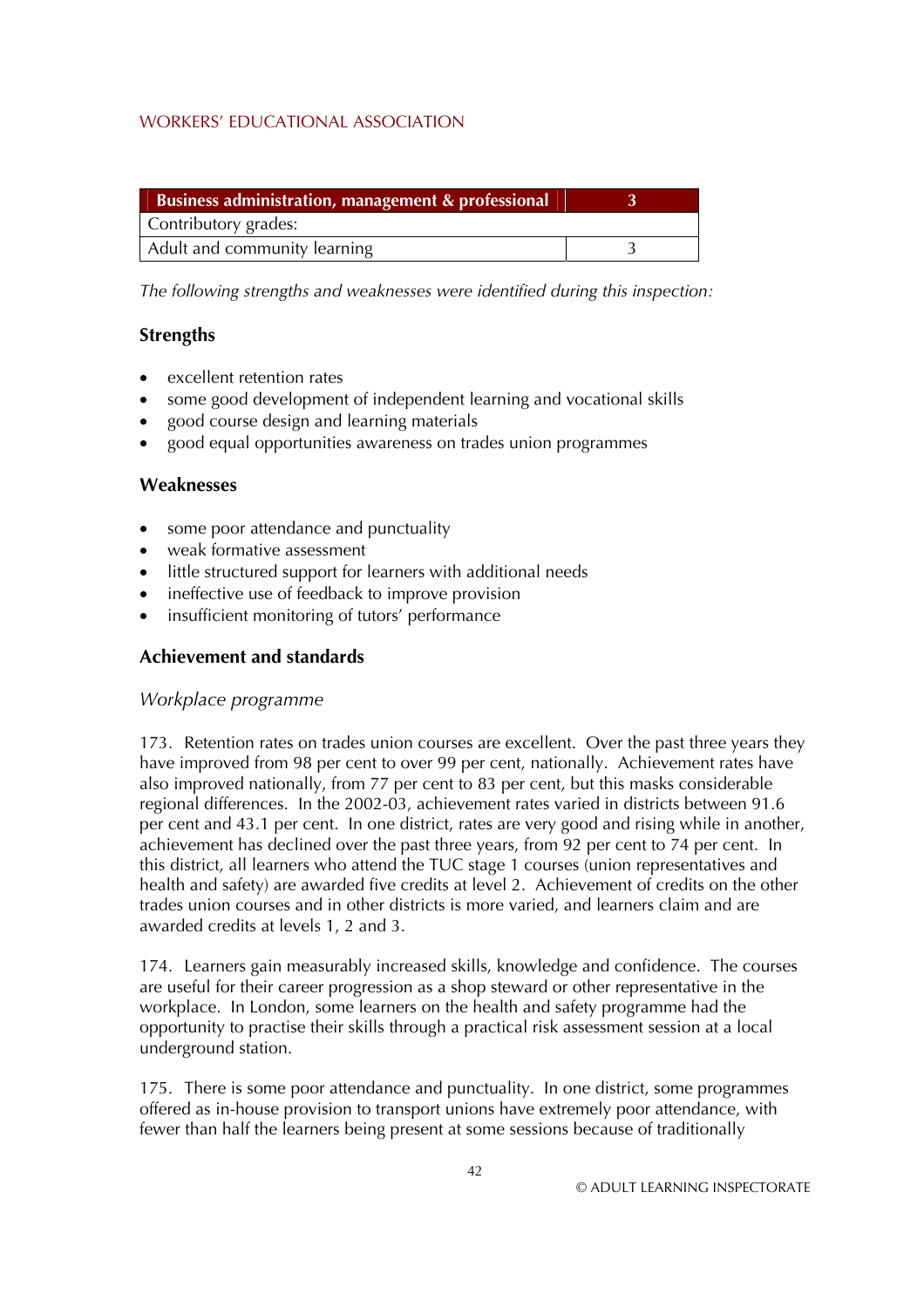inflexible shift and holiday arrangements. In some sessions for the same industry, punctuality is also poor. On one ICT short course, the session eventually started an hour after the scheduled time. It also finished earlier than planned. Learners' progress on one course was significantly affected by the content of a three-day course being fitted into the equivalent of two days' training.

## **Quality of education and training**

#### *Workplace programme*

176. Some good learning takes place in the trades union courses. Learners are highly motivated and hard working. They are aware of how the learning process is boosting their confidence. They want and need the new skills and knowledge they are acquiring, and most work hard both in the sessions and between classes. They are enthusiastic about the learning process, and many speak of the courses they want to progress to, either for career advancement, or personal development, or both. All the programmes include the use of a 'learning journal', and learners quickly get into the habit of reflecting on, and recording, their learning progress.

177. The courses are well structured, with very good learning materials. Most of the courses have been written and updated by the TUC in partnership with the WEA, and are well established. Course materials are professionally produced, up to date and contain well-devised individual and group tasks for learners. Tutors supplement these with their own materials, which are well selected and current. The course design includes processes, such as the use of committee meetings in the health and safety courses to encourage learners to use the group's experiences as a learning resource. Learners appreciate the quality of the courses, with the exception of a more recently produced course, for union learning representatives, which the tutor and learners found confusing in its structure. The course for lifelong learning advisers, is of a similarly high standard and contains many of the same features, such as the use of the learning journal.

178. Most teaching is satisfactory, and some is good. In most of the courses it is unobtrusive, and the tutors facilitate learning through the use of the course materials. They supplement the standard materials with examples from their own experience. They manage time skilfully, responding to the material brought to the sessions by individual learners for committee discussions. However, the TUC courses run by the WEA have no specific WEA input or badging, and nothing to distinguish them from those provided by any other provider. In some classes, there is little differentiation to take account of learners' different starting points. Some team-teaching with tutors from a partner organisation was ineffective.

179. Accommodation and resources are satisfactory. In one district, some non-IT classes are held in an IT room. There is not enough room for learners to carry out group and individual activity in comfort. However, the room used for the lifelong learning advisers programme in another district is spacious, airy and well equipped. In one district, about 20 per cent of sessional tutors have no formal teaching qualification at any level. There is currently no in-house provision for teacher education, although plans to do so are included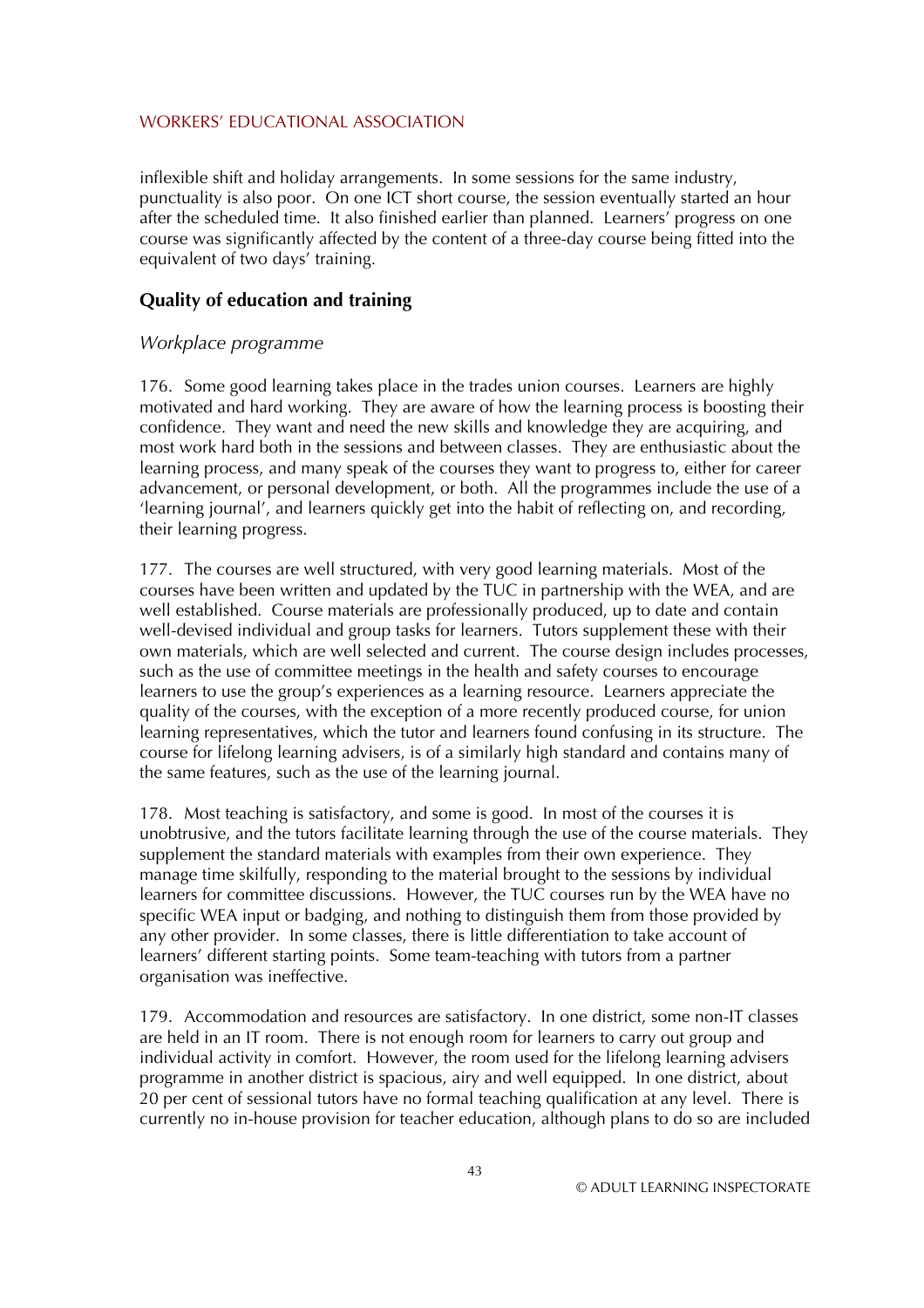in the district's development plan. In another district, all sessional tutors are either experienced and qualified, or new tutors undergoing tutor training.

180. There is weak formative assessment. Assessment and moderation of the TUC courses lack rigour. The tutor notes which learners have participated in each activity, but there is no system for recording the extent or quality of the participation by different learners. Records of learners' progress are confined to the learners' portfolios. Tutors do not routinely maintain their own records of learners' progress. No central records of learners' progress are maintained at the district office. Moderation meetings are held regularly, but the record-keeping is weak. There is no feedback to tutors after moderation. There is no clear correlation between the criteria for accreditation at different levels of credit, and the activities being assessed. The assessment for the lifelong learning advisers course is more detailed.

181. There is little structured support for learners with additional needs. Although there is a system for contacting learners who say that they have physical or sensory impairments, or learning difficulties, not all tutors have been following this system. Some learners do not have their additional learning needs met. There are no arrangements to assess learners' needs at the beginning of the trades union programmes. The WEA does, however, have a well-developed system for providing a one-hour preliminary session for learners on other programmes, to see if the course seems suitable for them, and to identify any additional help they might need. Learners on the TUC programmes sometimes have difficulties with their writing identified, but no specialist literacy support is offered.

182. There is little individual feedback to learners on their progress. Tutors' comments to the group on its progress focus on whether or not they are on schedule to complete the programme in time. In the lifelong learning advisers course, learners are expected to do written work but there is little evaluative comment from the tutors. Group members rely on the comments from other members of the group to provide reinforcement of what they are doing. In the stage 1 union representatives and health and safety representatives courses, there is less emphasis on written work. None is expected other than the learning journal, although there is a requirement to submit a portfolio at the end of the course. Not all tutors comment on the learning journals, and some learners do not submit their journals before the end of the course. Some learners are completing assignment work mid-way through the programme and having to wait until the end of the programme for assessment.

#### **Leadership and management**

#### *Workplace programme*

183. Learners on the trades union courses have a good awareness and understanding of equality of opportunity, which is reinforced by the course materials and in group discussions.

184. There is ineffective use of feedback to improve provision. The WEA regularly collects detailed feedback but fails to use it to improve provision. Tutors are required to submit their own and their learners' evaluations at the end of each course. Not all tutors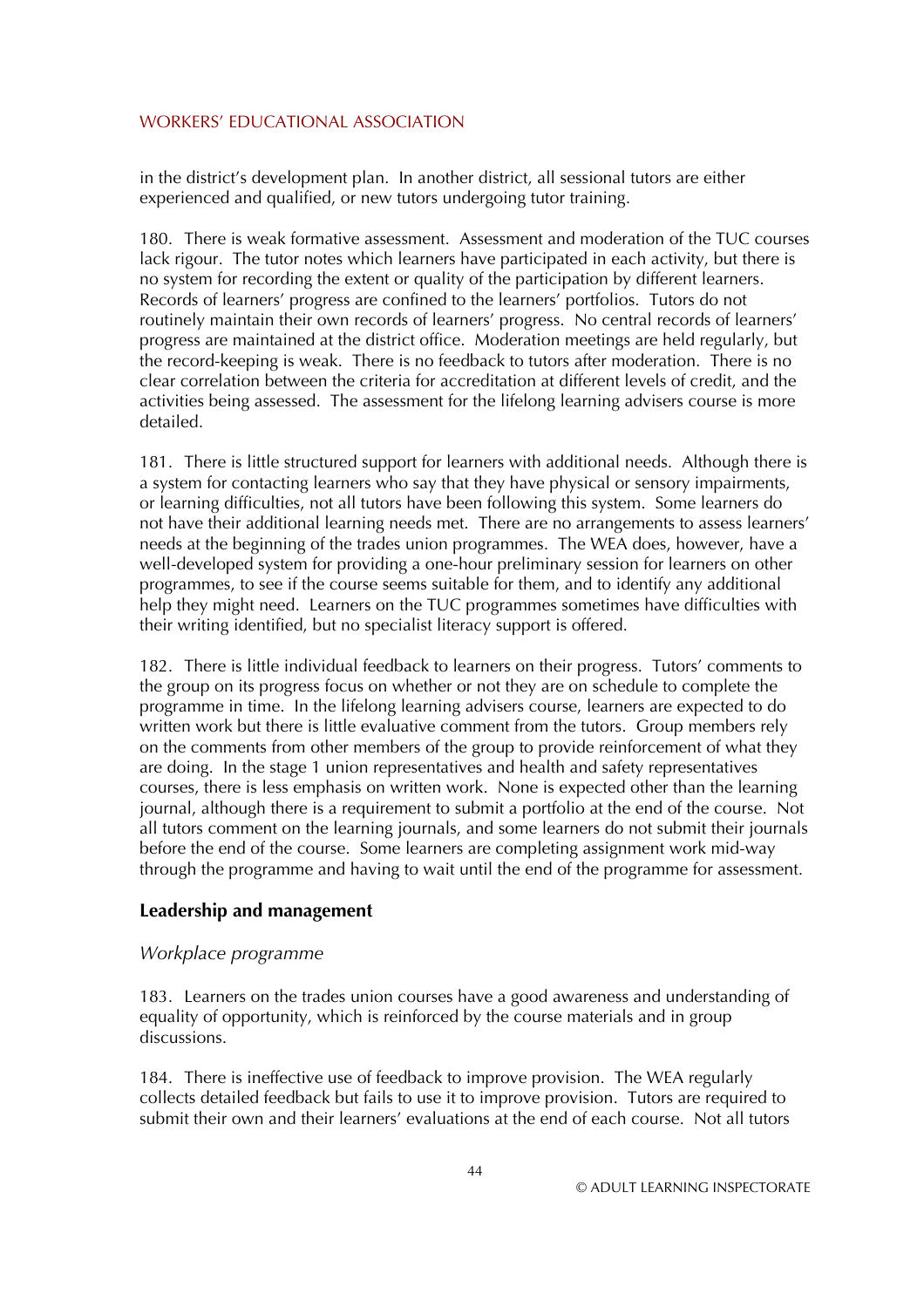meet this requirement fully. Some evaluations are detailed and insightful, while others are cursory. However, there is no system to take action in response to points made in the evaluations. The quality of the programmes is not discussed in any meetings which are minuted, and the system for feeding back comments on the TUC programmes to the TUC is cumbersome and not used. One change has been made to the lifelong learning advisers programme following learners' evaluation of the course, and it is now run for three days over three weeks, rather than for three consecutive days.

185. There is insufficient monitoring of tutors' performance. New tutors are observed, or their work moderated, during their first term. New courses are observed during their first presentation. The course visiting team makes detailed notes on a substantial proforma of every aspect of a course tutor's work. The results are meant to be discussed with the tutor concerned, and extra training provided if appropriate. Sessional tutors are not required to attend this training. There is little observation of established tutors and no programme of planned observations.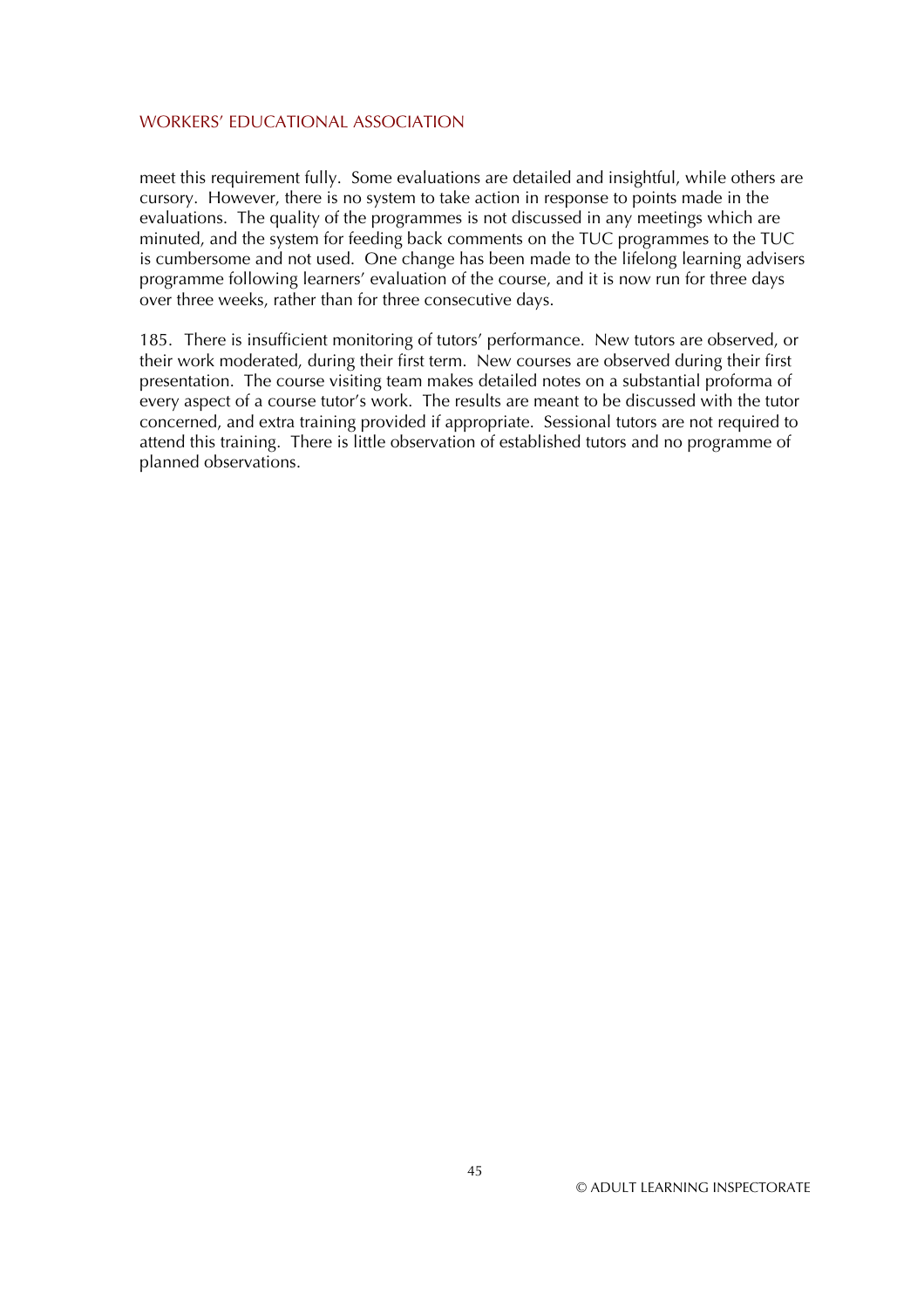| Information and communications technology |  |
|-------------------------------------------|--|
| Contributory grades:                      |  |
| Adult and community learning              |  |

*The following strengths and weaknesses were identified during this inspection:* 

## **Strengths**

- $\bullet$ high retention rates
- good practical use of ICT skills in wider social contexts
- effective involvement of learners in planning their course content
- successful use of partnerships to develop community provision

### **Weaknesses**

- insufficient challenge for more able learners
- insufficient use of assessment to plan and monitor learning
- inadequate monitoring of the provision

## **Achievement and standards**

### *Community and general programmes*

186. Approximately 11 per cent of enrolments are on courses in the general programme. Retention rates have increased from 85 per cent to 94 per cent over the past three years. Most judgements made about courses in the community programme also apply to the general programme.

187. Community programmes account for approximately 83 per cent of enrolments. Retention rates have increased from 85 per cent to 93 per cent over the past three years. Attendance is satisfactory on all programmes.

#### *Workplace programme*

188. Retention rates on workplace programmes have increased from 94 per cent to 98 per cent over the past three years. There are too few courses on the workplace programme to make separate judgements about the provision.

#### *All programmes*

189. Learners value their learning experience in all programme areas, and many begin to develop a positive attitude to lifelong learning. Learners show significant gains in confidence in the use of IT in their everyday lives and community activities. They have often started from a very low level of ICT skills. Many learners have been able to use their new IT skills in local projects, to contribute to their communities, or to help with their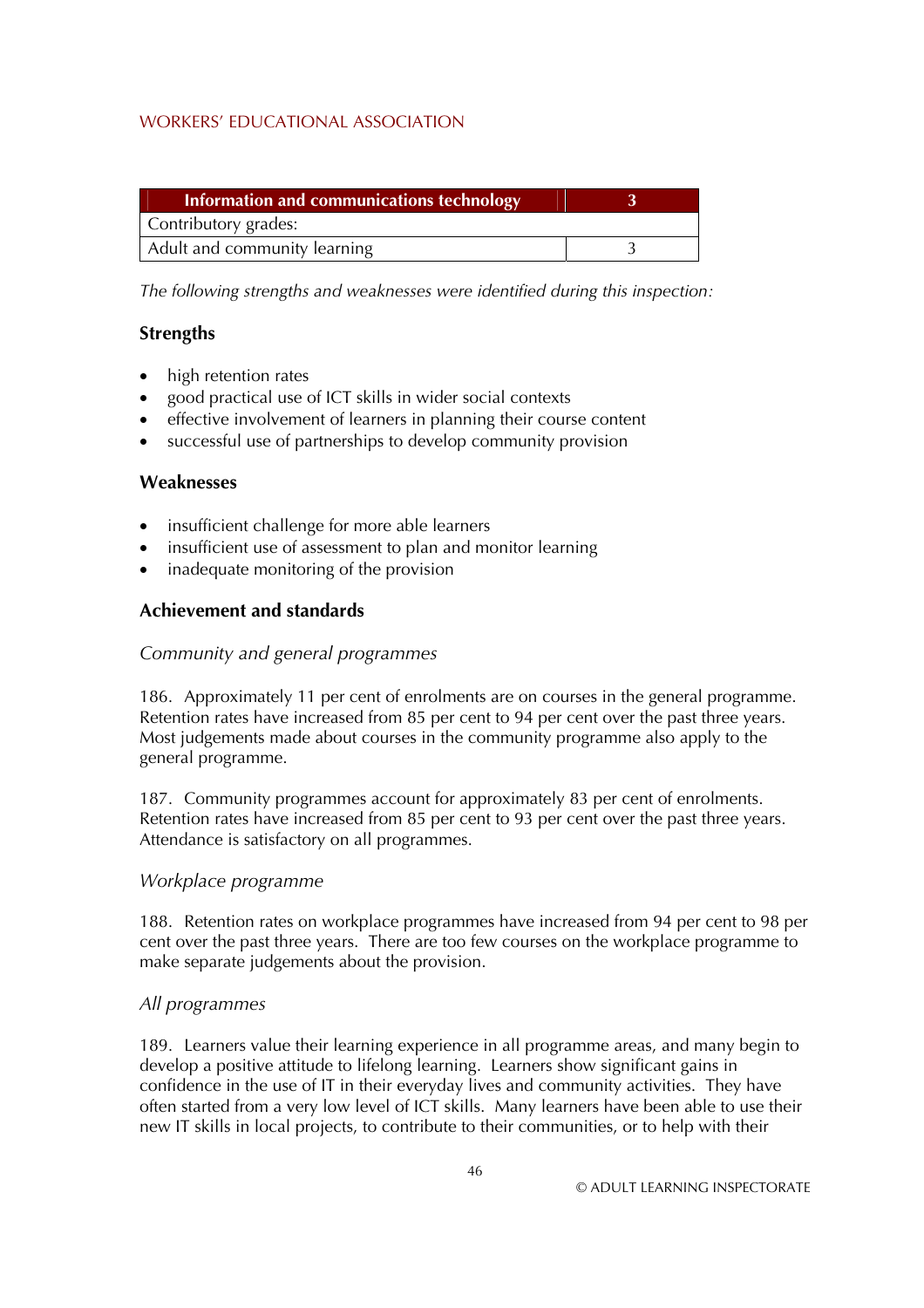children's education. For others, greater confidence has enabled them to progress to courses leading to qualifications, and their chances of gaining employment have improved. For many learners, their courses provide the first opportunity to use computers. They develop the confidence to apply their skills to more advanced technologies such as using the internet for family history research, using online services such as reserving library books, following online educational programmes, or online shopping. Other learners are using their new skills to support their children, run their family business, produce resources for schools and community groups, or to reduce their sense of isolation from an increasingly technological world. In the computing for farmers courses, learners are able to complete examples of standard government forms in preparation for their statistical returns.

#### **Quality of education and training**

190. Learners are encouraged to negotiate many aspects of their courses, particularly on those which do not lead to qualifications. They are able to influence class timings and session length to make it easier for them to attend. For example, in one course on the workplace programme, learners were unable to be released by their employers for 10 weeks in a row, so they were able to negotiate to attend for two five-week periods instead. Tutors work well to accommodate learners requests. They respond quickly and flexibly to cover particular areas of interest or topics. Learners' views are sought at the end of each course and, in some cases, these are used to influence future curriculum planning. Where tutors identify learners with additional learning needs, they make sensitive use of adaptive technology to allow learners to participate fully in sessions. They also adapt learning materials, for example to meet the needs of visually or hearing impaired learners. Some districts secure additional support funding, but not all districts are as successful in using these funds.

191. Resources are satisfactory, and in a very few cases, they are very good. ICT specialist equipment, such as computers and software, are usually up to date and fit for purpose. However, there is insufficient projection equipment for demonstrations. Many districts effectively use sets of mobile ICT facilities including laptop computers, printers, a scanner, a digital camera and a projector in outreach venues. Most of the equipment is in good condition, and there are generally satisfactory arrangements to maintain it, although these arrangements differ across the districts. Learning resources produced by tutors are usually well designed and produced, but centrally produced materials are sometimes poor and difficult to read. In some venues, different versions of software are used in the same classroom. Peer support is inhibited and tutors' presentations are not always relevant to the software available. Some learning resources are written for older versions of the software than the learners are using. In one centre, software packages used did not adequately support the courses run, despite relevant software being available. Classes are often run in community venues. Most of this accommodation is satisfactory, although some is cramped, with insufficient workspace for learners. Some venues do not comply with guidelines or regulations, including the Disability Discrimination Act 1995.

192. Learners are given satisfactory advice to enable them to select the most appropriate course. In some districts, non-accredited courses are designed so that their outcomes are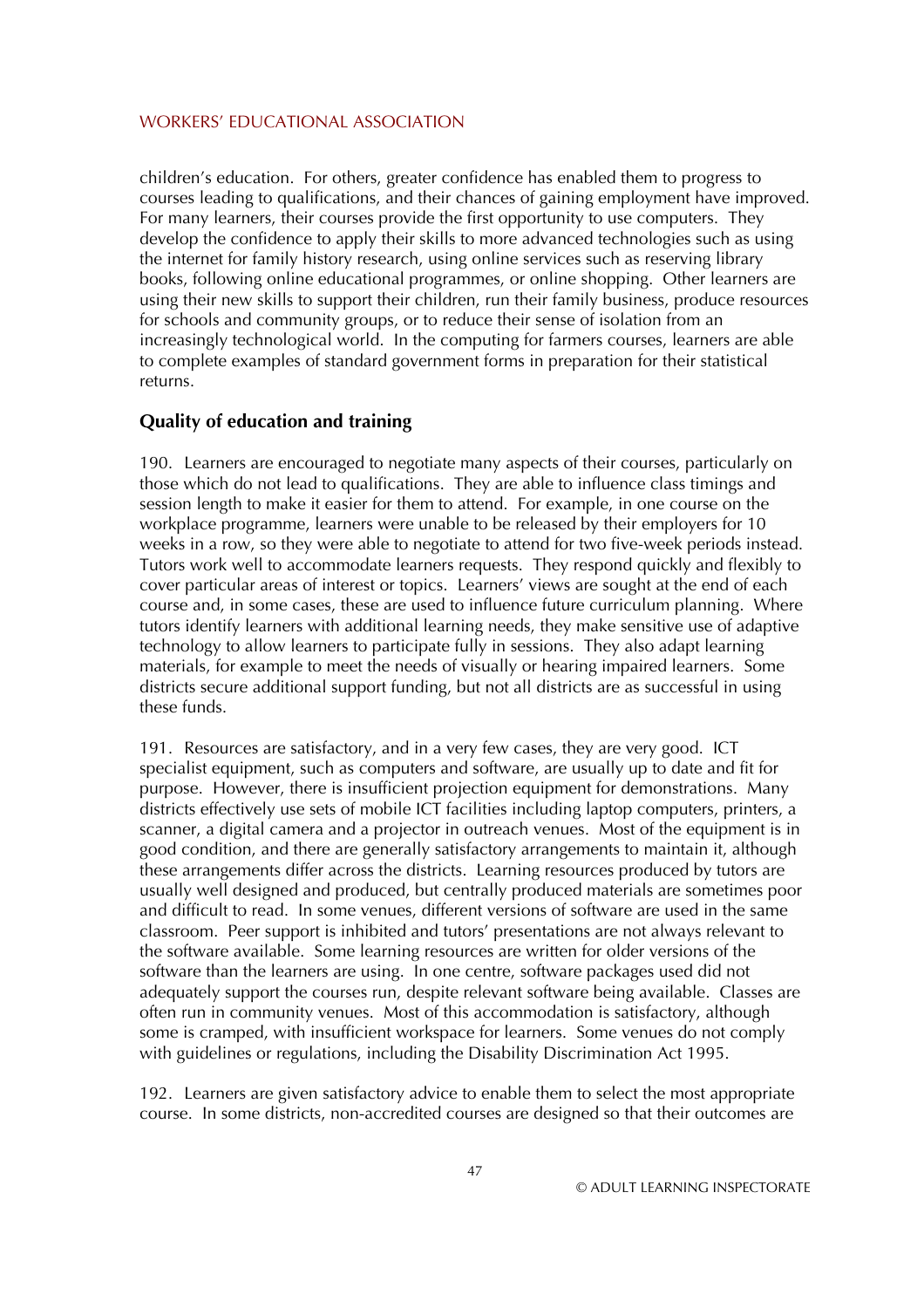the same as some accredited courses which have recently run. Learners can progress smoothly from non-accredited to accredited courses, and this helps tutors to identify learners' existing skills.

193. The more able learners are not sufficiently challenged by the work they do. Learners enjoy the pace of learning sessions and the responsive technical support they receive from their tutors. However, they often make slow progress. In some cases, poor technical support, equipment failures, or difficulties in printing also adversely affect learning. In the best sessions, learners work on projects of their own choosing, such as reproducing adverts, producing posters for a forthcoming jumble sale or Christmas cards for their community centres. However, in other learning sessions, learners work through standard, repetitive exercises in workshop sessions, which are not relevant to their lives. Learners are not motivated effectively. Some of these learners are also unable to transfer their learning to other contexts. Teaching rarely takes account of preferred learning styles. In many sessions, there is insufficient reference material and learners are not sufficiently encouraged or supported to study independently. Volunteers are used in some districts to support some learners, usually those less able.

194. There is insufficient use of assessment to plan or monitor learning. Initial assessment is often perfunctory, and fails to identify learners' individual learning needs, or personal learning goals. Learners' literacy, numeracy and language skills are not sufficiently identified. Where initial assessment is used, the results are not used sufficiently to plan courses or learning sessions. There is insufficient use of individual learning plans, and those that are used do not contain sufficient detail. Most courses run for 10 weeks, and most learners attend a series of these courses. There is no use of individual learning plans to plan the progression through the courses to ensure that learners' goals are met. There is insufficient use of targets to measure learners' progress.

195. Assessment of learners' progress on accredited courses is satisfactory. Learners are aware of their progress, and how their work relates to the awarding body's requirements. Internal verification and assessment meet the requirements of the awarding body. Internal verification is effective in maintaining the validity of assessment, and in improving some aspects of assessors' performance. However, assessment on non-accredited courses is unsatisfactory. Many tutors do not record progress in sufficient detail. They often record task completion, but not the skills that the learners have developed or the obstacles that they overcome. Too few learners are aware of the progress they have made. In two districts, managers make very good use of learning outcomes recorded in course reviews, for course, programme and tutor development.

#### **Leadership and management**

196. The WEA makes good use of a wide range or partnerships to develop its community ICT provision. This includes using the local knowledge of community groups to identify and recruit new learners, making good use of venues and equipment provided by partner organisations and supporting funding bids through joint projects to create new provision. After a period of decline, historical links with trades unions and employers are beginning to be rebuilt to create new learning opportunities. There are good responses to national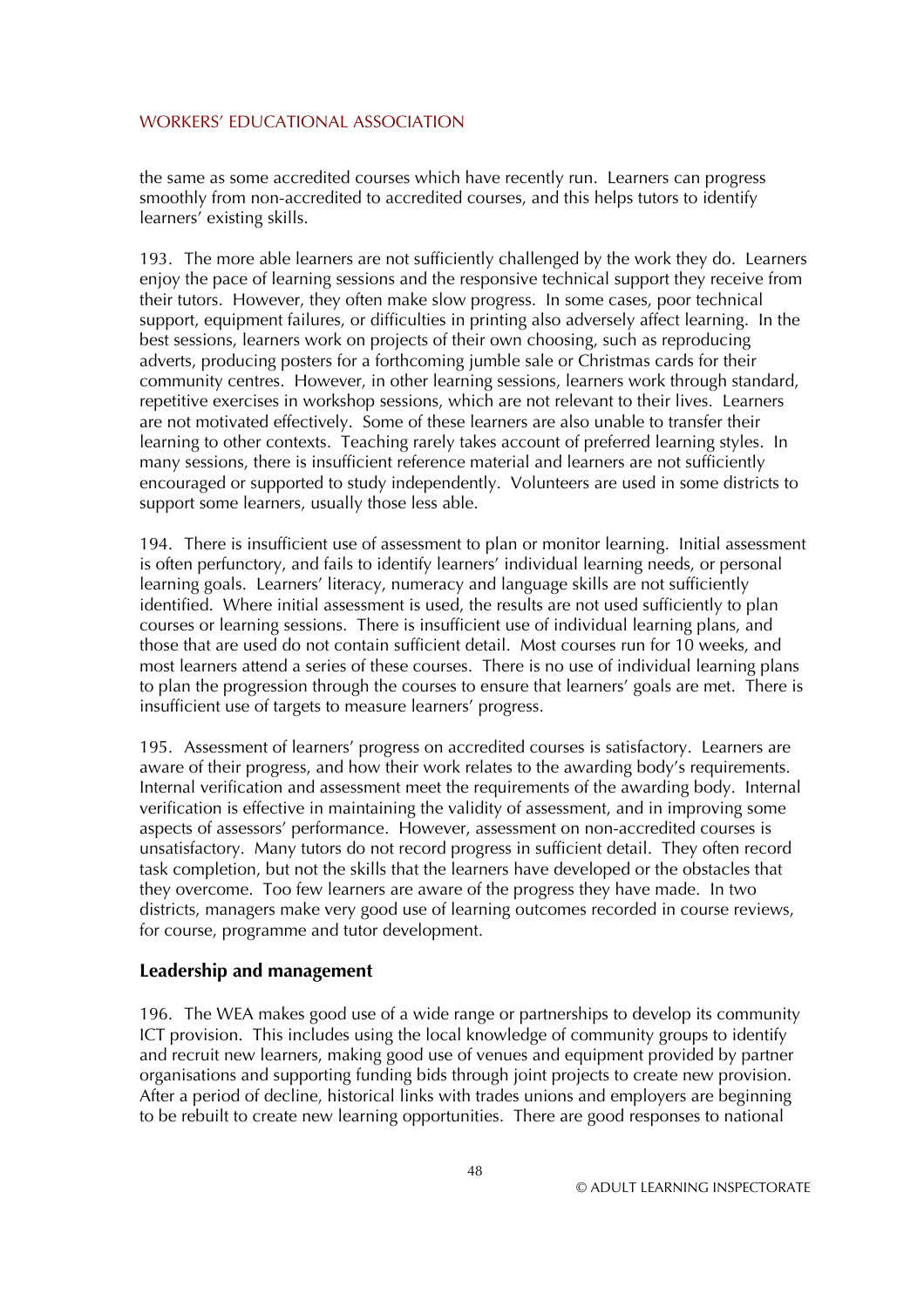initiatives and projects, such as the IT programme for farmers, which are successful in attracting new learners. Partnerships with local schools provide IT training for parents and classroom assistants. There is particularly effective joint working with health professionals to support learners with physical disabilities, learning difficulties and mental health problems.

197. There is inadequate monitoring of the provision. Managers are beginning to make good use of data from the management information system to analyse recruitment trends and gaps in the provision. However, this is much more advanced in some districts than others. The system for observing teaching gives priority to new tutors. Too few observations are carried out for quality assurance purposes, and there is not enough use of IT specialists as observers. Where observations do take place, they often fail to identify learners' slow progress and poor attainment. Managers in one district analyse the observation reports well, and the ICT curriculum group discusses the findings. All tutors whose teaching is observed receive individual written feedback. However, there are too few opportunities to share good practice where it is identified. Courses are reviewed, and systems for collecting learners' feedback are satisfactory. However, these course reviews are not thorough, and do not include the views of appropriate partners. Tutors are insufficiently critical about the courses they provide. They do not pay enough attention to learners' achievement. For example, two accredited courses had quite different achievement rates, but no attempt was made to explain or investigate this anomaly. Managers analyse course review documents, and a significant proportion are referred back to tutors, highlighting poor achievement. However, there are insufficient arrangements to ensure that corrective action is taken.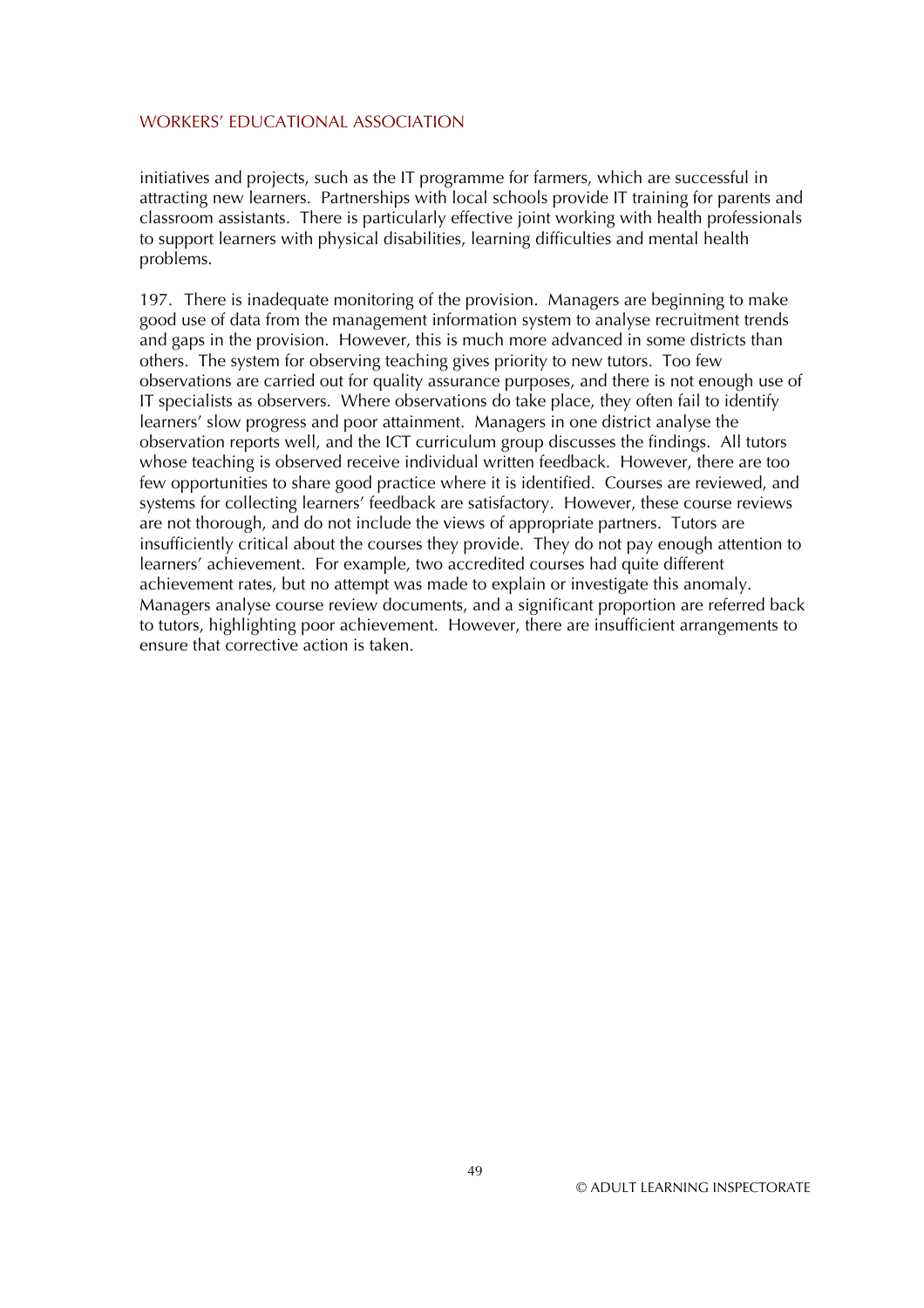| Hospitality, sport, leisure & travel |  |
|--------------------------------------|--|
| Contributory grades:                 |  |
| Adult and community learning         |  |

*The following strengths and weaknesses were identified during this inspection:* 

## **Strengths**

- good learning and achievement
- wide range of challenging learning activities
- good development of wider skills
- effective targeting of learner groups to widen participation

### **Weaknesses**

- inadequate initial assessment
- poor recording of learner progress
- inadequate attention to health and safety

## **Achievement and standards**

## *Community and general programmes*

198. Only two classes were observed in the general programme. The strengths and weaknesses identified apply to both the community and the general programmes.

199. Learners on hospitality and sports classes demonstrate good learning and achievement. Learners develop good skills. In yoga classes there is good development and demonstration of flexibility, improvement in posture, balance and co-ordination. This contributes to good development and awareness of health and wellbeing. Many learners improve their ability for physical and mental relaxation. Learners develop good understanding of their subject, such as the anatomical names for body parts, as well as traditional yoga terminology. This knowledge is used and learners' understanding of it is monitored regularly by tutors in classes.

200. There is good development of skills in cookery, cake decorating and sugar craft. The cake decorating class in one district achieved a 100 pass rate of a short entry-level qualification with all learners progressing to a programme to work towards a level 1 qualification. In the same district, sugar craft learners make good progress onto level 1 courses.

201. Retention rates on show an improving trend, from 82 per cent in 2000-01 to 91.5 per cent in 2002-03. While the overall retention rates are high, there are significant regional variations with one district's retention rate being 79.3 per cent. Attendance on the courses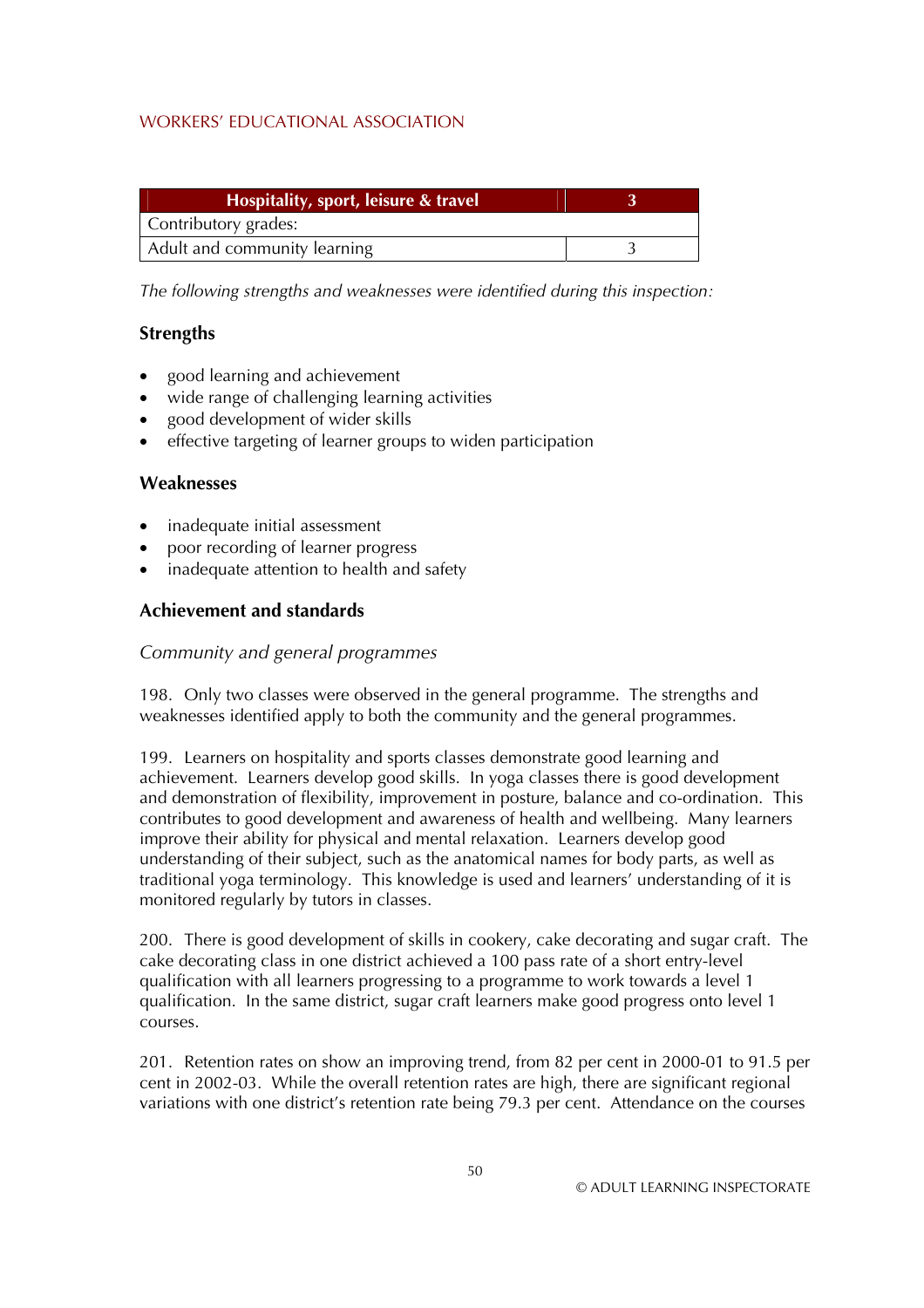observed by inspectors is lower than in other areas of learning, with 74.3 per cent of learners on the register attending the classes.

## **Quality of education and training**

#### *Community and general programmes*

202. Learners experience a wide range of challenging learning activities. Yoga and other exercise related classes promote health, fitness and lifestyle changes in a supportive manner. Hospitality and food related courses improve awareness of healthy eating, diet and nutrition. Activities in most classes progress at a good pace and continually challenge learners. These activities are structured effectively to meet individual needs. Tutors focus activities to the needs of specific groups to effectively relieve stress and anxiety. Tutors use effective teaching methods, coaching skills and demonstration techniques. Learners' techniques and skills are corrected to improve their performance. Most programmes have well-structured schemes of work that identify and record a wide range of learning activities. However, lesson plans do not often contain details of the timings of activities, records of the main teaching points or class organisation or layout. The standard WEA lesson planner is not well suited to record this detail.

203. Most learners use the classes to develop a range of personal skills and improve their wellbeing. They recognise their improved confidence and self-esteem. Good individual support is provided to the learners. For example, those learners with mental health problems find these sessions particularly helpful in regaining their confidence. Learners use their exercise regimes to improve their health and quality of life. In classes targeted at older learners there is good discussion of the benefits of exercise in relation to arthritis as well as the prevention of falls. In most classes, tutors effectively correct learners' performance. However, in some there is insufficient emphasis on the quality of the movement being carried out by the learner. There is good peer support. This enhances the development of confidence and esteem. Learners also develop wider social and interpersonal skills. Some tutors or learners organise additional social activities. However, in those lessons judged to be less than satisfactory, there are inadequate learning objectives, ineffective learning outcomes and insufficient attention to learners' abilities and needs. Learning in these sessions is restricted by insufficient attention to health and safety practices.

204. There is effective targeting of learner groups to widen participation in learning. Activities are carefully selected to attract identified target groups, for example, older learners, learners from minority ethnic communities, learners with mental health and/or physical difficulties, learners from rural and isolated locations, as well as post- and antenatal mothers. Good partnerships have been developed with a range of external organisations, community groups and development workers. The WEA makes effective use of volunteers in the branches to support their widening participation agenda. In one district a very effective project specifically engages older Asians in health and exercise related activities. The project is recognised nationally as an example of good practice. In another district, there is an under-representation on course by learners from minority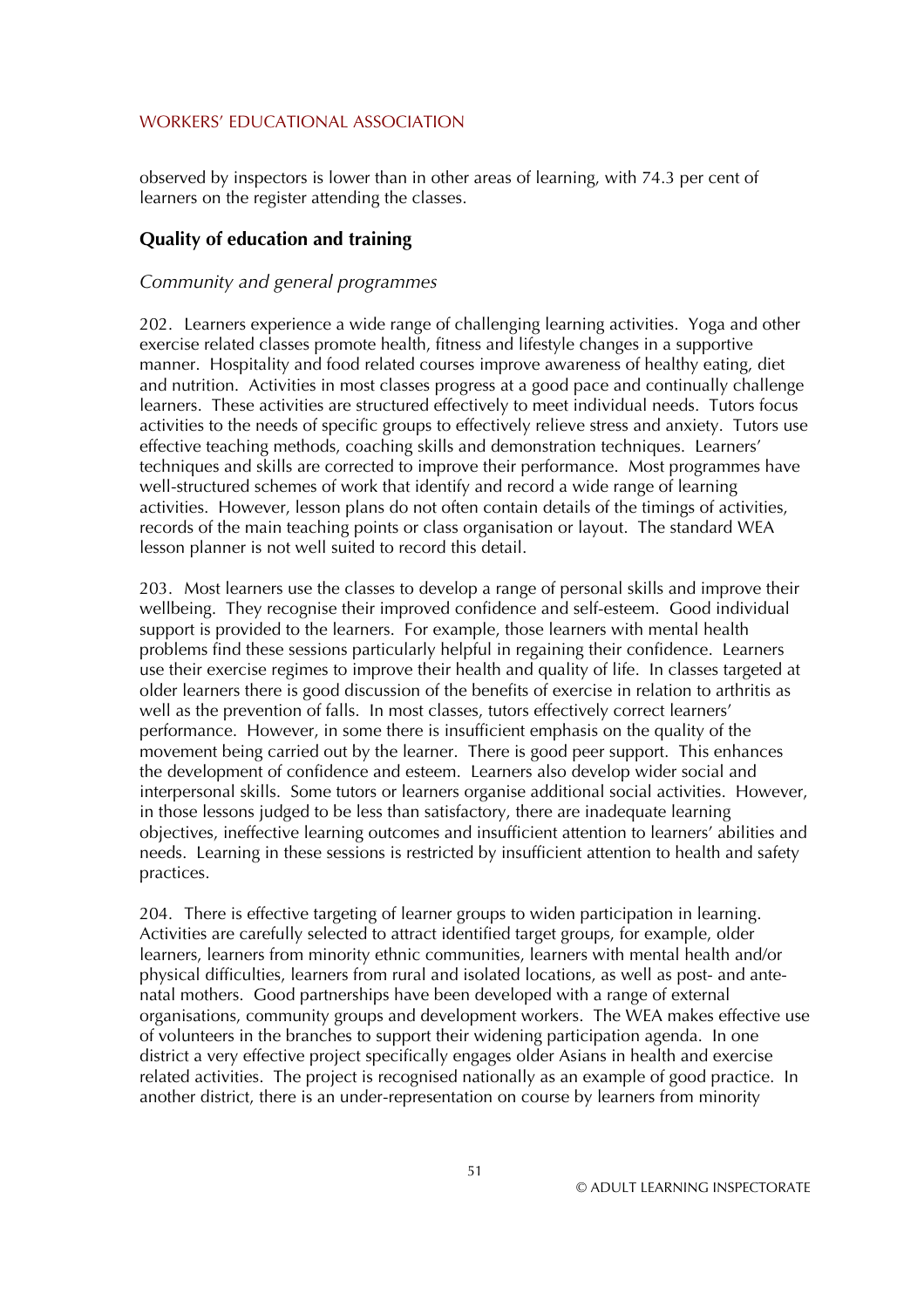ethnic communities. This has been recognised by the district but not yet resolved. In all districts men are under-represented on most programmes.

205. Schemes of work are satisfactory. Assessment on the small number of accredited courses is also satisfactory. Good use is made of witness testimony and digital photography to assist learners to gather evidence for their qualifications.

206. Resources are generally satisfactory. All tutors are appropriately qualified with recognised organisations. However, some venues are unsatisfactory and in many classes tutors and learners have to provide their own equipment, such as mats.

207. There is inadequate initial assessment of learners' needs at the start of their learning programme. Learners' prior learning and experience are not fully taken into consideration when planning the programme content or the level of the programme. Tutors have informal discussions with learners but these are not used effectively. Health questionnaires are not used consistently to identify the learners' suitability for taking part in exercise classes. Some tutors use their own versions of a health questionnaire, however, there are no records of when this has taken place or if it has been updated. Individual learning outcomes are not determined through initial assessment and are not fully negotiated with individual learners.

208. There is insufficient recording of learners' progress. In some classes learners are unaware of their progress. For example, in one district learners following a short qualification in cookery are unclear about their progress against the specific learning outcomes of the element of the qualification. Learners are unable to complete their own evaluation of their progress against learning outcomes as these are not clearly established. Learners' self-assessment and evaluation is not used effectively to plan their learning or determine future learning outcomes. Learners are encouraged to complete evaluation forms at the end of each programme, however, these are not used effectively to plan future learning. Individual learning plans are not used effectively and there is little formal feedback to learners about their performance.

#### **Leadership and management**

209. There is inadequate attention to health and safety. There is no consistent approach across all of the districts. Documents relating to health and safety in class venues vary. The use of risk assessments is starting to occur in some districts but there are no systems in place to monitor or record actions. For example, in one district the health and safety officer completes detailed reports but there is no system to record or monitor actions taken. Health and safety is not a standard agenda item discussed at management meetings. Some venues are unsuitable for the activity, for example, yoga classes take place in rooms that are too small and are overheated. In one session in a central library room, inspectors found builders' and electricians' materials spread around one end of the room. A community cookery course is running in a flat with inadequate equipment.

210. There is insufficient use of learners' evaluation forms. In some districts forms are completed but the information collected is not sufficiently detailed or analysed to improve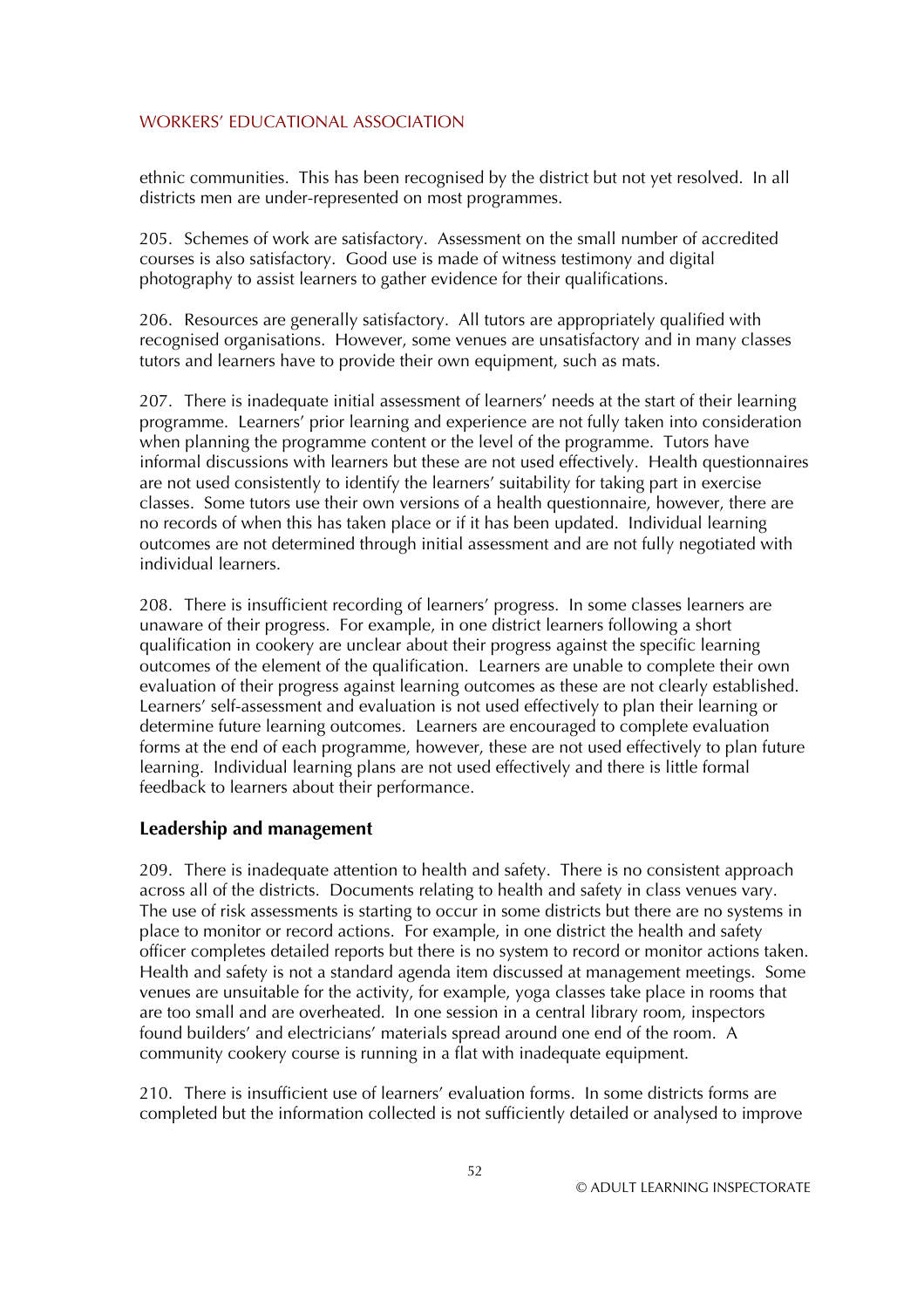the provision. Curriculum co-ordination is insufficient. The association's staff do not have enough specialist knowledge. In one district, 15 days a year are allocated to one member of staff to co-ordinate the curriculum. There are insufficient opportunities for tutors to meet and share good practice. At a national level there has been a been a programme review for the health and exercise provision. Recently, a health curriculum group has been established. It is too early to judge the impact of the group and as yet, the action plan lacks details on timescales and responsibilities. In some districts, tutors and staff have inadequate knowledge of national initiatives.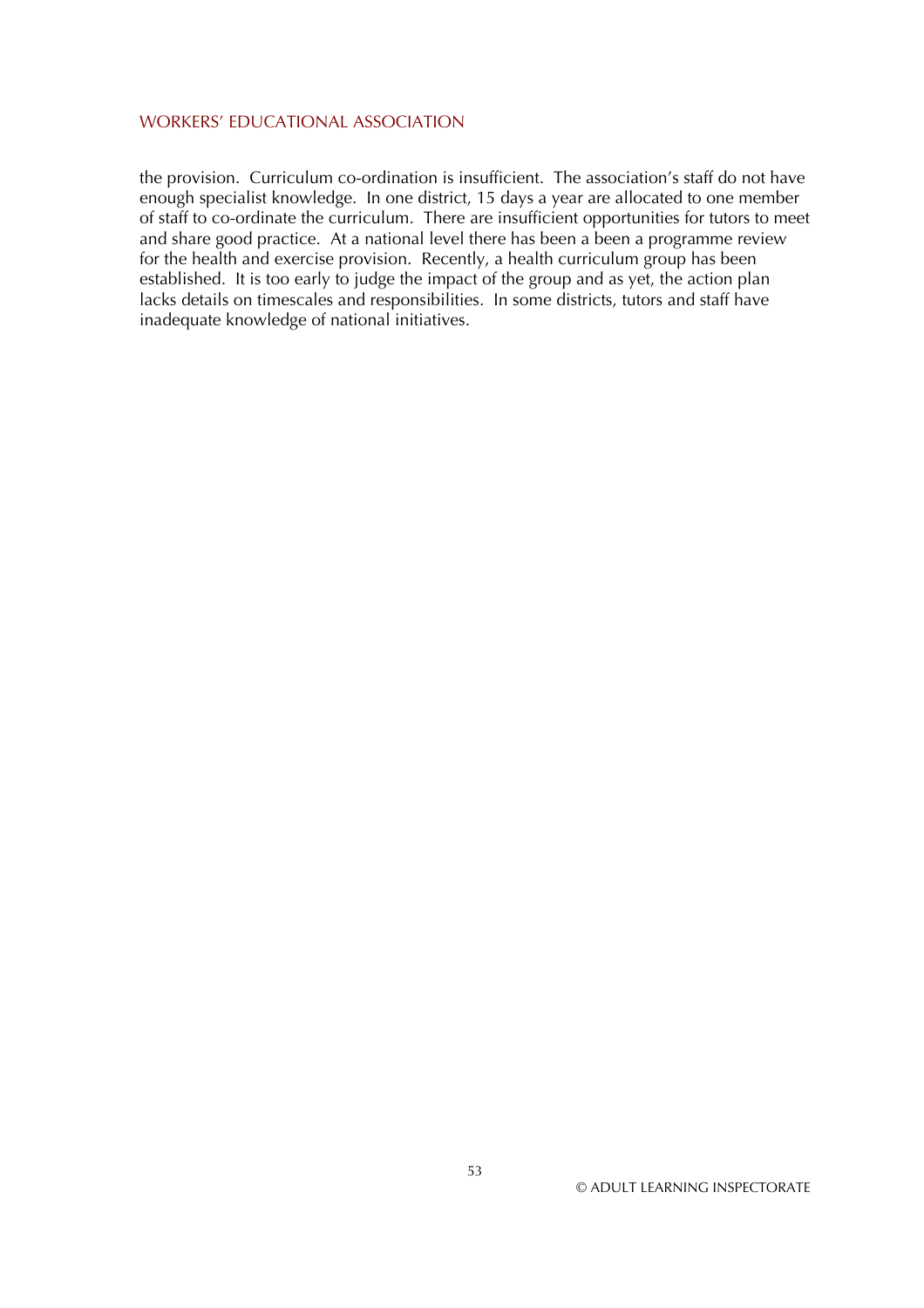| Visual and performing arts and media |  |
|--------------------------------------|--|
| Contributory grades:                 |  |
| Adult and community learning         |  |

*The following strengths and weaknesses were identified during this inspection:* 

## **Strengths**

- significant personal enrichment
- good development of technical and practical skills
- effective partnerships to promote learning in communities

### **Weaknesses**

- poor classroom management in some districts
- inadequate assessment processes
- ineffective curriculum management
- weak quality assurance

## **Achievement and standards**

#### *General programme*

211. Learners gain significant personal enrichment by participating in a wide variety of additional learning activities. For example, learners are encouraged to exhibit art work and to perform singing, dance and drama in groups and in public. Working in groups and producing creative work significantly improves learners' self-esteem and confidence. Learners bring previous knowledge and experience to classes. Learners continue to do independent study to find additional facts and information which they relay to the group and the tutor. Some learners successfully combine the skills learnt in more than one class to create innovative art pieces. For example, one learner attended a watercolour class to help illustrate her calligraphic work. In many classes tutors successfully integrated contextual information into the practical content of sessions. Learners often negotiate and organise exciting and relevant field trips locally, nationally and to mainland European destinations for drawing and sketching or to visit galleries, museums, theatres and other forms of performance art.

212. Learners' work is very good in three of the nine districts visited by inspectors. It includes calligraphy, music and textiles. Attendance is good, ranging between 90 and 100 per cent in these districts.

#### *Community programme*

213. Many learners with physical or mental illnesses gain significant personal enrichment from courses on the community programmes. Learners in rehabilitation programmes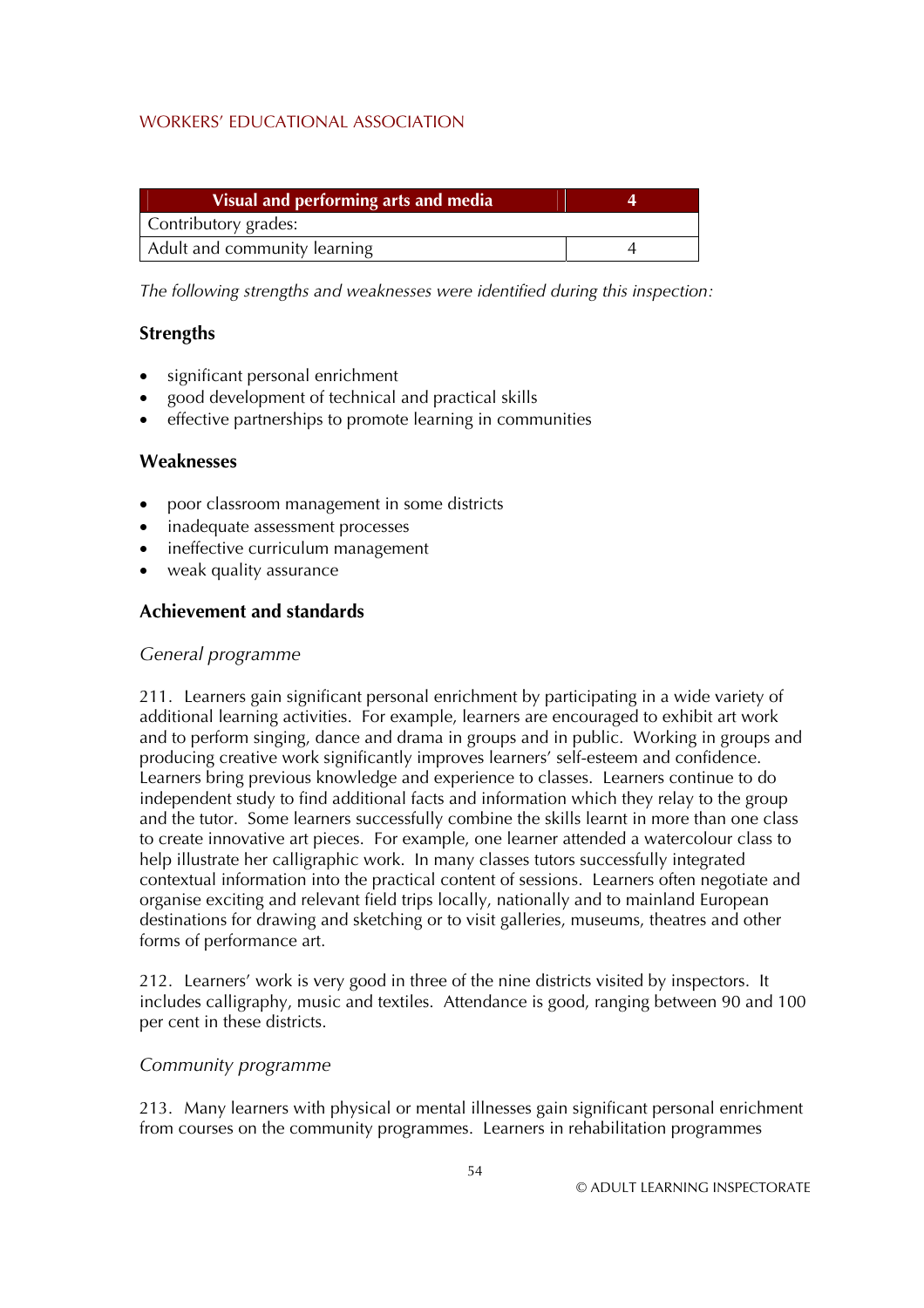successfully regain manipulative skills and an improved ability to concentrate for increasingly longer periods of time. Many learners regain dexterity after illness. Learners produce good work in textiles and pottery in one district.

214. Attendance is poor, often lower than 50 per cent, on some courses. Learners who do not traditionally participate in learning do not always receive the support they require to remove their barriers to attendance and punctuality.

#### **Quality of education and training**

#### *General programme*

215. Learners develop good technical and practical skills. Many learners gain an increased ability to articulate opinions and evaluate their own work. Lively discussions in some art and music appreciation classes extend learning and challenge learners. Sixty-one per cent of teaching in the observed sessions on the general programme is good or better, 27 per cent is satisfactory and 11 per cent is unsatisfactory. There are significant variations between districts. In one district, 78 per cent of learning sessions observed were judged to be good or better and no learning sessions were graded as unsatisfactory. However, in one district, 66 per cent of the learning sessions observed in the general programme were judged to be unsatisfactory. In the good learning sessions, tutors use a range of teaching methods and projects to engage learners. For example, during practical demonstrations, tutors regularly monitor learners' understanding and consolidate their learning. Tutors maintain pace and learners' interest. For example, in one session the piano was used to demonstrate theme and variation in a piece of orchestral music, while slides and notes were used to illustrate the context. In the poorer learning sessions, there is insufficient focus on learning and an over-reliance on lists of topics. Teaching styles are not interactive and there is too much repetition of activities.

#### *Community programme*

216. Learners effectively use a range of techniques and processes in dressmaking, water colour painting, calligraphy, pottery, guitar, singing and dancing. In Asian dressmaking classes, women of all ages are productively learning the traditional skills of making patterns and constructing garments. Learning is significantly enhanced through the bilingual, and in one case multi-lingual, communication between tutors and learners. Most learners gain confidence and develop communication and critical awareness from the experience of collaborative learning where they can share their knowledge and skills with the class. Seventy-two per cent of teaching in the observed community programme sessions was judged to be good or better, 20 per cent was satisfactory and 8 per cent was unsatisfactory. As in the general programmes, there is significant regional variation. For example, in one district 92 per cent of classes observed were judged to be good or better. In the better sessions, tutors set tasks that recognise individual learners' abilities. However, in one class for learners recovering from mental illness, the course was poorly planned and the learning session observed was also poor. The tutor had no record of learners' initial assessment or their progress and had no lesson plan.

55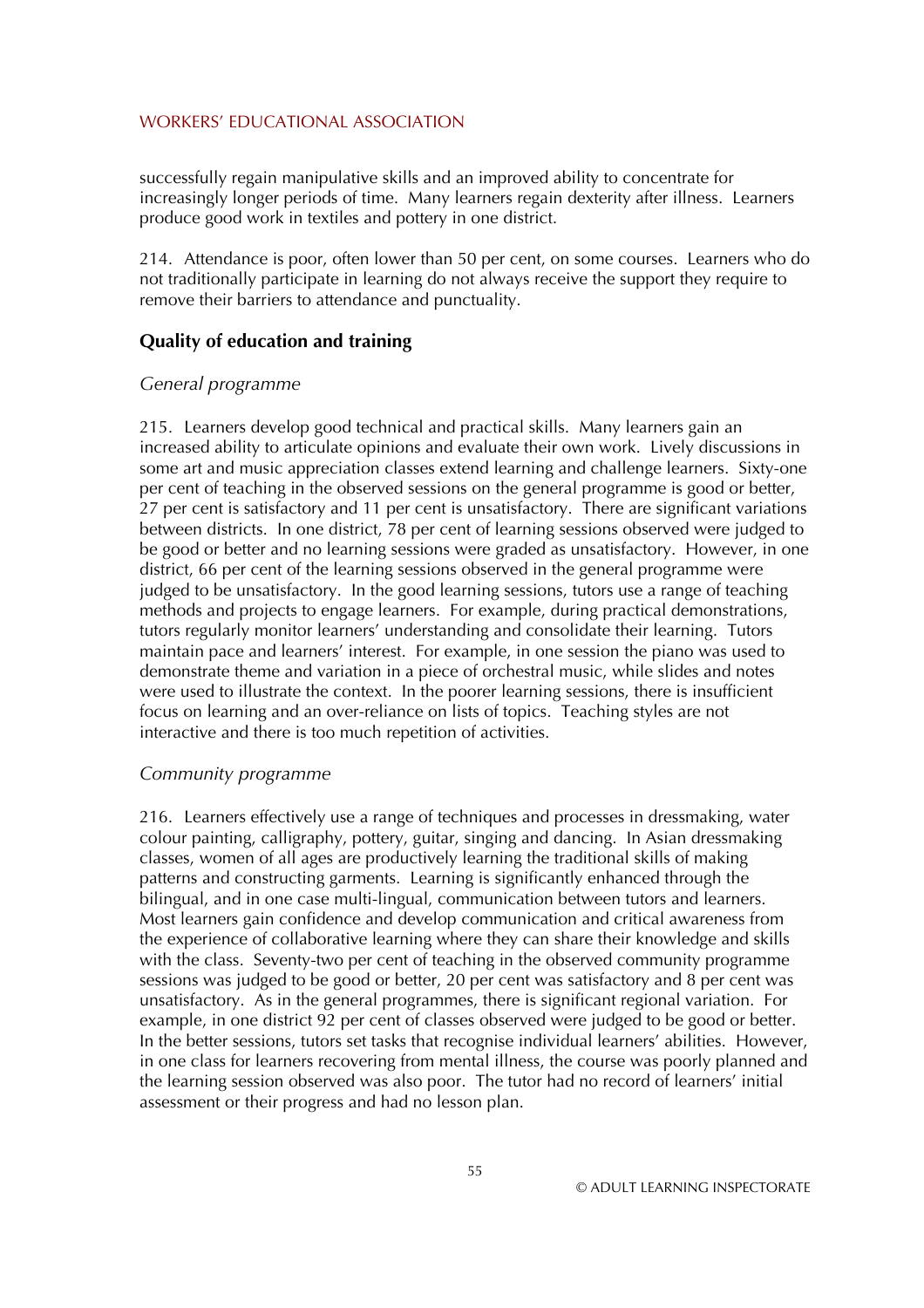#### *Community and general programmes*

217. Resources and accommodation are generally adequate but vary considerably throughout the country. There is one example of excellent resources where learners are provided with textiles and a pottery workshop, print room, drawing studio and performance area, all with supporting facilities. However, many tutors have to bring in their own equipment and materials to facilitate the courses. Some community centres have very good facilities, with many amenities including IT resources and a crèche during the day. Other teaching rooms are too small for the number of learners enrolled on a course. In one pottery class for learners with learning difficulties and/or disabilities there were no pottery wheels or kiln so learners' activities were limited.

218. The programme of courses provided in some districts is satisfactory. In these districts courses meet the needs of new and returning learners and targeted groups of learners. However, in other districts the provision is based on that offered historically or is entirely based on the courses learners request. There are insufficient initiatives in some districts for widening participation in learning. In two districts, the geographical spread of courses is insufficient. In all districts a narrow range of subjects are provided, for example, there are too few media courses.

219. Advice and guidance is satisfactory. In one district, a member of the administrative staff in the central office is trained to provide information on a whole range of provision in the district. However, in most districts the provision of advice relies on the knowledge of individual tutors. Only in a few of the learning sessions observed did the information and advice provided relate to progression routes. Pre-course information is often provided through a flyer produced by the tutor, which contains outline details of the course and its content. These often do not identify the level of the course or the cost of materials for practical classes. Tutors are responsible for providing support for learners. In some classes, support staff are available to assist learners with learning difficulties and/or disabilities. Most tutors provide very good individual support for learners and take account of their individual needs and learning goals.

220. Poor management of learning sessions in some districts has a negative impact on learners. Some sessions are poorly planned and do not focus on learning and others rely too heavily on lists of topics or artefacts to be made. Learning is often delayed and disrupted by insufficient attention to punctuality and attendance. Some learners' practices, which are disruptive in a group learning session, are allowed. For example, they answer mobile phones and do not pay attention while the tutor is demonstrating a practical skill. Tutors take decisions about the scheduling of learning sessions, without reference to or consultation with their line manager and arrange social activities during the class time which reduces the learning time. In some classes there is insufficient attention given to safe working practices. A small number of tutors have the necessary subject knowledge for the course, but do not have adequate communication skills or classroom management strategies to deal with disruptive learners. For example, a learner dominated a discussion and the tutor was unable to include other learners.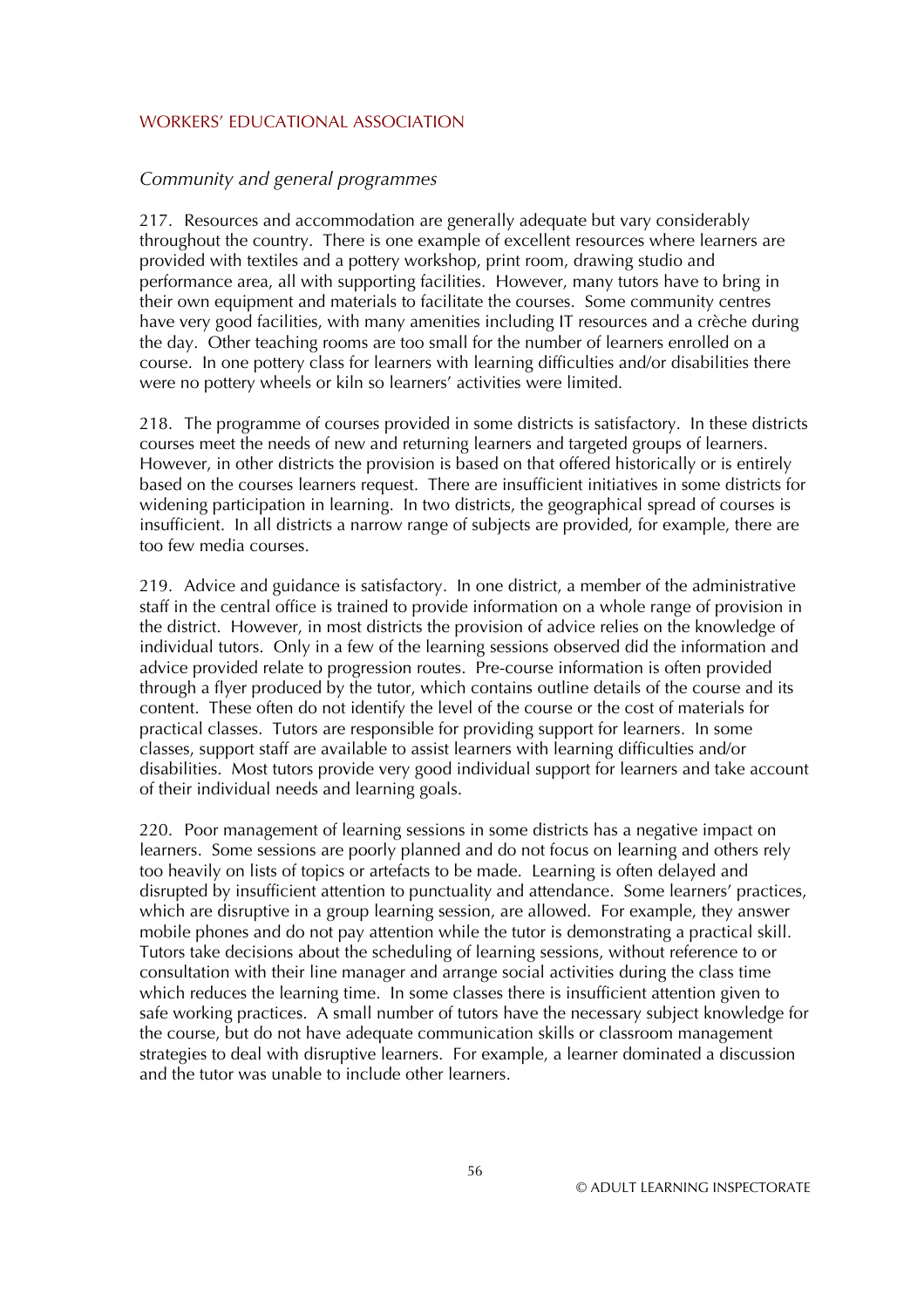221. Assessment processes are inadequate. In most cases there is no initial assessment of learners' needs. There is inadequate understanding of learners' previous experience in the subject or the level from which they are starting. Insufficient formative and summative assessment does not provide information about learners' progress or achievement. Learners are provided with insufficient critical feedback to enable them to identify what they need to do to improve. The project for recording achievement and progress is being piloted in some learning sessions, however, this is still in the first phase and it is too early to judge its impact on learners. In one class the system is being used well to record learners' progress and to provide regular feedback regarding their progress.

#### **Leadership and management**

#### *Community and general programmes*

222. Effective partnerships in the community programme promote learning in geographical communities and communities of interest. Statutory sector partnerships with Social Services, Primary Care Trusts, Probation Services, Youth Services and schools are successful in providing learning activities for single parents, people who are mentally and physically ill and other groups of socially excluded people. Voluntary sector partnerships provide valuable community-based accommodation. For example, classrooms and studios to facilitate courses that link learning with rehabilitation from drug and alcohol misuse, and the motivation of disaffected young men. There are drop-in centres for learners with learning difficulties. Partnership working promotes widening participation in learning and celebrates diversity. For example, successful creative learning opportunities in Asian womens' centres have been developed in two districts.

223. The management of the curriculum is ineffective. Curriculum planning at district level is insufficient. The range of courses in this area of learning is limited and is not cohesive. Poor market research does not provide adequate information to be used as a basis for district and local curriculum planning. Courses are often planned in response to requests from other organisations. Learners' and tutors' course reviews are not used for curriculum planning. Information and communication, particularly regarding course changes and class cancellations, are poorly managed. There is insufficient opportunity for tutors to share good practice through meetings or to engage in professional development events in their own subject area.

224. Quality assurance is weak. The quality of teaching and learning is insufficiently monitored. Learning session plans and specific learning outcomes for sessions are also insufficiently monitored. The lesson observation scheme is insufficiently used throughout the association and does not schedule sufficient observations of teaching staff. Lesson observations are not conducted by subject specialists. Feedback comments only on generic areas and is not sufficiently evaluative. Feedback often contains no recommendations for improvement and action points are unclear. Problems relating to accommodation and teaching are not identified or remedied. Learners' evaluations and tutors' reports are inappropriately timed. They are often collected only at the end of a 30 week course. These documents are analysed and the results collated at district level, but often they are not then used to identify actions for quality improvement.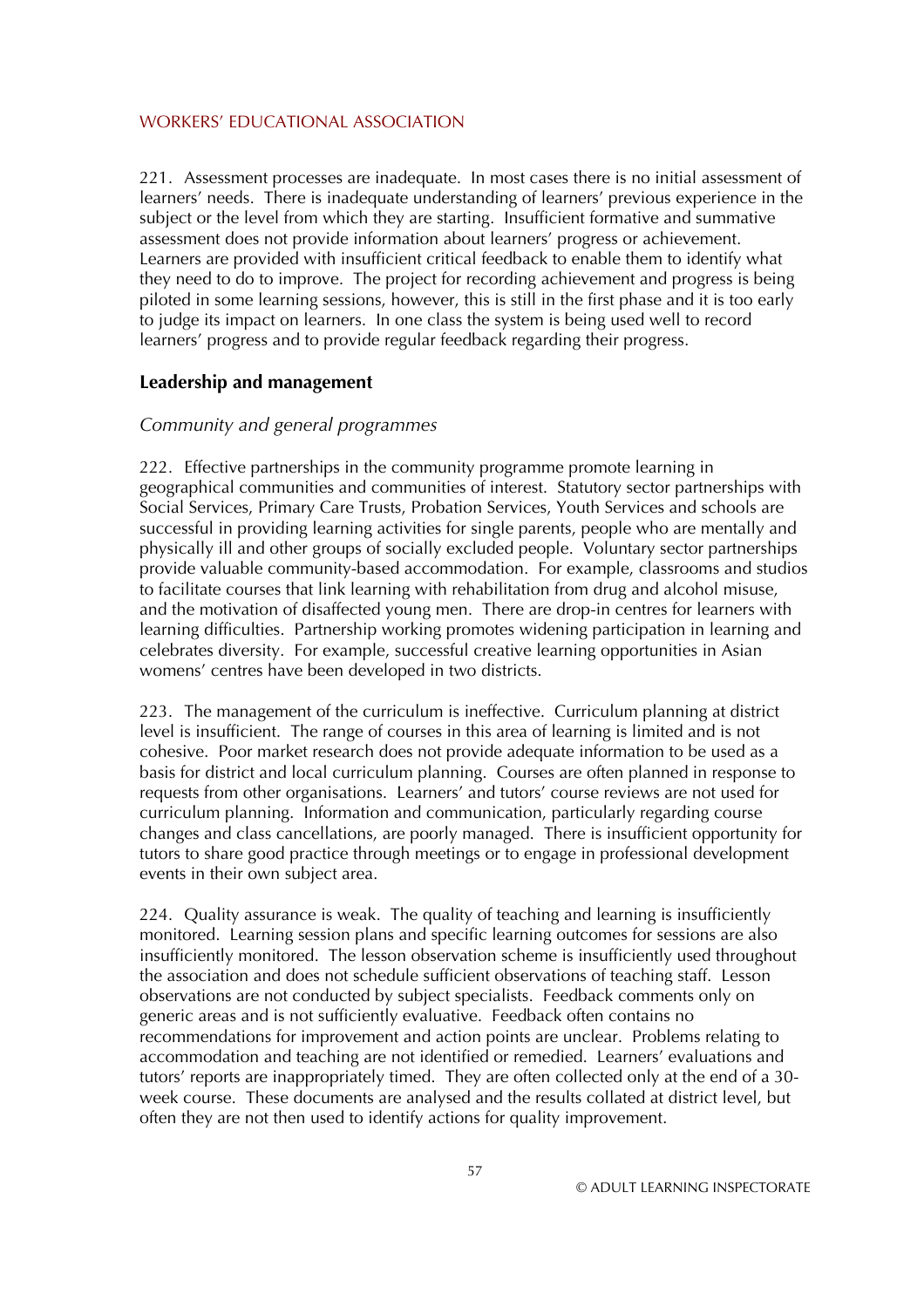| <b>Humanities</b>            |  |
|------------------------------|--|
| Contributory grades:         |  |
| Adult and community learning |  |

*The following strengths and weaknesses were identified during this inspection:* 

### **Strengths**

- very good retention rates
- good development of learners' skills and knowledge
- good range of enrichment activities

### **Weaknesses**

- insufficient management of learning
- insufficient attention to widening participation
- insufficient use of quality assurance procedures to improve teaching and learning

## **Achievement and standards**

### *Community and general programmes*

225. Inspectors observed 73 sessions, of which 67 were in the general programme and six in the community programme. Judgements apply to both programmes.

226. Retention rates are very good and improving. In 2000-01, retention was 93.7 per cent across all humanities programmes and this had risen to 96.7 per cent in 2002-03. The high retention rate was found on 20-week courses as well as those of shorter length. Over the inspection period, attendance in the observed classes was 85 per cent.

227. Learners develop a good range of skills and knowledge. On many courses they carry out extensive research outside classes, producing good examples of family history, papers on local industries, photographic evidence and some publications. Learners who had not used computers previously are now confident in using the internet for research. Some have been introduced to local archive offices and are now regular users. In most classes learners work collaboratively and effectively, and some are able to share particular expertise. They are articulate and well informed in asking questions. Many older learners identify the importance of continuing learning in keeping their minds active. In most districts, over 50 per cent of learners progress to other WEA courses.

228. The community programme includes a limited number of humanities courses targeted at particular groups such as women from minority ethnic backgrounds and older people in day centres. Learners on these courses develop more self-confidence.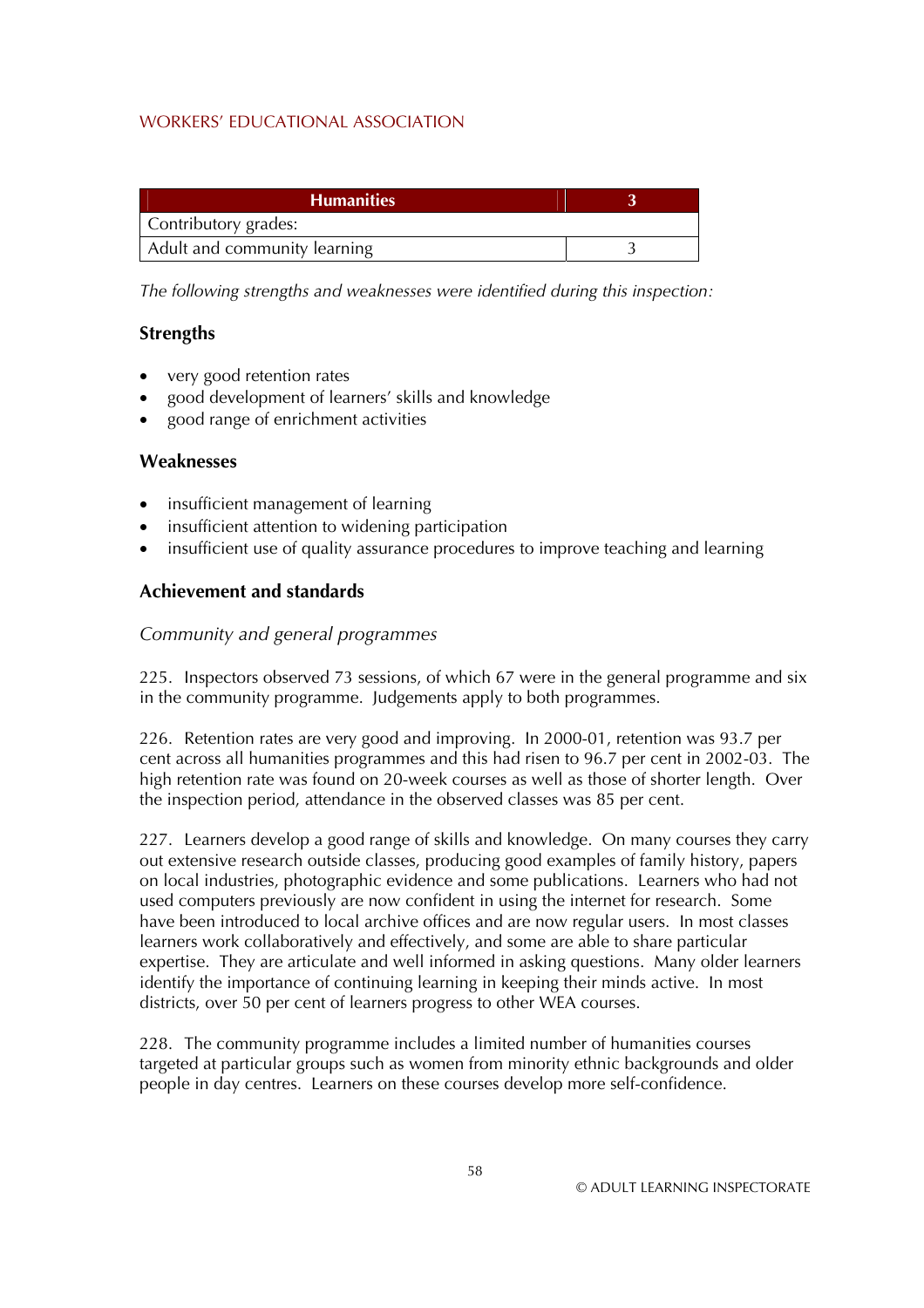# **Quality of education and training**

#### *Community and general programmes*

229. Many humanities courses contain a good range of enrichment activities. Some of them are organised by the local branches, such as day schools and theatre clubs. Many develop from the courses and take part at weekends and other times outside classes. They include visits to local archive offices, museums and exhibitions. Many of the local history, archaeology and geology tutors and learners organise walks and visits to places of interest. One district holds residential schools, with some financial support available for learners who need it.

230. The quality of teaching and learning is inconsistent across the country. Twelve per cent of observed classes were unsatisfactory, including one session judged to be poor. However, over 25 per cent of classes observed were judged to be outstanding or very good. Many tutors have particularly good academic knowledge, expertise and enthusiasm for the subject, which stimulates effective learning. The learning environment is often challenging, and sometimes inspirational. However, in the weaker sessions, tutors used an inadequate range of teaching strategies to ensure that all learners were fully engaged. Most classes rely on one of three methods, the lecture with questions and some discussion, the slide show with commentary or the structured discussion. In the better classes, tutors used a combination. In weaker classes, the method of structured discussion is ineffective. It relies too heavily on the learners identifying topics. Some learners do not have enough knowledge to do this effectively, and the absence of structure and supporting relevant materials means that they gain very little. Tutors vary in the use of directed questions to check understanding. In one slide show presentation there were few opportunities for learners to question or discuss. Tutors vary in their ability to deal with equality of opportunity. Some tutors are skilled and sensitive in challenging racist or sexist statements, others are less confident in doing so.

231. Overall, the resources are satisfactory. Most accommodation is fit for purpose, but some is less than satisfactory. The learners value the use of local venues but not all these venues are accessible for learners with mobility difficulties. The WEA districts have carried out accommodation and risk assessment audits, but these are not always acted upon. In some local venues, tutors, and sometimes learners, regularly move furniture before the class can begin. Many tutors provide a good range of interesting resources, drawing extensively upon their personal collections. This is particularly the case in aspects of local history. In the better classes, tutors provided appropriate handouts and materials, some of which are challenging. Teaching staff are well qualified academically. The extent to which they also have teaching qualifications varies between districts. In two districts, most tutors have recognised teaching qualifications.

232. Advice and guidance for learners are generally satisfactory. Tutors often provide appropriate information and guidance to develop learners' awareness of progression opportunities. Learners identify their own additional support needs at the beginning of a course. There are significant variations between districts in the way that additional learning support funds are used to support individual learning needs. Some districts do not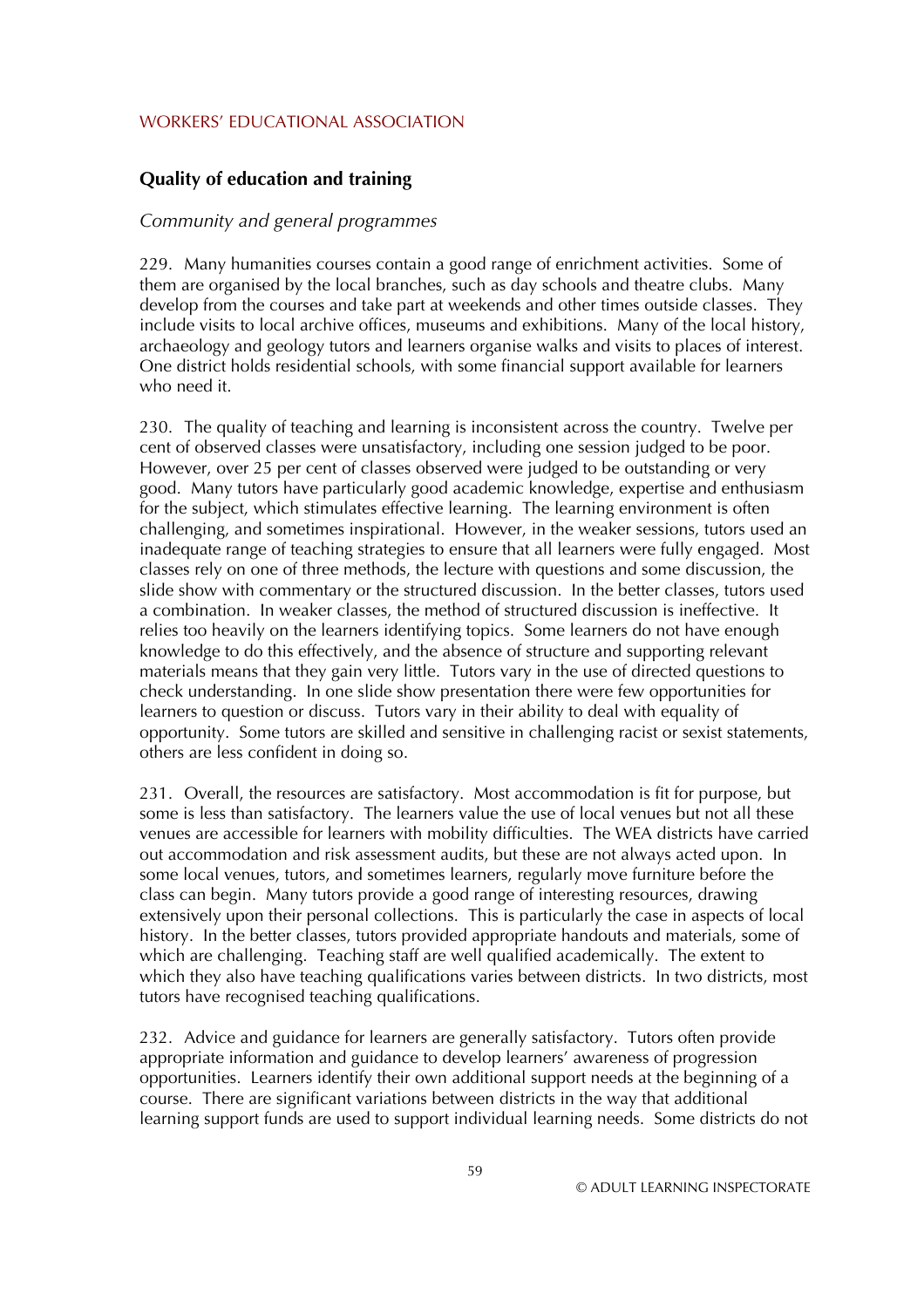always provide appropriate support for all learners, for example those with hearing or visual impairments. Tutors vary in their ability to respond appropriately to individual learning needs.

233. There is insufficient management of learning. Tutors often do not check learning sufficiently to enable them to confidently monitor individual learners' progress. The WEA has recognised this and is carrying out a pilot as part of the recognising and recording progression and achievement initiative. However, it is too early to identify the impact of this development. Initial assessment is not carried out in a way which enables tutors to identify individuals' learning needs or prior achievements. Learning outcomes for courses are identified at group rather than individual level. In many courses it is difficult for the tutor to monitor the progress of individuals, particularly in large classes where the lecture format is the main teaching method. However, some tutors have devised activities such as learner presentations and photographic competitions which allow them to assess progress. The self-assessment report recognises that there is insufficient initial and formative assessment in these programmes.

234. Tutors on the community programme are sensitive to individual needs. Initial and subsequent assessment is much further developed than in the general programme. The choice of local venues, such as primary schools, and family-friendly hours helps learners, such as women from minority ethnic backgrounds, to attend.

235. Very few general humanities programmes have been developed to widen participation. Some attempts have been made to recruit more men by providing courses such as military and railway history. Learners are involved in negotiating the content and topics of courses and regard this as an important aspect of their involvement in the WEA. Many branches have a longstanding tradition of providing humanities courses, but often they do not take into account the interests of all the community when identifying and selecting courses. This is particularly the case where further courses develop from those offered previously by a tutor. Districts are aware of this, but do not always effectively provide strategic direction in widening participation to some of the largely autonomous branches. This is particularly the case in two districts.

#### **Leadership and management**

236. There is insufficient use of quality assurance procedures to improve teaching and learning. The frequency of class visits varies between districts, as does the amount of evaluation. The WEA is aware that some tutors do not focus sufficiently on learning and use a limited range of teaching materials. However, there has been little intervention to encourage tutors to use a full range of teaching strategies to ensure that all learners take part. There is no systematic approach to the sharing of good practice, whether in terms of teaching or subject expertise. Some districts have appointed subject specialists to support tutors in humanities, but this is relatively new and has not yet had an impact on the experiences of learners.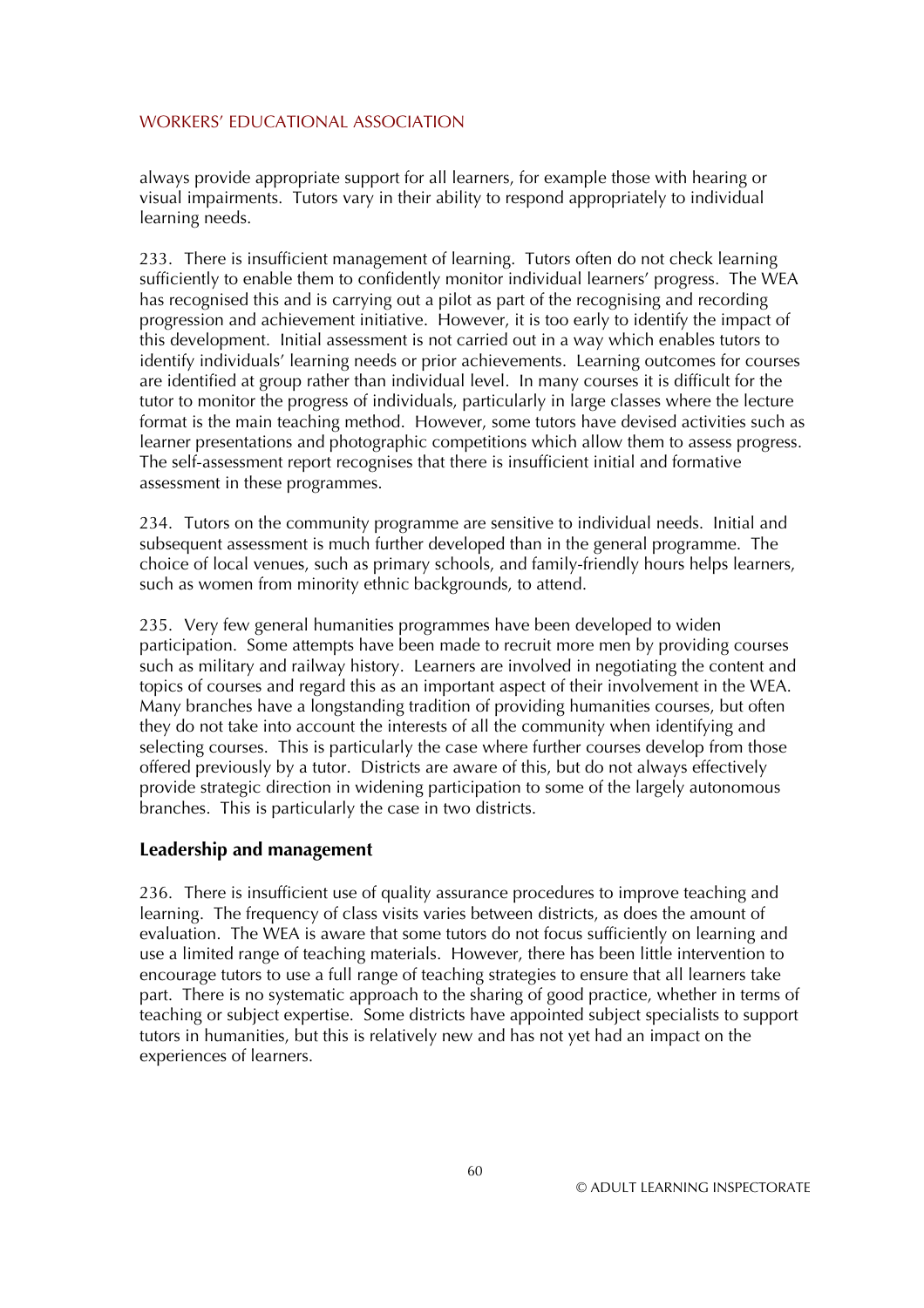| <b>English, languages &amp; communications</b> |  |
|------------------------------------------------|--|
| Contributory grades:                           |  |
| Adult and community learning                   |  |

*The following strengths and weaknesses were identified during this inspection:* 

## **Strengths**

- good achievement in creative writing
- significant development of attitudes to maintain lifelong learning
- effective collaboration between tutors and learners to direct learning

### **Weaknesses**

- excessive use of English by tutors of modern foreign languages
- narrow range of teaching methods in literature
- weak assessment
- weak curriculum management
- weak quality assurance

## **Achievement and standards**

#### *Community and general programmes*

237. Inspectors observed 62 sessions, of which 82 per cent were in the general programme and 16 per cent were in the community programme and one session was in the workplace programme.

238. Achievement in creative writing is good. Learners produce a variety of types of writing, much of a high standard. For example, in classes from the community programme, many learners write their first poetry and fiction, developing their skills as courses progress. Much of this work shows that learners have made good progress. In general programmes, learners' writing is critically discussed with tutors and other learners. Good discussions give rise to reflection and significantly improved composition. Learners also develop analytical skills which enable them to give effective feedback.

239. Some achievement is good in English literature and modern foreign languages. In the best literature lessons, learners are very much at ease using the language of literary criticism to develop their responses to texts. Learners who achieve most highly in modern foreign languages speak in the language they are studying with commendable fluency about a range of topics, sustaining conversations for long periods of time.

240. Learners effectively develop new attitudes to support lifelong learning. Several learners from creative writing groups have submitted their work for publication, for instance in the Big Issue. Writing is now part of the lives of these learners. Similarly,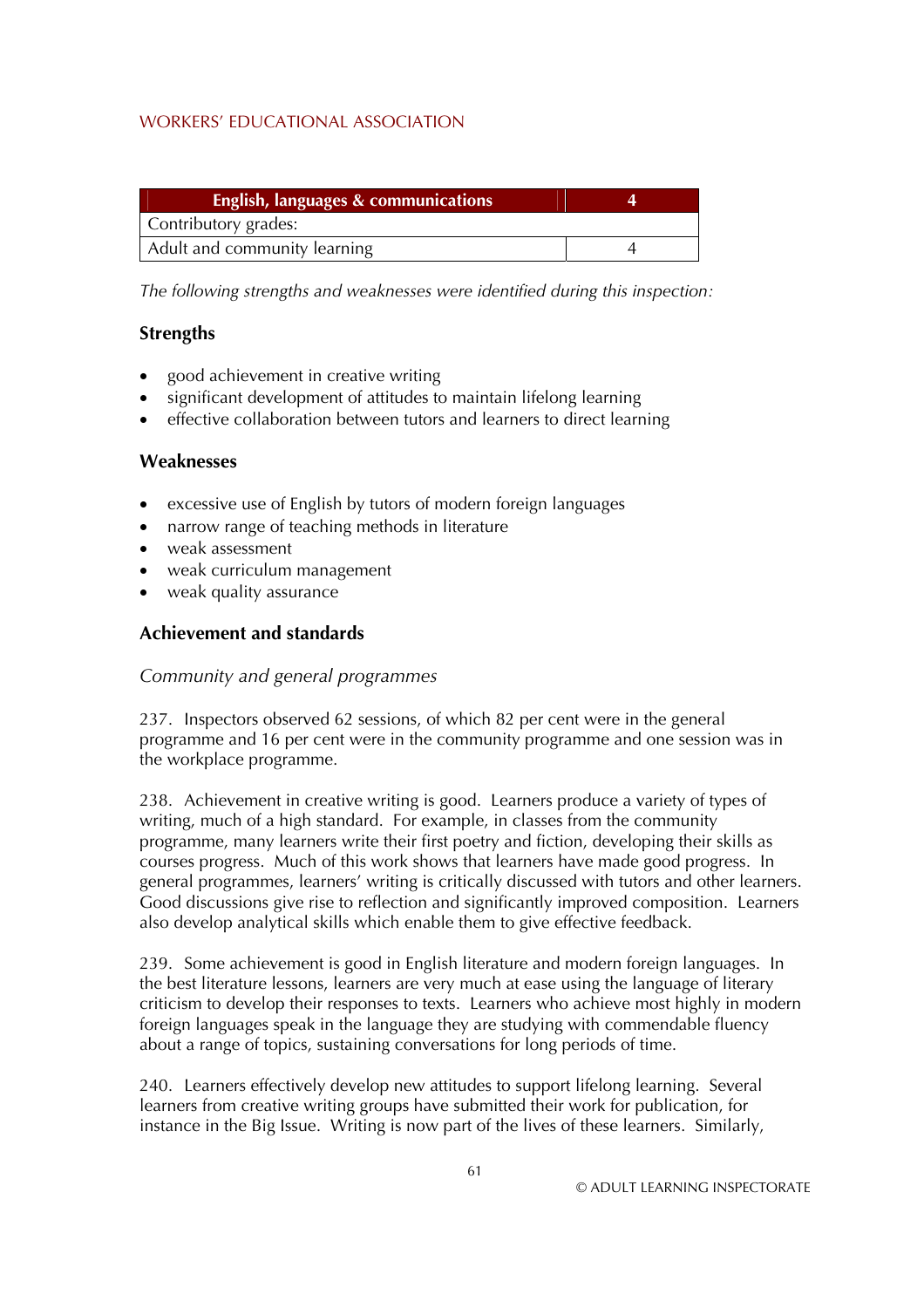others have had work performed on the radio, and some have won writing competitions. In literature groups in the general programme, learners read more widely than before and tackle challenging texts which they would once have found daunting. In the community programme, learners of Arabic and Urdu gain valuable insights into the cultures of those languages.

241. Too much attainment in literature and modern foreign languages is unsatisfactory. Lowest attainment in English literature consists of learners expressing superficial opinions. Learners describe rather than analyse events, characters and themes. They do not understand the craft of writing. In modern foreign languages, particularly in the community programme, the lowest achieving learners rely heavily on translation from English. They do not gain fluency commensurate with their previous attainment or experience.

# **Quality of education and training**

242. Tutors and learners on community and general programmes collaborate very effectively to agree the content of sessions. Modern foreign language tutors frequently consult learners about the number of times they wish to hear recorded extracts on tape. In two classes, one from the community programme, the other from the general programme, tutors negotiated with learners to establish how best to practise and consolidate what they had just learnt. In creative writing classes, tutors allow learners to take decisions about the best ways of presenting their work to other learners.

243. Resources are satisfactory overall. Many tutors are academically and professionally well qualified. Many have substantial experience in their fields. Most tutors of modern foreign languages are native speakers of the languages they teach, others speak them to near-native standards. However, some of these tutors have academic qualifications irrelevant to the taught subject. Some tutors have no teaching qualification. Some accommodation, often in university or school premises, is of very good quality. However, it is not always used to best effect. For example, in a literature class held in a very suitable room, furniture was not organised to promote discussion. In a lip-reading class, learners were unable adequately to see the tutor. Far too much accommodation is unsatisfactory. It is sometimes inaccessible to people with disabilities. It is too often cramped. Learning resources are satisfactory overall. The best resources are found in modern foreign languages. For example, a tutor on the general programme used a video camera to demonstrate learners' progress and enliven learning sessions. Other modern foreign language tutors show videos with commentaries in the foreign language. In creative writing and literature classes, from both community and general programmes, tutors sometimes use images to stimulate writing or to illustrate and explain points. In all subjects, tutors rely too heavily on handouts. Sometimes these are of good quality, but too often they are not. Handouts are often poorly exploited in lessons. In some literature classes, tutors did not explain how learners should use the information in the handouts.

244. Overall, the curriculum provided is satisfactory in both the community and the general programmes. The needs of existing learners are well met. The community programme targets learners who have not traditionally taken part in learning. For instance,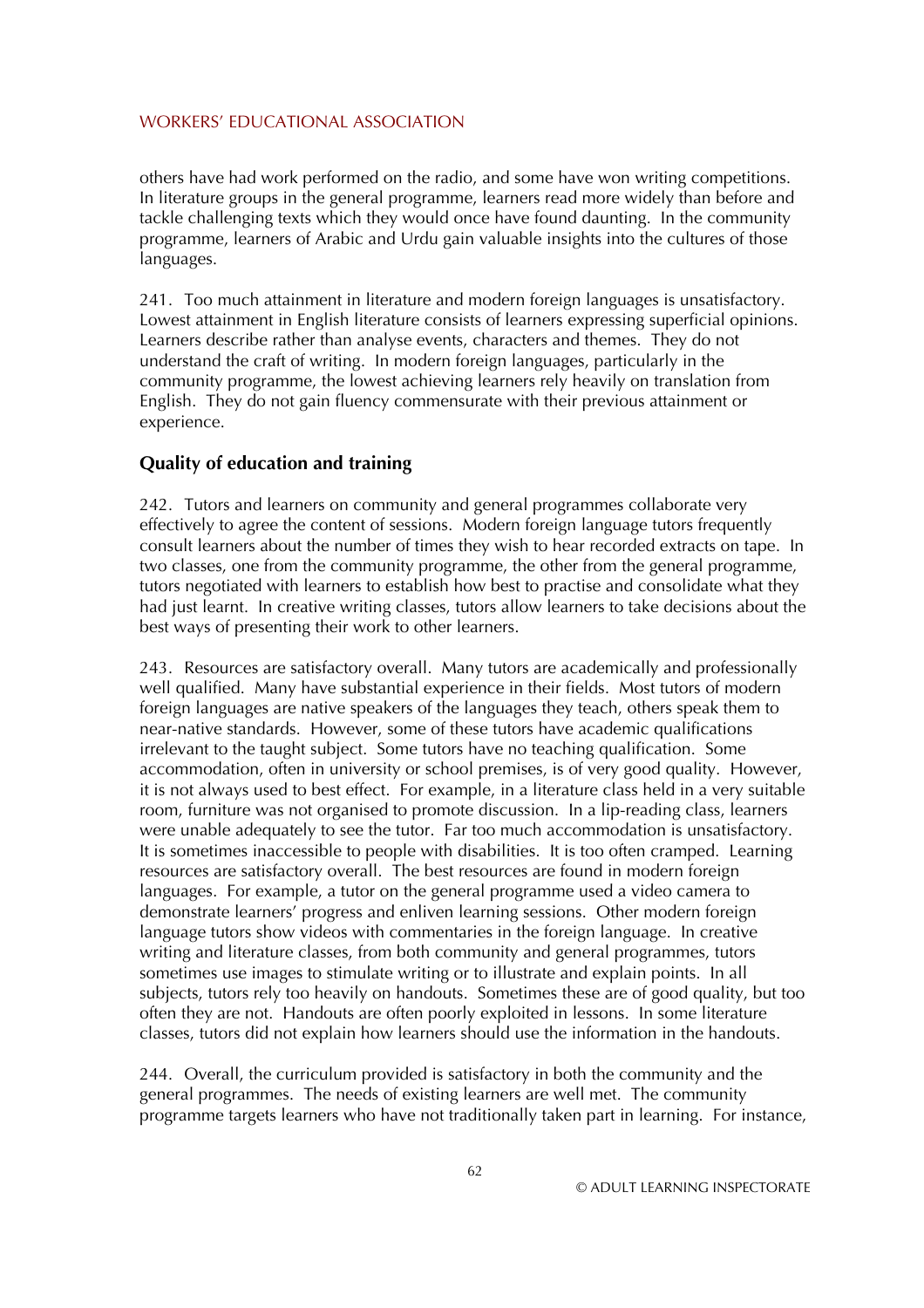community programmes for Asian women include classes in literature, Arabic and Urdu. Good partnerships with other voluntary organisations result in a variety of literature, creative writing and modern foreign language classes. In one district, a distance learning creative writing course in the general programme meets the needs of a diverse range of learners, including prisoners. In the same district, extensive provision of lip-reading and British Sign Language provides learners with essential vocational and life skills. In the general programme, the association considers the need for progression opportunities in modern foreign languages. Curriculum planning decisions are sometimes made through local learning partnerships. Progression planning for literature courses on general programmes too often involves a change of topic rather than a change of level. There are too few opportunities for learners to gain accreditation.

245. Guidance and support are satisfactory overall. Learners and potential learners who contact district offices receive good advice and guidance. Many publicity materials about individual courses on the general programme are attractively and helpfully presented. Tutors give good information about progression routes within the WEA and through other local providers. However, the association has no arrangements for advice and guidance for learners who do not contact the district office. The association pays insufficient attention to the diagnosis of individual learning needs. In creative writing classes, learners do not take the opportunities to develop their computer skills and some learners' literacy needs are not met.

246. Twenty-one per cent of teaching was unsatisfactory. Thirty-three per cent of modern foreign language lessons seen in the community programme were weak. Twenty-three per cent of modern foreign language lessons observed in the general programme were unsatisfactory. In these sessions, tutors used excessive amounts of English. Sometimes they gave explanations in English rather than examples in the foreign language. In all lessons where tutors used English excessively, learners' fluency in the foreign language was unsatisfactory. They translated their thoughts from English rather than using the foreign language they have acquired in a natural way.

247. In most English literature lessons in the general programme, tutors used a narrow range of teaching methods. Some sessions were dominated by the tutor, allowing insufficient opportunities for learners to contribute ideas and respond to texts. Limited strategies to stimulate discussion, debate and analysis are used. Discussion is sometimes superficial. However, in approximately 8 per cent of English literature classes, teaching was very good. Tutors used a range of methods to cater for different learning styles and challenged learners to support their opinions by detailed reference to the text.

248. Assessment is weak. Although many tutors give learners effective written or oral feedback, this is not done as part of an assessment strategy. Initial assessment is rare. The learning outcomes system is insufficiently linked to the skills and knowledge learners need to acquire in order to succeed in their chosen programmes. It is not based on levels of achievement or progression. One district is at a very early stage of developing more subject-specific learner outcomes in modern foreign languages but these have not yet had any impact. The recording achievement and progress project is based on the same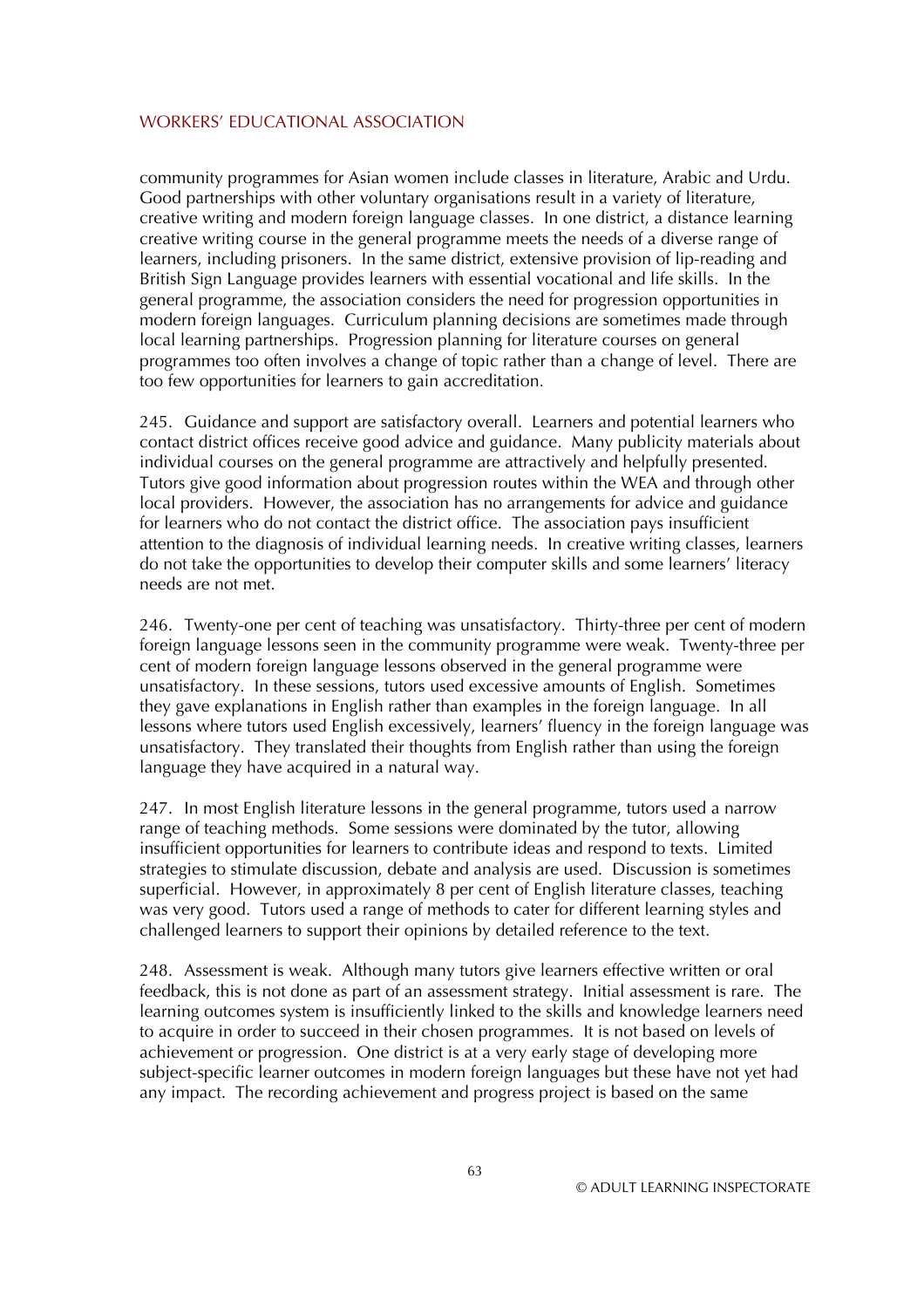principles as learning outcomes and is not fulfilling the need to provide skills-based formative assessment.

#### **Leadership and management**

249. Curriculum management is weak. Many districts have a developing awareness of the curriculum management needs of the area of learning. Most districts have identified that there is insufficient assessment. However, even the most realistic self-assessment reports fail to identify some weaknesses, particularly those related to quality assurance. Strategic management of curriculum planning is based on geographical districts and programmes rather than the skills learners need on courses in the area of learning. There is no shared understanding of what constitutes achievement on non-accredited courses. There is no secure overview of the area of learning in any district. There are very few subject-specific professional development opportunities for tutors. One district has identified the need to support sessional tutors of creative writing and literature. It has allocated 120 hours to a support tutor. However, attendance at the four meetings for tutors held so far has been about 20 per cent. In another district, a small number of hours have recently been allocated to a member of the field staff to support modern foreign languages. She has organised one meeting. Attendance was less than 50 per cent of those invited at the one meeting organised so far. Tutors of weaker sessions in this district had not attended the meeting. Curriculum management does not yet adequately influence the work of sessional tutors.

250. Quality assurance is weak. Much quality assurance relies too heavily on feedback from learners who complete courses. Management information data are not used to link unsuccessful practice with subjects. One district was unable to provide the correct success rate for its only accredited course. There are too few lesson observations of longstanding staff. Lesson observations are graded in only one district. Some grades were accurate reflections of comments made in the observation reports. In others, grades were inconsistent with the comments. One tutor of a conversational modern foreign language class was inappropriately advised to consider giving more written work. Tutors' planning is inadequately monitored. Potentially useful planning templates are available to many tutors. Districts vary in the extent to which they require tutors to use them. Even when the requirement is firmly expressed, it is not always complied with. In one district, 50 per cent of lessons observed were poorly planned. Quality assurance practices did not identify this shortcoming. Learners' experiences on theoretically similar courses vary to an unacceptable extent.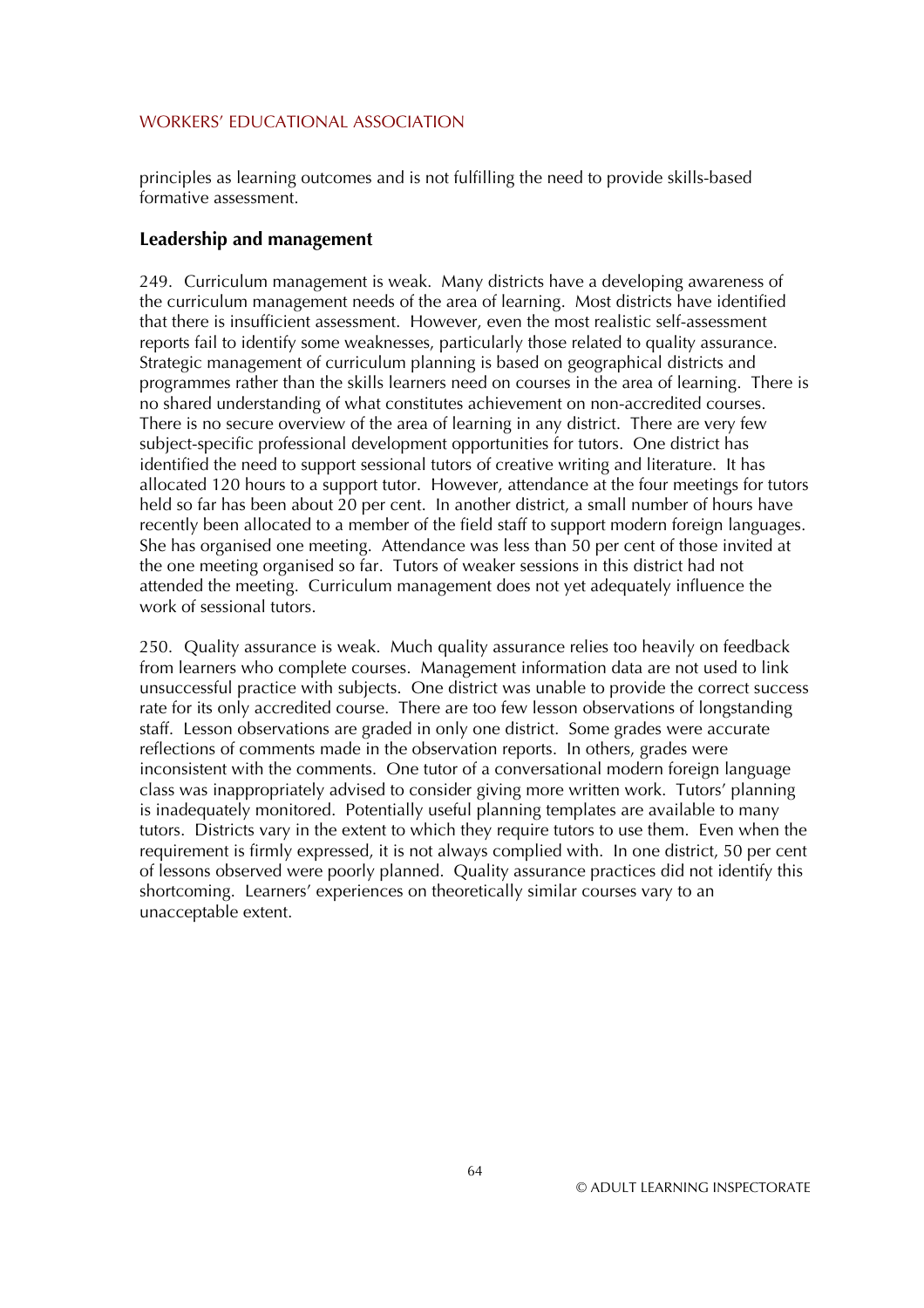| <b>Foundation programmes</b> |  |
|------------------------------|--|
| Contributory grades:         |  |
| Adult and community learning |  |

*The following strengths and weaknesses were identified during this inspection:* 

## **Strengths**

- high retention rates
- good and improving achievement on workplace programmes
- good development of learners' personal skills and confidence
- good use of partnerships to attract new learners
- well-sited foundation courses conveniently located for learners

### **Weaknesses**

- unsatisfactory teaching and learning on literacy and language courses
- some poor attendance on community classes
- insufficient learning materials and equipment on community programmes
- poor use of identified learning needs to plan work and monitor progress
- inadequate curriculum management in many districts
- inadequate quality assurance

## **Achievement and standards**

251. There are high retention rates on all foundation programmes. In 2002-03, 86.2 per cent of learners remained on courses, which is an increase of 4 per cent on the previous year. Retention rates were above 80 per cent for 11 out of 12 districts. However, in one district retention rates for 2002-03 were satisfactory at nearly 78 per cent. There was particularly good retention of learners on courses in the workplace programme, with 96 per cent of learners remaining on their course. These courses run for either six, 30 or 60 hours. Eighty-eight per cent of learners were retained on literacy, numeracy and numeracy courses.

252. There is good achievement on courses in the workplace programme, all of which are accredited. In 2002-03, 82 per cent of learners achieved an accredited outcome. In 2000- 01, 70.8 per cent of learners achieved an accredited outcome and in 2001-02, this proportion was 76.7 per cent of learners. Out of the five districts that provided foundation programmes on the workplace programme during 2002-03, the highest rate of achievement was nearly 95 per cent. However, not all learners on workplace programmes opt to pursue the accreditation. There is no system for recording these learners' nonaccredited achievements.

253. Punctuality is satisfactory in many areas but varies greatly across classes. Tutors rarely challenge learners' late arrival. Lateness was a feature in 33 per cent of the classes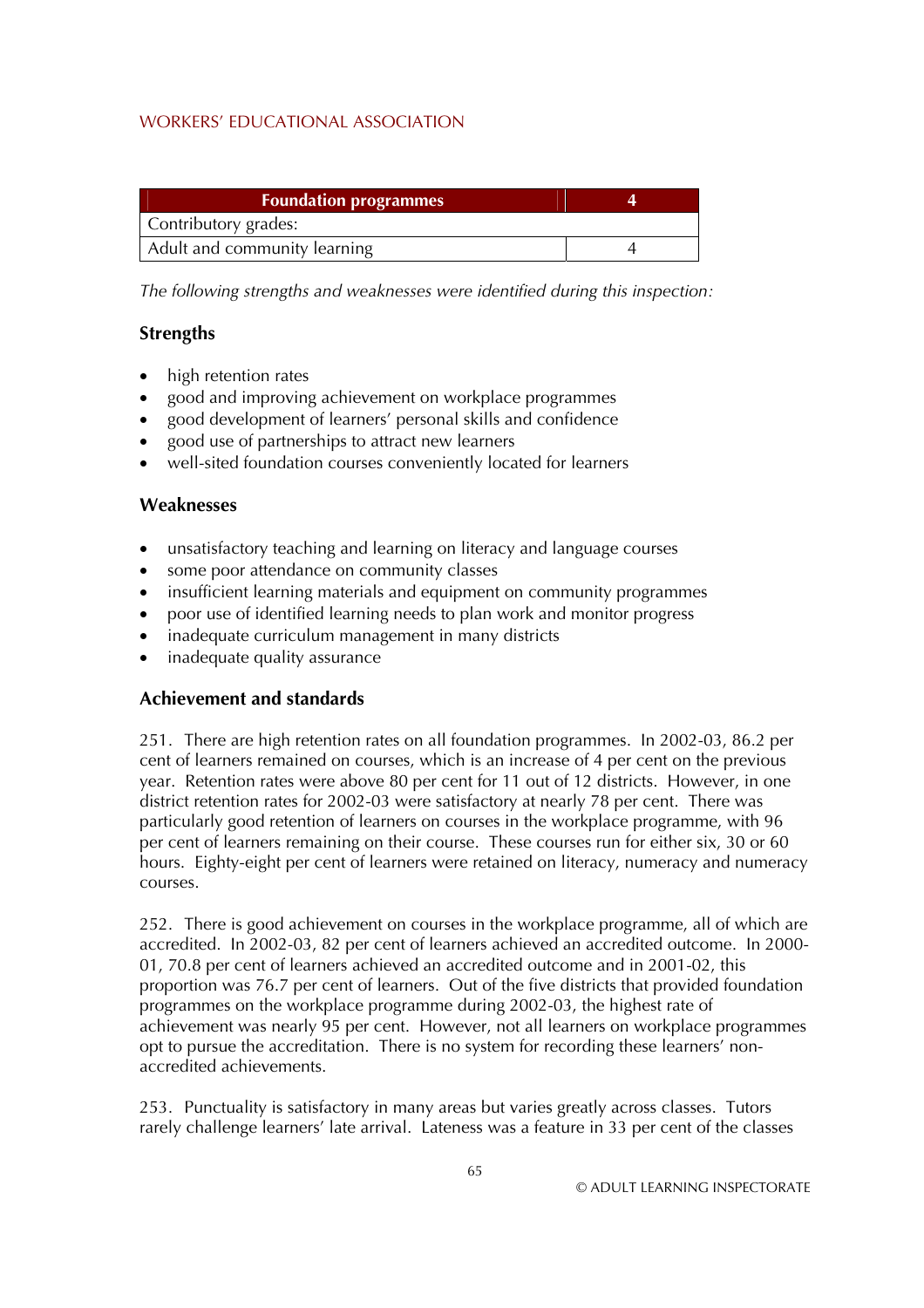observed in one district and 50 per cent of the classes in another. In two districts, many learners were 30 minutes late for a two-hour class.

254. Attainment overall is satisfactory. On some courses, there is good evidence of attainment. However, on others attainment is poor and learners have not made significant progress despite attending for several years.

255. Accreditation is available to many learners on community programmes although not all learners are made aware of this. Some classes provide learners with the opportunity to take literacy and numeracy tests at levels 1 and 2.

256. There is poor attendance on some community classes. Some registers for language, literacy, numeracy and language courses show good and regular attendance. In others, attendance is erratic. In one ESOL class observed, only four out of 14 learners were present. Attendance on community learning classes averaged 69 per cent. Poor attendance is affecting continuity of courses.

### **Quality of education and training**

257. There is good development of learners' personal and social skills. Tutors provide a range of different kinds of group activities which encourage an atmosphere of learning. There is good use of discussion and small group work on general community classes. Learners are encouraged to develop practical skills by working with peers to practise skills in subjects such as complementary therapies. Courses link well with community events, such as international women's week, to help raise funds for charities by demonstrating skills gained in lessons. In one district learners attending community health courses increase their knowledge of wider community health services. Learners' confidence increased and their communication skills improved. Successful links are made between the course subject and everyday life. Learners apply the learning they acquire to their family and their work. Courses meet learners' interests and in some classes learners feel challenged. There is some good use of reflective evaluation in community learning sessions and learners are able to recognise their own progress.

258. On workplace programmes, learners are enthusiastic about their gains in confidence. Many learners interviewed now view themselves as people who can learn and wish to go on to do further study. Many learners in low paid care work feel able to request from their employers access to national vocational qualification (NVQ) programmes at levels 2 and 3. Other learners are now determined to progress onto nursing degrees. Learners feel more confident in their jobs. For example, learners feel able to speak to their patients more clearly. School midday supervisors can manage children's behaviour better. Workplace learners feel more confident about taking the risk of speaking in public in a wide range of situations.

259. There are good partnerships to attract new learners. The association is flexible and sets up responsive provision by working either with existing partners or as a result of requests from community organisations. Good partnership working meets the needs of local communities and targeted groups, particularly those that do not have confidence or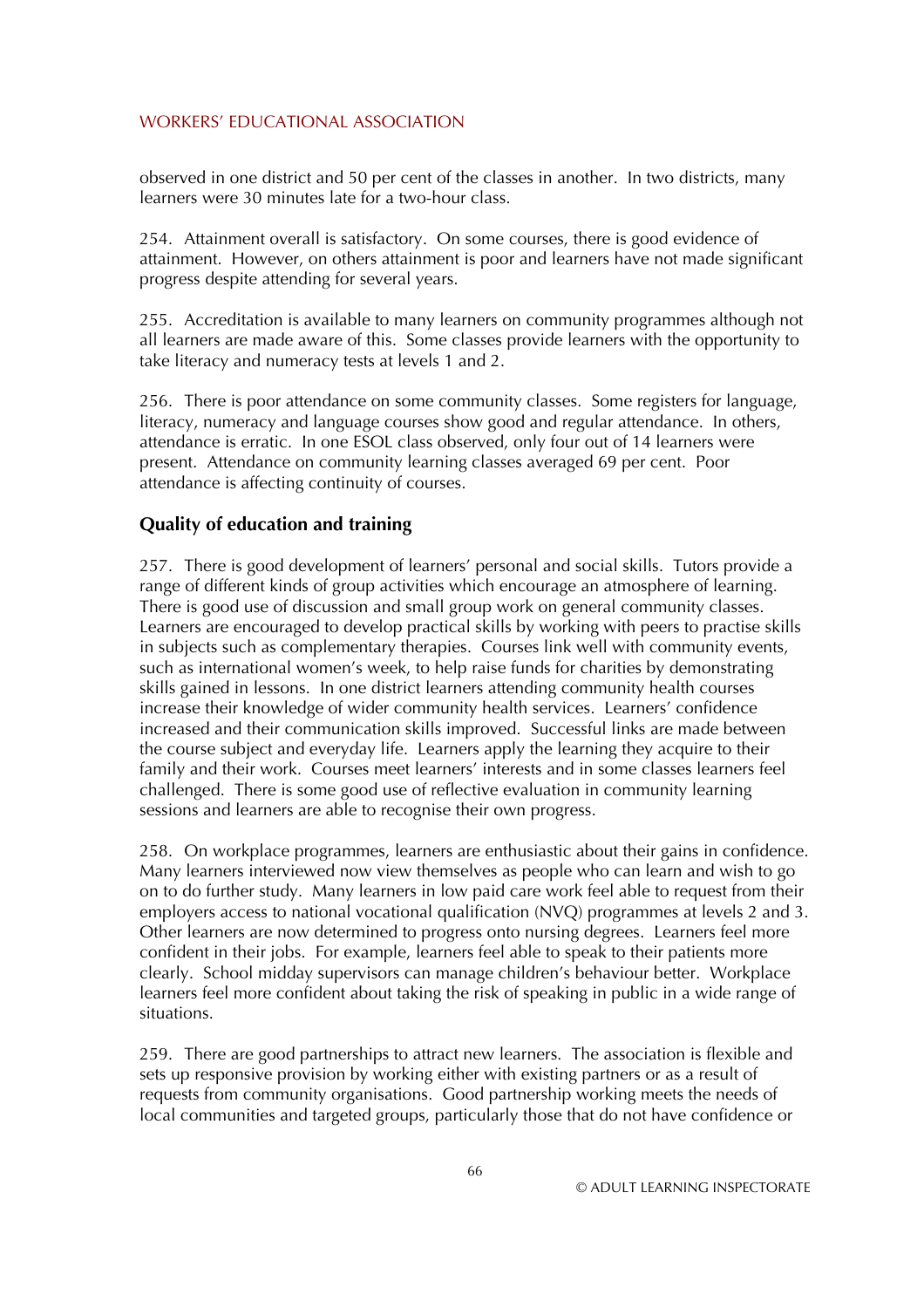that are not attracted to other kinds of learning organisations. Effective partnerships have been set up with local organisations including local probation services, schools, libraries and communities such as the Yemeni women's project in Sheffield. In many places, there is effective and close liaison with neighbourhood learning workers. In two districts effective partnerships exist with centres for children under the age of five. These centres assist in the recruitment of learners while providing essential crèche facilities. In another district, classes are run in partnership with day centres for people with disabilities while in two other districts there are good partnerships with mental health organisations. One of these districts has distinctly separate management roles to effectively develop this provision. Courses in this area are well promoted through partnerships and links with general practitioners. In some districts, links with other organisations enable effective support to be made available to learners with additional support needs, such as dyslexic learners.

260. There are good partnerships at a national level with National Health Service trusts, unions and pilot projects with the armed forces, to create learning opportunities for employees. Workplace projects with other employers include work with, for example, Manchester's merging universities to provide a programme of courses for ancillary staff and with schools to run courses for midday supervisors.

261. However, only a minority of districts have adequate partnership agreements. Staff roles and responsibilities, the supply and maintenance of facilities and resources and responsibility for risk assessments are not clear.

262. Courses are held in premises which are convenient and easily accessible to learners. Many are in areas close to where people live or in buildings and rooms already familiar to learners. For example, adults recovering from mental illness attend courses in the familiar surroundings of their day centre and parents enjoy classes which take place in the school that their children attend. Many learners and their families appreciate learning activities located in premises where they feel comfortable. They also appreciate premises that are culturally acceptable, such as women only centres. Many venues have good and easy access to other facilities and activities where learners can gain information about other services, such as libraries, IT, welfare and benefits advice. Most daytime community classes aimed at parents have access to separate, crèches allowing learners to take part in classes.

263. Workplace courses are located to ensure easy participation of employees and are normally situated in employers' training rooms or trades unions' premises or, for midday supervisors courses, in one of a group of neighbouring participating schools.

264. Overall, accommodation is satisfactory, however, the standard is variable. On community programmes, some teaching rooms are well decorated, furnished to a good standard and well equipped. However, a few are cold, do not comply to health and safety regulations, are too small for the numbers of learners attending the course and are not fit for purpose. In workplace programmes, accommodation is satisfactory. Tutors adjust and adapt resources in some venues that are not wholly appropriate. On some workplace programmes accommodation is good and well equipped.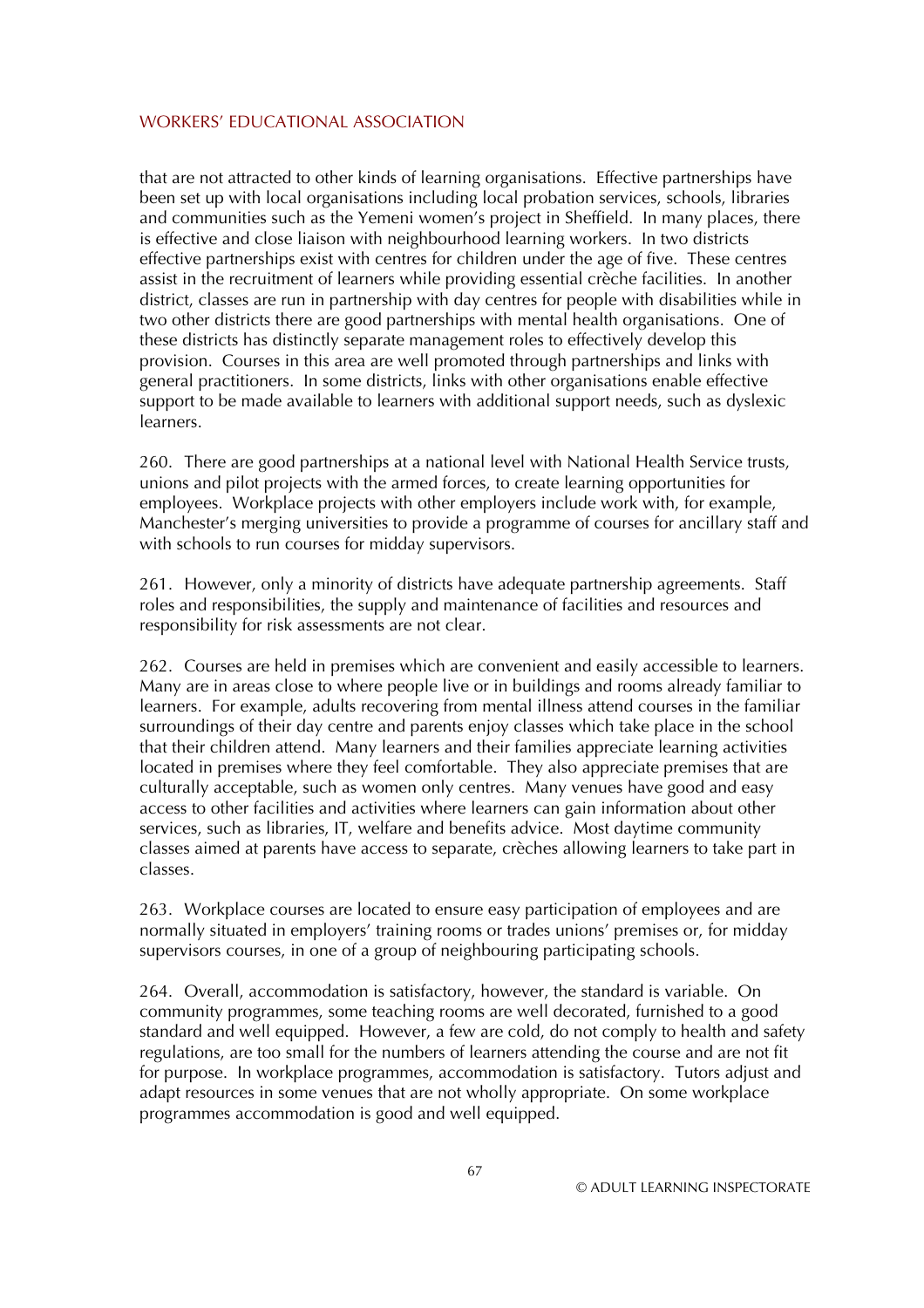265. Most districts provide a satisfactory range of courses in community and workplace learning. Courses are developed in response to learners' interests and in conjunction with community and employer partners. Existing courses are adapted to produce learning programmes to cater for learners' continued interest. Courses are mostly held during the working day, at times convenient for parents and carers. There is insufficient provision outside morning and afternoon classes. Some districts run very few community courses and there are seven districts in which there is no workplace programme. However, one district runs a good range of workplace programmes, with courses from entry level 1 to level 3.

266. In community provision, mostly informal information advice and guidance is provided by tutors. These arrangements rely on tutors' local knowledge about what is available, which is variable. Learners are not advised about accreditation and progression opportunities in most ESOL groups. In some districts the links with specialist information, advice and guidance networks are weak. In one district, however, initial advice and guidance is strong. This district benefits from 15 support workers providing advice and guidance services. Here, study centres have dedicated resources for guidance.

267. In the workplace programme, most courses are linked into a range of other NHS or union learning opportunities. Most learners have a clear understanding of progression routes available to them. A successful information, advice and guidance pilot project has raised employees' interest to consider further courses.

268. On workplace programmes, some learners with additional needs are supported well. For example, one learner is provided with a support tutor and assessment tasks are being amended so the learner can tape record responses rather than writing them down. Some community classes have two tutors. Learners benefit from the different expertise and skills of the staff team. Most staff are aware of learner support fund but only a few learners have accessed it.

269. There is much unsatisfactory teaching and learning on literacy and language courses. Twenty-three per cent of teaching in the literacy and language sessions observed was judged to be unsatisfactory. Teaching grades awarded range from excellent to very poor. Forty-five per cent of teaching was judged to be satisfactory and 32 per cent was judged to be good or better.

270. However, on community learning programmes, the proportion of unsatisfactory teaching is much less at 8 per cent. A much higher proportion of teaching was judged to be good or better at 54 per cent. No unsatisfactory teaching was observed in three districts.

271. There are insufficient numbers of staff with specialist teaching skills in literacy and language. Many teachers do not have the skills or subject expertise to further develop learners' literacy or language skills. Tutors spend insufficient time on improving the accuracy of learners' language, and learners' mistakes are not corrected. There are insufficient activities in which learners can develop their skills and understanding of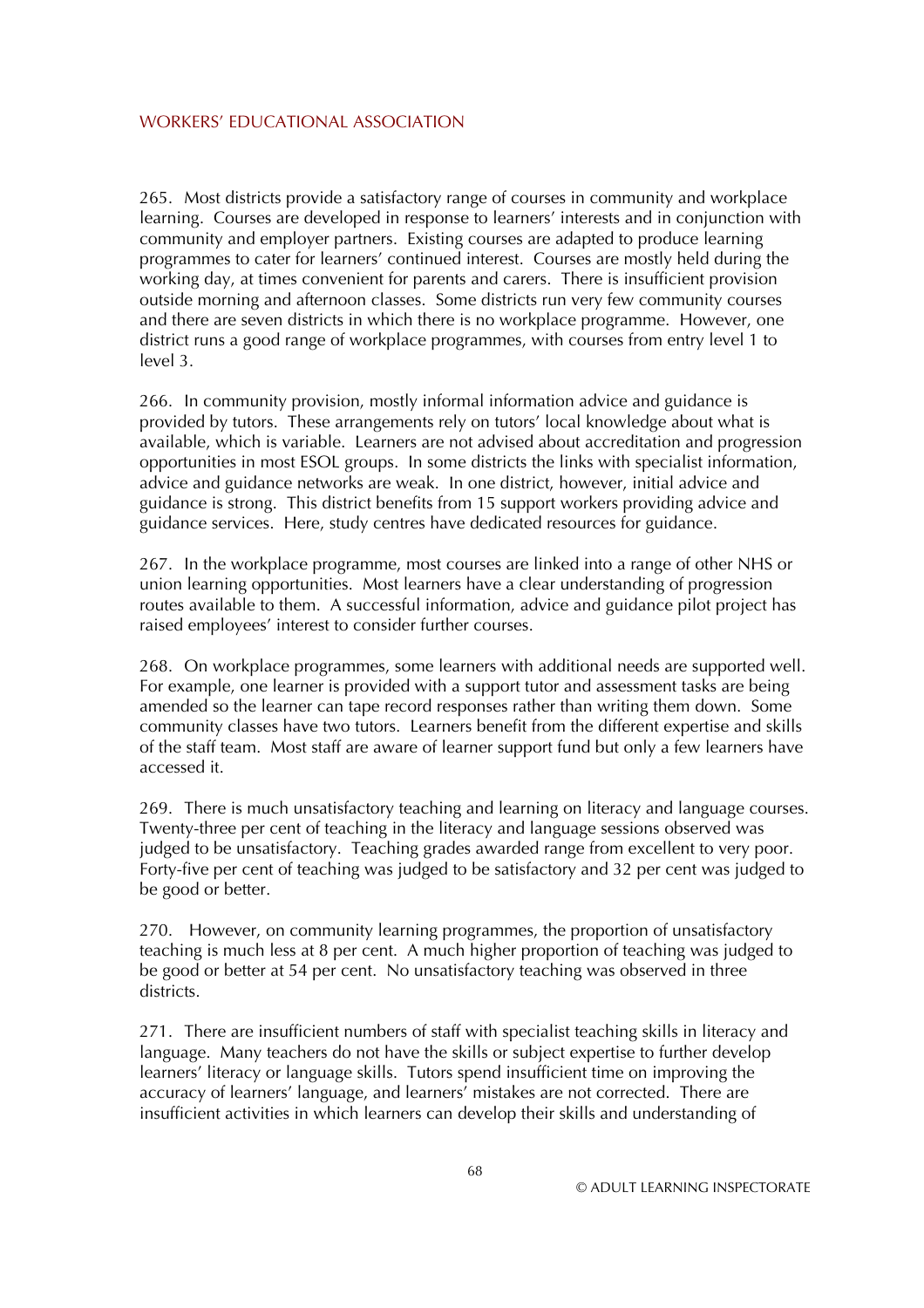language structures, grammar and pronunciation, in both oral and written work. There is insufficient focus on the practice of oral and aural skills. The pace of learning is often too slow.

272. In ESOL and literacy classes, there is some poor teaching. Learning activities are not clearly staged and are not summarised before moving onto the next task. In a few classes, learning sessions are not evaluated. In the weaker ESOL classes, there is insufficient monitoring of learners' understanding of the tasks that have been set. There are insufficient opportunities to practice and use new language structures in a real life context. Some staff have difficulty in sustaining learners' interest, attention and concentration. The context in which language and literacy skills are taught is not meaningful to learners. For example, learners were being taught about the use of 'should' and 'must' in the context of a dinner party, when their learning goal was 'being able to speak to my child's teacher'.

273. On weaker courses in the workplace programme, course delivery is not flexible and the course is not meeting learners' needs. On these courses, tutors fail to customise the standard course materials. The pace at which courses move is too fast for most learners. Employers often require additional course content to be introduced into the very short timescale of most of the courses in the workplace programme, which further impedes effective learning.

274. Some tutors carry out thorough lesson planning, incorporating different teaching methods and staging of learning. In the good teaching sessions, tutors provide an interesting range of learning and extension activities. Learning is active and enjoyable.

275. There are insufficient learning materials and equipment on community programmes. The association provides very few teaching and learning resources for tutors. Books, dictionaries and work packs are scarce. One district established a good resource base for tutors almost a year ago. This has so far only been used six times. The WEA relies too much on tutors to produce and provide their own resources, which are satisfactory or good. However, there is no quality assurance system to ensure that this is always the case. Not all tutors have or are using the association's skills for life materials. Most centres are equipped with some general equipment and resources such as pens, flip charts and markers. There are whiteboards, but these are often very small. This means that there is no way of keeping board work needed by learners for reference. Audio-visual aids are insufficient for ESOL learners. Where there are tape recorders, they are usually provided by the tutor and have variable sound quality. Some do not have counters or have the facility to be able to attach earphones for individual or small group work. Tapes are not often used to support speaking and listening activities. Very few classes have access to video and many ESOL classes have no access to laptops or other computers. Not all staff have good access to photocopiers or facilities where copies can be made easily. There are some good ICT resources in some classes but these are not available or used in all groups, particularly in ESOL classes. Some districts experience problems with the storage of their resources. While access to resources in one district is good, not all districts have access to central resources. One district does not have access to ICT. Access to ICT in this district is restricted to workplace programmes. Links with libraries in another district is increasing access to ICT.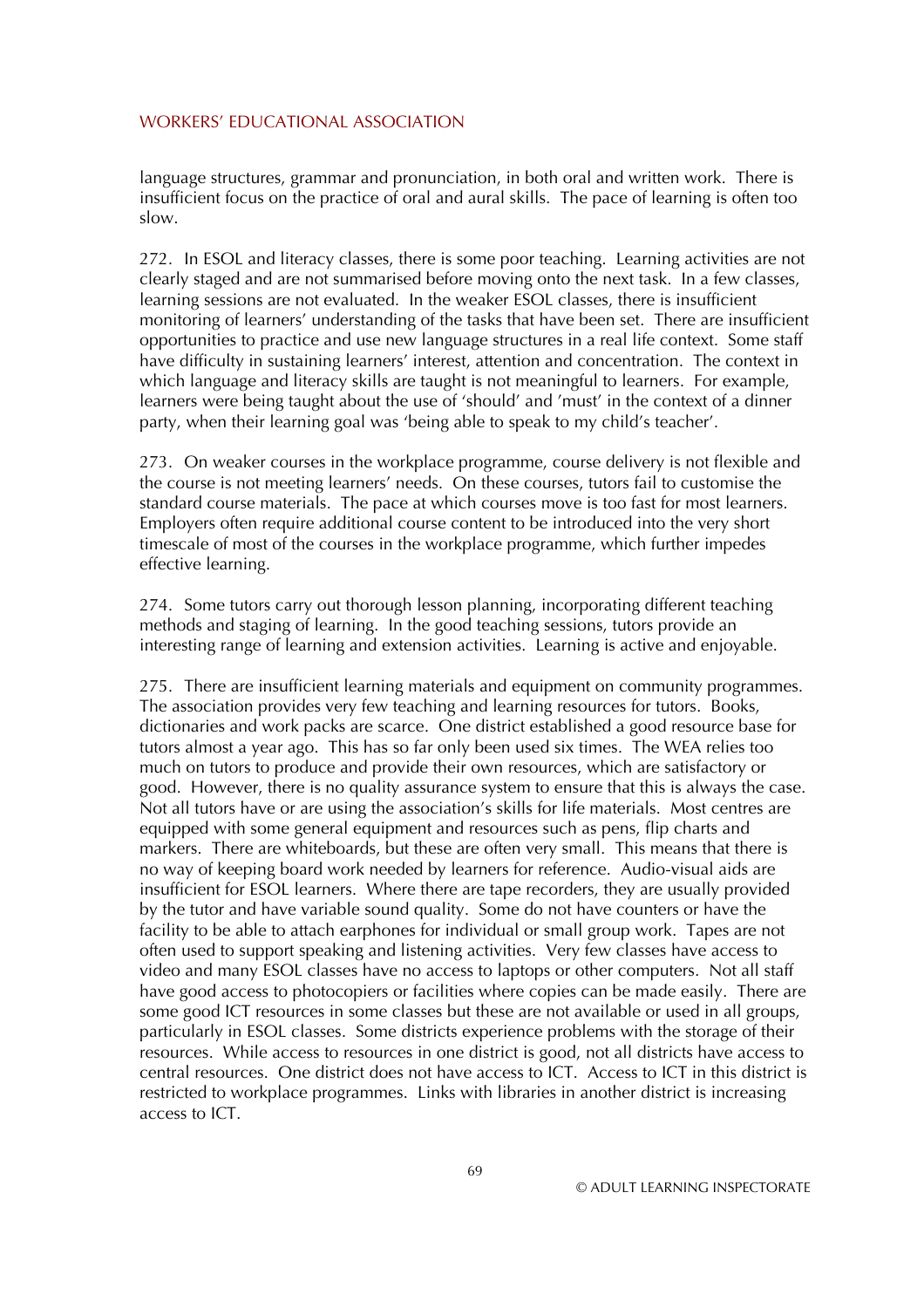276. There is poor use of identified learning needs to plan learning and monitor learners' progress. Most classes have group learning aims. However, these are not always negotiated with learners. Most learners have an initial and further assessment, but the results of these assessments are rarely used as a basis for group or individual learning plans. There is insufficient attention to recording individual learning needs and learning plans are not used during learning sessions. Many learners are unaware of the existence of individual learning plans. Learning plans are rarely used to set personal learning targets which are clear and achievable. Learning plans vary considerably in quality and there are often no timescales identified for the achievement of targets. There are no routine reviews of individual learners' progress. Neither tutors nor learners understand the purpose of completing and using learning plans to design learning programmes which meet learners' needs and interests. Learning plans are not seen as useful or used in the monitoring of progress.

277. There is inadequate initial assessment for learners on workplace programmes. As accreditation is offered at three levels on many courses, initial assessment has not been thought necessary by employers. Learners with the greatest needs struggle on courses.

## **Leadership and management**

278. Curriculum management is inadequate in many districts. Data used as a basis for decision-making are unreliable. Districts are unable to provide lists of classes showing accurate timings, locations and cancellations. Data systems are not always updated regularly to show where changes to classes have taken place, such as cancellations or changes to courses. Systems to record all details of staff qualifications are incomplete. There is no accurate means of monitoring staff attendance at training events. The distribution of resources and their availability is variable. Some tutors are unaware of resources available to them or how to access them. No national strategy exists to ensure that all districts have access to the same range of resources. Monitoring of learners' progress and destinations is not sufficiently thorough. There is poor follow-up to class observation visits. In one district, the centre manager supports staff through regular formal meetings. However, many other tutors in other districts feel isolated.

279. On the community programme, there is insufficient analysis of where the WEA's provision fits in with that of other providers. The association does not identify effectively which learners' needs it is seeking to meet.

280. The workplace programme is incomplete in some districts and there is no clear strategy for the provision. However, in other districts which have had little workplace provision in the past, skills for life co-ordinators are working hard to establish workplace provision in partnership with primary care trusts and trades unions.

281. On the workplace programme, learners are better informed about diversity and social inequality. These topics are covered on the courses. Learners feel more able to critically evaluate the content of popular newspapers. In one district, not all staff providing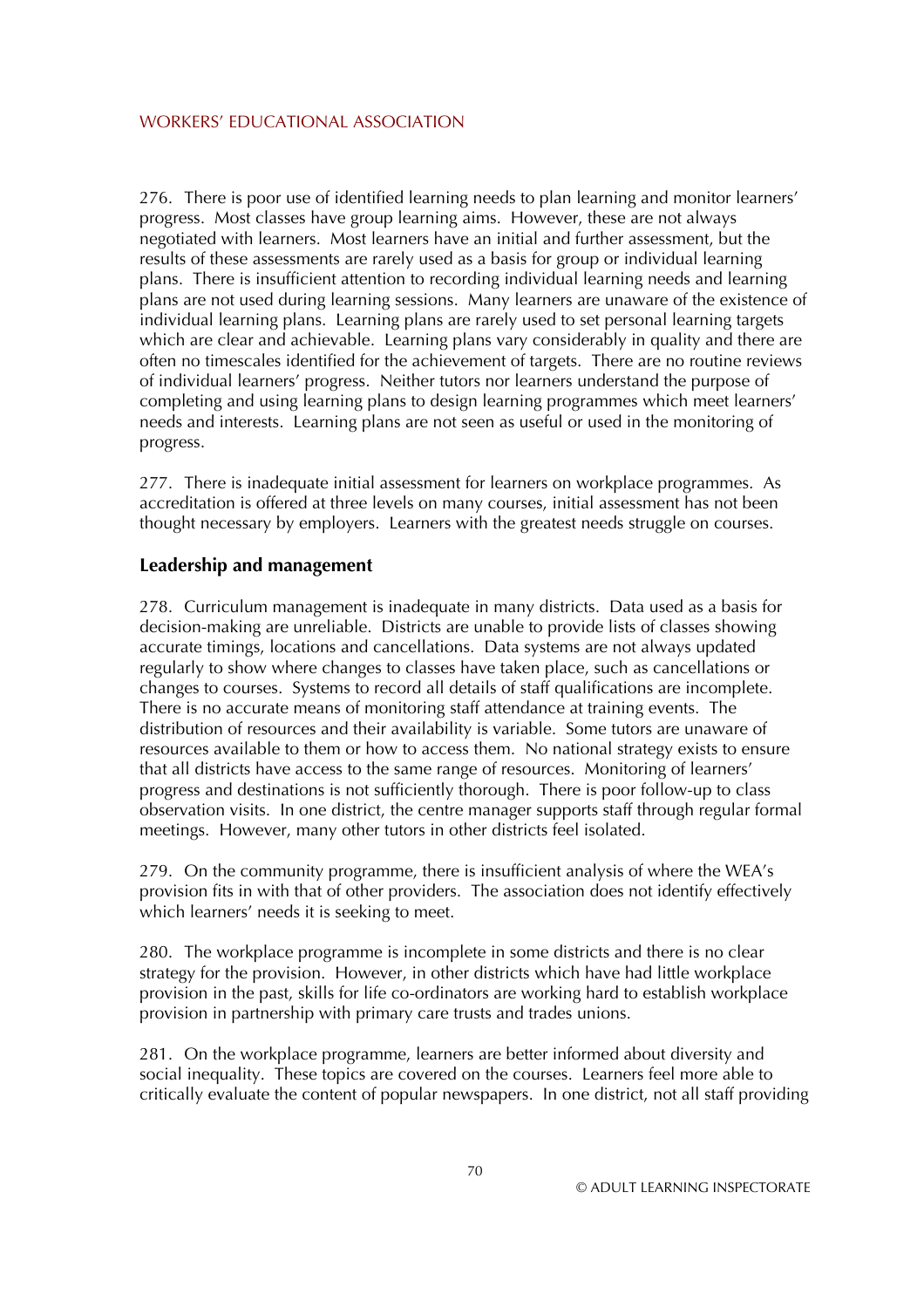the workplace programme are confident delivering courses on diversity topics, particularly in relation to race, cultural and linguistic diversity.

282. Quality assurance arrangements are ineffective. There are some clear and welldocumented quality assurance procedures in several districts. However, in most districts they are not fully developed or implemented. There are national procedures for observations of teaching and learning. However, these are not always followed in all districts. Where accurate observations take place, it is unclear whether actions identified are followed up. Systems to monitor if this has taken place are weak.

283. Systems for monitoring and recording learners' achievement are incomplete. There is no clear system for monitoring progress and achievement against group goals. In some districts, course feedback is not fully evaluated. There is some informal sharing of ideas and good practice across districts. However, there is insufficient guidance, direction or systematic methods of doing this. Many districts develop their own documents, such as learning plans and diagnostic materials.

284. Internal and external moderation takes place satisfactorily on workplace programmes. However, there is insufficient internal moderation of non-accredited achievement in some districts. In others, there is no established moderation system. There is some poor monitoring of staff's competence and confidence to deliver information on diversity.

285. The overall judgements in the self-assessment report for this area of learning are accurate, however, a significant weakness concerning teaching and learning have not been identified. The WEA's report included a judgement about effective lesson observations that inspectors did not identify.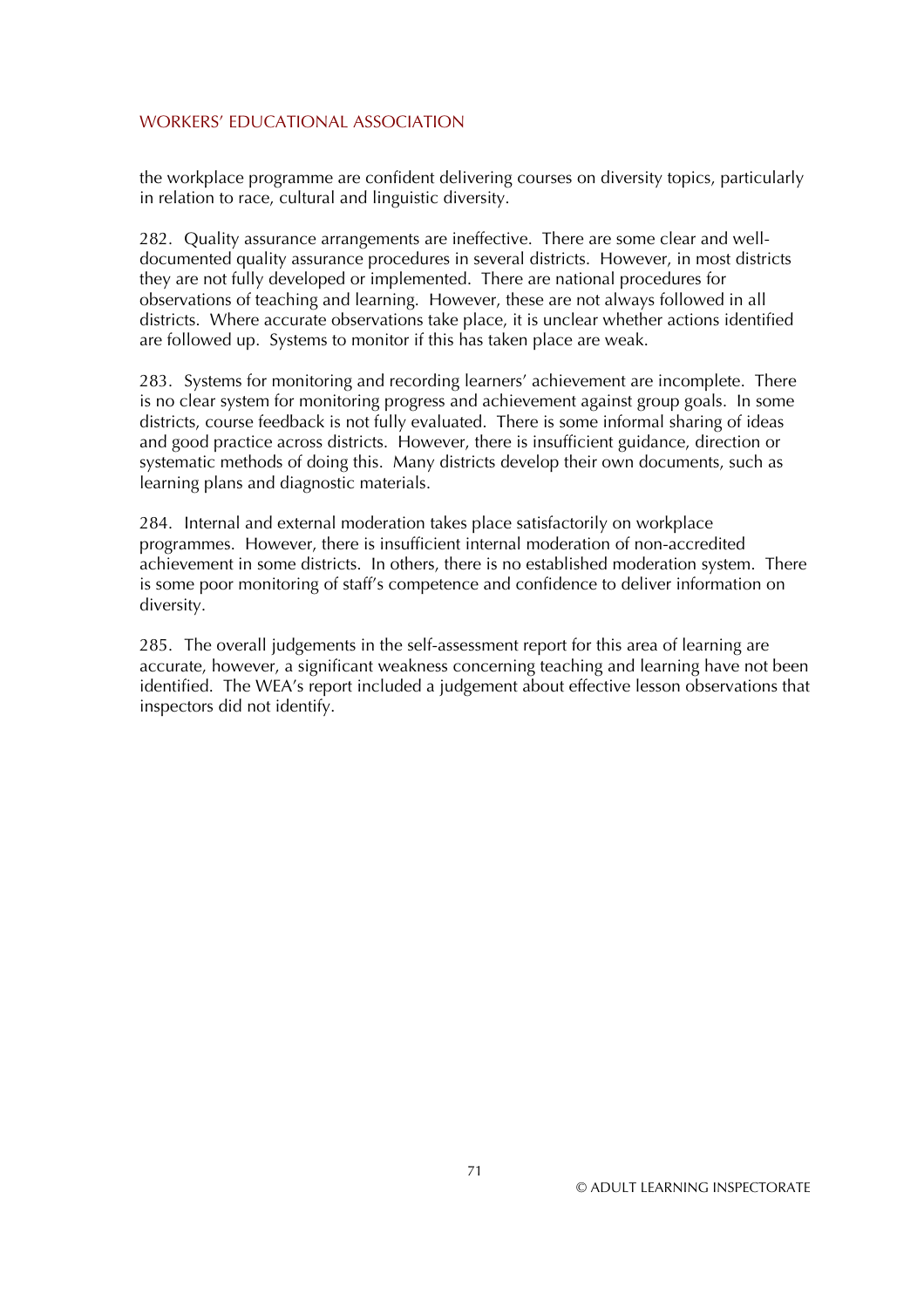| <b>Family learning</b>       |  |
|------------------------------|--|
| Contributory grades:         |  |
| Adult and community learning |  |

*The following strengths and weaknesses were identified during this inspection:* 

## **Strengths**

- good development of learners' skills to support children
- wide range of well-designed learning resources
- responsive provision for targeted groups
- well-developed and successful 'Helping in Schools' programme

## **Weaknesses**

- much inappropriate accommodation
- insufficient initial assessment
- insufficient detailed information and guidance prior to enrolment
- insufficient focus on teaching and learning during lesson observations

# **Achievement and standards**

### *Community programme*

286. There is good development of learners' skills and knowledge through discussion, practical activities and self-reflection. For example, in one learning session expectant young mothers explored their responsibilities as parents, shared experiences and planned carefully, with the guidance of their tutor, for the birth of their child. In 'Sewing for Parents' classes, learners developed their literacy, numeracy and language skills as well as their sewing skills. Learners take an active part in family learning programmes, developing their confidence and their knowledge of child development, the education system and the importance of play in learning. Learners apply their learning when working with children in schools as volunteers and at home with their own children. They develop skills to support children's reading, homework and to help them to deal with poor behaviour. In one class a range of games were developed by learners to help support their own and their children's literacy and numeracy skills. Some parents reported that in one term their children's reading had significantly improved and that they had improved their own writing skills. Many learners work towards short qualifications at levels 1 to 3. Others measure their progress against their learning outcomes. Most learners produce good work and those working towards the accreditation achieve well. Some learners on the accredited courses progress into paid or voluntary work with children and many take further qualifications.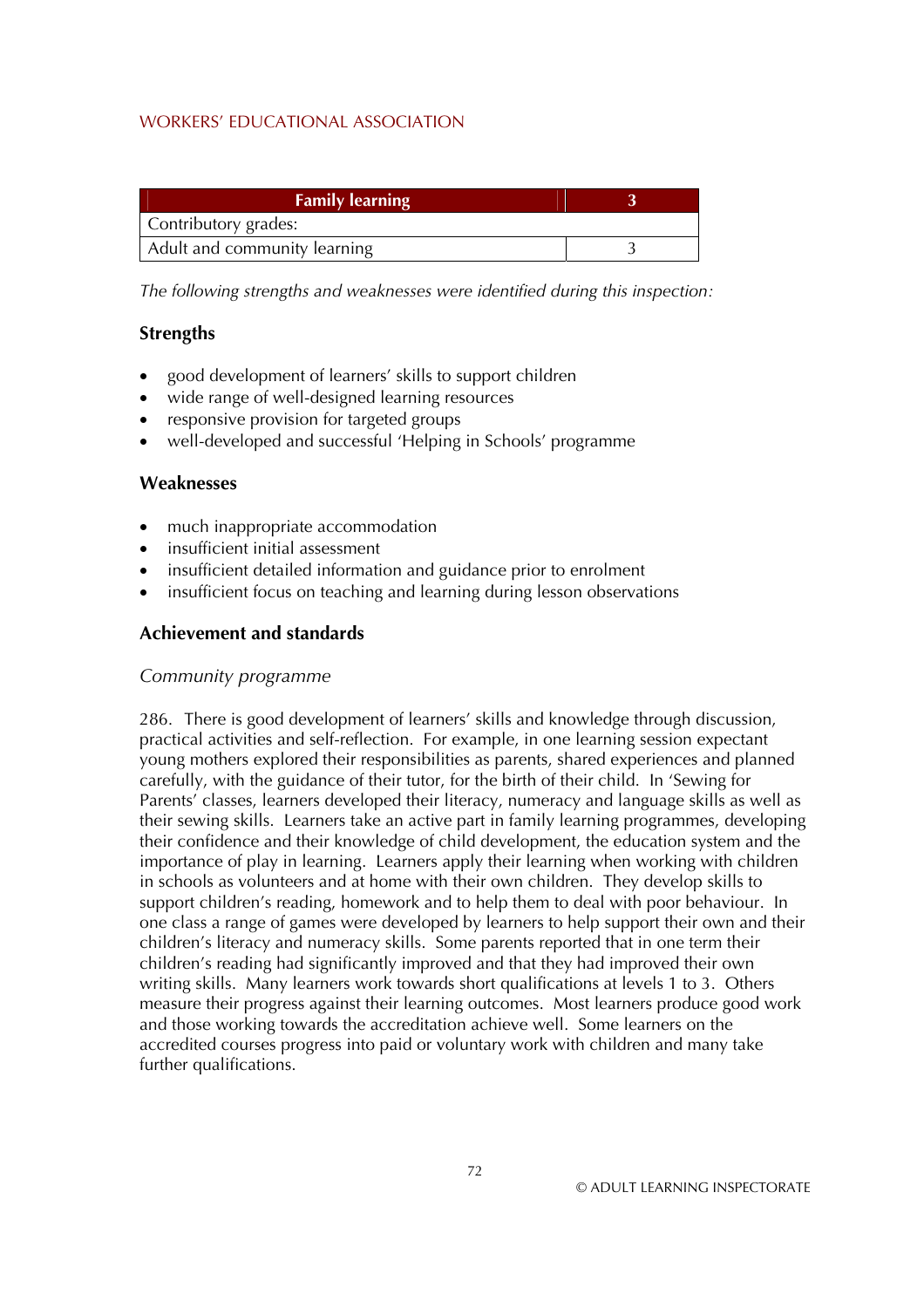### **Quality of education and training**

#### *Community programme*

287. There is a wide range of well designed nationally and locally produced learning resources. Some of these are professionally produced and attractive to learners. Many have been developed for national programmes such as 'Helping in Schools', 'Helping your Child with Maths and Literacy' and 'Practical Parent Helpers'. Materials are comprehensive with a range of learning activities, handouts, discovery exercises, writing frames to support evidence collection, work and self-reflection diary frameworks. These well-prepared materials are adapted to suit the needs of local learners. Some locally developed courses, such as 'Busy Babies' and its progression route 'Messy Monkeys', 'Mums to Be' and 'Time out for Parents' have innovative materials and activities. Learning materials are often context sensitive. A story sacks course works well with the local library and through external funding had access to a wide and interesting range of children's books and visual aids. Some books are translated into other languages, some emphasise disability issues.

288. There is responsive provision for targeted groups. In one district in the previous year, 66 per cent of learners who were enrolled were from disadvantaged postcodes and 19 per cent were from minority ethnic groups. There are successful and strong partnerships with schools in areas of deprivation. A strong link with South East Sheffield Action Zone has enabled successful course provision which meets local needs. The courses have a positive impact on pupils and families. For example, some learners have become school governors and others have become tutors on the community programme. There are a range of excellent links with local learning partnerships and LEAs. There are strong partnerships with Sure Start, churches and voluntary organisations. The WEA investigates what courses are needed through project workers and volunteers who consult local residents, attend local community group meetings and organise taster sessions to engage new learners. Many new learners have not achieved qualifications at level 1 nor accessed education since school. In one district, there is good provision for some parents from minority ethnic communities where an ESOL support worker contributes to the learning session. A system of fee remission and free crèches in most areas enables learners to attend courses.

289. The National 'Helping in Schools' programme is well developed and successful. All tutors are provided with a very good tutor guide which contains aims, objectives, schemes of work, lesson plans and handouts. The guide is regularly updated. National meetings to support tutors are led by the national co-ordinator for the programme. The co-ordinator effectively monitors and improves the programme. At district level, a specific member of staff has the responsibility for co-ordinating the programme, recruiting staff and monitoring learners' progress on the course. There is a useful guide to support tutor organisers and tutors to approach schools. It provides advice on publicity, funding, partnerships and developing relationships with LEAs. An informative guide for head teachers is supplied to the targeted schools. This identifies the school's responsibilities and criteria for learner selection. In most learning sessions the teaching is good or better. There is good use of the standard materials and planning documents. Overall there is 93 per cent attendance and attainment is generally high on the programme. However, in two districts, the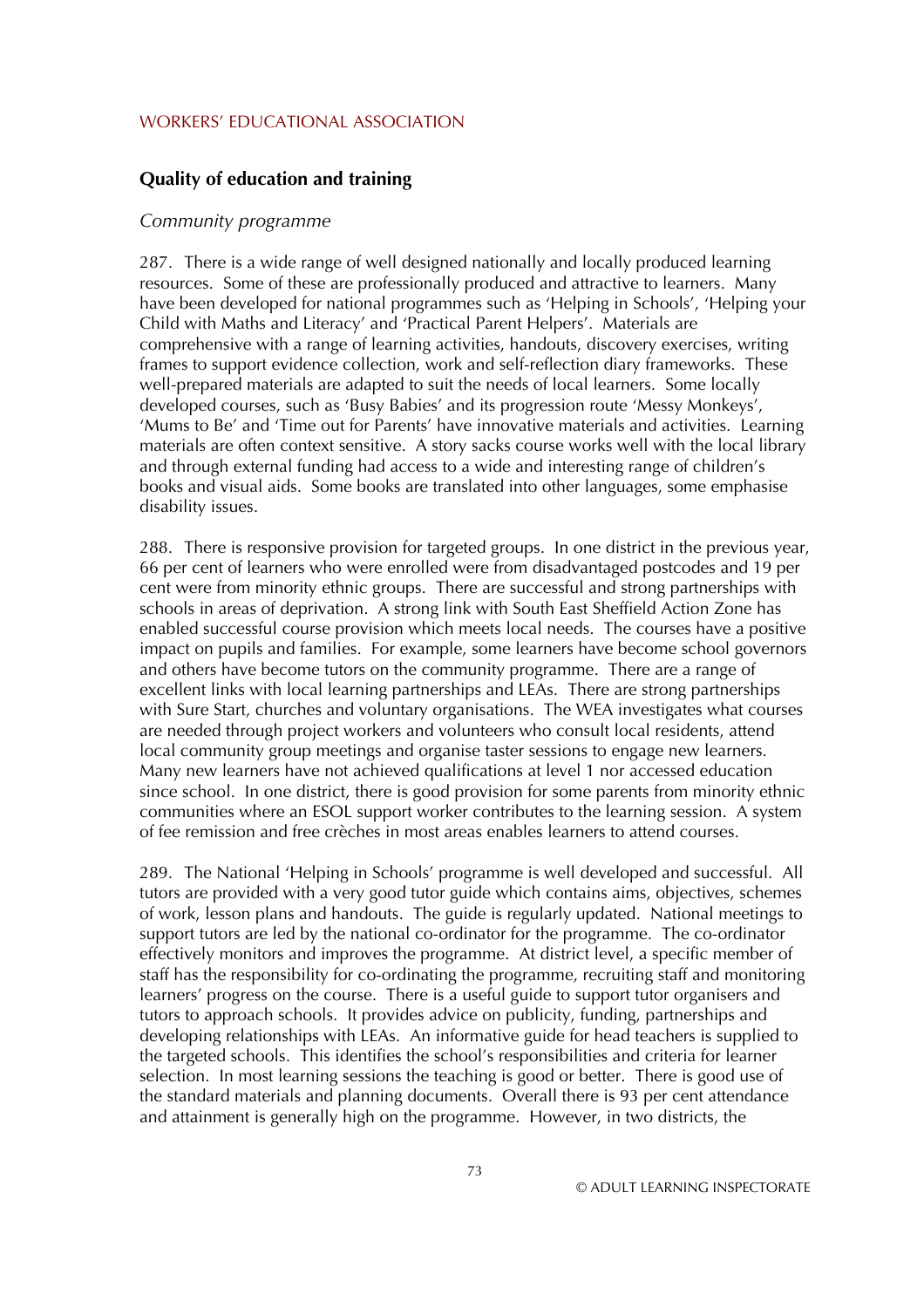attainment is lower. This has been identified through good analysis of retention and achievement data. A well-formulated and well-monitored action plan is now in place.

290. Teaching and learning are satisfactory. In the better learning sessions tutors are well prepared and use a variety of teaching strategies to motivate and engage learners. These sessions are well managed. Learners share experiences during discussions. Tutors provide effective individual support. Learning is well monitored and learners are given supportive feedback about their progress. The weaker sessions are less well planned. Learners are not sufficiently involved and there is not enough monitoring of their understanding.

291. There is much inappropriate accommodation, some of which is not fit for purpose. Some centre rooms are too small for the size of class. Tutors cannot easily monitor learners' understanding. Some venues have poor access and limited facilities for the disabled. Some facilities are inaccessible for people with restricted mobility. Accommodation survey forms are used to assess suitability of new venues. These forms do not effectively assess health and safety risks in learning accommodation. Some health and safety concerns are not reported. The districts rely on tutors informing them of any health and safety hazards in the learning venues or any changes to the provision. This information is not always provided and is unreliable. All new tutors receive a health and safety briefing, however, guidelines are not always implemented consistently. In some school settings only infant furniture is provided, which is inappropriate for parents using sewing machines in sewing classes.

292. There is insufficient initial assessment across the provision. Most courses rely on the tutor's expertise to identify learners' abilities and possible learning difficulties. On some courses there is insufficient background information collected on learners' previous educational experiences at the start of the course. The enrolment form is used for assessing learners' educational level and, in some cases, self-assessment is used. Often the introductory session is used for informal assessment of learners' skills and abilities. In some cases these informal methods are inadequate. For example, in one session some learners did not understand a numerical explanation and there was insufficient awareness on behalf of the tutor. In another learning session, three learners with many learning difficulties were enrolled on a course at a level which was too difficult for them. There is very little additional support for learners with learning difficulties or numeracy and literacy needs. Tutors do not always identify learners' language needs at an appropriate time in the course. There is insufficient use of additional support funds. There are some examples of formal initial assessment which have then impacted on the tutor's planning and support arrangements. One district has recently carried out a pilot project on initial assessment. The results of this pilot project have not yet been evaluated or reviewed.

293. Many learners receive insufficient information and advice before enrolment on many of the programmes. Most programmes have inadequate recruitment and selection procedures. Most learners are recruited through partner organisations and do not receive detailed information about the course before they attend the first session. For example, a delay in processing applications meant that learners missed the first two sessions of the course. Other learners were not aware of the amount of written work required on their course before it started. Attendance on a range of accredited courses, other than 'Helping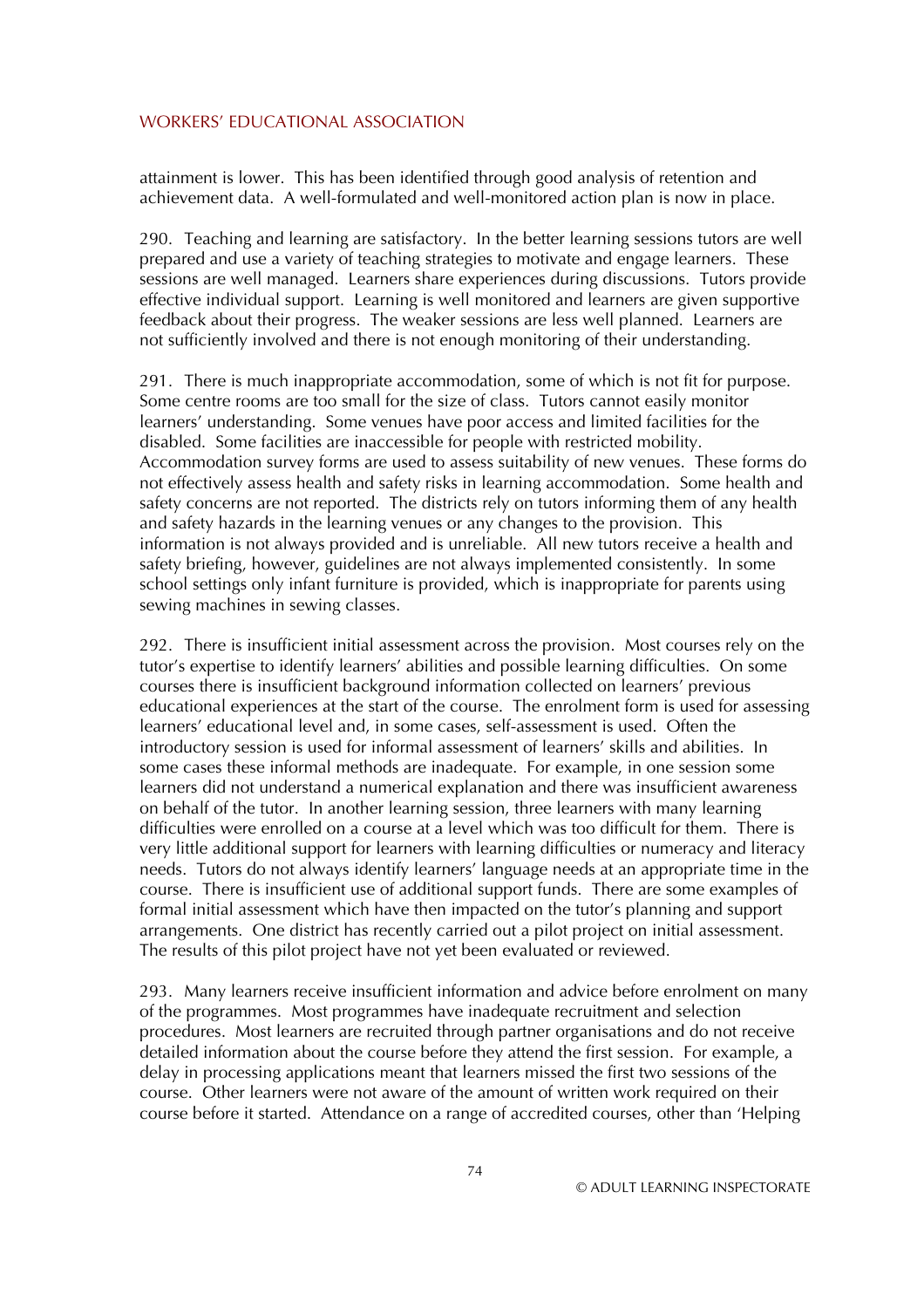in Schools' is erratic and sometimes low. Learners are often not informed of course aims, objectives, activities used or the time commitment required before the first session. On one course the need to share confidential information was not made explicit before enrolment and attendance dropped dramatically following the induction on to the course. At two centres, where recruitment was the responsibility of the centre, learners with learning difficulties were inappropriately recruited on to level 1 and 2 courses. One district has recognised the limitations in its pre-course guidance and a local website which is in early development, aims to provide information about family learning courses.

### **Leadership and management**

## *Community programme*

294. There is insufficient focus on teaching and learning during lesson observations. The monitoring system is inconsistently applied across the districts. Some districts observe most of their staff who deliver family learning while other districts observing only 10 per cent of experienced tutors. All new tutors are observed. A new system has recently been introduced where the focus is on teaching and learning, however, much of the feedback is not judgemental or critical. Observations are often carried out by non-specialists and there is no grading of lessons. In most of the lessons observed there are no action plans focused on teaching and learning. Many comments are related to operational issues. There are few action plans resulting from the observations and there is no evidence of these action plans being monitored.

295. There is effective curriculum management of the 'Helping in Schools' programme in all the districts. Areas of weakness and inadequate performance are identified and action plans are developed to remedy these issues. New programmes are currently being developed to address emerging needs, such as 'Helping in Schools' for carers and parents of children with learning difficulties and/or disabilities.

296. The WEA has developed an effective national network for its family learning practitioners. Regular events take place that enable training, exchange of information and the sharing of good practice. For example, events have included training on the introduction of the child protection policy.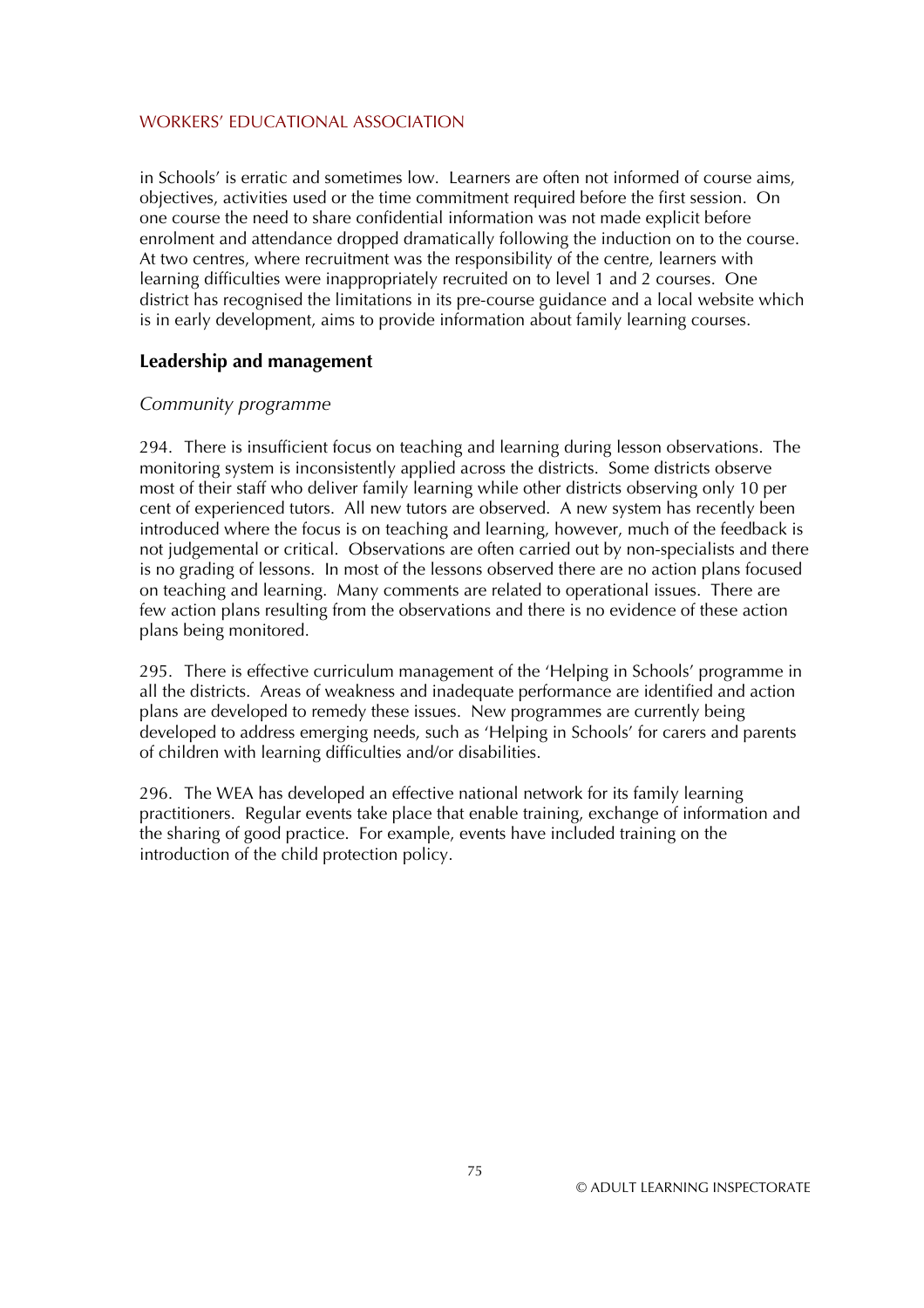| <b>Community development</b> |  |
|------------------------------|--|
| Contributory grades:         |  |
| Adult and community learning |  |

*The following strengths and weaknesses were identified during this inspection:* 

## **Strengths**

- very good development of skills and knowledge to aid learners' participation in their communities
- very good retention rates
- particularly good group facilitation by tutors
- close collaboration with partners meeting the needs and interests of learners and communities
- good use of local networks to support learners' progression
- good local management of projects and programmes

## **Weaknesses**

- inadequate evaluation of the effect of programmes on communities
- insufficient sharing of good practice

# **Achievement and standards**

### *Community programme*

297. Learners develop relevant skills and knowledge to enable them to participate more effectively in their communities. They improve their speaking, listening and language skills. They learn to become effective group members and to participate in group learning, often overcoming many barriers to do this. Learners go on to develop more advanced skills, such as presenting information, reaching consensus, analysing a problem and negotiating a way forward. On some programmes, learners gain skills in group organisation, recruitment of new members and fundraising. Many learners make rapid progress, for instance, achieving level 3 qualification in community mediation skills after only two terms. Learners progress into roles that benefit their communities. There are many examples of learners producing outstanding work. For example, a learner who took part in the community interpreters' programme has gone on to initiate ESOL classes for his work colleagues. Learners often progress to paid employment in social enterprise or community development, often with the WEA's partner organisations or with the WEA itself. Many of the tutors who work on community development projects and programmes have progressed from being learners with the WEA themselves.

298. Retention rates are very good. For example, in one district the community interpreters' programme had a retention rate of 96 per cent in 2002-03. On most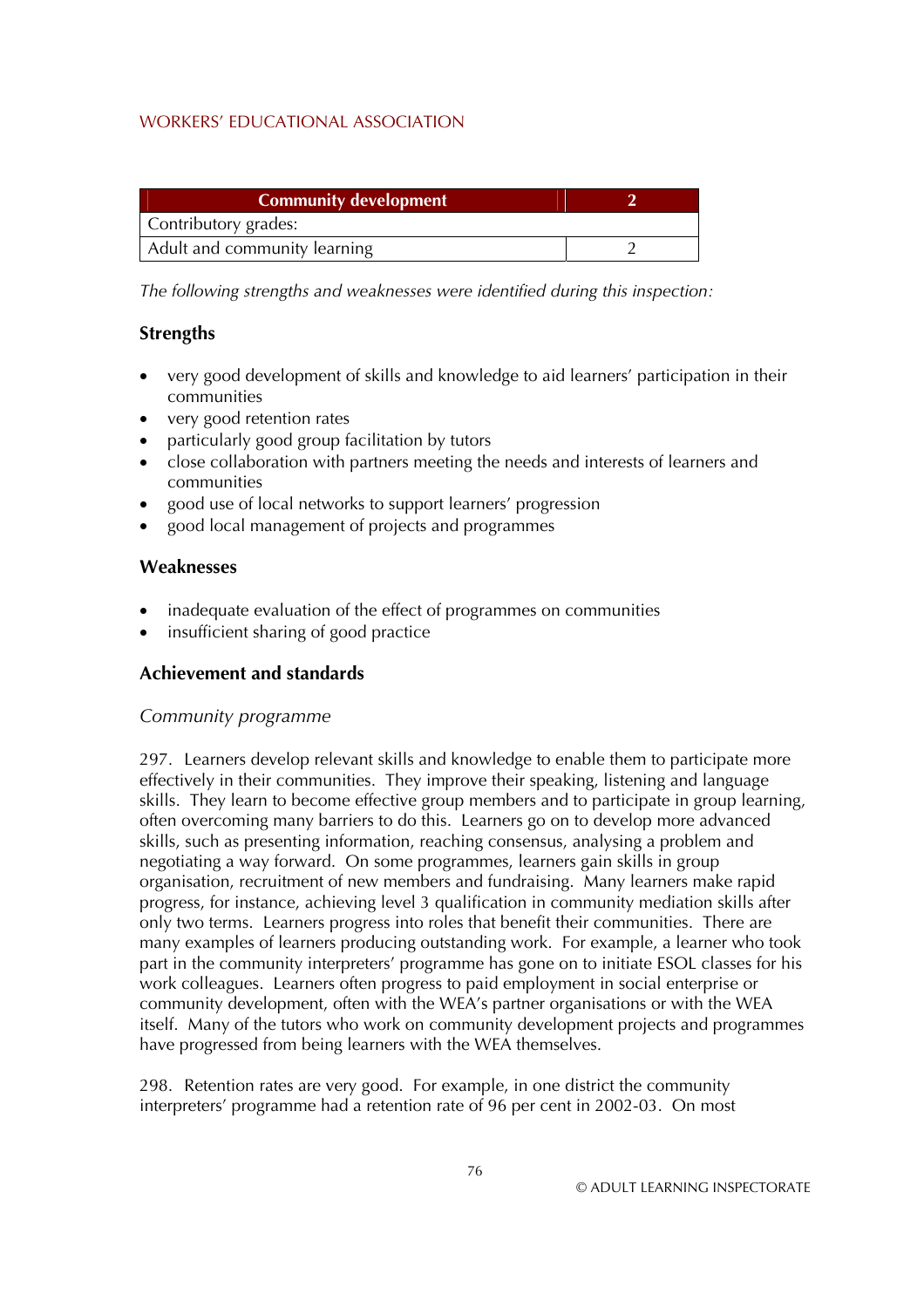programmes retention rates are above 90 per cent. This is particularly significant as learners often overcome many barriers to maintain their involvement in the programmes.

# **Quality of education and training**

### *Community programme*

299. Tutors have particularly good group facilitation skills. They make good use of learning activities to enable all learners in the group to participate at their own level and to contribute to group learning. In the best learning sessions, tutors use methods that build learners' confidence and accelerate learning through 'learning by doing'. Learners' life experiences are used as a valuable learning resource. Many learning sessions make good use of case studies and role-play. Some programmes include project work outside of the learning session. There is particularly good group learning in relation to equality of opportunity. Many groups have ground rules which emphasise the importance of mutual respect and non-discriminatory behaviour. Barriers within communities, for example, between different ethnic groups, are overcome as group members learn to work together. Tutors provide powerful positive role models, encouraging learners to develop cultural awareness and demonstrating how to challenge discrimination. On the more advanced programmes there are specific modules on equality of opportunity which enable learners to develop the skills and knowledge to promote equal opportunities when performing roles such as counsellor, mediator, interpreter or community activist. In the best learning sessions, literacy, numeracy and language skills are developed as an integral part of the programme. Seventy-two per cent of the observed sessions were graded as good or very good and the rest were satisfactory.

300. The WEA's staff collaborate closely with partner organisations to ensure the curriculum meets the needs and interests of learners and communities. The WEA does not only respond to partners' requests, but is also active in formulating the local learning agenda. In some cases, the WEA's staff serve on the management committees of partner organisations where they act as advocates for learning. In the best programmes, there is close collaboration with partners to develop relevant and realistic learning materials. Courses sometimes have two tutors, one from the WEA and one from the partner organisation. For example, on the community mediation programme in one district, the WEA tutor provides expertise in teaching and learning while an experienced community mediator contributes practical knowledge about their job and the problems they have to deal with. There are many examples in all districts of tutors and field staff working very effectively as a team with staff from partner organisations.

301. The WEA's staff use their extensive networks of contacts to develop a detailed knowledge of the learning opportunities that are available through the WEA, its partners and other providers. Field staff and tutors provide good guidance to learners on the relevance and suitability of these opportunities. Staff encourage learners to enhance their learning through new and challenging experiences, such as residential courses at an adult education college. There is also good practical support for learners. Many learners on community development programmes take advantage of the learner support fund and receive help with the costs of childcare, equipment and travel.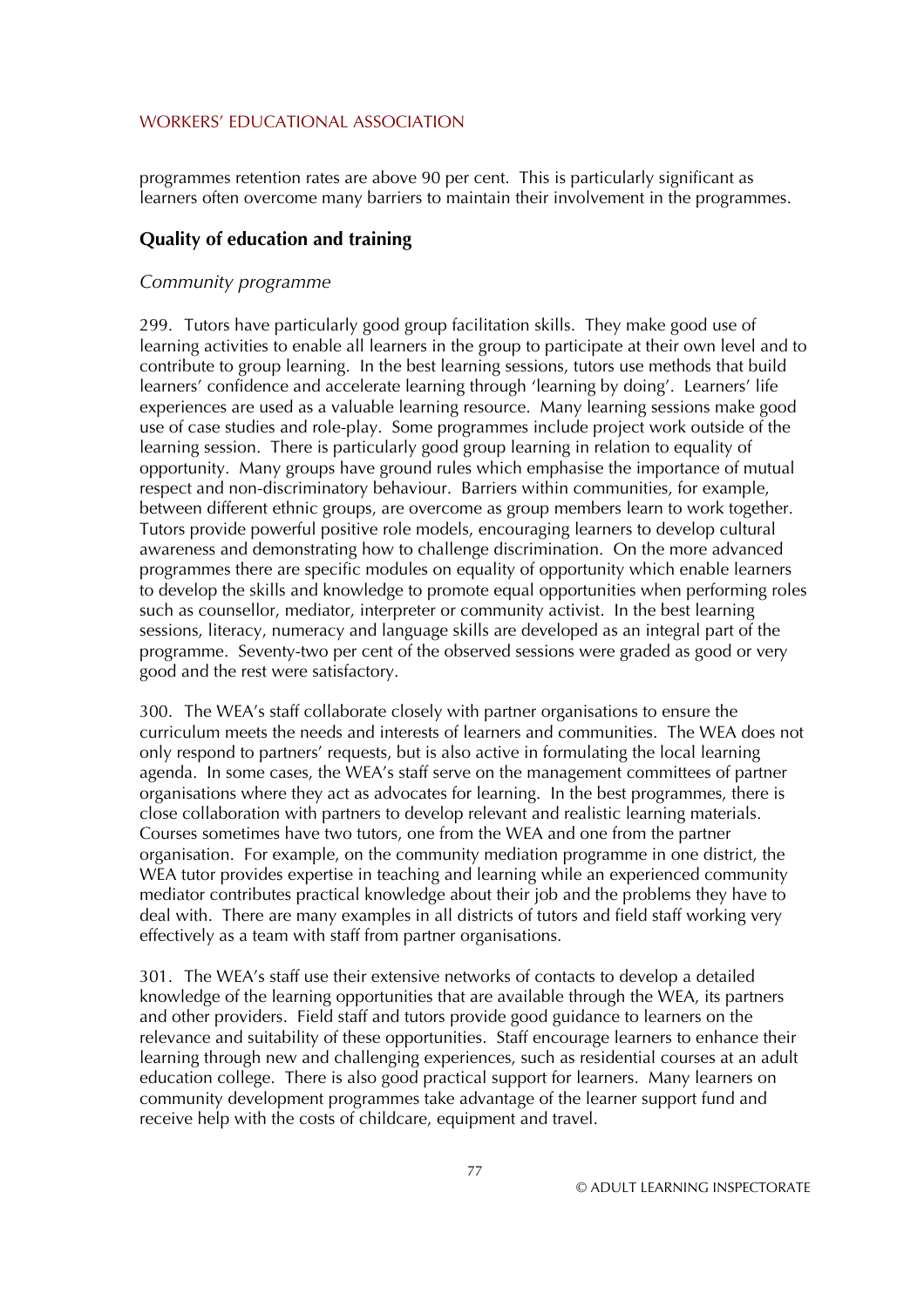302. Resources are satisfactory overall. Some venues are excellent while others are barely adequate. Some learners receive excellent resource packs while others receive poorly photocopied handouts. Some learners have insufficient access to tools for independent study, such as reference books or the internet. In one group, the needs of two learners with disabilities were not fully met, but access to aids and adaptations is generally satisfactory. In one group, the needs of a hearing impaired learner were well catered for by a tutor with excellent skills in lip-speaking and the use of gesture.

303. Assessment is satisfactory. Where community development practice is particularly sound, community members carry out the assessment of community needs themselves with support from WEA's field staff or staff from partner organisations. In the best programmes, tutors use various tools to help learners assess their own starting point and learning needs. Many tutors are striving to record group and individual learning outcomes, but this is not fully effective. There is insufficient depth and detail. The community development context is often neglected. For example, learners often join programmes to increase their community involvement, but their precise objectives in relation to this are not captured. Learners benefit from good opportunities to gain accreditation on many programmes. Fifty to 80 per cent of learners are working towards accreditation. Marking of written work, where this is appropriate, is mostly good or satisfactory. However, there are a few instances of marking left until the end of the course. On the best programmes, a range of assessment tools is used, including self-assessment, group assessment, peer assessment and tutor assessment. On most programmes there is insufficient time for effective individual tutorials. Learners on all programmes are encouraged to reflect on their learning during group discussions.

### **Leadership and management**

#### *Community programme*

304. At a local level, projects and programmes are well managed by field staff. They have a clear idea of what they are trying to achieve in and with communities. Field staff are guided by their understanding of community development work and the needs of communities, rather than by formal community development objectives. They form strong relationships with their counterparts who work for other organisations, based on shared aims and a collaborative approach to community development. They make sound decisions about which partners to work with, these range from small community associations to local authorities. They understand how to identify and develop future tutors from the communities they work with and in. Tutors are well matched to groups. Many carry out good informal monitoring of courses. Field staff have good networking skills and many have good skills in carrying out direct contact work and assessing community needs. However, these skills are not explicitly recognised by the WEA. Staff development is focused on teaching skills, while community work skills are given little attention. Most field staff feel well supported by their line managers. However, there is no formal process to ensure field staff receive community work guidance. Supervision and line management arrangements are weak.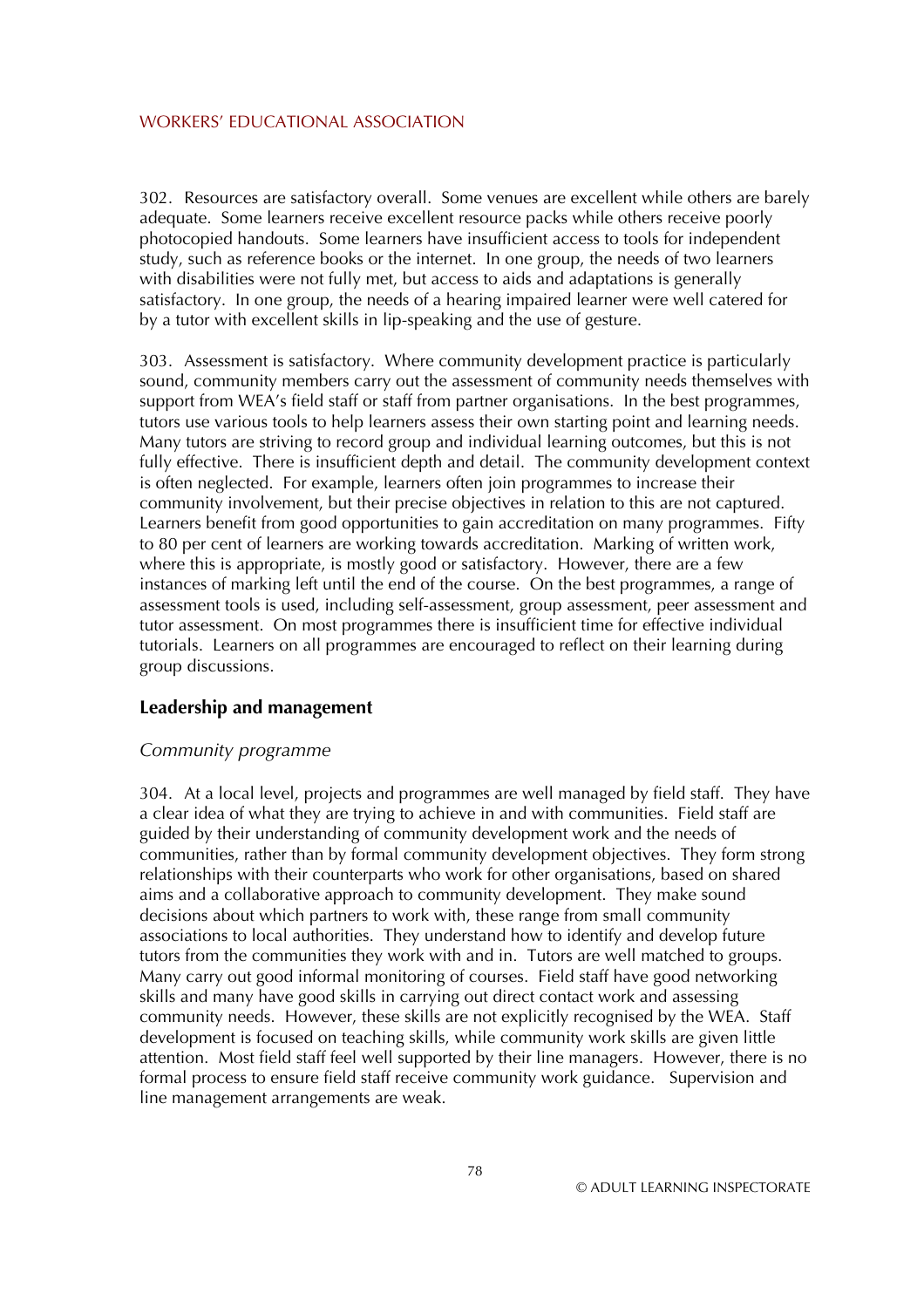305. There is inadequate evaluation of the effect of the programmes on communities. Each district has a different approach to community development. In some districts, there is a strong sense of the WEA's role in community development. In other districts, community development is not seen as a specific component of the WEA's work, but more the concern of partners. Other districts operate in an environment where there are many community development organisations, so they have focused their resources on particular programmes, for example, the community interpreters' programme. In all districts, the WEA's community development aims and objectives are implicit, rather than explicit. The WEA does not have clear objectives against which it can evaluate the impact of its work. Managers are not sufficiently aware of the need to set clear objectives and monitor the association's progress towards them. Field staff do not specify the community development objectives of individual courses. Tutors are not always aware of how their work fits into a wider community development agenda. Some staff are aware that data about learners' progression and destinations can illustrate the impact of the association's programmes, however, they only collect anecdotal evidence. Many of the WEA's partners conduct evaluations of the impact of community development projects, but these do not focus sufficiently on the contribution made to these projects by the WEA.

306. Good practice is not sufficiently shared either within districts or across districts. The WEA is not clear about how good practice should be defined in relation to community development learning. Even in districts where the WEA sees community development as central to its role, there is not sufficient clarity about what constitutes good practice in this context. In all districts, staff have insufficient understanding of the benefits of sharing good practice and how it might be facilitated. There are many examples of tutors duplicating effort and there is one example of a district not being aware of how another district has approached a similar problem. However, there are national projects emerging around citizenship and community interpreting where the sharing of good practice is an important component.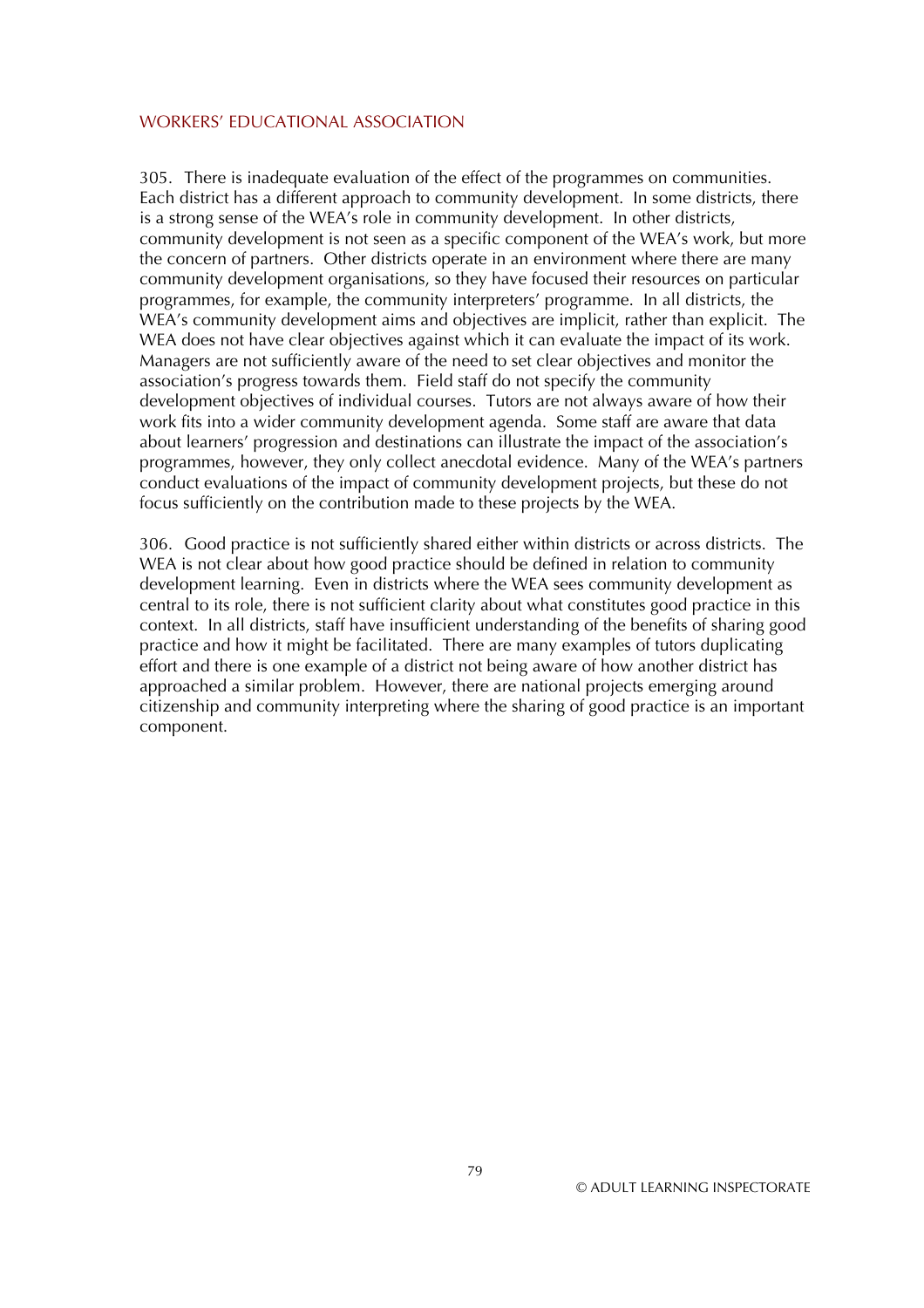# **Reports on WEA districts:**

#### **Cheshire, Merseyside and West Lancashire**

The Cheshire, Merseyside and West Lancashire District covers the southern Lake District, Lancashire, Merseyside and about half of Cheshire and encompasses 11 local authorities. The district is one of contrasts as it has some of the wealthiest and some of the most deprived areas in the country. The district office is located in Liverpool. There are 703 members in this district.

The district is currently going through a time of change. The retirement of senior staff, redundancies and the reorganisation of the WEA's districts have had a major impact on the Cheshire, Merseyside and West Lancashire district. Changes to the management and staffing structures were agreed in November 2003 and were implemented in December 2003. The management team comprises the district secretary, the targeted funding manager, the senior finance office, the administration team leader and three field staff who each represent one geographical area in the district. The management team meets once each month to consider key educational and financial data and a range of organisational topics. The district currently employs 208 teaching staff.

There are eight branches in the district, in which there are 103 active volunteers. The active volunteers are involved in discussions about the curriculum and publicity and they help with venue selection.

Tutor organisers plan and deliver the provision throughout the district. In 2002-03, the district ran 555 courses on the main LSC contract. Of the courses, 52 per cent were in the community programme, 42 per cent in the general programme and 6 per cent in the workplace programme. The courses attracted 6433 enrolments, representing 47.8 per cent on the community programme, 47.6 per cent on the general programme and 4.6 per cent on the workplace programme.

The general programme offers accredited and non-accredited courses in areas including visual and performing arts, creative writing, English literature, modern foreign languages, history, philosophy and astronomy. Most learning sessions last for two or three hours and the course duration varies between 14 and 40 hours. Most of the general programme is offered during the day, although there is a small proportion of evening and weekend provision.

There are accredited and non-accredited courses in the community programme, in areas including art studies, practical crafts, literacy, numeracy and language, key skills, English literature, modern foreign languages, British Sign Language, community interpreting, history and astronomy. The district operates a targeted disability programme on which learners can work towards accreditation in art techniques and practice, music appreciation and performing arts. Most learning sessions last for two or three hours and the course duration varies between three and 120 hours. Most of the community programme is provided during the day, although there is also a small proportion of evening and weekend provision.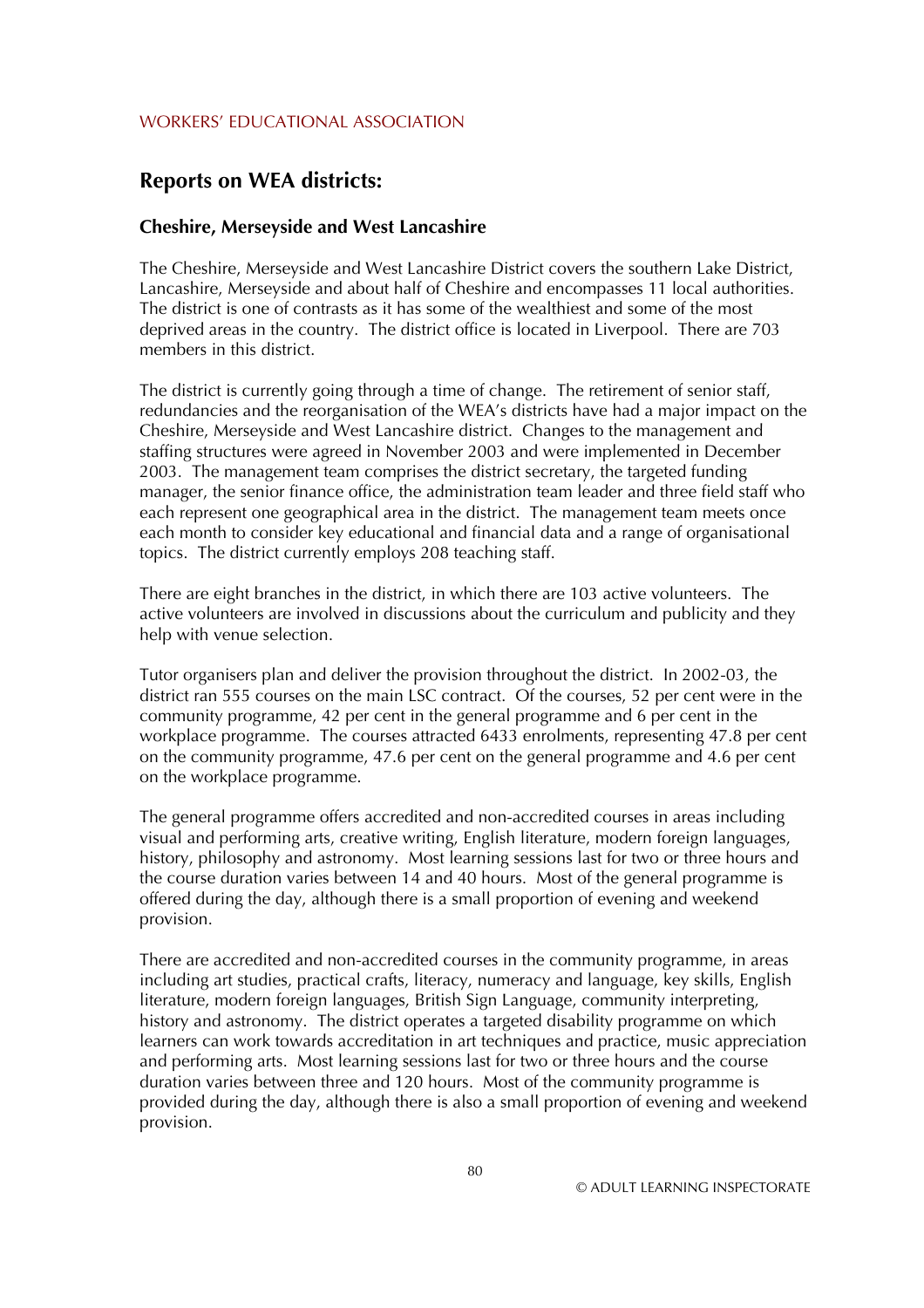There is a very small workplace programme in the district. Courses are accredited by the OCN or by an external organisation. Each learning session lasts for two or three hours and course duration varies between 30 and 40 hours.

Leadership and management, visual and performing arts and media, humanities, English and modern foreign languages and foundation programmes were inspected in this district. Inspectors did not observe sufficient foundation sessions to include judgements on teaching and learning in this area.

As at 1 March 2004 on the main LSC contract, 1,542 learners had made 1,627 enrolments on 149 courses in Cheshire, Merseyside and West Lancashire District. This represents 3.47 per cent of the WEA's current learners.

### **Strengths**

- effective introduction of new management arrangements
- good recent use of enrolment data and management information to plan curriculum
- good partnership working to attract new learners for most programmes
- particularly analytical self-assessment report
- good negotiation with learners on modern foreign language courses
- high retention rates on foundation and humanities programmes
- well-sited foundation courses conveniently located for learners
- good involvement of the management team in the skills for life agenda
- significant personal enrichment on visual and performing arts and media programmes
- good development of technical and practical skills on visual and performing arts and media programmes
- effective incorporation of learners' prior experience and learning on humanities programmes
- good range of enrichment activities on some humanities programmes

- inadequate arrangements for review and appraisal of tutors
- limited use of the learner support funds
- insufficiently robust quality monitoring (but grades teaching observations)
- insufficient use of quality assurance procedures to improve teaching and learning on humanities programmes
- weak quality assurance on visual and performing arts and media programmes
- inconsistent standards of teaching on modern foreign language programmes
- unsatisfactory curriculum management for modern foreign languages
- poor use of identified learning needs to plan and monitor learners' progress on foundation programmes
- inadequate assessment processes on humanities, visual and performing arts and media and English and modern foreign language programmes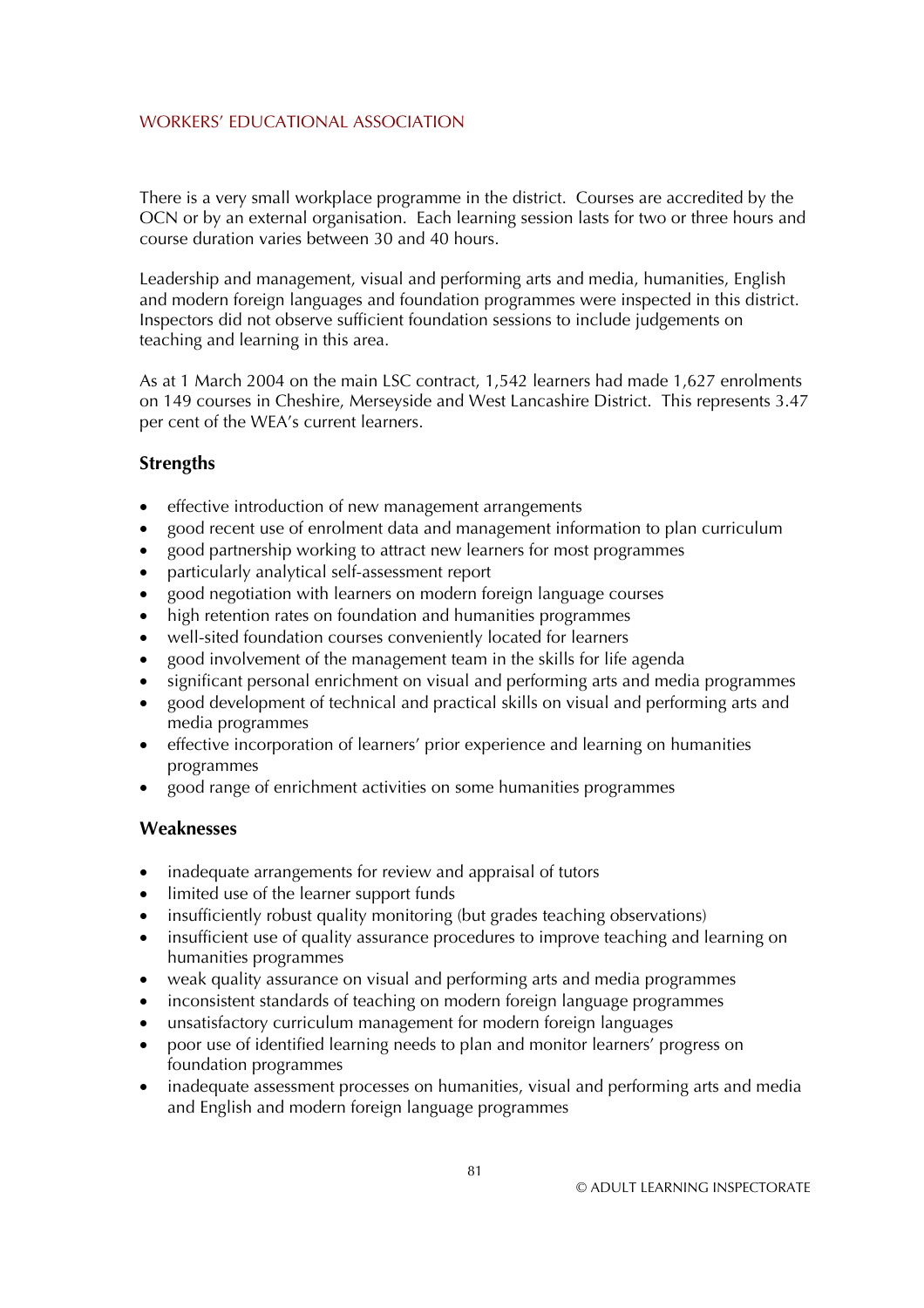- insufficient checks on learning and insufficient strategies to develop learning on humanities programmes
- insufficient attention to widening participation on humanities programmes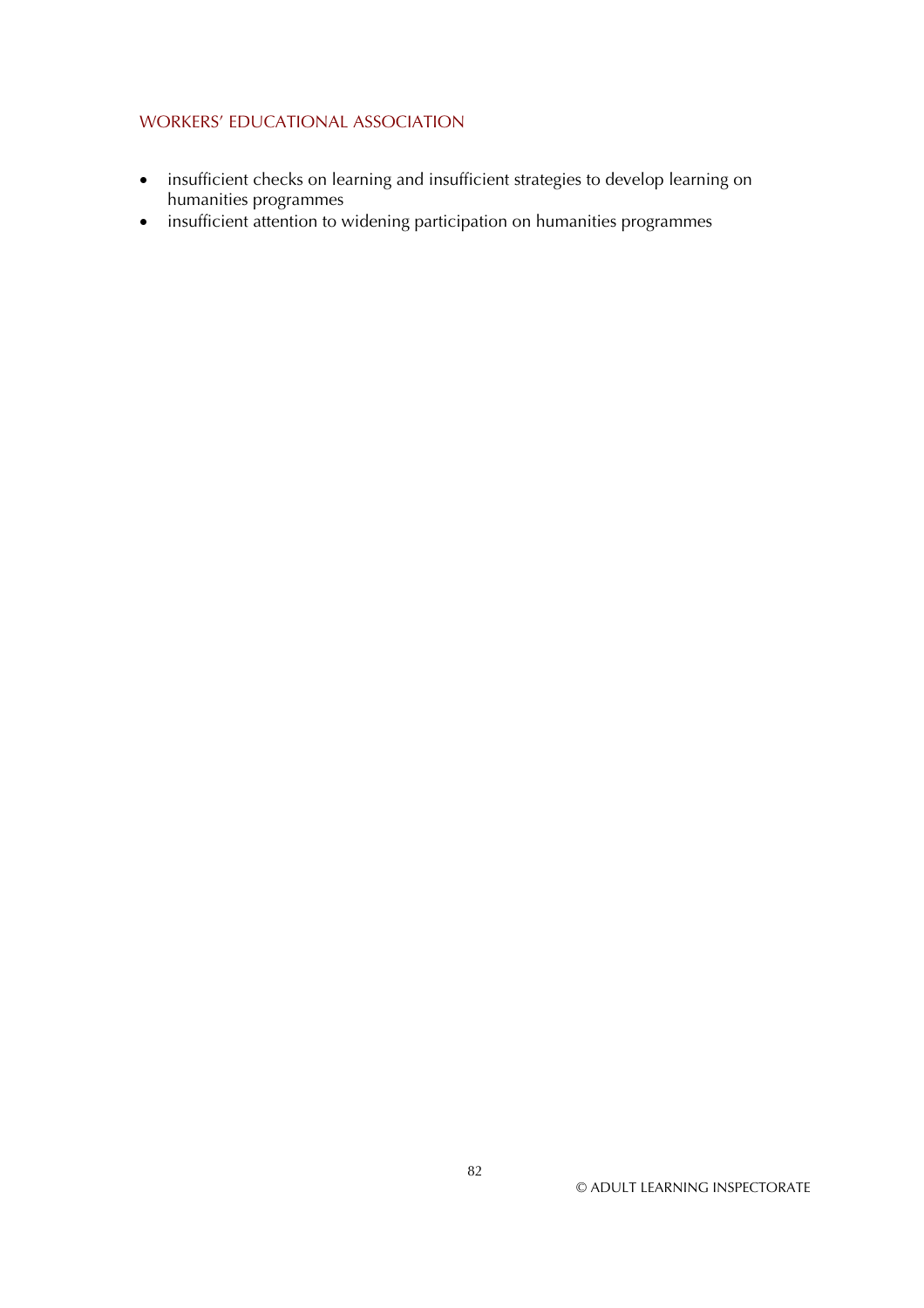### **East Midlands**

East Midlands District works across Leicestershire, Rutland, most of Lincolnshire and Nottinghamshire and some two-thirds of Derbyshire. The district office is in Nottingham and the WEA owns another property in Leicester that provides an adult education centre with two ICT suites. Elsewhere, courses are run in premises owned by other providers.

The district is currently headed by a district secretary, supported by two district managers. Eleven field staff and 34 fractional workers co-ordinate the educational work of the district and carry out some teaching. Most teaching is given by part-time tutors, drawn from an approved panel of about 1,000, of whom some 450 teach for the district in any one year. Six administrative staff work with a finance manager at the district office, where they take care of financial, management information and personnel matters. Field staff work out of offices based in adult and community education centres across the district. These offices provide bases for the local support of branches and tutors and the furthering of partnerships with other providers across the district.

An interim management team has been set up pending the outcomes of the national staff review. This team, led by the district secretary, meets monthly and provides advice and recommendations to the governors of the district committee. Since January 2004, all administrative and academic staff have met once a term on a county basis to consider and implement policy at a local level.

Active volunteers are mainly recruited from the WEA student body. The voluntary infrastructure is made up of 57 branches, drawn together in five area committees on a regional basis. District voluntary members and staff also serve on national committees and working groups.

In 2002-03, the East Midlands district ran 1,155 courses on the main LSC contract. Of the courses, 41 per cent were in the community programme, 55 per cent in the general programme and 4 per cent in the workplace programme. The courses attracted 13,530 enrolments, representing 30.3 per cent on the community programme, 66.6 per cent on the general programme and 3.4 per cent on the workplace programme. Courses were run from about 200 venues across the district.

The general programme offers a broad liberal studies curriculum, with most courses falling in the visual and performing arts and media, humanities, health, social care and public services, and sciences and mathematics areas of learning. Courses range from six to 20 meetings in length and some branches offer day, half-day or single lecture sessions to widen the choice for learners. Branch committees, consisting of local members, negotiate a programme of courses for the coming year.

The community programme is made up of provision targeted to meet the needs of people who are socially, economically or educationally disadvantaged. Programmes are designed to reach various groups of traditional non-participants in education and to increase community activity in education. These areas of work have grown considerably in recent years, both in absolute terms and as a proportion of the district's provision. The biggest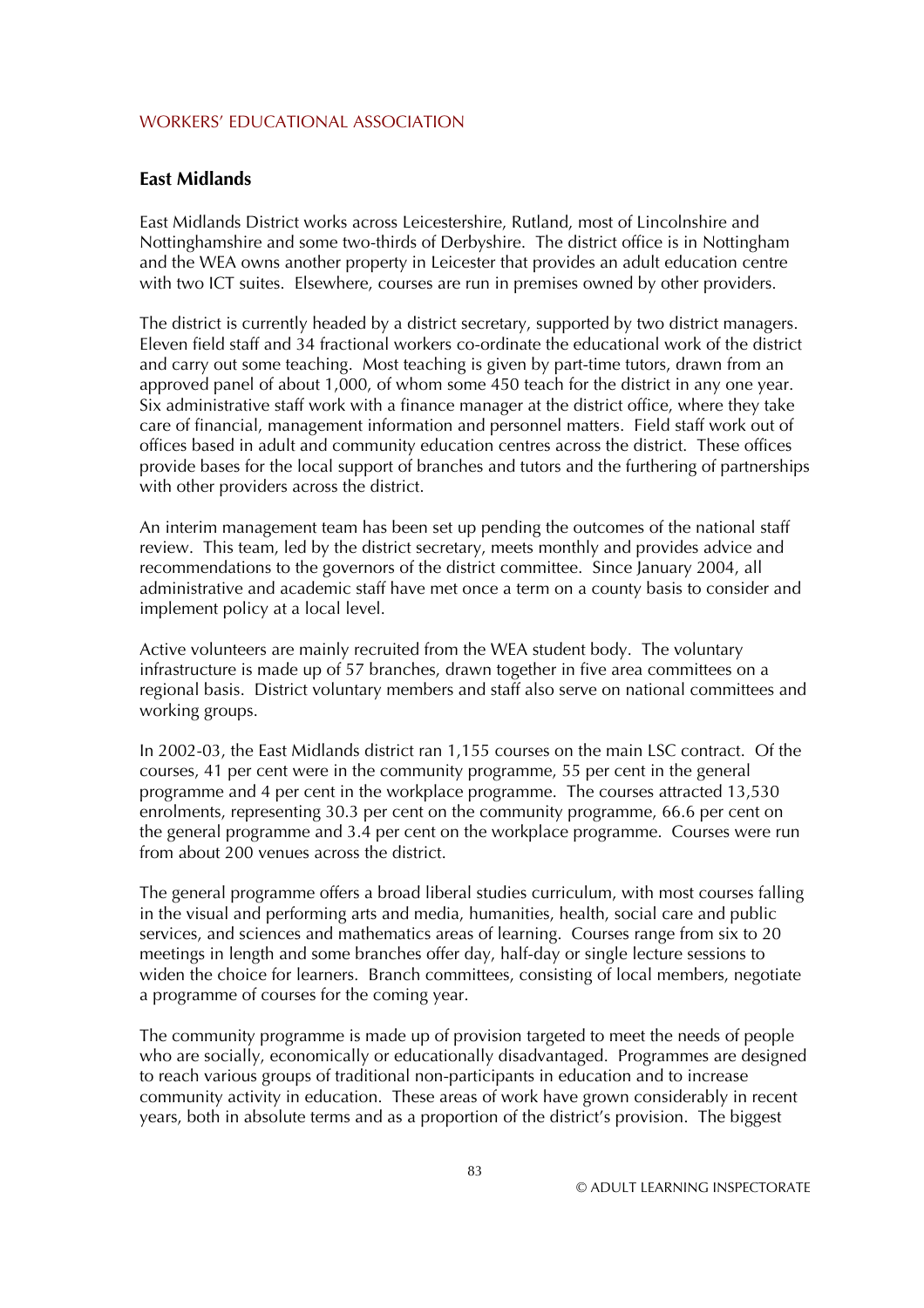growth has been in ICT provision, much of which provides the option of accreditation. Essential to the district's success in widening participation are its partnerships with a wide range of other statutory, voluntary and charitable organisations. Learners and their advocates are able to shape curriculum development to meet local or specific needs.

The workplace programme is delivered primarily through partnerships with UNISON and two regional NHS Workforce Development Confederations. The programme draws heavily on the nationally developed package of OCN accredited courses, but these are increasingly complemented by local initiatives. The programme currently makes up only about 4 per cent of the district's work, but the number of short courses that form part of the NHS's Learning Account Scheme is growing rapidly. Pilot work on developing workplace skills for life programmes has been adapted to the NHS and is continuing.

Leadership and management, ICT, humanities, English and modern foreign languages, family learning and foundation programmes were inspected in this district. Inspectors did not observe sufficient family learning sessions to include judgements on teaching and learning in this area.

As at 1 March 2004 on the main LSC contract, 4,682 learners had made 4,951 enrolments on 421 courses in East Midlands District. This represents 10.7 per cent of the WEA's current learners.

## **Strengths**

- effective leadership and management at district level
- successful partnership working to widen participation
- effective sharing of good practice at local level
- recent improvements to the staff performance and review system
- clear strategic planning for targeted groups for foundation programmes
- high retention rates on ICT, humanities and foundation courses
- good development of personal skills, confidence and knowledge for ICT, humanities and foundation learners
- significant development of attitudes to maintain lifelong learning on English and modern foreign language courses
- effective collaboration between tutors and learners to direct learning on English and modern foreign language programmes
- good and well-used computer resources
- good range of entry level ICT courses
- good use of volunteers on ICT courses
- well-sited foundation courses conveniently located for learners
- good range of enrichment activities on humanities programmes

- insufficiently rigorous self-assessment
- weak management of equality and diversity developments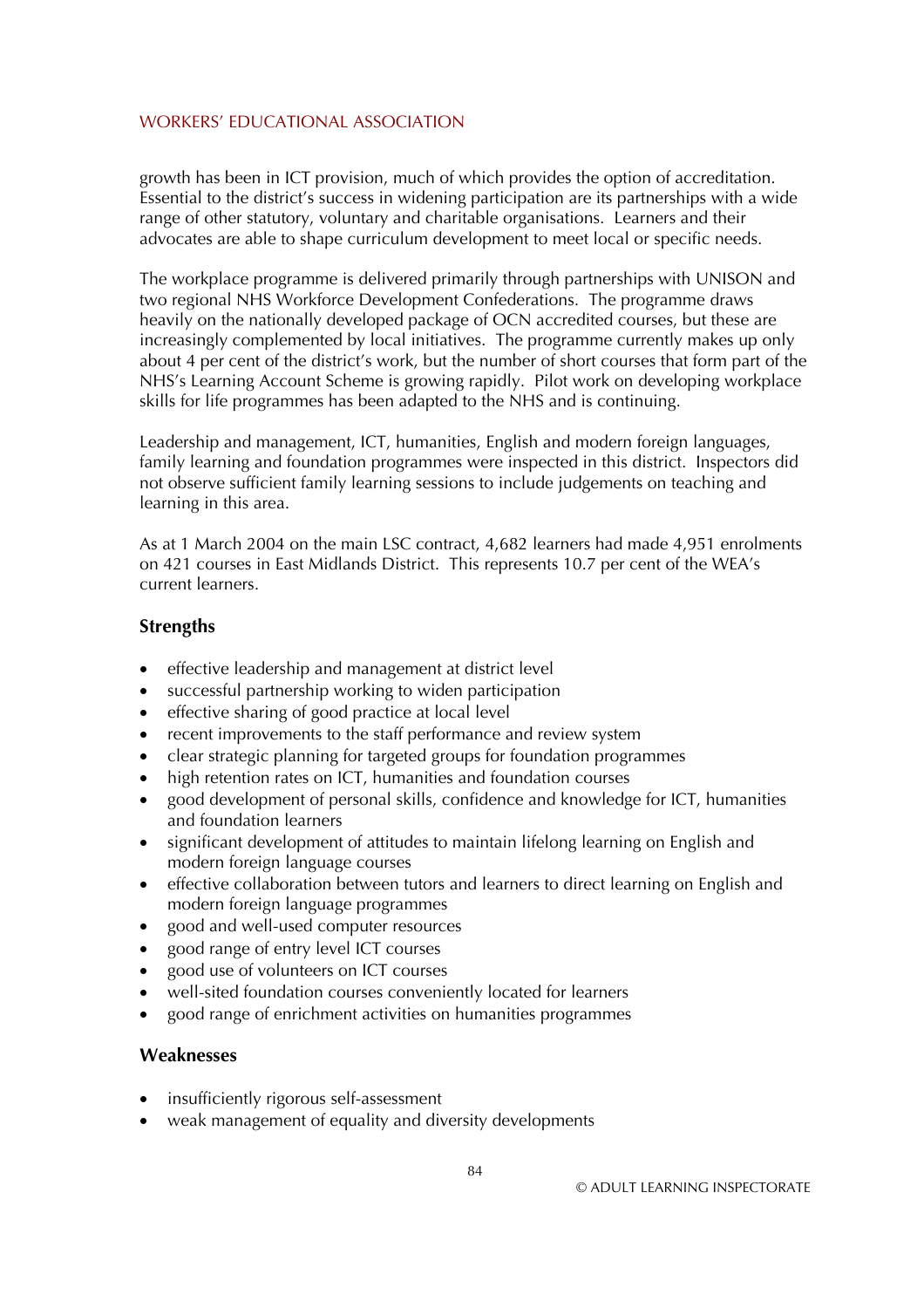- weak action-planning
- ineffective use of class visit system to improve teaching on humanities and foundation programmes
- inadequate quality assurance on foundation programmes and English and modern foreign language programmes
- weak curriculum management on English and modern foreign language programmes
- $\bullet$ weak initial assessment on ICT programme and some humanities courses
- weak assessment on English and modern foreign languages and humanities programmes
- weak analysis and recording of ICT learners' progress on non-accredited programmes
- $\bullet$ unsatisfactory teaching and learning on literacy and language courses
- poor use of identified learning needs to plan learning and monitor learners' progress on foundation programmes
- insufficient staff with specialist teaching skills in literacy and ESOL
- insufficient checks on learning in some humanities classes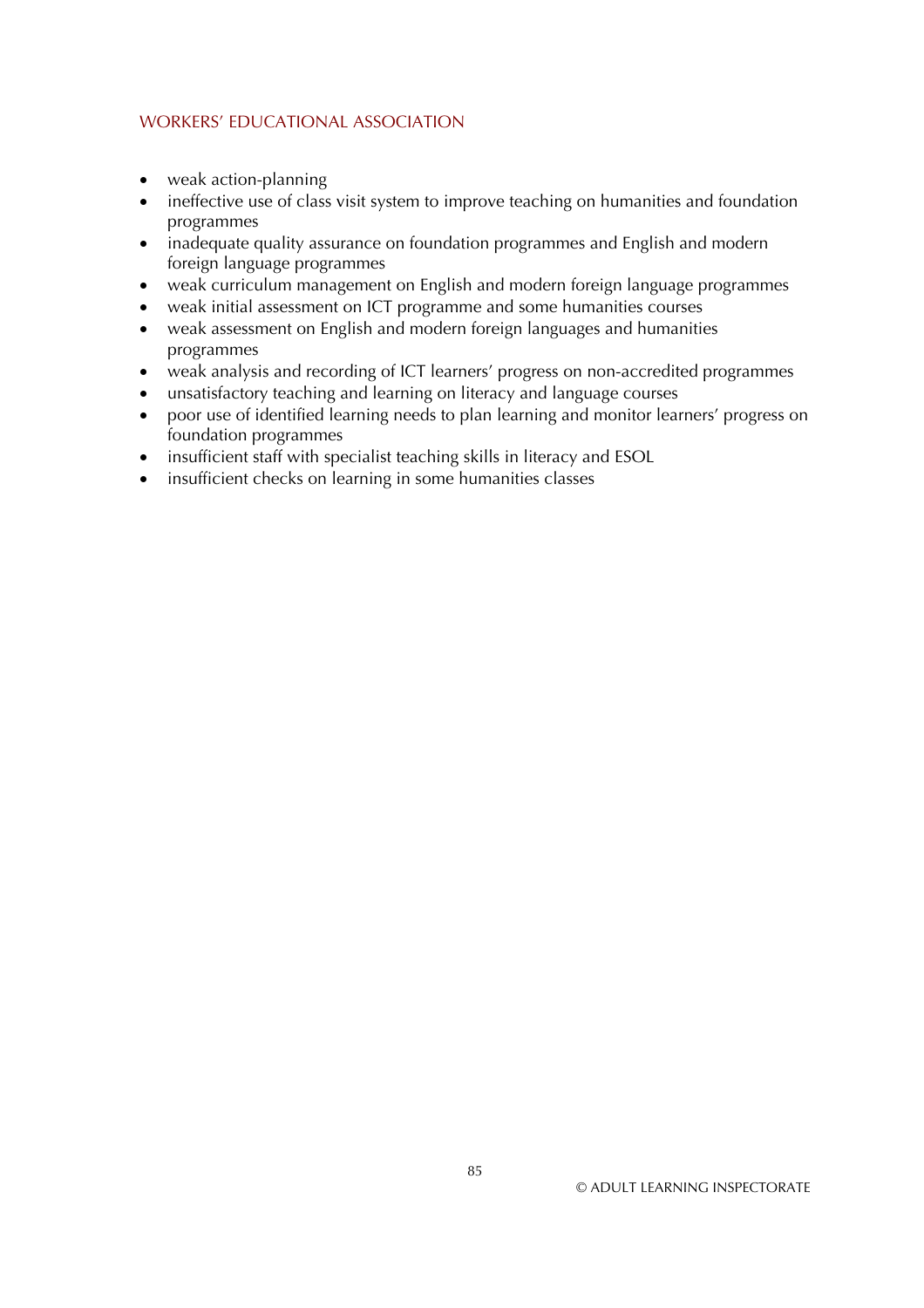#### **Eastern**

Eastern District works across seven local LSCs and nine LEA areas, taking in the counties of Bedfordshire, Cambridgeshire, Norfolk, Suffolk, Northamptonshire and most of Essex and Hertfordshire. Its district office is in Cambridge. Courses are held on premises owned by other providers or organisations. The Eastern District has over 3,000 members, accounting for some 20 per cent of the national total.

The district management team is led by a district secretary. Four other managers cover areas such as finance, management information, programme management, learning technologies, student support and quality assurance. Eight staff carry out financial and administrative functions at the district office. Eleven home-based staff are responsible either for programme management of the community and general courses on an LSC basis, or management of the workplace programme and basic skills courses across the district. The district draws on approximately 350 sessionally paid tutors each year, from an approved panel of 650. Between 20 and 30 experienced tutors are employed on sessional contracts each year in development roles such as working with targeted partners or developing curriculum areas.

Across the district, 175 branches form the voluntary infrastructure and these branches are drawn together in federations in each county. Active volunteers are involved in running branches, organising courses, supporting fellow learners and assisting with ICT and literacy and numeracy support.

In 2002-03, the Eastern District ran 976 courses on the main LSC contract. Of the courses, 41 per cent were in the community programme, 52.4 per cent in the general programme and 4.6 per cent in the workplace programme. The courses attracted 16,455 enrolments, representing 20.2 per cent on the community programme, 77.6 per cent on the general programme and 2.2 per cent on the workplace programme. Information, advice and guidance are offered in all programme areas and specialist support is available for learners on community and workplace programmes. The district gained Guidance Accreditation Board (GAB) accreditation in 2001.

The general programme offers mainly non-accredited courses in sciences and mathematics, humanities, and visual and performing arts and media. Branch committees select courses for the coming year in consultation with the learners. The subjects remain fairly constant from year to year, with history always the most popular.

The community programme, which is managed and developed by the district's 11 field staff, consists of targeted courses designed to reach traditional non-participants in adult education and meet the needs of local people who are socially, economically or educationally disadvantaged. Central to the district's efforts to widen participation is its work with WEA partnerships. Specific courses are selected by a partner and its client group from a community programme prospectus and often adapted to meet the needs of a particular group of learners. The curriculum includes practical arts, ICT and personal development. Recent project developments have focused on family and community learning and healthy living. Progression is planned through both accredited and non-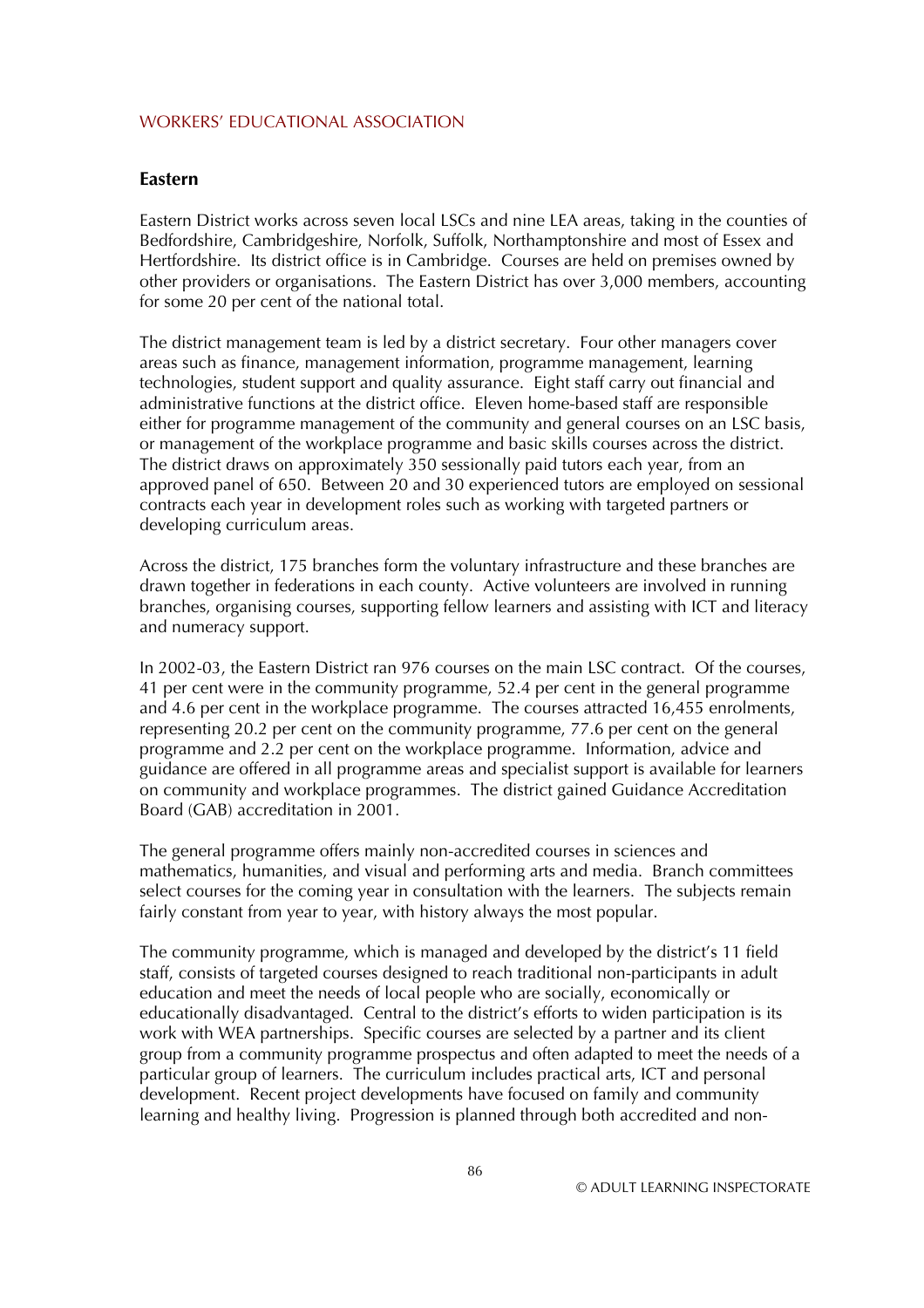accredited routes. A programme of skills for life courses is offered through partners that work with a range of target groups. All courses are referenced to the national curricula for literacy and numeracy. The district offers Basic Skills Agency assessments and diagnostic assessments. Tutors and volunteers are offered regular training. The ICT curriculum is developed through outreach work using partners' or WEA's computers as well as courses at the WEA's IT centre in Suffolk.

The workplace programme has been developed in conjunction with UNISON. In employer partnership work, the employer decides which part of the programme will be offered. Course content of internal UNISON courses is negotiated with the learners. Workplace skills for life courses are becoming a more prominent part of the programme.

Leadership and management, science, ICT, humanities and foundation programmes were inspected in this district.

As at 1 March 2004 on the main LSC contract, 5,982 learners had made 6,084 enrolments on 320 courses in Eastern District. This represents 13.49 per cent of the WEA's current learners.

## **Strengths**

- effective local management during period of change
- effective involvement of volunteers at branch and district level
- some good initiatives to support information and guidance
- good support for tutors from basic skills co-ordinator
- high retention rates on ICT, science, humanities and foundation programmes
- good development of learners' skills, knowledge and confidence on science, ICT, foundation and humanities programmes
- high-quality teaching resources for humanities programmes
- good use of partnerships to reach target groups for foundation and ICT programmes
- well-sited foundation courses conveniently located for learners
- good attainment of basic computer skills on beginners' courses
- well-designed and extensive community programme meeting ICT learners' needs
- good ICT and science teaching
- good support for staff on ICT programmes, often 'virtual'
- good understanding of equality and diversity on ICT programmes

- insufficient use of management information to guide target-setting and action–planning
- incomplete quality assurance monitoring procedures
- insufficient management of resources
- insufficient monitoring and promotion of equality of opportunity
- insufficient use of the classroom observation system
- limited widening of participation on science programmes
- insufficient setting and measuring of learning goals on humanities programmes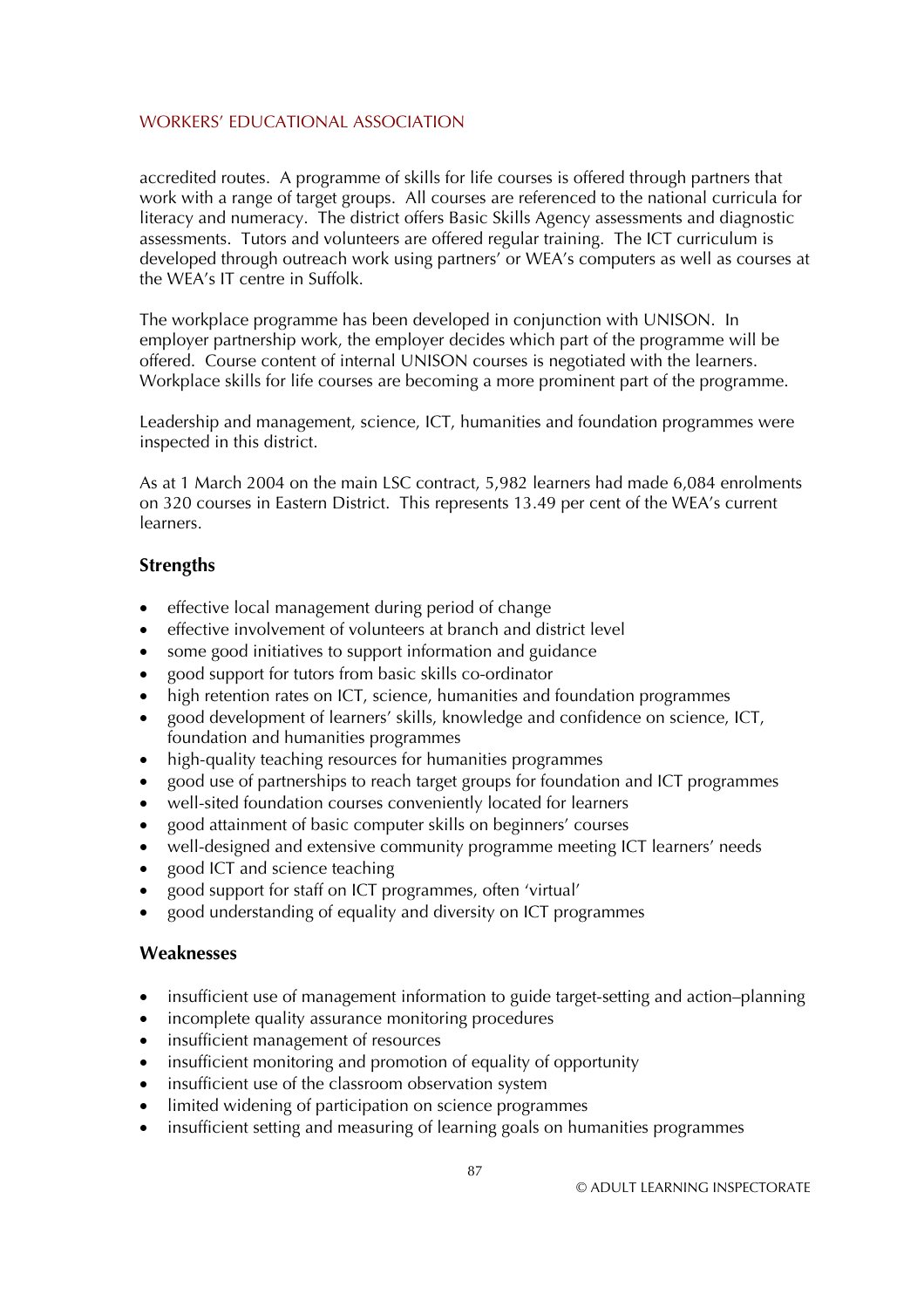- some poor accommodation for humanities and science programmes
- narrow range of humanities courses
- low and falling achievement rates on ICT accredited courses
- poor use of identified learning needs to plan learning and monitor learners' progress on foundation and ICT programmes
- weak assessment practices on ICT programmes
- inadequate quality assurance on foundation programmes and science programmes
- insufficient opportunities to share good practice for ICT and science tutors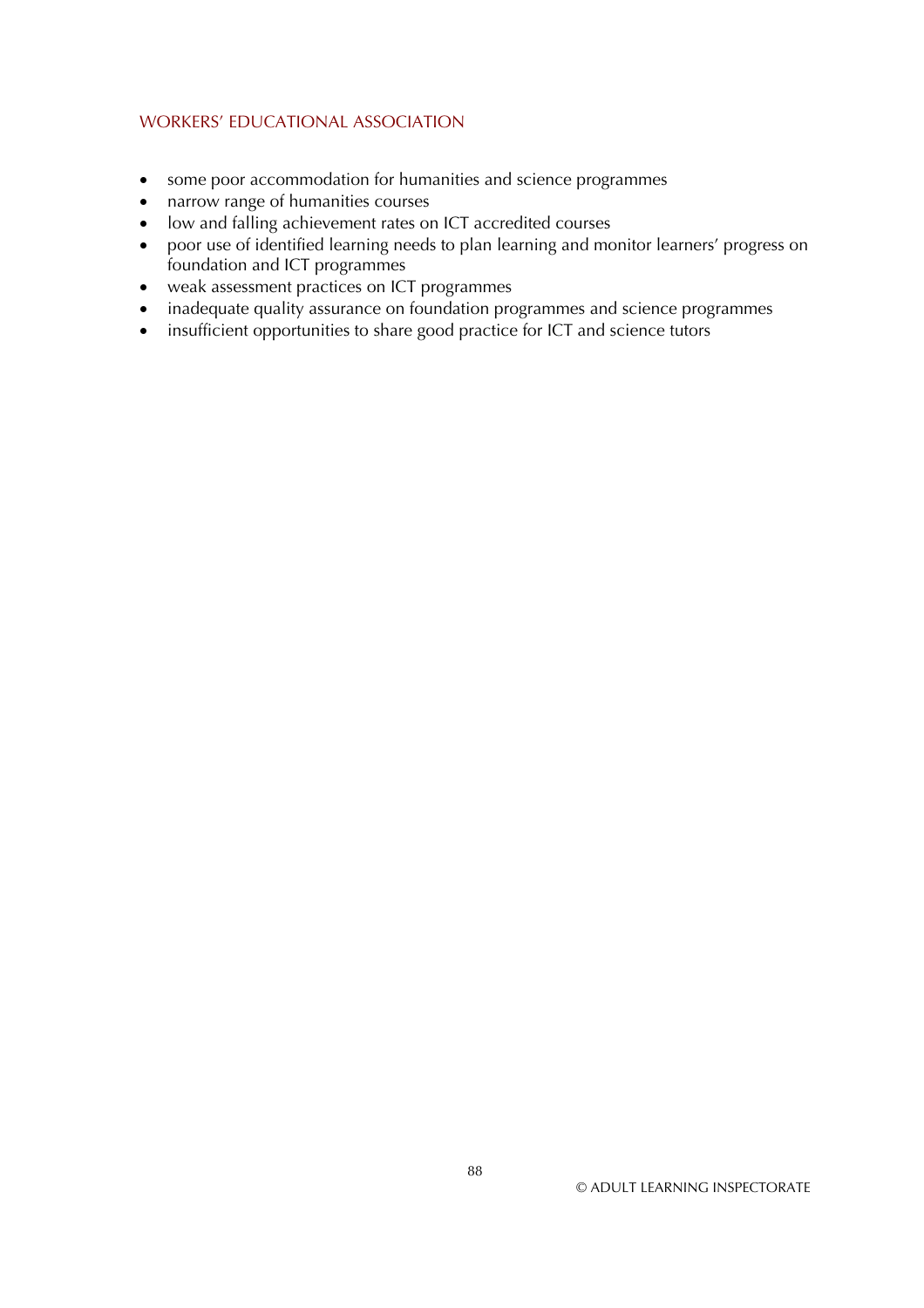### **London**

The London District covers London, Middlesex and Surrey and parts of Essex and Hertfordshire. The district office is in London. The London district has 3,783 members.

The district management team is led by the district secretary, who was appointed in January 2002. The management team also comprises the partnerships manager, the finance manager, the data manager, the systems and reports manager, three programme managers and the district secretary's personal assistant. During 2002, the district's activities were reviewed, in response to changes to the LSC's funding methodology. Following this review, the WEA's management functions and reporting systems were restructured, which involved the appointment of most of the key members of the management team in December 2002. The management team meets every month to discuss standing agenda items, which include finance, planning and achievement. During 2002-03, the district employed 386 sessional tutors and 12 part- or full-time tutors or tutor organisers.

There are 275 active volunteers in the London District's 55 branches.

In 2002-03, the London District ran 791 courses on the main LSC contract. Of the courses, 24 per cent were in the community programme, 53 per cent in the general programme and 23 per cent in the workplace programme. The courses attracted 10,010 enrolments, representing 20.6 per cent on the community programme, 62.3 per cent on the general programme and 17.1 per cent on the workplace programme.

The general programme is mainly delivered in suburban areas of London. The WEA plans to maintain the current level of provision in this programme area over the next three years. Growth in this programme area will focus on widening participation in learning, in line with the association's development plan.

The community programme is delivered throughout Greater London, but mostly in central and east London. The community curriculum covers community interpreting, family learning, helping in schools, basic and key skills and ESOL. The WEA works in partnership with a number of external organisations, including local authorities and local community groups, to provide these courses. The WEA also provides a small amount of provision outside the curriculum areas listed, to meet partners' requests. Local demand for the WEA's community programme courses exceeds the provision that the WEA can supply.

The district works in partnership with trades unions and employers to deliver the workplace programme.

Leadership and management, science, trades union studies, ICT, visual and performing arts, humanities, community development, English and modern foreign languages and foundation programmes were inspected in this district.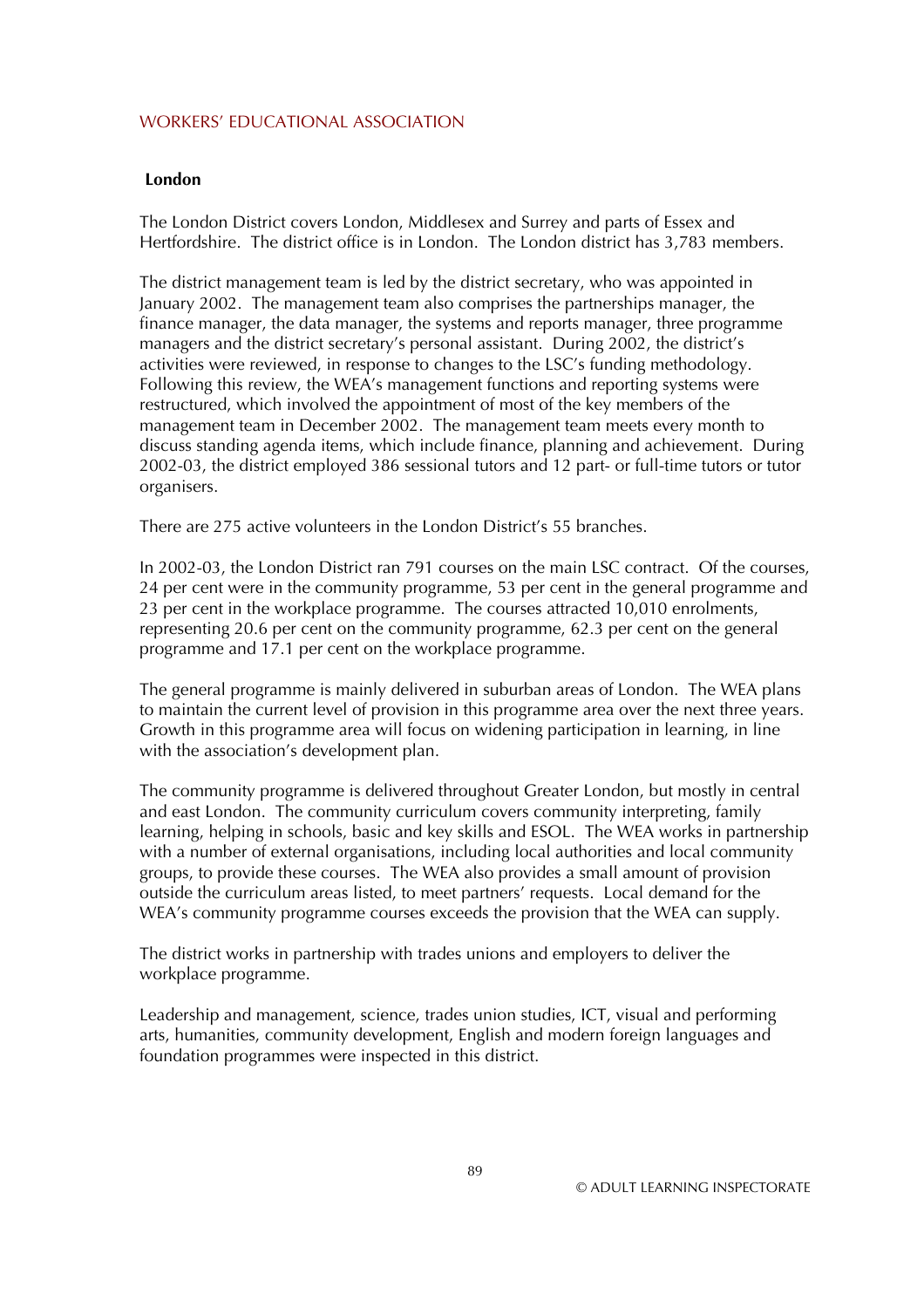As at 1 March 2004 on the main LSC contract, 4,368 learners had made 4,503 enrolments on 313 courses in London District. This represents 9.85 per cent of the WEA's current learners.

# **Strengths**

- effective leadership and management of recent changes
- significant recent improvement in the accuracy and use of data in the operational management of provision.
- wide range of staff development opportunities for ICT tutors
- good retention on humanities, science, ICT, trades union studies, English and modern foreign language, community interpreters and foundation programmes
- good use of partnerships to reach target groups on foundation and ICT programmes
- good achievement on foundation workplace and family learning programmes
- flexible humanities programmes
- good range of enrichment activities for humanities and science programmes
- some good practice in the induction, training and monitoring of new staff on humanities programmes
- effective use of volunteers on science programmes
- good development of independent learning and vocational skills on trades union studies programmes
- good development of personal skills and confidence on foundation and ICT programmes
- good course design on trades union studies programmes
- good equal opportunities awareness on trades union studies programmes and good development of equal opportunities skills and knowledge on community development programmes
- good development of attitudes to maintain lifelong learning on English and modern foreign language courses
- significant personal enrichment on visual and performing arts and media courses
- very good development of technical and practical skills on visual and performing arts and media courses
- well-sited foundation courses conveniently located for learners
- good teaching and learning on community development programmes
- good access to accreditation on community development programmes
- good curriculum management of family learning programmes
- good arrangements for ICT course review and evaluation
- some good ICT resources
- some well-structured progression routes for workplace ICT learners

- unco-ordinated approach to curriculum planning and development
- inconsistent use and development of quality assurance arrangements
- poor development of the use of targets in organisational management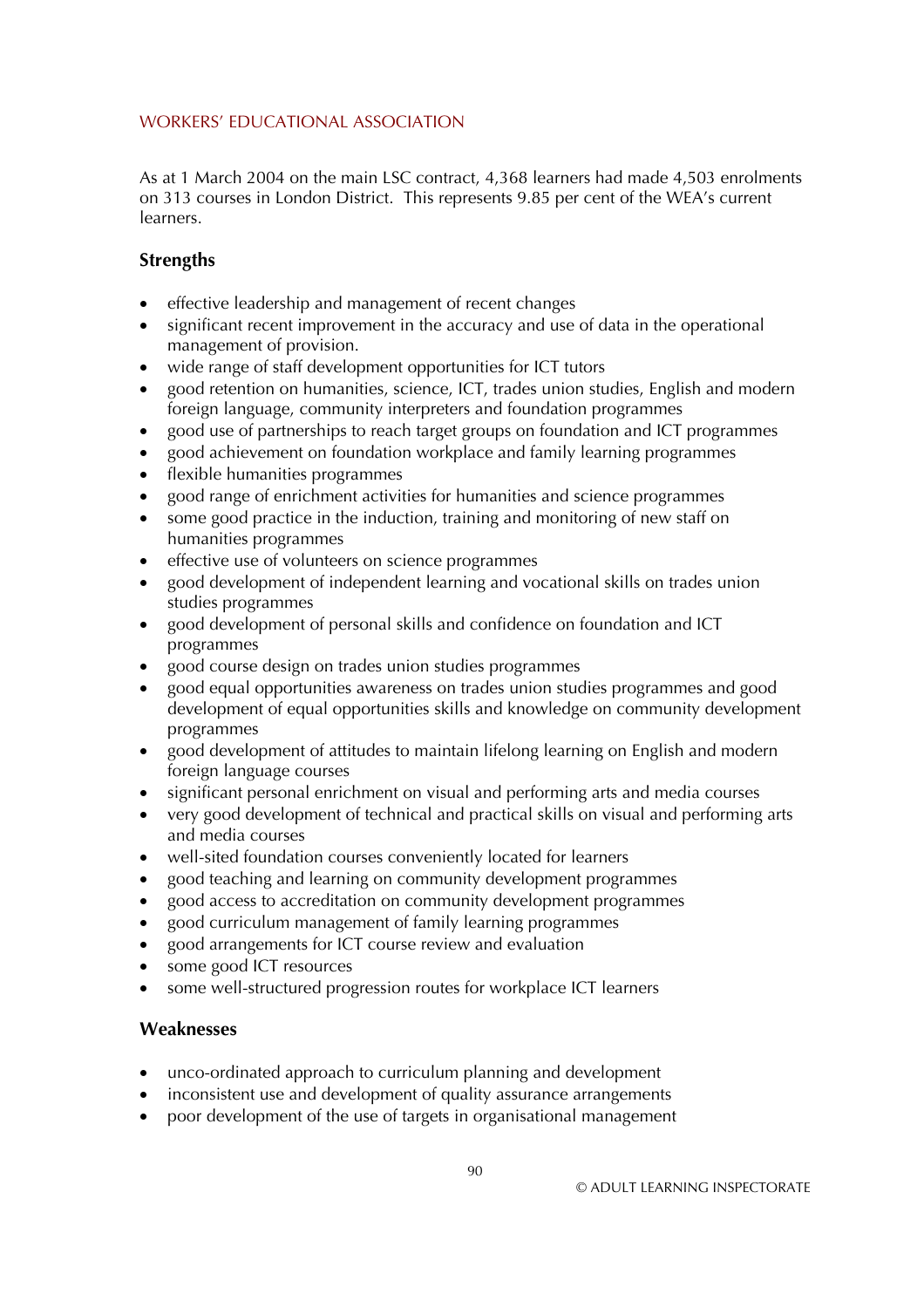- insufficient attention to widening participation on humanities, science, visual and performing arts and media and English and modern foreign language programmes
- insufficient staff development opportunities for trades union studies tutors
- some poor classroom accommodation for trades union studies, ICT, humanities and science programmes
- some inadequate resources on science, English and modern foreign languages and trades union studies and foundation programmes
- limited range of teaching methods on humanities programmes
- lack of defined criteria to measure learners' progress on science and English and modern foreign language programmes
- some weak communication between branches, tutors and WEA district staff on science programmes
- some poor attendance and punctuality on trades union studies programmes
- weak formative assessment on trades union studies programmes
- inadequate assessment processes on visual and performing arts and media programmes
- ineffective sharing of good practice on visual and performing arts and media and ICT programmes
- inadequate recording of learners' progress on trades union studies programmes
- poor completion of course evaluation on trades union studies programmes
- lack of progression routes for English and modern foreign language programmes
- unsatisfactory teaching and learning on literacy and language courses
- poor use of identified learning needs to plan learning and monitor progress on foundation programmes
- some poor attendance on foundation programmes
- some unreliable management information data for ICT programmes
- ineffective measurement of the impact of learning on performance at work in workplace ICT programme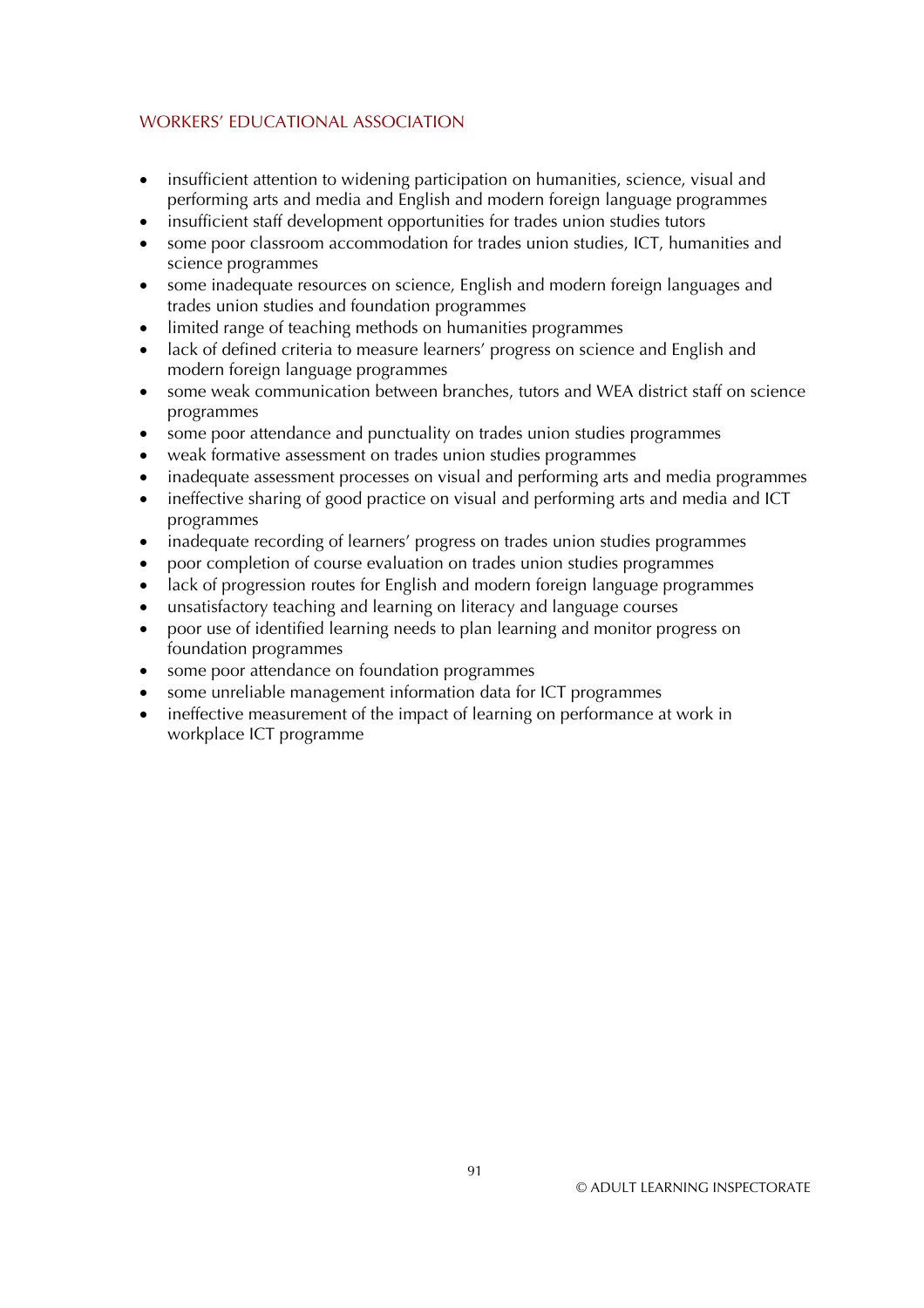#### **North Western**

North Western District covers Greater Manchester and parts of Lancashire, Derbyshire and Cheshire. The district office is in Manchester. The WEA uses 150 venues across the district for its courses. There are 599 members in the district.

In 2002-03, the North West District ran 861 courses on the main LSC contract. Of the courses, 72.36 per cent were in the community programme, 24.3 per cent in the general programme and 3.4 per cent in the workplace programme. The courses attracted 8,675 enrolments, representing 64 per cent on the community programme, 33.7 per cent on the general programme and 2.3 per cent on the workplace programme*.* 

The general programme offers learners a range of non-accredited courses in art studies, art techniques and humanities, including history, local history and literature. Most courses last for 20 hours. The general programme is organised by volunteers, who receive support from community education managers who are responsible for the management and quality assurance of the programme. Of those learners on courses in this programme area in 2002-03, 73 per cent were women and 8 per cent had a disability.

The community programme covers curriculum areas including arts and crafts, health and care and ICT. Courses are held at a wide range of venues in the district which are owned by other organisations. Seventy-six per cent of courses are non-accredited, and the remaining 24 per cent are accredited through the OCN. Most courses last for 20 hours. The provision is organised by the district's community education managers, development workers and project staff. Those staff involved in the community programme work in partnership with local voluntary and community groups on a range of projects to involve socially, economically or educationally disadvantaged people in learning. For example, the district has a targeted disability programme and has projects to involve members of minority ethnic communities in learning. In 2002-03, 39 per cent of learners on courses in the community programme were from minority ethnic communities, 53 per cent were from disadvantaged areas in the district, 81 per cent were women and 28 per cent had a disability.

There is a small workplace programme in the North Western District. Ninety per cent of courses are accredited. For most of the provision, the WEA works in partnership with either UNISON or the NHS Confederation. These courses are developed in collaboration with the WEA's partners and are provided throughout the district. A range of other courses, including food hygiene, health and safety and first aid, are designed and delivered in collaboration with smaller employers. The district also has a discrete, non-accredited literacy and numeracy programme which has been developed in line with the national standards for literacy and numeracy.

Leadership and management, ICT, community development, visual and performing arts and media, community development, English and modern foreign languages, hospitality, sport, leisure and travel, and foundation programmes were inspected in this district. There were insufficient hospitality, sport, leisure and travel observations to comment on the quality of teaching and learning in this area.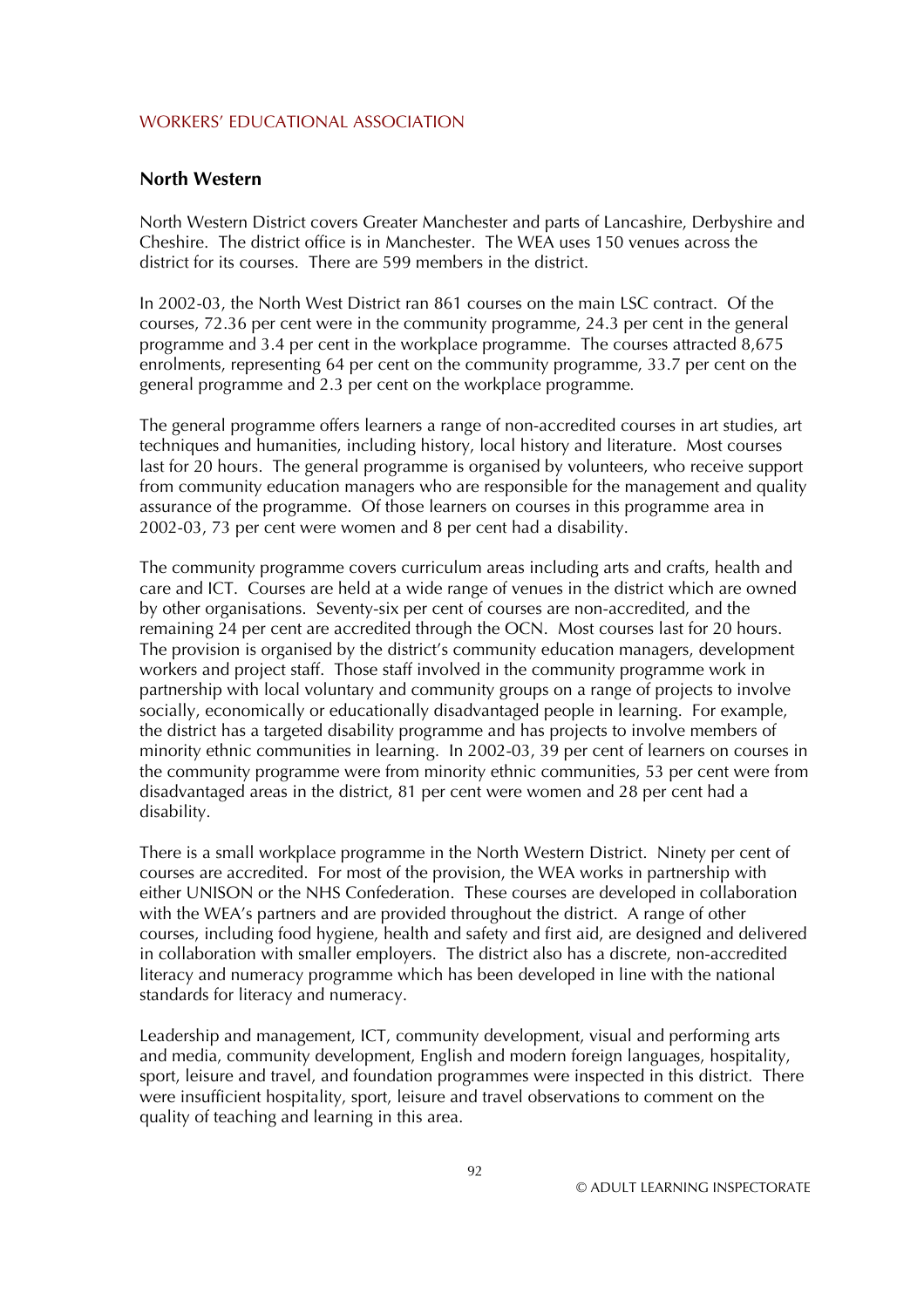As at 1 March 2004 on the main LSC contract, 3,259 learners had made 3,407 enrolments on 298 courses in North West District. This represents 7.35 per cent of the WEA's current learners.

# **Strengths**

- good understanding of corporate changes and the forward plan
- effective development of targeted provision
- good use of management information to monitor performance
- significant personal enrichment on visual and performing arts and media courses
- good development of technical and practical skills on visual and performing arts and media courses
- high retention rates on ICT, community development and foundation programmes
- good development of personal and social skills, and confidence on foundation programmes and English and modern foreign language programmes
- good use of partnerships to reach the target group on foundation, community development and ICT programmes
- well-sited foundation courses conveniently located for learners
- some good workplace foundation provision
- good teaching and learning on community learning programmes
- good induction by tutors for ICT learners
- some good information and guidance for ICT learners
- rigorous ICT course reviews
- effective collaboration between tutors and learners to direct learning on English and modern foreign languages and ICT programmes
- very good development of skills and knowledge through community development programmes to aid learners' participation in their communities
- good progression from community development programmes
- good integration of language, literacy and numeracy support into community development programmes
- good use of accreditation on community development programmes

- inadequate curriculum management
- underdeveloped workplace provision
- inadequate management of additional learning support
- insufficient use of learner support funds
- insufficient representation from learners on community and workplace programmes in governance
- insufficient observations of teaching and learning
- inadequate assessment processes on visual and performing arts and media programmes
- weak quality assurance on visual and performing arts and media programmes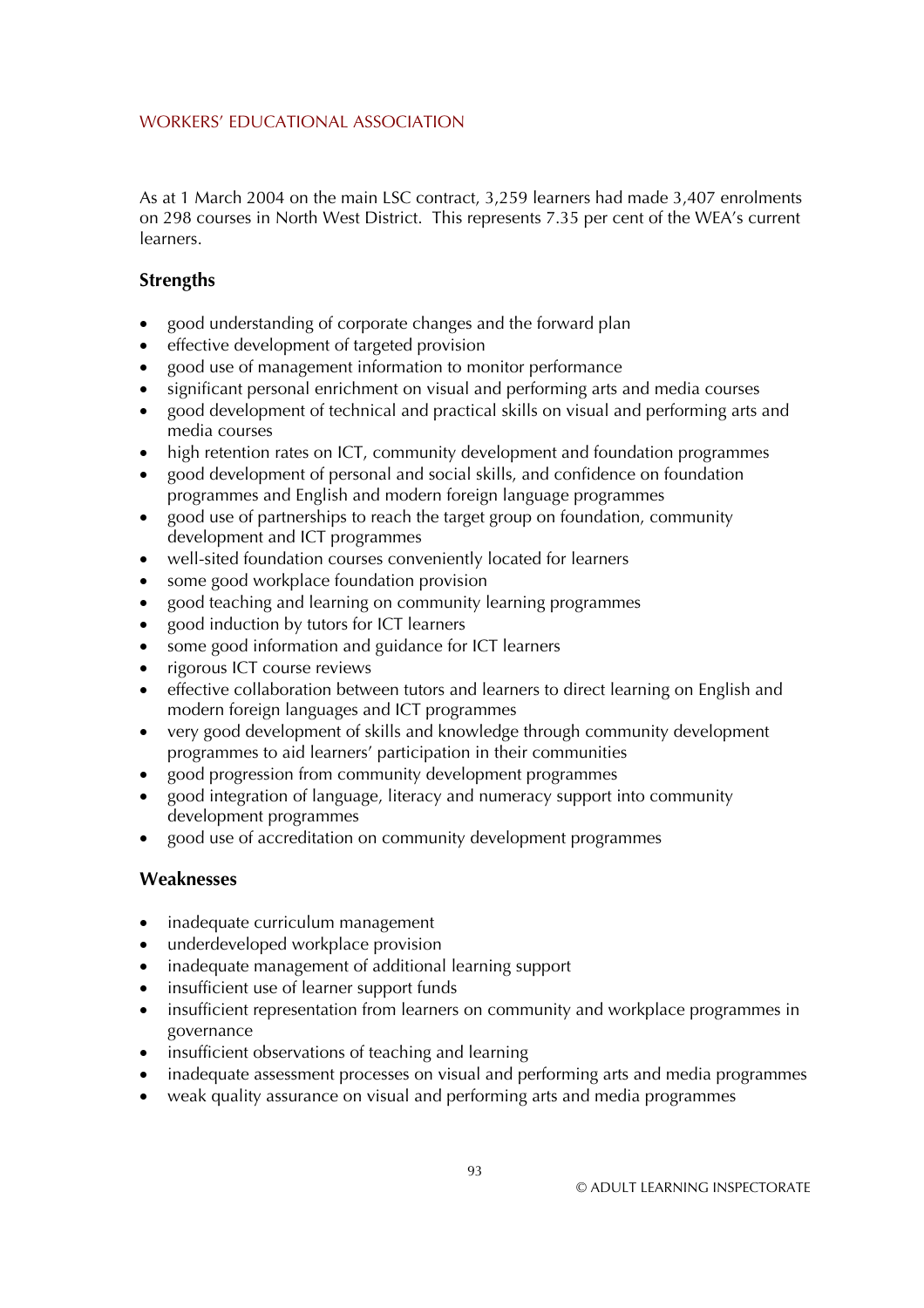- unsatisfactory teaching and learning on literacy and language and English and modern foreign language courses
- excessive use of English by modern foreign language tutors
- insufficient resources on foundation, ICT and community development programmes
- poor attendance on foundation community programmes
- $\bullet$ poor use of identified learning needs to plan learning and monitor progress on foundation programmes
- inadequate quality assurance on foundation programmes
- insufficient overall strategic direction for the development of skills for life provision
- $\bullet$ some poorly planned ICT sessions
- some ineffective use of assessment on ICT programmes
- weak assessment on English and modern foreign language programmes
- insufficient review of group or individual learning objectives on community development programmes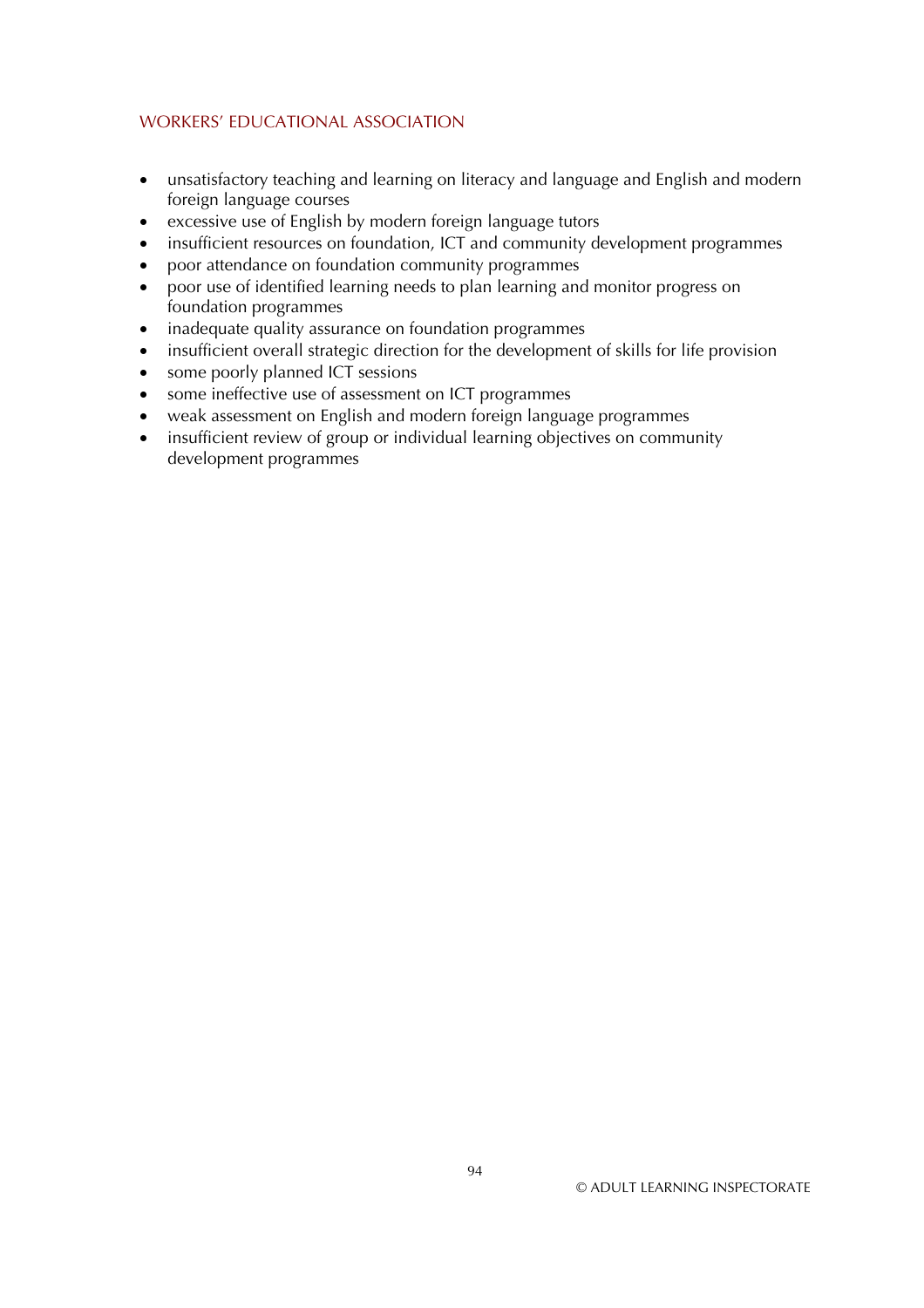#### **Northern**

The Northern District covers part of Cumbria, Northumberland, Durham, Tyne and Wear and Tees Valley. The district office is located in Gateshead.

District field staff develop and manage the provision. They work with learners to plan the programmes. Branch committees, which include student members, select provision for the next year. There is a basic and key skills co-ordinator. Some European Social Fund (ESF) and Single Regeneration Budget (SRB) funding for the community programme.

There are 30 branches in the district. Volunteers have a vital role on the general programme in supporting tutors, facilitating courses and encouraging learners into the WEA membership scheme. On the community and workplace programmes, partner organisations provide staff and learners with similar support.

In 2002-03, the Northern District ran 938 courses on the main LSC contract. Of the courses, 63.3 per cent were in the community programme, 33 per cent in the general programme and 3.7 per cent in the workplace programme. The courses attracted 10,089 enrolments, representing 58.4 per cent on the community programme, 38.4 per cent on the general programme and 3.2 per cent on the workplace programme*.* 

The general programme is managed by the tutor organiser, the area organiser and a development worker. However, the courses are organised locally by volunteers, with some guidance from the programme managers. Two part-time curriculum support tutors work to help with the development of the provision and to advise the programme managers. Most courses are non-accredited, although a small proportion of the courses which are run in partnership with local projects are accredited. Some branches work very closely with partner organisations, which include local libraries and community schools. There is a focus on the provision of humanities courses in this programme area, although other courses include alternative therapies, increasing confidence, talking about books, and crime and detection. Most courses last for less than 20 hours.

The community programme courses cover areas including health and care, ICT, practical crafts, schools and parenting, and languages. Most courses are non-accredited. The provision is developed and managed by district field staff. The community programme is designed and planned to meet learners' needs. Courses are located in local venues. A number of targeted outreach projects are run to meet the needs of socially, economically or educationally disadvantaged people. These projects are designed to widen participation in learning and are run in partnership with LEAs, social services, health services, voluntary organisations, further education colleges and schools.

The workplace programme is essentially split into two areas; the union representatives programme and the learning at work programme. The union representatives programme operates in partnership with the TUC and the learning at work programme is run in partnership with UNISON. These courses are primarily aimed at trades union members, although non-members can participate in the learning at work course. Learners are recruited through the WEA's partnership with organisations such as health trusts. Seventy-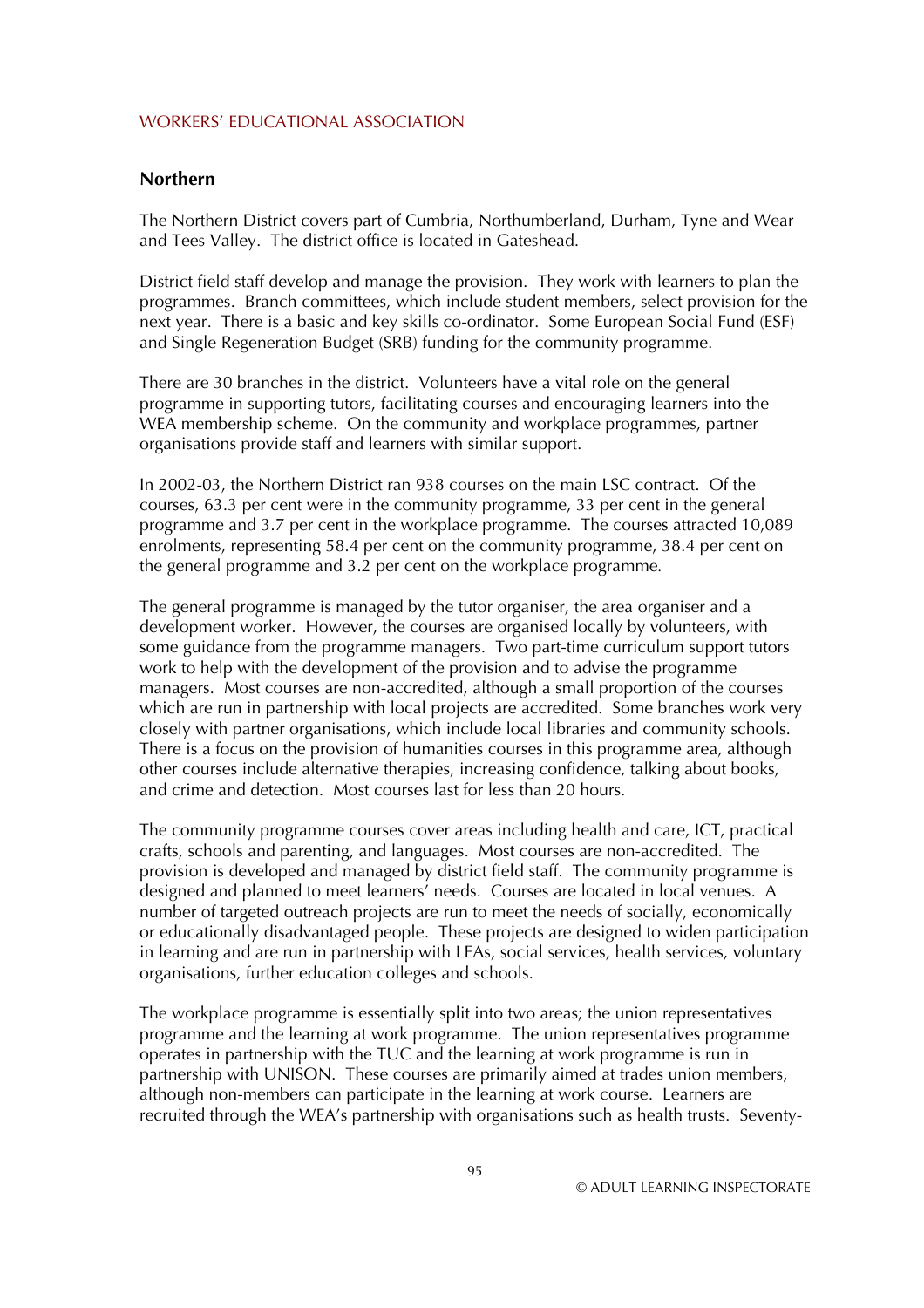five per cent of learners on these two programmes are men. There is also some literacy, numeracy and language provision for learners in this programme area.

Leadership and management, sciences and mathematics, ICT, English and modern foreign languages, hospitality, sport, leisure and travel, visual and performing arts and media, community development and foundation programmes were inspected in this district.

As at 1 March 2004 on the main LSC contract, 1,480 learners had made 1,507 enrolments on 135 courses in Northern District. This represents 3.33 per cent of the WEA's current learners.

# **Strengths**

- effective development of provision to widen participation for most areas of learning
- clear strategy to meet identified needs for skills for life provision
- good learning and achievement on hospitality and sport programmes
- some good teaching and learning on hospitality, and sport, English and modern foreign languages and science programmes
- good achievement of learning goals on ICT courses
- high retention rates on ICT, science and foundation programmes
- good research skills of science learners
- good creative writing programmes
- effective collaboration between tutors and learners to direct learning on English and modern foreign language programmes
- very good development of skills and knowledge through community development programmes to aid learners' participation in their communities
- good progression from community development programmes
- well-planned community development programmes
- particularly good group facilitation by tutors on community development programmes
- well-managed community development programme at a local level
- good development of personal skills and confidence on foundation programmes
- good use of partnerships to reach the target group on foundation programmes
- significant personal enrichment on visual and performing arts and media programmes

- inadequate curriculum management
- weak monitoring of skills for life strategy at area level
- financial management not yet fully addressing identified problems
- inadequate quality assurance
- weak communication between local level and district on community development and visual and performing arts and media programmes
- some unsatisfactory venues and resources on ICT, science, and hospitality and sport and foundation programmes
- some lack of detail on lesson plans for hospitality and sport programmes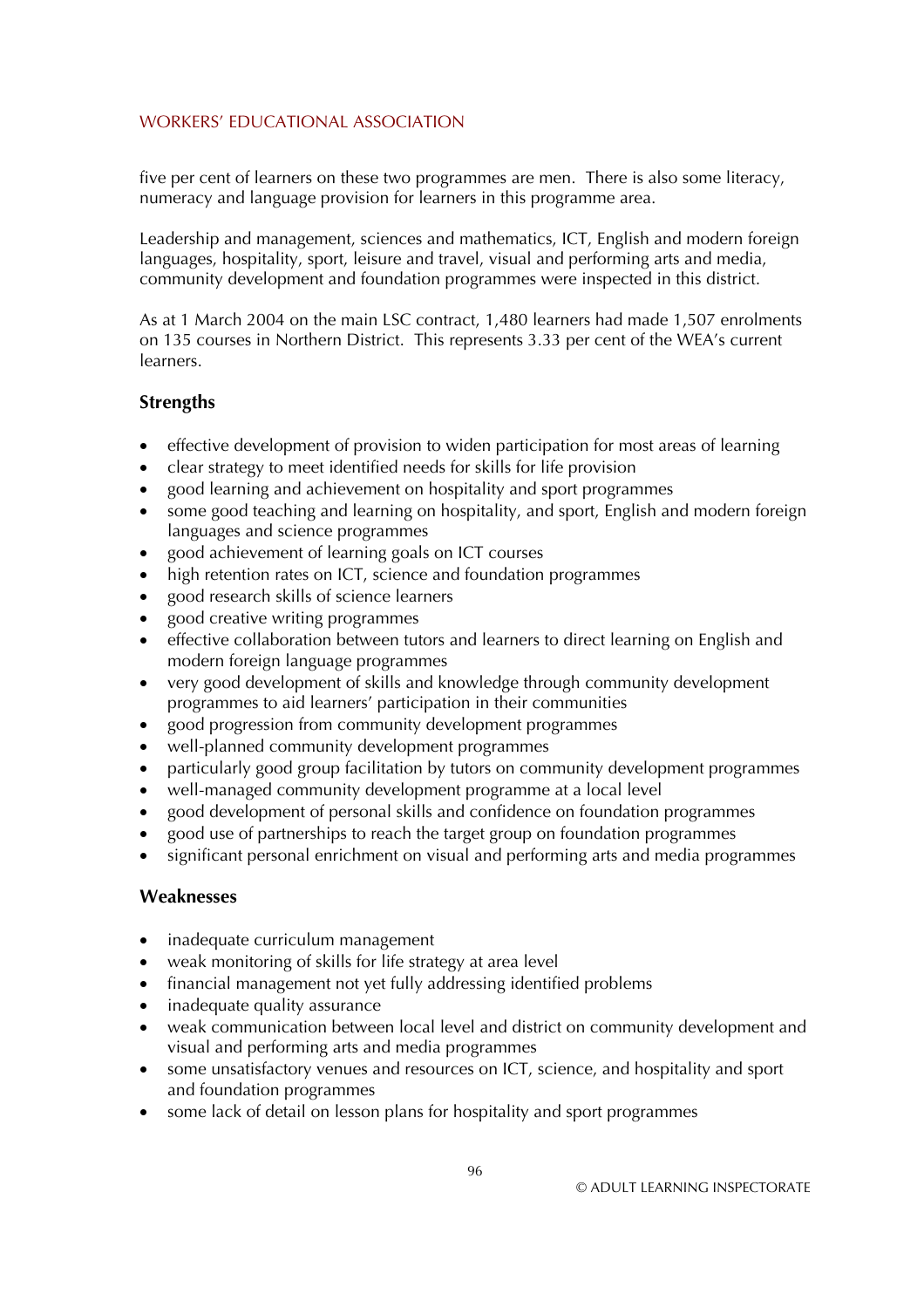- insufficient initial assessment of learners' needs and abilities on hospitality and sport programmes
- insufficient curriculum co-ordination of hospitality and sport programmes
- ineffective use of learner evaluation forms on hospitality and sport programmes
- some poorly planned outcomes of teaching and learning on ICT courses
- insufficient attention to health and safety on ICT programmes
- insufficient use of assessment to plan and monitor learning on ICT programmes
- insufficient development of science programmes to widen participation
- weak assessment on English and modern foreign languages and visual and performing arts and media programmes
- lack of data on progression on community development programmes
- poor use of data to analyse trends on ICT provision
- insufficient focus on community work skills in staff development of community development tutors
- poor attendance on foundation community programmes
- poor use of identified learning needs to plan learning and monitor progress on foundation programmes
- poor classroom management in some visual and performing arts and media sessions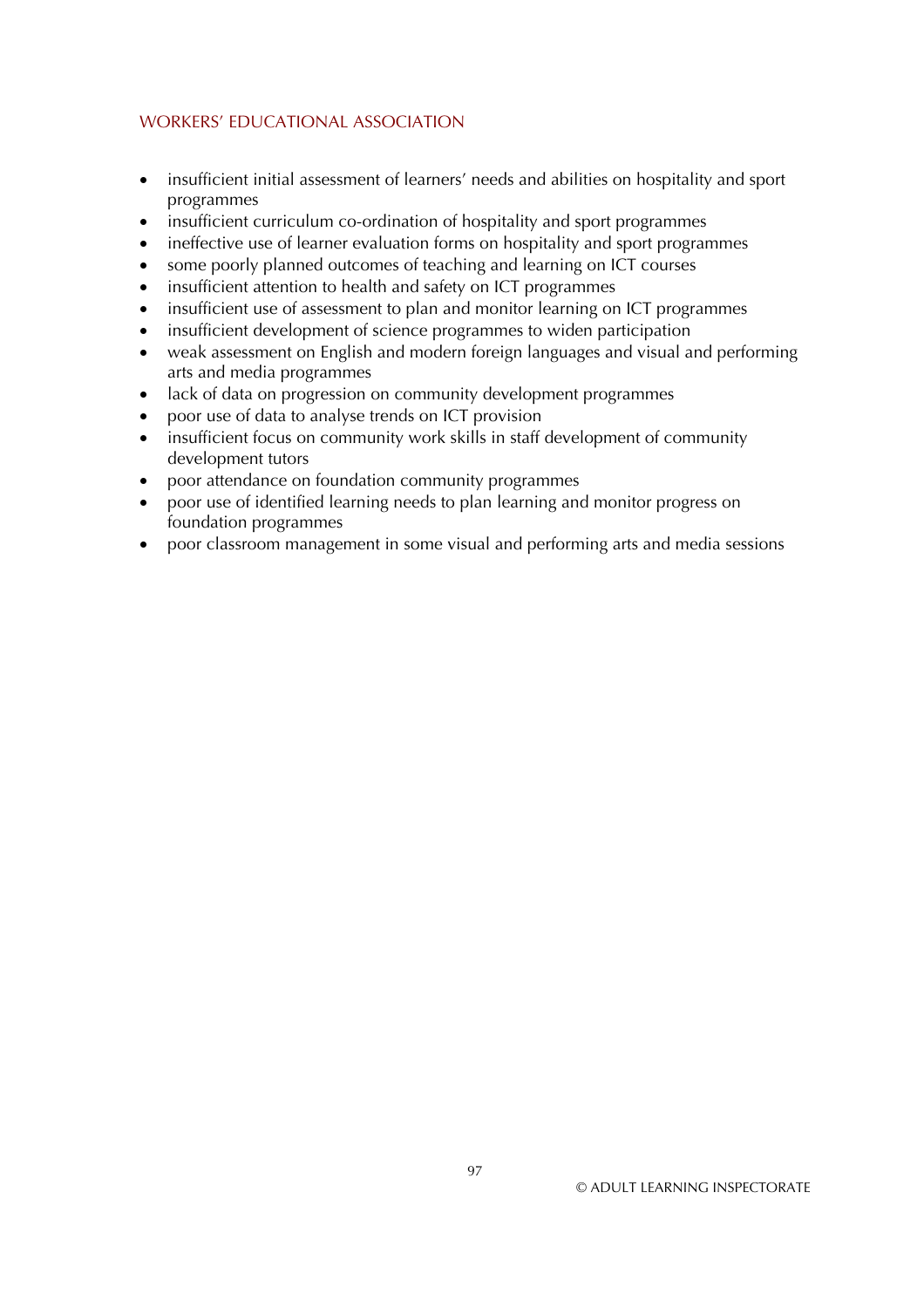#### **South Eastern**

South Eastern District covers Kent, East Sussex, West Sussex, Surrey and the London boroughs of Bexley and Bromley. The district office is in Rochester, Kent. The district has 1,721 members.

Approximately 200 volunteers work in this district. These volunteers are members who are active in the branch, doing tasks such as recruitment and enrolment, booking venues and attending branch committee meetings. Most volunteers in the South Eastern District are involved in the general programme. A district basic and key skills co-ordinator liaises with tutor organisers in the three programme areas to ensure learners receive the support they require.

In 2002-03, the South East District ran a total of 706 courses on the main LSC contract. Of the courses, 21.7 per cent were in the community programme, 55.5 per cent in the general programme and 22.8 per cent in the workplace programme. The courses attracted 8,200 enrolments, representing 15.7 per cent on the community programme, 67.9 per cent on the general programme and 16.4 per cent on the workplace programme.

Tutor organisers are each responsible for a defined geographical area in the district manage the general programme. The everyday management of the courses, including room bookings, recruitment and record-keeping, is done by members of the branch committee. Most courses on the general programme are not accredited. Courses cover humanities, visual and performing arts and sciences. Courses are for two hours a week and last for six to 20 weeks. Learners can attend courses during the day, in the evenings or on Saturdays.

The community programme is managed by tutor organisers. They are responsible for the strategic management and development of the community programme, developing partnerships, identifying and securing funding and quality assurance. Tutor organisers also manage teams of project workers who are responsible for the everyday management of the community programme. The community programme includes ESOL, women and health, helping in schools, IT and family learning courses. Literacy and numeracy programmes are developed in conjunction with local community contacts and local learning needs. There are accredited and non-accredited courses available. The district is using the community programme to widen participation in learning and has targeted the provision at adults who are socially, economically or educationally disadvantaged in areas of significant deprivation, such as the North Kent/Thames Gateway, Thanet, Hastings and Brighton and Hove. Currently, courses to widen participation in learning account for 23 per cent of the district's community programme. The community programme has developed in line with the strategic objectives of the local LSCs, learning partnerships and LEAs. The district's community programme fills many of the gaps in the existing community learning provision in the region.

The workplace programme is managed by two full-time tutor organisers who are based in the district office and who have responsibility for the provision throughout the district. One of these has responsibility for trades union activist education and ICT programmes and the other is responsible for the district's partnership with UNISON to provide the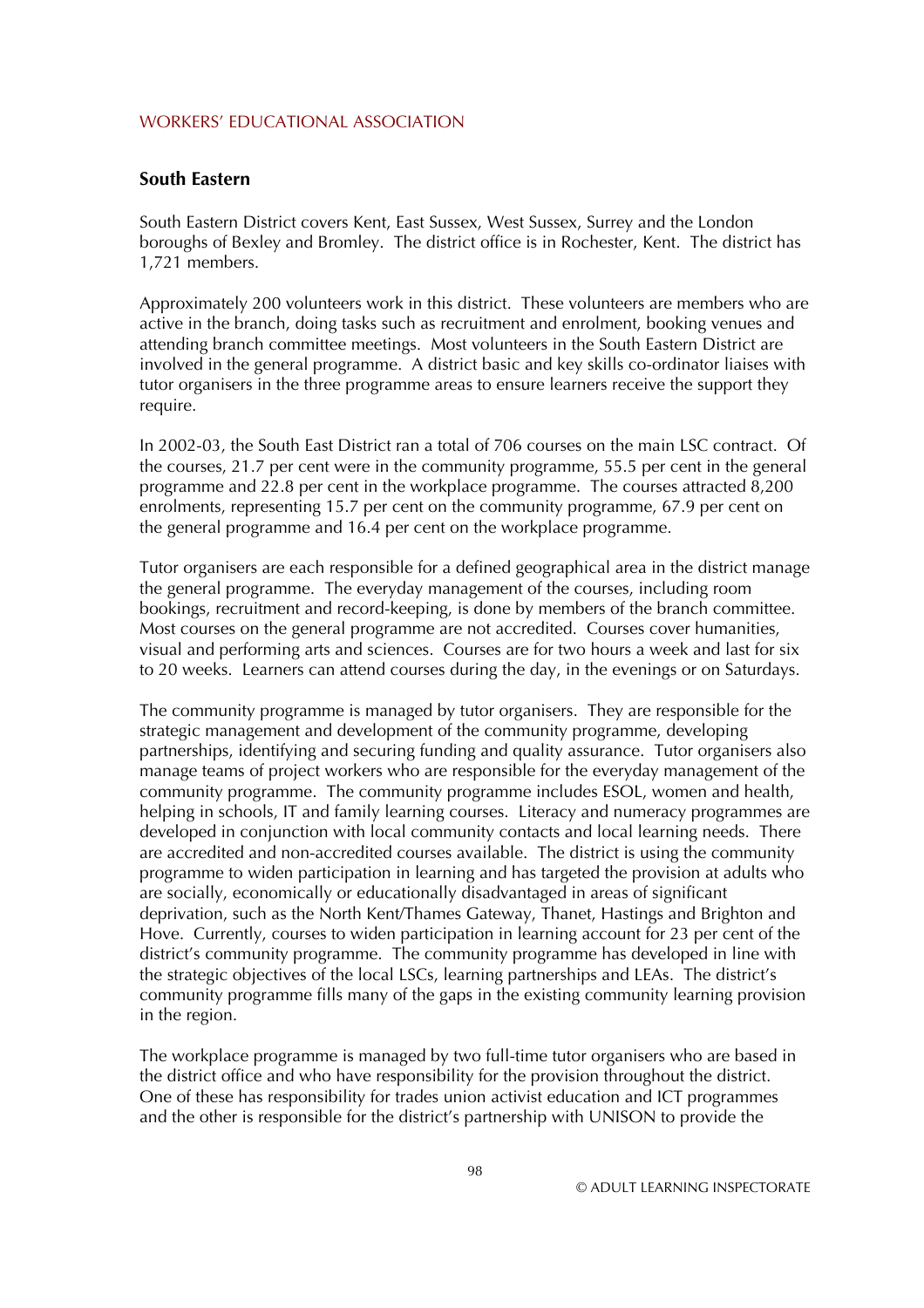learning at work programme. The trades union activist education programme and the learning at work programme are planned in discussion with the WEA's partners. The learning at work programme is accredited through the OCN. Workplace literacy and numeracy is provided in partnership with UNISON.

Leadership and management, English and modern foreign languages, visual and performing arts and media, humanities and foundation programmes were inspected in this district.

As at 1 March 2004 on the main LSC contract, 3,012 learners had made 3,109 enrolments on 230 courses in South Eastern District. This represents 6.79 per cent of the WEA's current learners.

### **Strengths**

- some effective new outreach developments in general programme
- good involvement of learners in programme design
- good partnership working
- some well-planned and well-researched new projects
- good retention rates on humanities and foundation programmes
- good development of learners' skills and knowledge on humanities programmes
- good range of enrichment activities in some branches on humanities programmes
- significant personal enrichment on visual and performing arts and media programmes
- very good development of technical and practical skills in visual and performing arts programmes
- some good teaching on visual and performing arts programmes
- good creative writing programmes
- good achievement of personal and social goals on English and modern foreign languages and foundation programmes
- good and improving achievement rates on foundation workplace programmes
- well-sited foundation courses conveniently located for learners
- some successful information, advice and guidance on workplace foundation courses
- effective use of class secretaries on humanities programmes

- unclear future role and identity of the district
- weak quality assurance
- no strategic planning for the general programme
- incomplete target-setting and monitoring
- insufficient monitoring of staff training for equality of opportunity purposes
- insufficient attention to widening participation on humanities, and visual and performing arts and media programmes
- insufficient attention to individual learners' needs on humanities programmes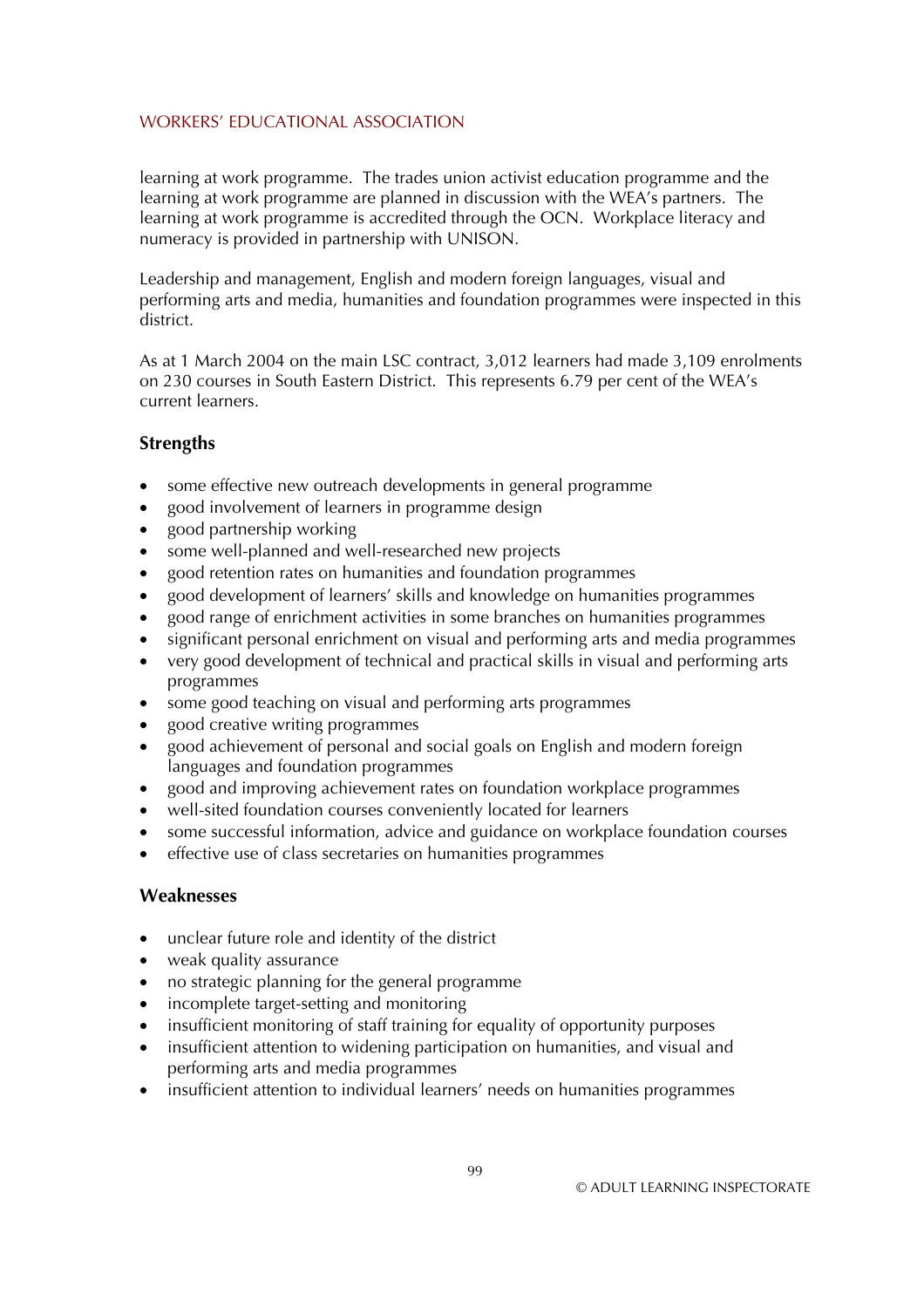- some inadequate resources and accommodation on humanities and foundation programmes
- narrow range of teaching methods in literature
- weak assessment on English and modern foreign languages, humanities and visual and performing arts and media programmes
- insufficient sharing of good practice on visual and performing arts and media programmes
- unsatisfactory teaching and learning on literacy and language courses
- poor use of identified learning needs to plan learning and monitor progress on foundation programmes
- little use of the learner support fund on foundation programmes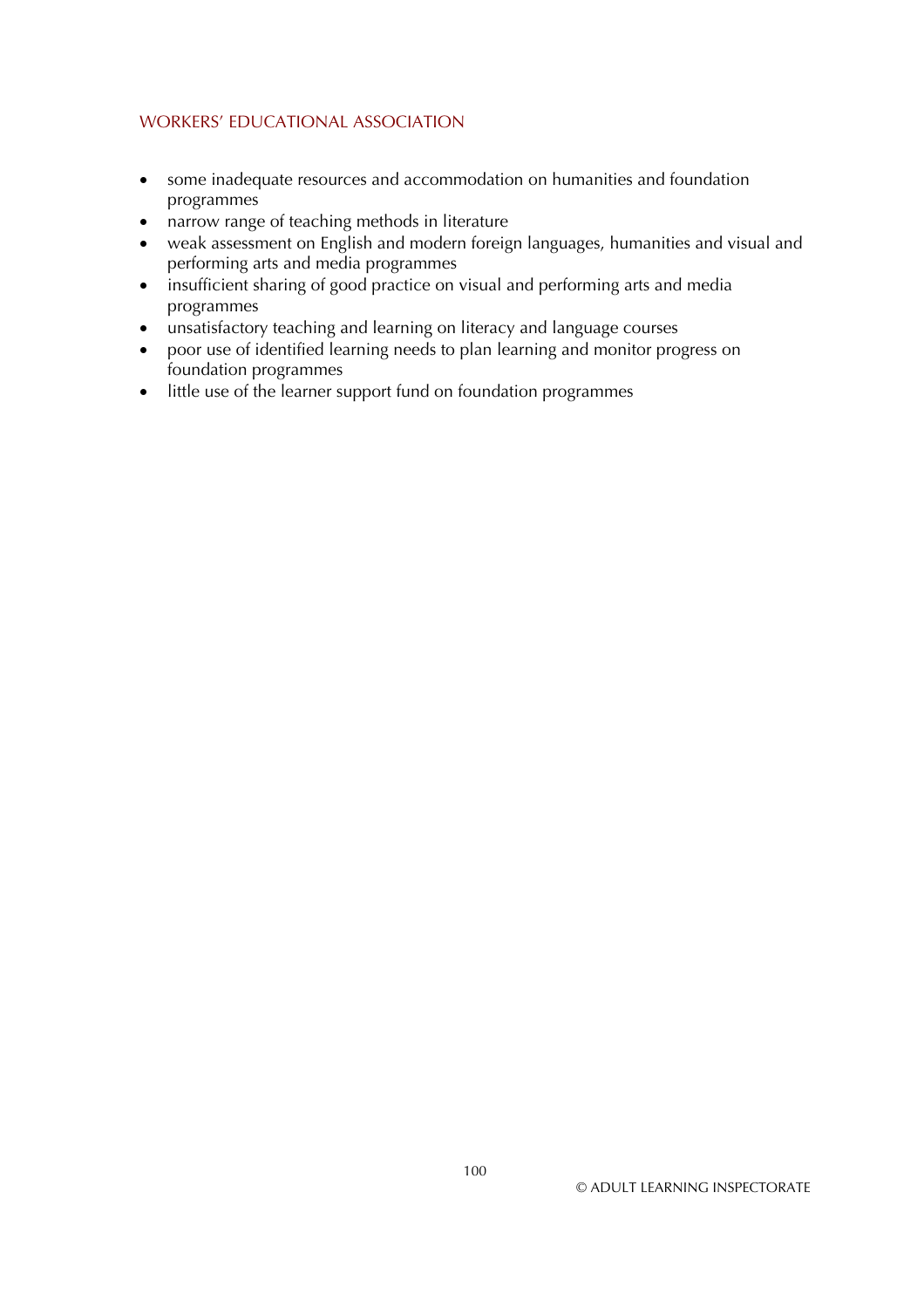### **Thames and Solent**

Thames and Solent District covers the counties of Oxfordshire, Buckinghamshire, Berkshire, Hampshire and the Isle of Wight. Its district office is in Oxford, where most of the financial and administrative activity is focused. It also maintains small premises to support work in Aylesbury and Slough. The district's longstanding partnerships with other organisations have led to the establishment of teaching centres in Portsmouth, Reading and Southampton. There are 1,275 members subscribing through the national membership scheme.

The district management team is led by a district secretary, who is supported by two education managers and an administration manager. At operational level, an administration officer plans and monitors the work of the administrative team. Each of the three programme areas is co-ordinated by a member of staff who is responsible for ensuring that local provision reflects national policies, practices and standards. The approach to programme planning varies across the programme areas: in the general programme, branches and groups of voluntary members take the lead in determining a curriculum to best fit local demand. In the community and workplace programmes, the development of courses often stems from the partnerships between the district and community/employer groups.

Most of the district's voluntary activity takes place in the general programme, through a network of 55 branches. Branch committees, with over 400 active members, play an active part in developing and running new courses. A structure for democratic participation provides a conduit from branch level through county level to the governing district committee and district council. In the community and workplace programmes, 60 active volunteers in Oxfordshire and Buckinghamshire are involved in recruiting learners and supporting other learners.

In 2002-03, the Thames and Solent District ran 678 courses on the main LSC contract. Of the courses, 33 per cent were in the community programme, 49.4 per cent in the general programme and 17.6 per cent in the workplace programme. The courses attracted 8,912 enrolments, representing 22.1 per cent on the community programme, 63 per cent on the general programme and 14.9 per cent on the workplace programme*.* 

The general programme consists mainly of non-accredited courses in humanities, visual and performing arts and media, and English and modern foreign languages. Most of the humanities courses are history related, including some on research techniques. These courses are planned by the branches. The English courses mainly focus on the study of literary works; some run over two terms to allow for progression. Over 80 per cent of the visual and performing arts courses are in art history, the rest are in music.

The community programme courses, many of which are planned by tutor organisers in response to local need, are mainly non-accredited courses. A few accredited courses in ICT are offered. Over 60 per cent of the ICT courses take place in Portsmouth. A small number of short, practical courses are offered under visual and performing arts, mostly based around gaining craft skills. In English, there are targeted courses in creative writing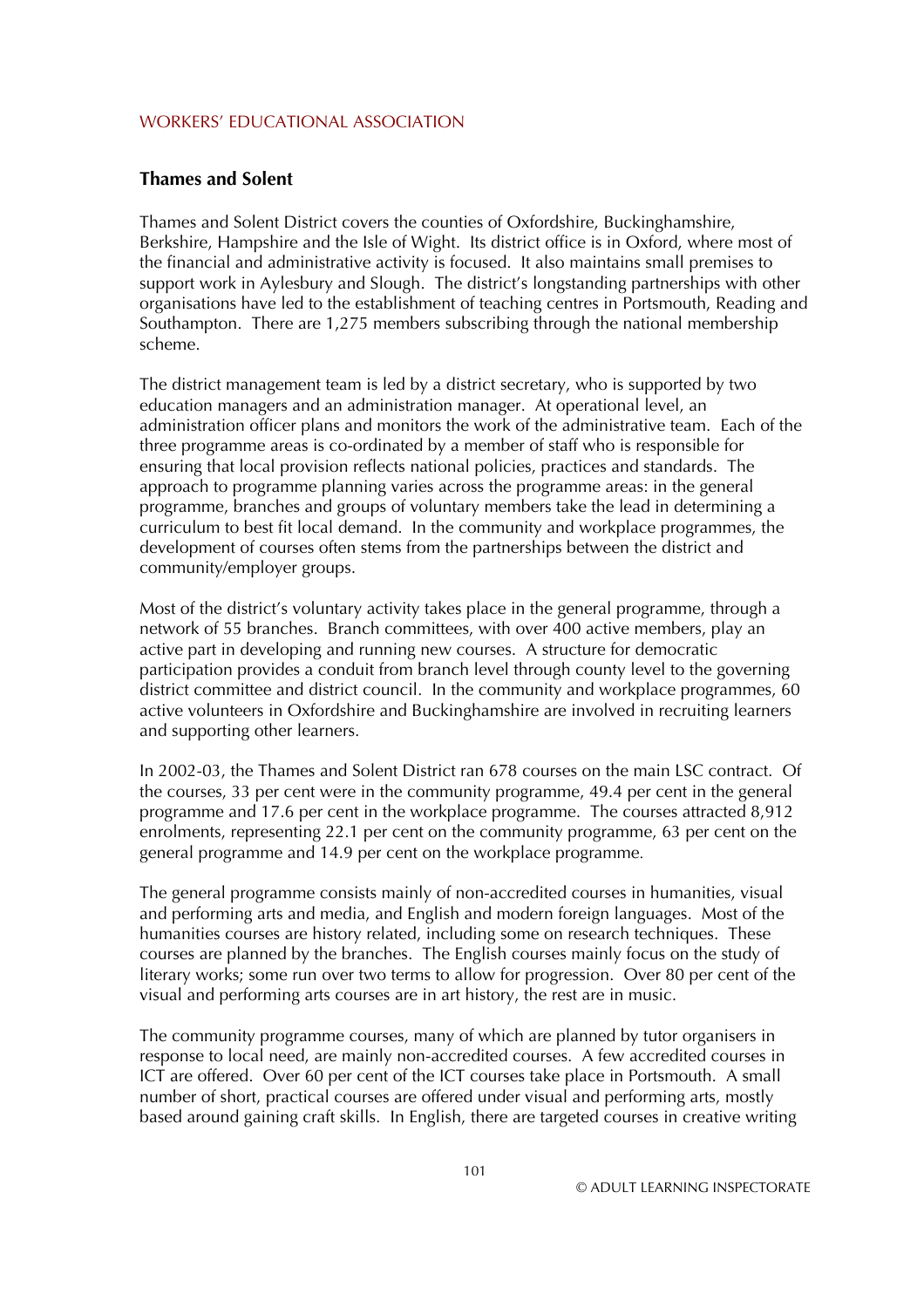and some in languages such as Spanish and Arabic. A few courses in personal development run under the humanities title. In foundation studies, the skills for life courses centre around English as an additional language for women from minority ethnic communities.

The workplace programme includes literacy and numeracy in the workplace, where the emphasis is on accreditation. The district has developed a programme that meets the requirements of the WEA's three-year development plan. Most of the workplace courses are offered in partnership with UNISON.

Leadership and management, ICT, visual and performing arts and media, humanities, English and modern foreign languages and foundation programmes were inspected in this district.

As at 1 March 2004 on the main LSC contract, 1,728 learners had made 1,823 enrolments on 138 courses in Thames and Solent District. This represents 3.89 per cent of the WEA's current learners.

## **Strengths**

- good planning to widen participation on community and workplace programmes
- effective partnerships to promote learning in communities
- effective staff recruitment procedures
- some good ICT teaching on workplace and community programmes
- significant personal enrichment on visual and performing arts and media programmes
- good development of technical and practical skills on visual and performing arts and media programmes
- high retention rates on humanities, ICT, English and modern foreign languages and foundation programmes
- good creative writing programmes
- good achievement of personal and social learning goals on ICT and English and modern foreign language programmes
- some good collaboration with learners on course design of humanities programmes
- good and improving achievement rates on workplace foundation programmes
- good development of personal skills and confidence on foundation programmes
- well-sited foundation courses conveniently located for learners

- weak performance management of permanent staff
- ineffective curriculum management
- weak target-setting and poor use of national management information system
- inadequate quality assurance on ICT programmes
- limited range of teaching methods on literature programmes
- weak assessment on English and modern foreign languages, and visual and performing arts and media programmes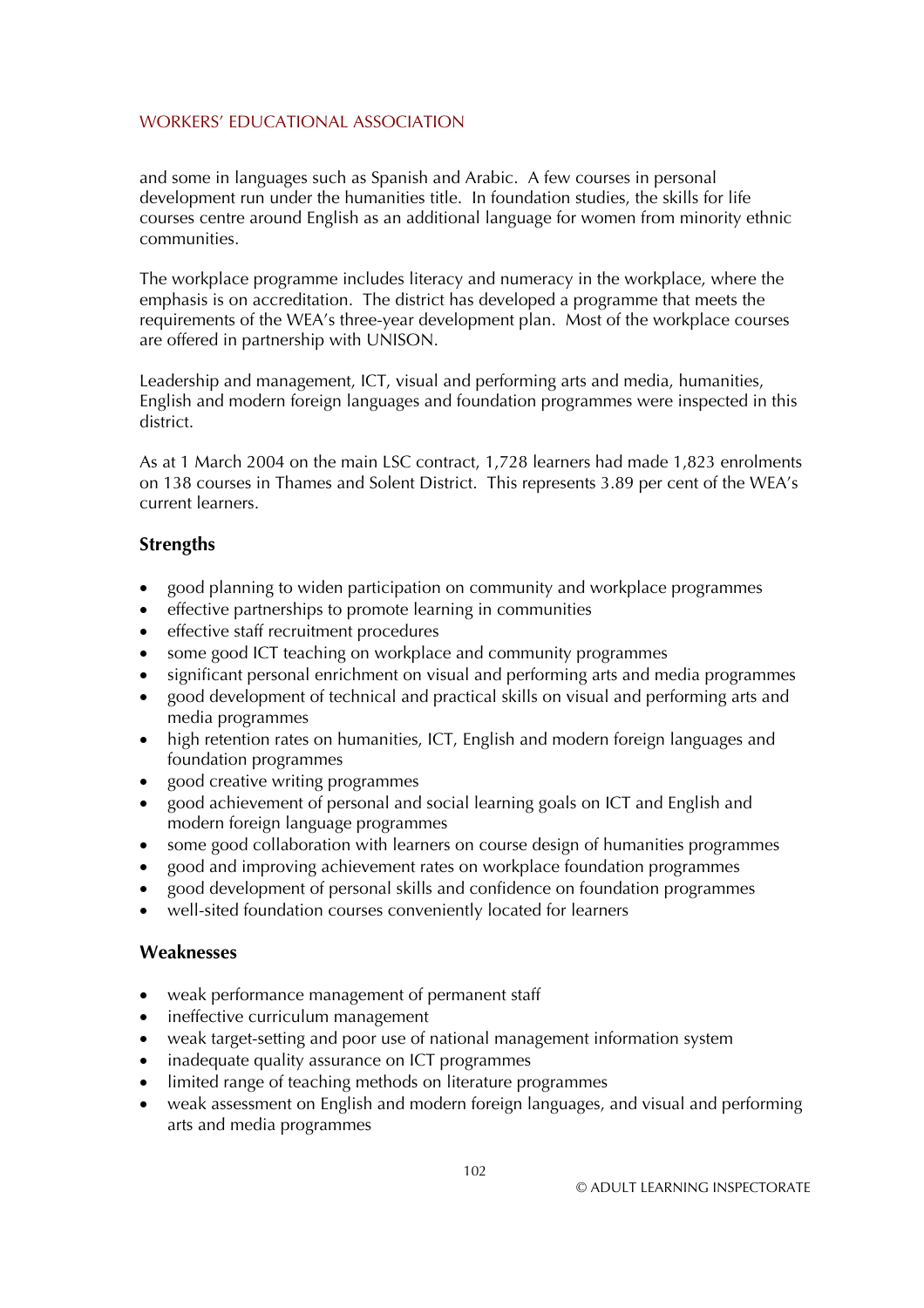- some weak resources on foundation, English and modern foreign languages and ICT community programmes
- some weak management of ICT community and workplace provision
- $\bullet$ some limited teaching methods on humanities programmes
- ineffective measuring of attainment on humanities programmes
- insufficient attention to widening participation on humanities programmes
- $\bullet$ insufficient challenge for more able learners on ICT programmes
- $\bullet$ unsatisfactory teaching and learning on literacy and language courses
- poor attendance on foundation community programmes
- poor use of identified learning needs to plan learning and monitor progress on foundation programmes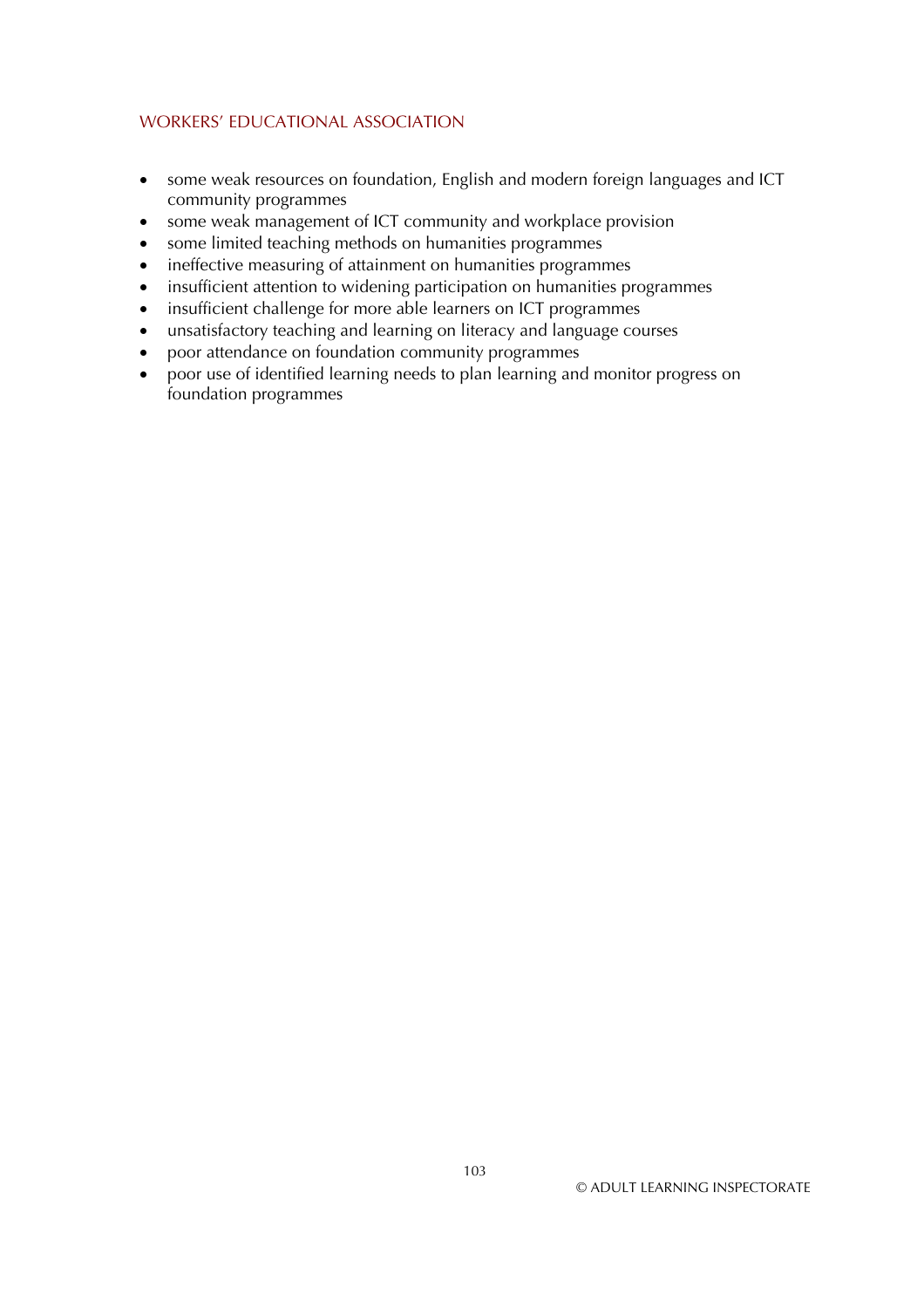### **West Mercia**

The West Mercia District covers the West Midlands and part of south Cheshire. The district encompasses six local LSCs and 14 LEAs. The West Mercia District office is based in Birmingham. The WEA also has seven local learning centres in the district, each with an IT suite, teaching room and local support staff. The district focuses its training provision on meeting the needs of disadvantaged people and areas.

The office in Birmingham is the administrative and management centre for the district. The district secretary leads the management team which comprises the finance and administration managers and the programme area managers. A programme area manager manages the staff teaching team for each of the LSC areas. Currently, the district employs 35 full-time equivalent staff, 450 part-time tutors, a basic and key skills co-ordinator and an ESOL tutor. The basic and key skills co-ordinator and the ESOL tutor provide support through the programme area managers.

There are 21 branches in West Mercia District. Thirty-five voluntary educational advisers provide support in community and workplace learning programmes.

In 2002-03, West Mercia District ran a total of 858 courses on the main LSC contract. Of the courses, 71 per cent were in the community programme, 24.5 per cent in the general programme and 4.5 per cent in the workplace programme. The courses attracted 9,642 enrolments, representing 62.7 per cent on the community programme, 33.6 per cent on the general programme and 3.7 per cent on the workplace programme.

The general programme offers mainly non-accredited courses in humanities. The branches focus their work on the provision of humanities courses, and in particular historical studies, which are particularly popular with learners. Courses run for one to three hours each week for 10 or 20 weeks. The district also has an active retirement programme in Telford and Wrekin, which it provides in partnership with the LEA.

The community programme covers community learning, women's health, complementary medicine, ICT, family learning and literacy, numeracy and language. The district works in partnership with local primary schools, LEAs and voluntary and community organisations to deliver this provision. Courses last for two or three hours each week over six to 10 weeks. Approximately 33 per cent of courses are accredited by the OCN. The district has recently piloted an examination-based qualification in IT.

The workplace programme operates in partnership with UNISON and other trades unions. However, the WEA is diversifying to tailor provision to meet the needs of smaller employers. Most of the provision is accredited by the OCN. Literacy, numeracy and language support is provided for learners on workplace programmes.

Leadership and management, sciences and mathematics, ICT, hospitality and sport, humanities, community development, family learning and foundation programmes were inspected in this district.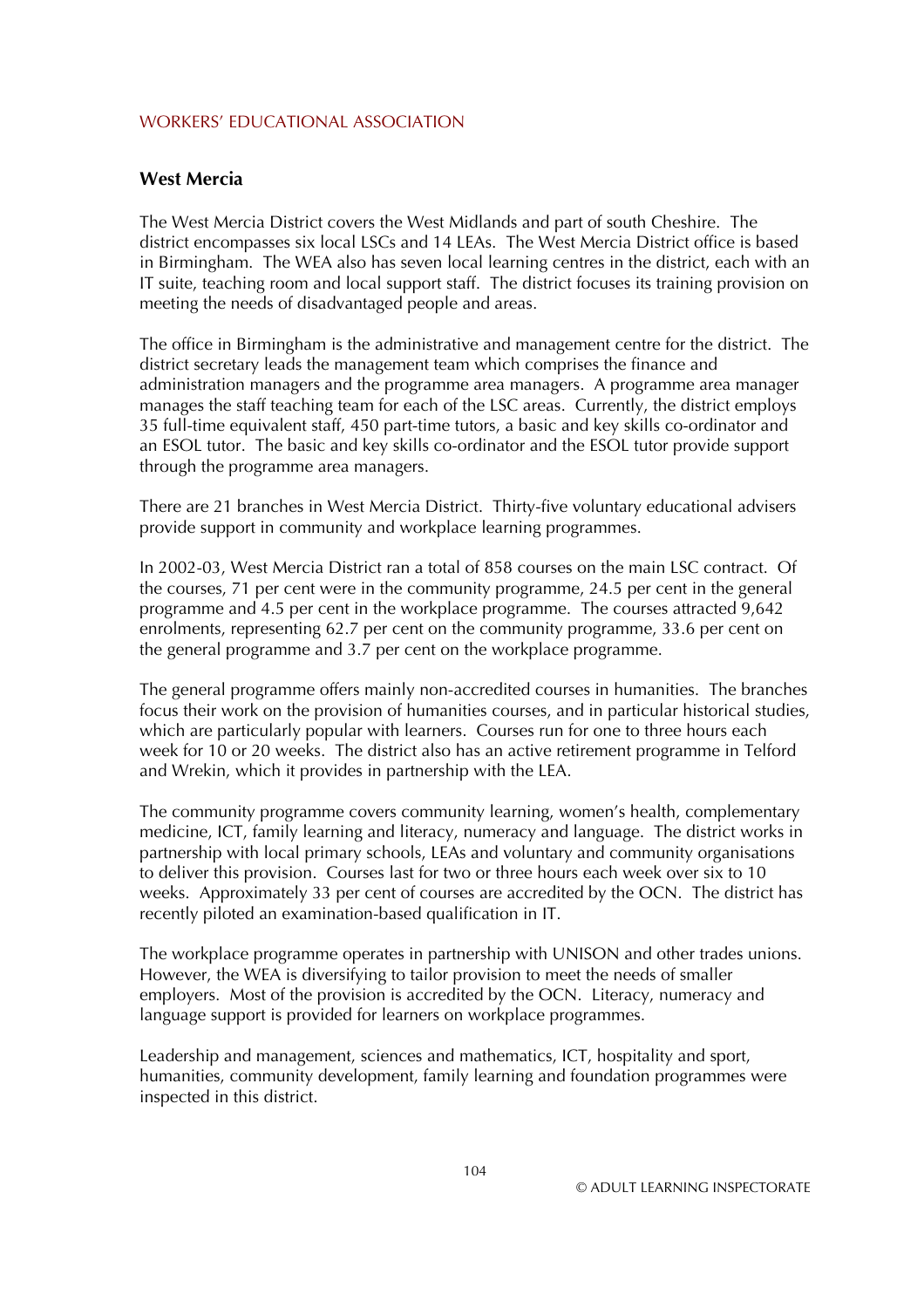As at 1 March 2004 on the main LSC contract, 3,290 learners had made 3,423 enrolments on 252 courses in West Mercia District. This represents 7.42 per cent of the WEA's current learners.

## **Strengths**

- effective leadership to promote the aims of the association
- particularly effective self-assessment
- good use of partnerships to widen participation on most programmes
- high retention rates on science, ICT, community development and foundation programmes
- good collaborative learning on foundation and humanities programmes
- good development of personal and social skills on ICT, hospitality and sports, humanities and foundation programmes
- well-sited foundation courses conveniently located for learners
- good range of enrichment activities on humanities programmes
- particularly good development of skills and knowledge in equal opportunities for community development learners
- good teaching and learning on science, community learning and community development programmes
- some good progression opportunities from stage 1 to stage 2 ICT courses
- good support for ICT tutors
- good learning and achievement on hospitality and sports programmes
- particularly good group facilitation by tutors on community development programmes
- good local management of community development projects
- wide range of challenging learning activities on hospitality and sports programmes
- good development of learners' skills to support children on family learning programmes
- wide range of well-designed family learning resources
- very good tutorial support on some family learning sessions
- strong information, advice and guidance on foundation programmes

## **Weaknesses**

- inadequate training for volunteers and governors
- insufficient integration of financial and course data for monitoring and planning purposes
- insufficiently developed quality assurance arrangements
- ineffective learner evaluation on science programmes
- insufficient monitoring of the quality of teaching and learning on ICT programmes
- inadequate curriculum management of foundation programmes
- insufficient range of science programmes to effectively widen participation
- insufficiently developed strategic planning for skills for life work
- poor use of identified learning needs to plan learning and monitor progress on foundation programmes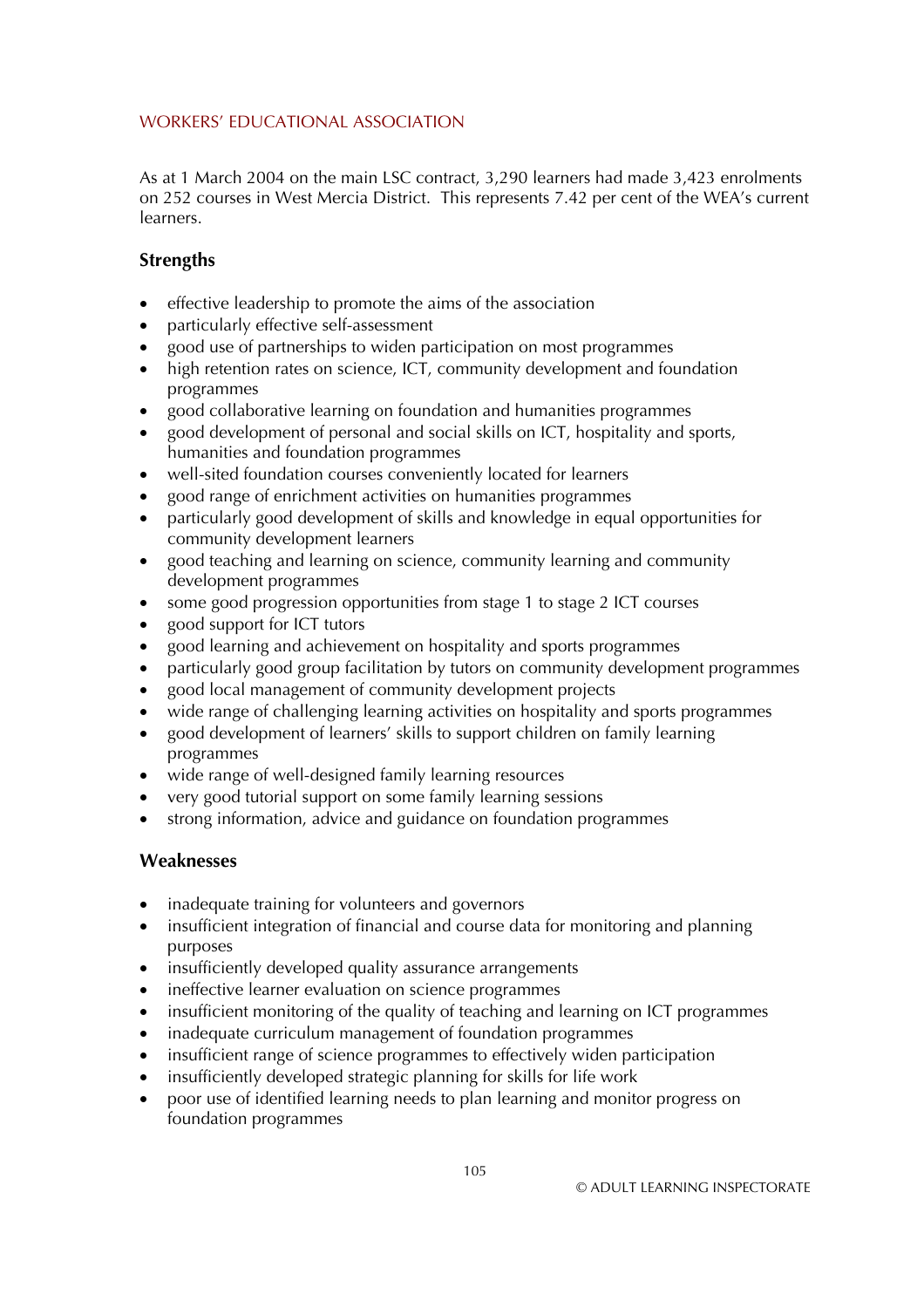- some unsatisfactory teaching and learning on literacy and language courses
- poor attendance on foundation community programmes
- insufficient checks on learning in some humanities classes
- insufficient attention to health and safety at sport, hospitality and some humanities locations
- some poor accommodation for ICT programmes
- ineffective assessment on humanities, ICT and science programmes
- insufficient attention to the aims of some community development programmes
- inadequate evaluation of the effects of community development programmes
- insufficient detailed information and guidance before enrolment on family learning programmes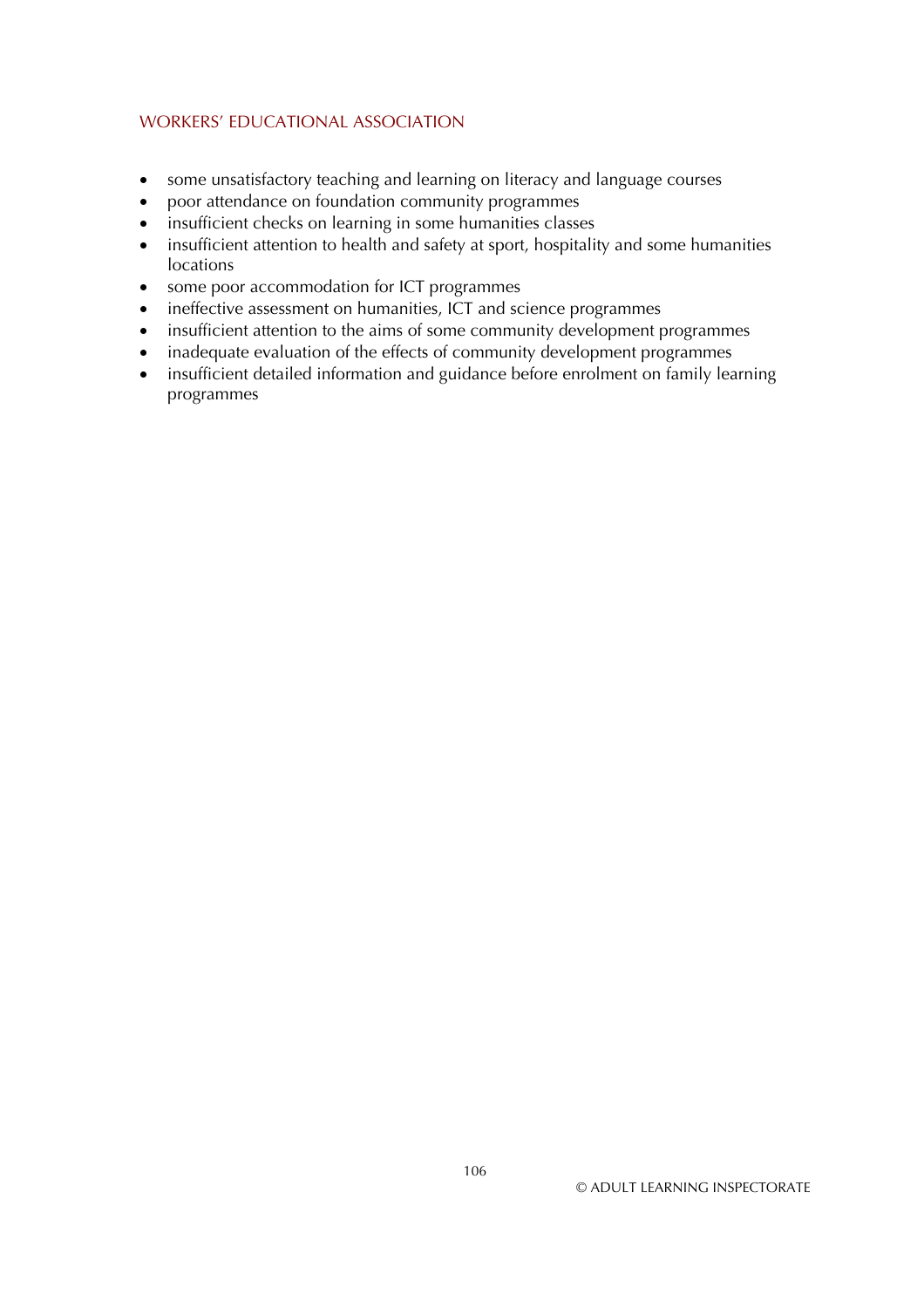#### **West South West**

The West South West Region is a new combination of the WEA's old Western and South Western Districts. The transition to the new region will be completed by the end of July 2004. The region covers a large geographical area, from Cornwall in the west to Wiltshire in the east and takes in six local LSC areas. Much of the area is rural, with Bristol, Plymouth and Swindon being the main conurbations.

An interim regional management team operated with four other teams while a new organisational structure was being developed. The new structure allows for local teams in each LSC area where there is more than one member of staff. Currently, this means that three teams will be formed. Four development teams, drawn from a cross-section of staff, will meet termly to discuss curriculum management, quality assurance, marketing and publicity, and finance and administration. All tutor organisers, co-ordinators and managers meet once or twice termly. This group is responsible for bringing together the work of all the teams and making recommendations to the regional management team. The regional management team implements decisions on policy and strategy.

A regional secretary and three managers will be based at the new regional office in Exeter, with finance and administrative support staff. Tutor organisers and co-ordinators of basic skills, guidance, special learning needs, tutor training and class visiting work all over the region, some in offices and some based at home. There are WEA local offices in Truro, Plymouth, Bristol, Gloucester and Swindon. The region has approximately 485 hourlypaid teaching staff. All new teaching staff attend a WEA induction or are briefed by a tutor organiser.

Across the region there are approximately 850 members and about 480 active volunteers. Most volunteers are active at branch level and are involved in planning and publicising courses. A few voluntary education advisers assist learners on workplace programmes. A new regional committee has been set up as the main voluntary committee for advising on regional development.

In 2002-03, the combination of the previous districts ran 1,076 courses on the main LSC contract. Of the courses, 40.2 per cent were in the community programme, 51.5 per cent in the general programme and 8.3 per cent in the workplace programme. The courses attracted 12,637 enrolments, representing 31.9 per cent on the community programme, 60.8 per cent on the general programme and 7.3 per cent on the workplace programme. The curriculum offer across the region shows wide variation, with many subjects being offered in only one or two locations. A particular feature of the region is the provision of some longer accredited courses.

The general programme offers short courses in humanities, most of which relate to history. These are usually selected by volunteers, as are courses in music appreciation and history of art. Courses in creative writing are often targeted at particular groups of learners. Literature appreciation groups select their future programmes.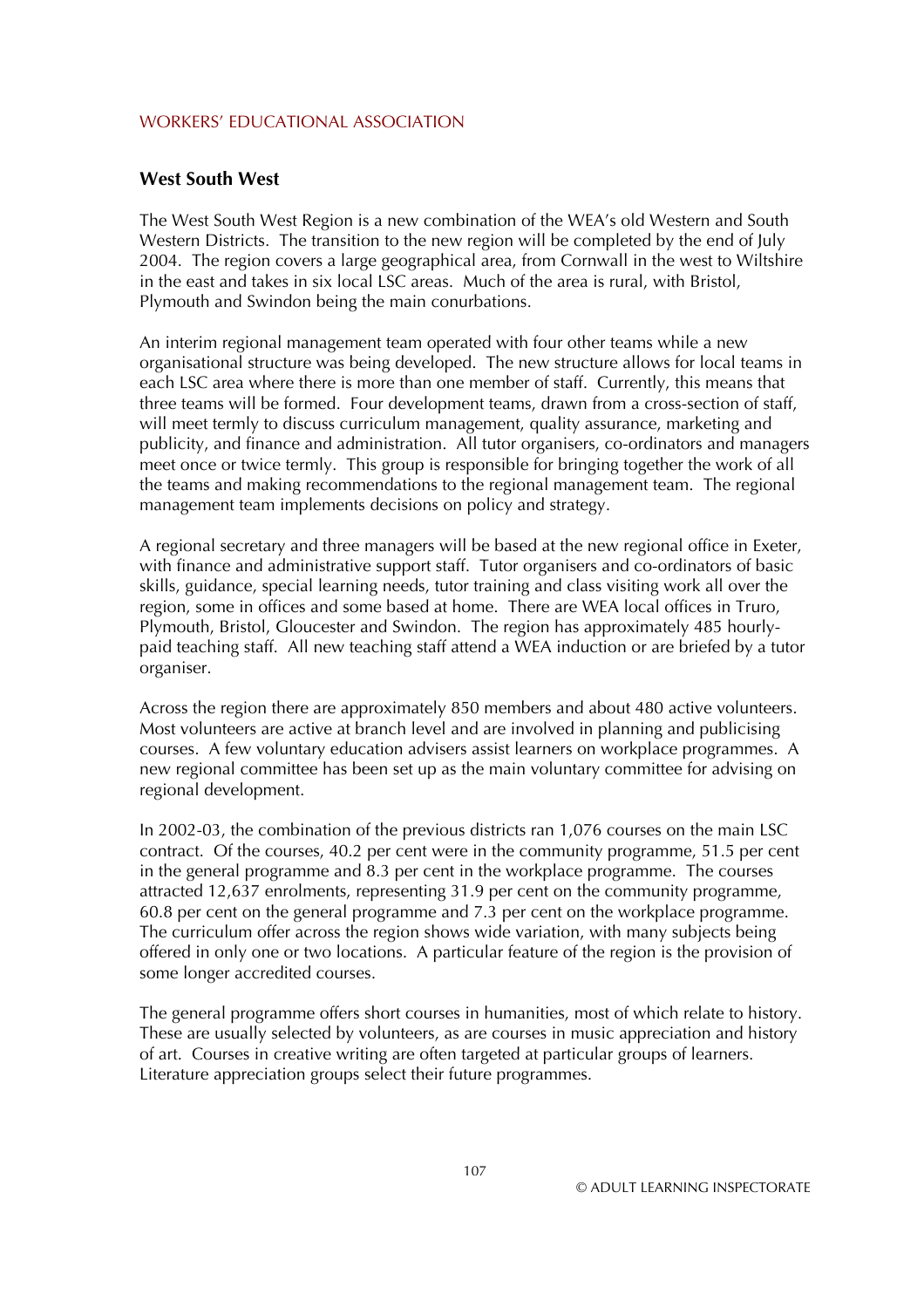In the community programme, many practical arts and crafts courses are targeted at specific groups of learners. These courses are often selected in discussion with linked organisations and set up according identified local need. Literacy, numeracy and ESOL courses are also usually targeted and based on negotiation and needs analysis; around 16 per cent of these courses are accredited. About 90 per cent of the small number of family learning courses are also accredited.

The workplace programme mainly consists of standard length courses in literacy and numeracy, mainly offered in partnership with UNISON.

Leadership and management, English and modern foreign languages, visual and performing arts and media, humanities and foundation programmes were inspected in this district.

As at 1 March 2004 on the main LSC contract, 3,155 learners had made 3,269 enrolments on 282 courses in West South West District. This represents 7.11 per cent of the WEA's current learners.

### **Strengths**

- good management of the restructuring process
- positive commitment to effective financial management
- effective involvement of volunteers at branch, regional and national level
- effective partnerships to promote learning in communities on visual and performing arts and media programmes
- significant personal enrichment on visual and performing arts and media programmes
- very good development of technical and practical skills on visual and performing arts and media programmes
- high retention rates on humanities and foundation programmes
- good and improving achievement on foundation workplace programmes
- good development of personal and social skills on foundation, humanities and English and modern foreign language programmes
- effective collaboration between tutors and learners to direct learning on English and modern foreign language programmes
- constructive written feedback on distance learning creative writing course and in classroom based course
- effective use of the learning support funds on English and modern foreign language programmes
- well-sited foundation courses conveniently located for learners
- effective monitoring of progress and achievement on foundation programmes
- effective sharing of good practice on foundation workplace programmes
- good range of enrichment activities on humanities programmes

### **Weaknesses**

• insufficient use of management data for performance monitoring and target-setting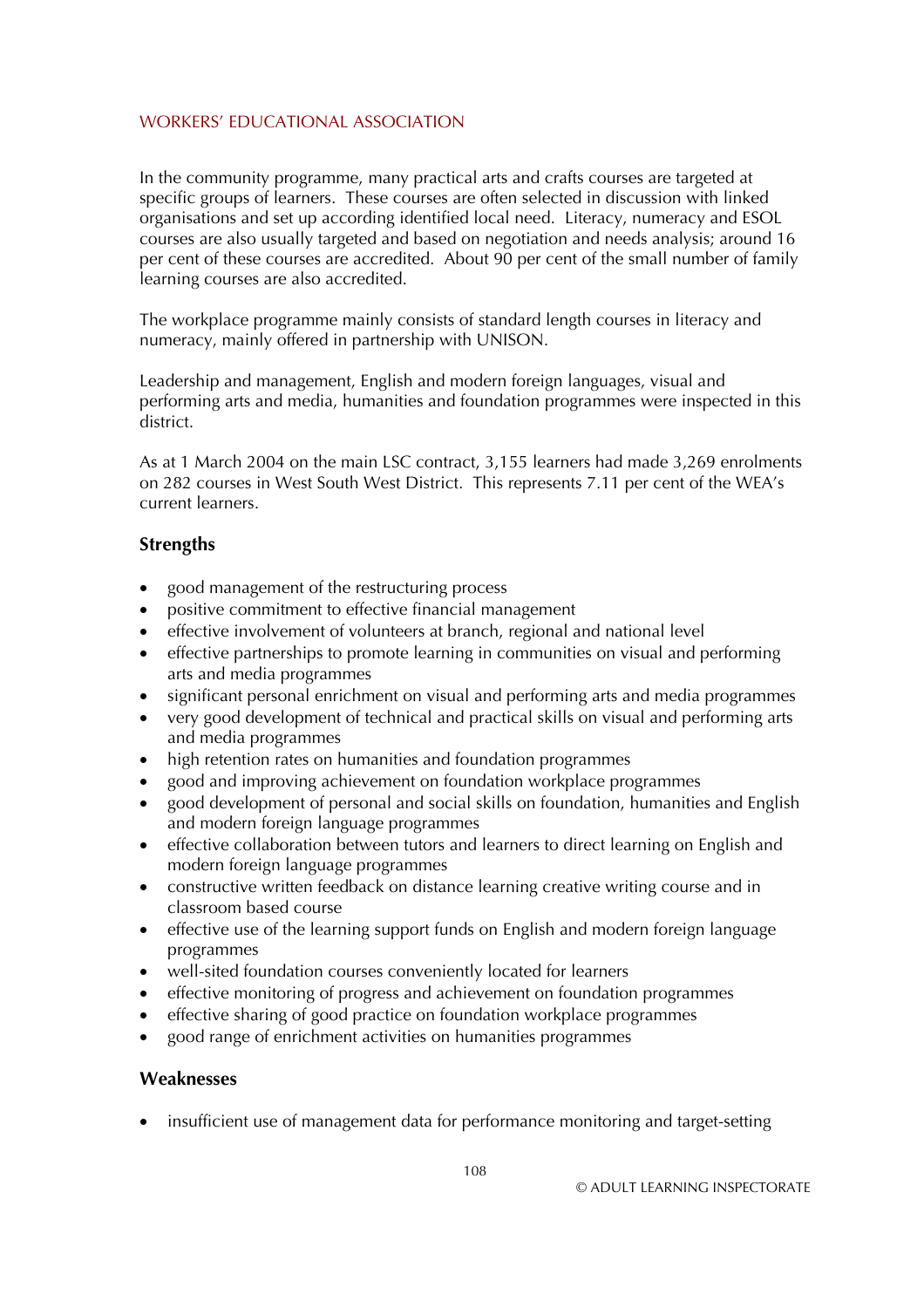- inadequate implementation of quality assurance procedures
- weak quality assurance on humanities, English and modern foreign language programmes
- insufficient curriculum planning and development
- no clear strategy for the development of the foundation programmes
- weak curriculum management on English and modern foreign language programmes
- insufficient management of resources
- some poor resources and accommodation on English and modern foreign languages and humanities programmes
- excessive use of English by tutors of modern foreign languages
- narrow range of teaching methods in literature
- weak assessment on English and modern foreign languages, humanities, and visual and performing arts and media programmes
- some poor progression on workplace foundation programmes
- little sharing of good practice on English and modern foreign languages, and visual and performing arts and media programmes
- insufficient checks on learning and insufficient strategies to develop learning on humanities programmes
- insufficient attention to widening participation on humanities programmes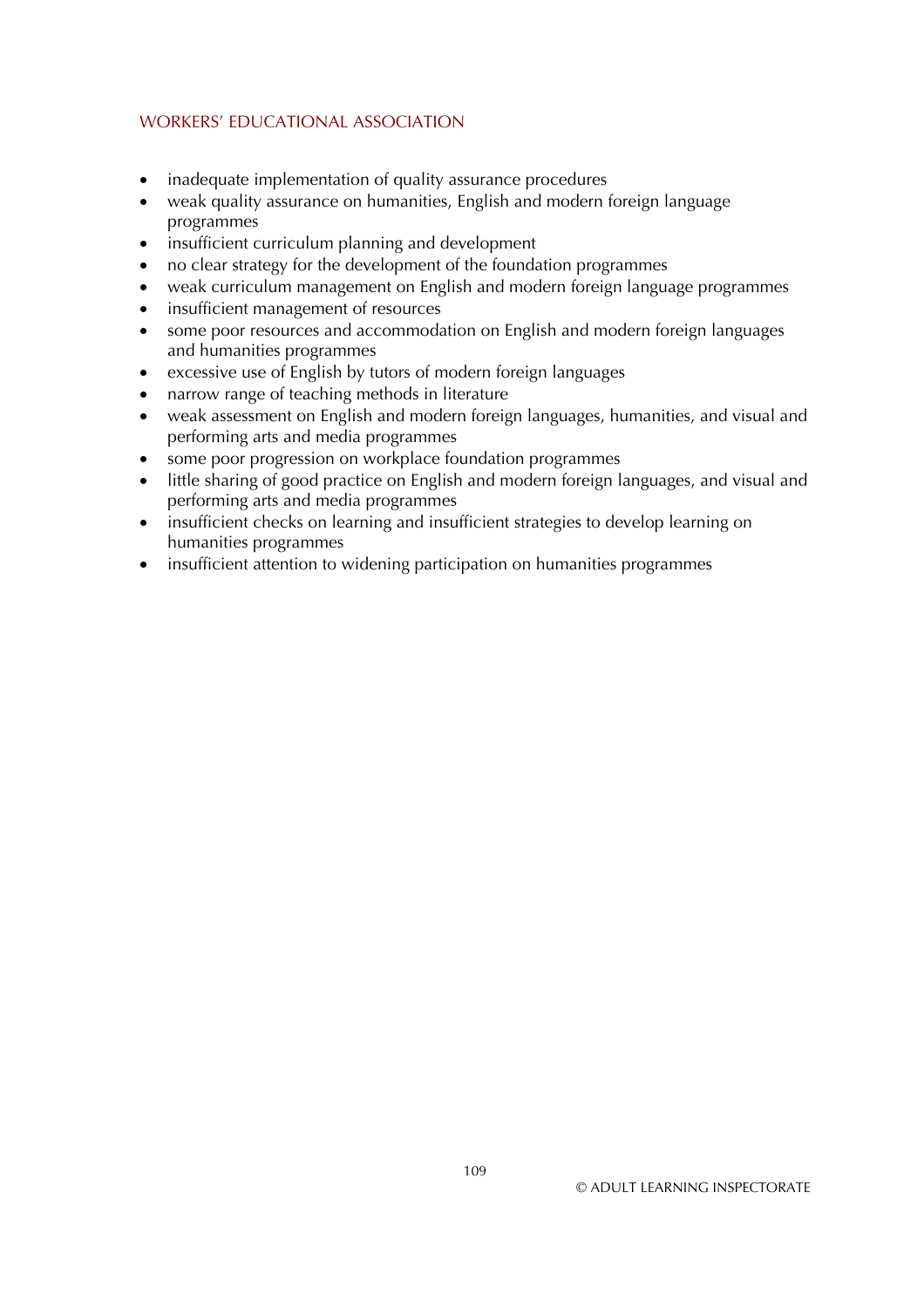#### **Yorkshire North**

The Yorkshire North District covers all of North Yorkshire, West Yorkshire, East Yorkshire, York, most of Humberside and parts of the North and Northeast of Lincolnshire. The district office is in Leeds. All the premises used for training are owned by other training providers or organisations.

The district management team comprises the district secretary, the administration and systems manager, the curriculum manager, the learning support manager and the quality and training manager. The district employs 13 administration staff and 23 field staff. In addition, 473 tutors are employed by session.

There are 62 branches in the district and 1,898 volunteers. Volunteers plan and organise courses, predominantly in the general programme area. Sixteen voluntary educational advisers work in the district to support learners who require help in learning sessions.

In 2002-03, the Yorkshire North District ran1,484 courses on the main LSC contract. Of the courses, 61.1 per cent were in the community programme, 30.4 per cent in the general programme and 8.8 per cent in the workplace programme. The courses attracted 14,347 enrolments, representing 48.6 per cent on the community programme, 44.4 per cent on the general programme and 7 per cent on the workplace programme*.* 

The general programme offers accredited and non-accredited courses in subjects including literature, art, creative writing, music, science, local history, philosophy and politics. Local branch volunteers plan and organise the provision. They work with local training providers to avoid duplication of provision. At the start of each course, the tutor agrees learning outcomes to meet the group's learning needs.

The community programme includes a high proportion of ICT and family learning courses. There are accredited and non-accredited courses available in this programme area. The community programme also includes some targeted disability provision. Courses are tailored to meet the needs of their target groups. In this programme area, local venues are used in areas of social and economic disadvantage. The provision is organised by field staff in collaboration with a number of external partners. There is no one member of staff with overall responsibility for this programme area. One tutor organiser disseminates information to and from the national association.

Many courses on the workplace programme are offered in partnership with UNISON and the TUC. The workplace programme offers accredited and non-accredited provision in subjects including literacy, numeracy and language, ICT, communications and pathways to the future, health and safety at work, industrial relations and employment law. Courses are delivered in the workplace, during work hours, to public sector workers who have not had the opportunity to learn previously. Most learners work for the NHS or in local government, although the programme has recently been extended to the independent sector. Many venues used for courses in this programme area belong to hospitals, colleges and local government.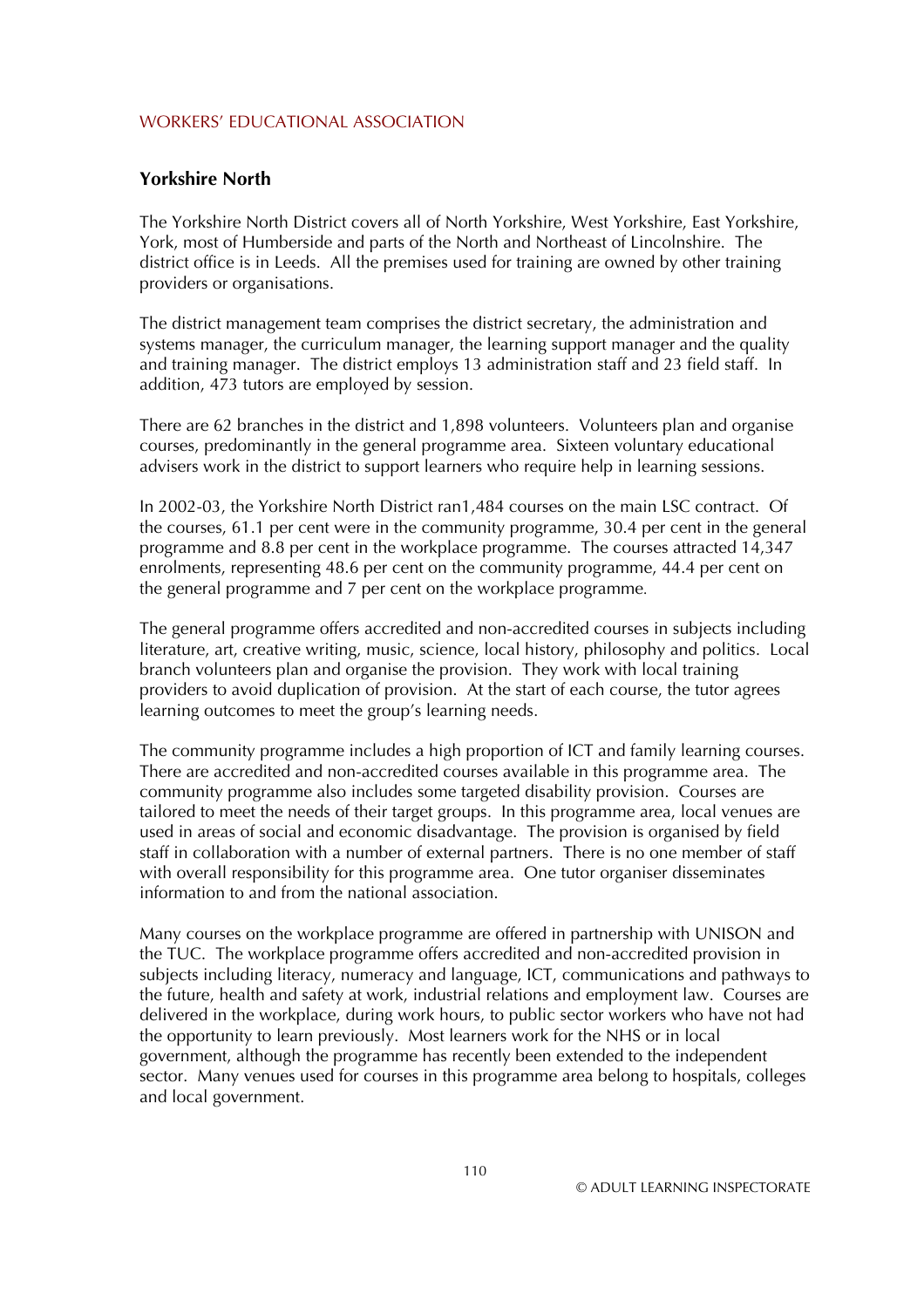Leadership and management, trades union studies, ICT, hospitality and sport, visual and performing arts, English and modern foreign languages, community development, family learning and foundation programmes were inspected in this district.

As at 1 March 2004 on the main LSC contract, 5,712 learners had made 5,988 enrolments on 479 courses in Yorkshire North District. This represents 12.88 per cent of the WEA's current learners.

### **Strengths**

- good internal communications
- effective local management
- good partnerships to promote learning in communities and workplaces
- effective staff training on trades union studies courses
- good retention on trades union studies, ICT and community development programmes
- good attainment by learners on community development programmes
- good integration of equal opportunities into community development sessions
- wide range of challenging learning activities on hospitality and sports programmes
- some good development of independent learning and vocational skills on trades union studies
- good course design and learning materials on trades union studies and family learning programmes
- good equal opportunities awareness on trades union programmes
- good and improving achievement on workplace foundation programmes
- good development of personal skills and confidence on foundation and visual and performing arts and media and yoga and relaxation programmes
- some good individual additional support in literacy and for ICT learners
- well-sited foundation courses conveniently located for learners
- good development of technical and practical skills on visual and performing arts and media programmes
- good practical use of ICT skills in wider social contexts
- good use of volunteers on ICT programmes
- some good progression on workplace ICT programmes
- effective involvement of learners in the planning of ICT and English and modern foreign language courses
- effective internal verification on ICT accredited programmes
- significant development of attitudes to maintain lifelong learning in English and modern foreign language programmes
- good development of learners' skills to support children on family learning programmes
- well-developed and successful 'Helping in Schools' programme

### **Weaknesses**

• insufficient observation of teaching and learning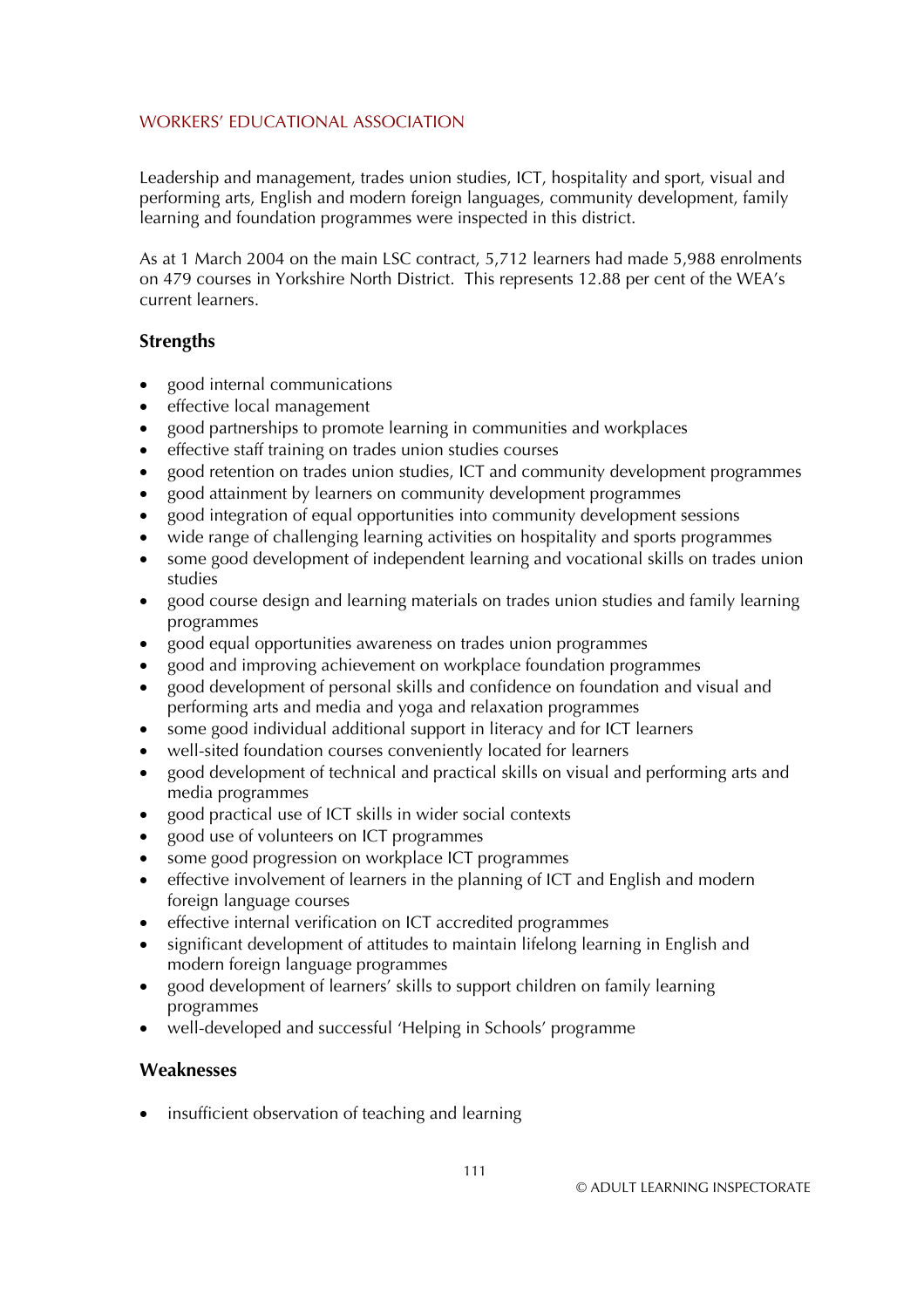- insufficient monitoring of tutors' performance on trades union studies programmes
- inadequate curriculum management on foundation and on visual and performing arts and media programmes
- weak quality assurance on foundation programmes and on visual and performing arts and media programmes
- ineffective use of feedback to improve provision on trades union studies programmes
- inadequate evaluation of the effect of community development programmes on communities
- unsatisfactory teaching and learning on literacy and language programmes and some visual and performing arts general courses
- narrow range of teaching methods in literature classes
- insufficient challenge for more able ICT learners
- lack of clarity for learners on progress or objectives of community development programmes
- some inadequate resources on ICT, foundation and community development programmes
- much inappropriate accommodation for family learning courses
- poor recording of learners' progress on hospitality and sports programmes
- some weak lesson planning on hospitality and sports programmes
- inadequate initial assessment on hospitality and sports and family learning programmes
- inadequate assessment on trades union studies, English and modern foreign language programmes, ICT, and visual and performing arts and media programmes
- declining achievement on trades union studies programmes
- little structured support for learners with additional needs on trades union studies programmes
- some poor attendance on foundation community classes
- poor use of identified learning needs to plan work and monitor progress on foundation programmes
- poor classroom management on visual and performing arts and media programmes
- insufficient detailed information and guidance before enrolment on family learning programmes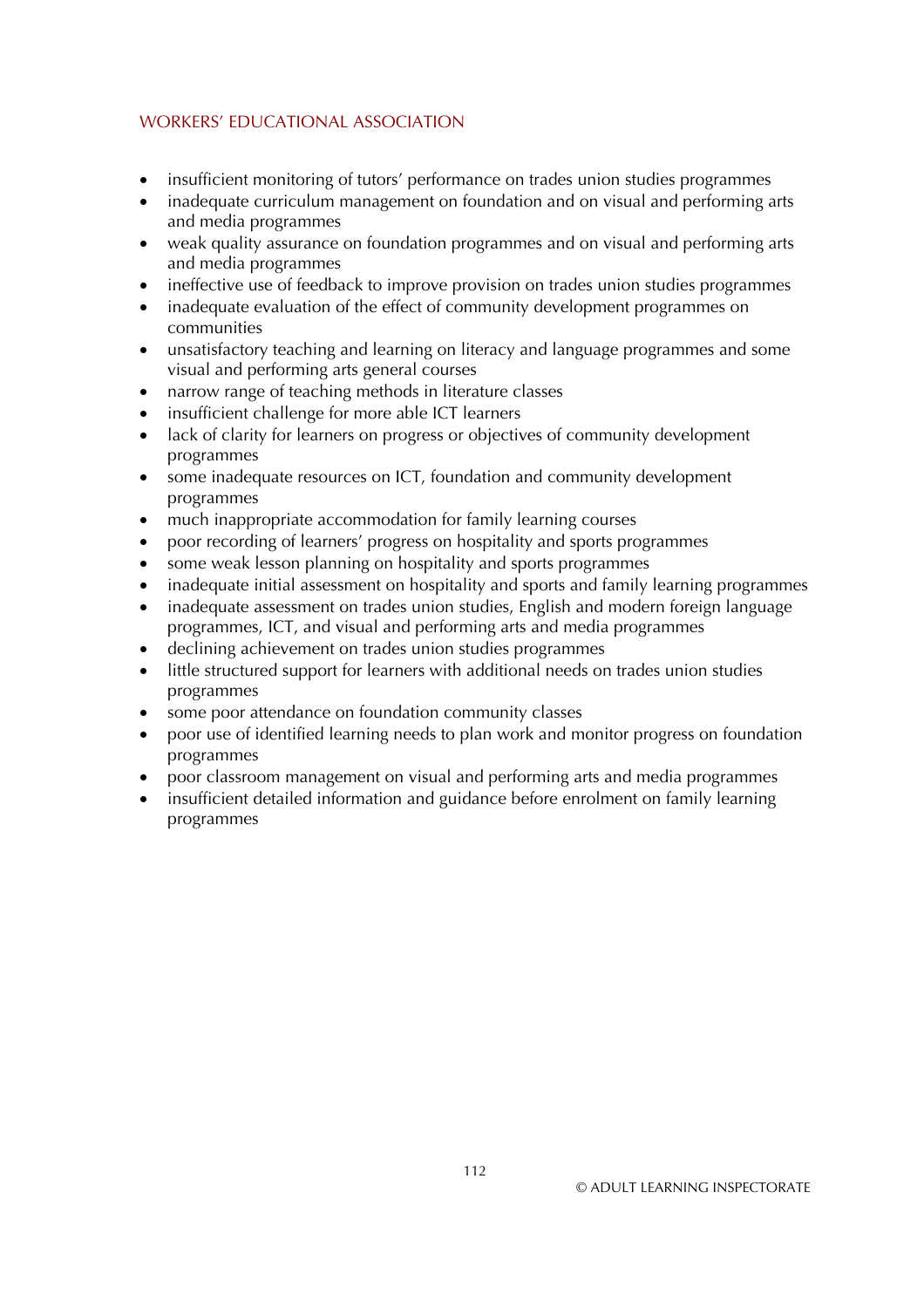### **Yorkshire South**

The Yorkshire South District covers the four local authority areas of South Yorkshire, North East Derbyshire, North Nottinghamshire and North East Lincolnshire. There are 1,926 members in this district.

The district is managed by a district management team. Restructuring across the district has led to area-based units for planning, delivery and monitoring. Fifty-five tutors are paid monthly and there is a bank of 400 course tutors who are paid sessionally.

In the district's branches there are 130 volunteers.

In 2002-03 the Yorkshire South District provided courses for 11,521 learners. General programme courses accounted for 46 per cent of the provision and 53 per cent of enrolments in the district, community programme courses accounted for 52 per cent of the provision and 45 per cent of enrolments and the workplace programme accounted for 2 per cent of the provision and 2 per cent of enrolments.

In 2002-03, the Yorkshire South District ran 2,094 courses on the main LSC contract. Of the courses, 49.3 per cent were in the community programme, 49.2 per cent in the general programme and 1.5 per cent in the workplace programme. The courses attracted 21,491 enrolments, representing 43.4 per cent on the community programme, 55.3 per cent on the general programme and 1.3 per cent on the workplace programme*.* 

Leadership and management, science, ICT, hospitality and sports, visual and performing arts and media, community development, family learning and foundation programmes were inspected in this district.

As at 1 March 2004 on the main LSC contract, 6,116 learners had made 6,558 enrolments on 622 courses in Yorkshire South District. This represents 13.79 per cent of the WEA's current learners.

### **Strengths**

- good internal communications
- effective local management of financial crisis
- recent development of quality assurance systems, although not effectively implemented yet
- good partnerships to widen participation in most areas of learning
- high retention rates on science, ICT, foundation, family learning and community development programmes
- good development of personal skills and confidence on foundation, hospitality and sports and visual and performing arts and media programmes
- good use of experiential learning on community development programmes
- well-sited foundation courses conveniently located for learners
- good collaborative learning on foundation programmes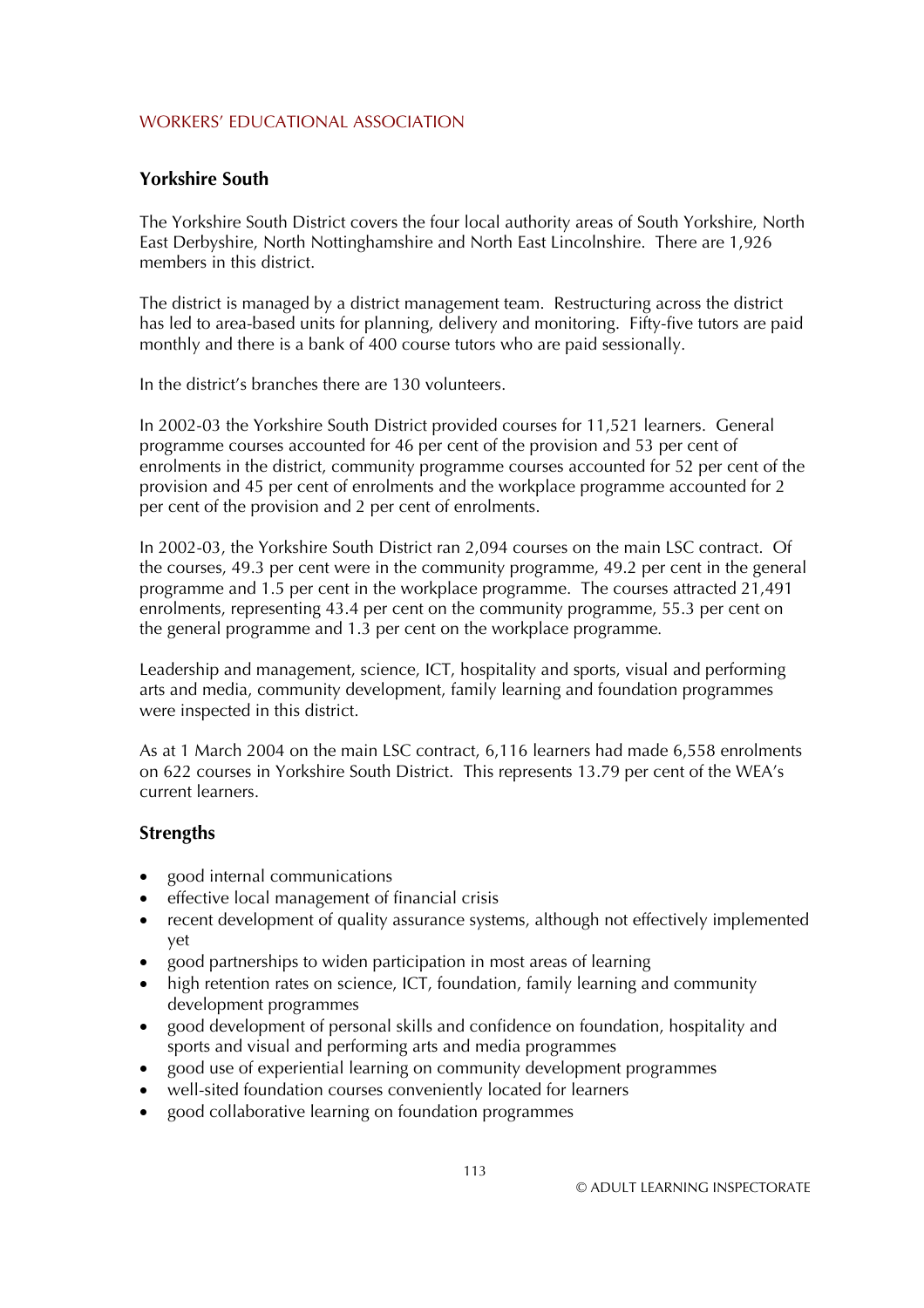- very good development of skills and knowledge to aid learners' participation in their communities through community development programmes
- good progression opportunities for community development learners
- good local management of community development projects and programmes
- effective use of volunteers on science and ICT programmes
- some good teaching and learning on science and family learning programmes
- good learning and achievement on hospitality and sports programmes
- wide range of challenging learning activities on hospitality and sports programmes
- excellent attendance on hospitality and sports programmes
- good development of technical and practical skills on visual and performing arts and media programmes
- effective enrichment activities on visual and performing arts and media programmes
- wide range of well-designed family learning resources
- good practical use of ICT skills in wider social contexts
- effective involvement of learners in planning their ICT course content
- some good additional support for learners on ICT programmes

# **Weaknesses**

- insufficient strategic overview of curriculum areas
- ineffective system of teaching and learning observations
- ineffective use of data to improve provision
- insufficient monitoring of equal opportunities
- insufficient sharing of good practice except on ICT programmes
- inadequate curriculum management on foundation and visual and performing arts and media programmes
- weak quality assurance on foundation and visual and performing arts and media programmes
- inadequate take up of community development programmes by male learners
- insufficient attention to widening participation on science programmes
- some unsatisfactory achievement on accredited family learning programmes
- $\bullet$ some poor attendance on foundation community classes
- slow progress in achievement on vocational ICT courses
- too much unsatisfactory teaching and learning on literacy and language and ICT courses
- insufficient learning materials and equipment on science and foundation community programmes
- some poor-quality teaching venues
- weak maintenance arrangements for ICT equipment
- poor use of identified learning needs to plan work and monitor progress on foundation programmes
- inadequate initial assessment on hospitality and sports, and family learning programmes
- poor recording of learners' progress on hospitality and sports programmes